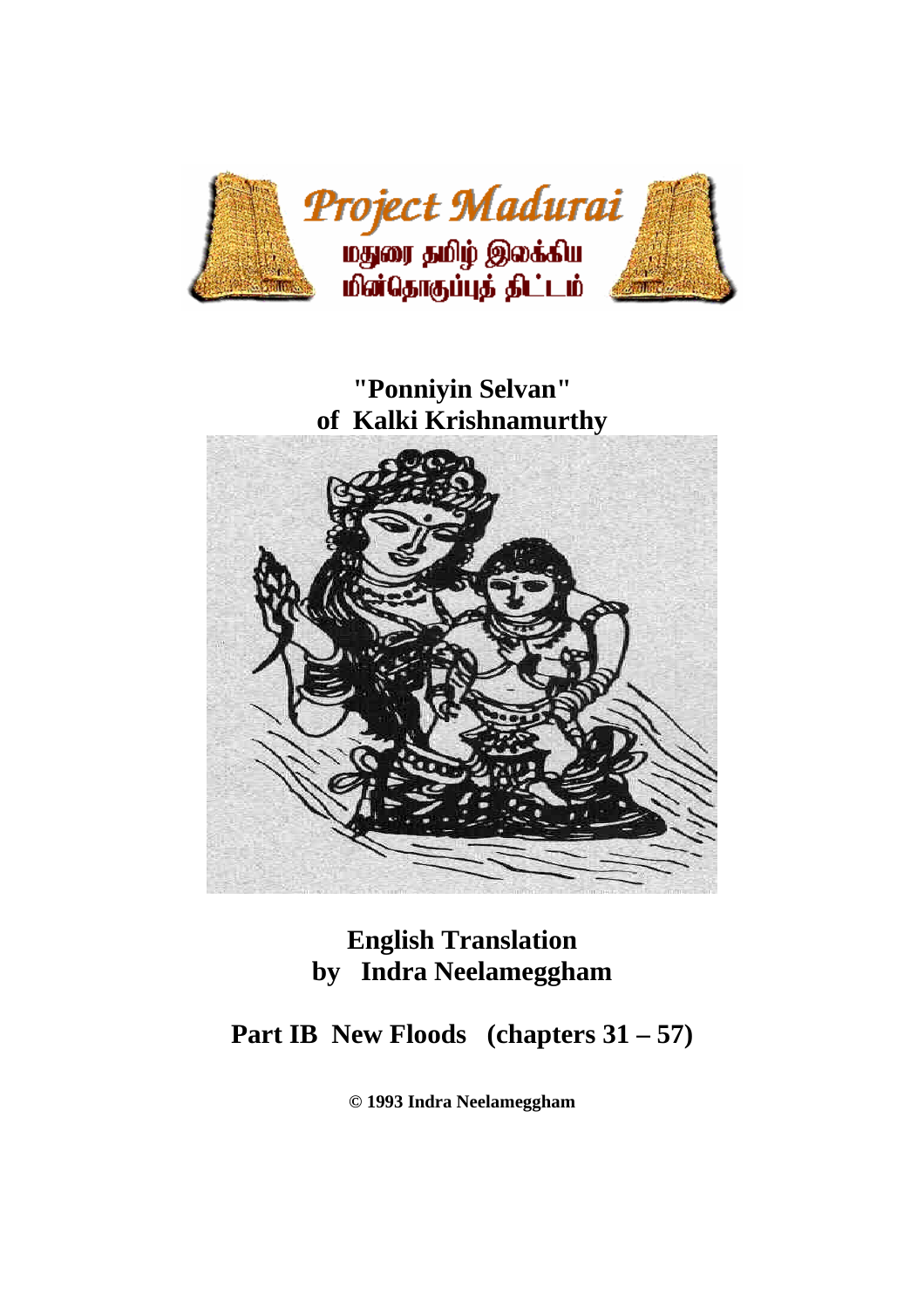*Kalki's*

# *Ponniyin Selvan*



*Part 1-B [Chapters 31- 57]*

*New Floods*

*Translated 1990 By Indra Neelameggham Salt Lake City, Utah.*

*With much thanks to R.Neelameggham and Elizabeth Ramadorai for editing help.*

Translation Copyright Indra Neelameggham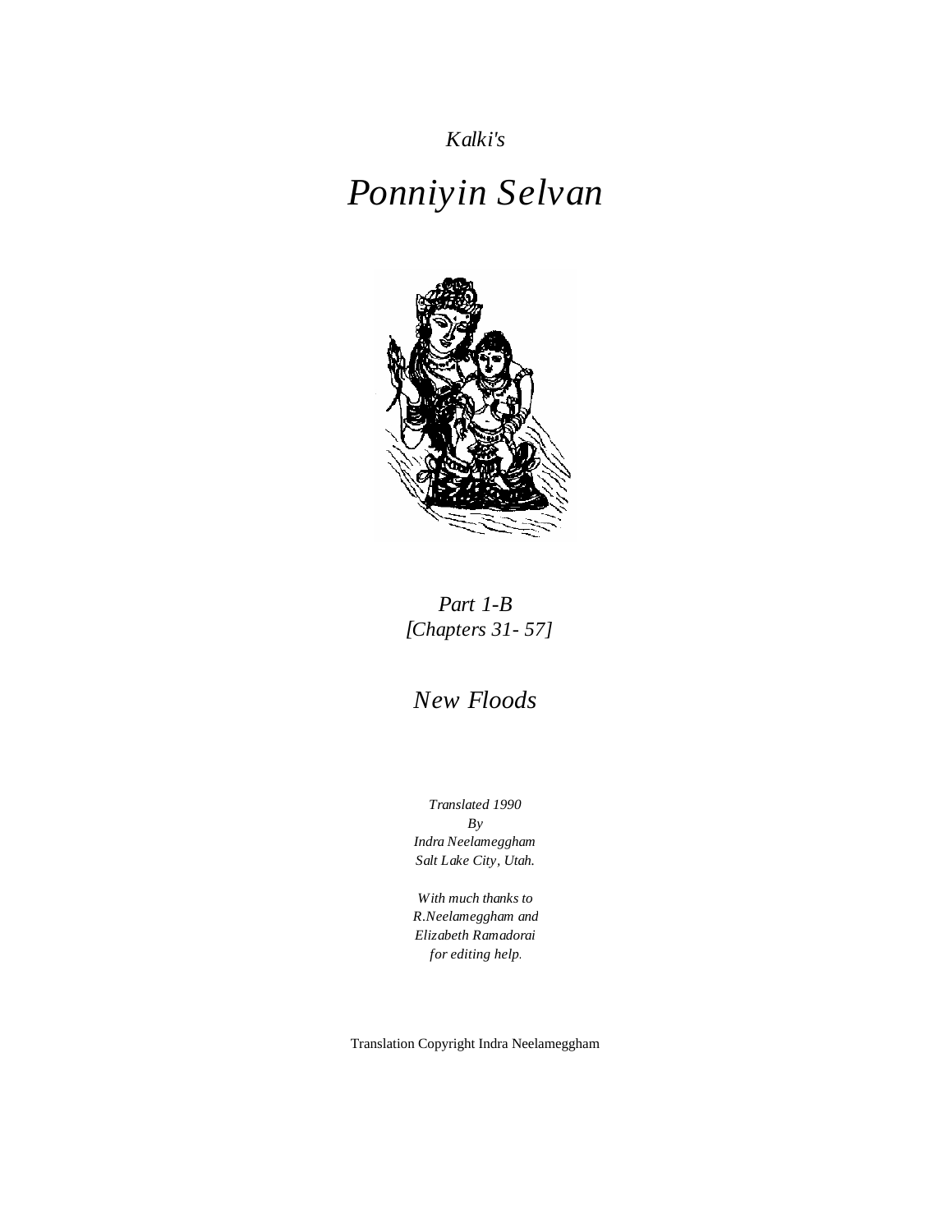### Kalki's Ponniyin Selvan

## Ponni's Beloved

### Part I -- New Floods [Part B]

Chapter .............. Page

| 31 | "Thieves! Thieves!"                     | .  | 2  |
|----|-----------------------------------------|----|----|
| 32 | Examination                             | .  | 3  |
| 33 | A Beauty Among The Branches             | .  | 5  |
| 34 | Garden Gazebo                           | .  | 8  |
| 35 | A Sorcerer                              |    |    |
| 36 | "Do You Remember?"                      | .  | 13 |
| 37 | <b>Lions Clashed</b>                    | 16 |    |
| 38 | Nandini's Sulks                         | 18 |    |
| 39 | The World Swirled                       |    |    |
| 40 | Dark Mansion                            | 22 |    |
| 41 | The Vault                               | 24 |    |
| 42 | "Is This Friendship?"                   |    |    |
| 43 | Pazlayarai                              |    |    |
| 44 | "All Her Doing!"                        |    |    |
| 45 | A Spy Who Committed A Crime             |    |    |
| 46 | The People Murmur                       |    |    |
| 47 | Mr. Esanya Bhattar Of Pazlayarai        |    |    |
| 48 | <b>Swirling Pools And Flashing Eyes</b> |    |    |
| 49 | Surprise Of Surprises                   |    |    |
| 50 | Paranthaka Infirmary                    |    |    |
| 51 | Mamallai                                |    |    |
| 52 | An Old Man's Wedding                    |    |    |
| 53 | Malayaman's Anger                       | 54 |    |
| 54 | Venomous Fiend                          | .  | 56 |
| 55 | Nandini's Lover                         |    |    |
| 56 | A Palace Incident                       |    |    |
| 57 | Enchantress                             |    |    |
|    | List of Principal Characters            | .  | 65 |
|    | Glossary                                | .  | 67 |
|    |                                         |    |    |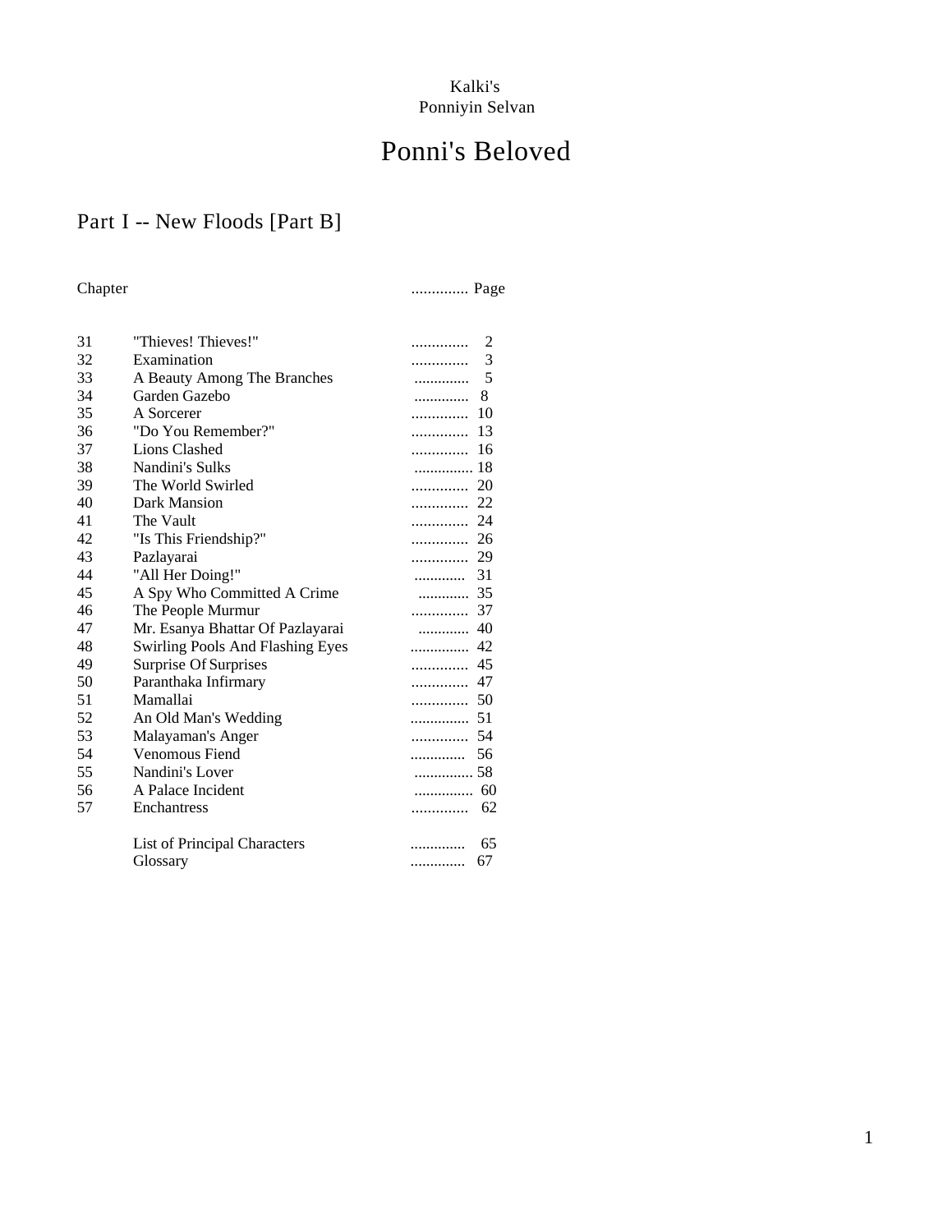#### Ponniyin Selvan

#### Chapter 31 -- "Thieves! Thieves"

Our gallant Vandiya Devan looked at the portraits of the Chozla monarchs beginning from Vijayala to Paranthaka II Sundara Chozla and enjoyed them.

Ah! How capable each of them was! What brave men! What great deeds they accomplished, considering their very lives to be trivial! I have not read about such people even in the stories and epics! Surely, this Chozla nation is fortunate to have such a ruling dynasty and all the territories under the sway of their empire are truly fortunate!

Vandiya Devan noticed another important fact in the history of the above Chozla monarchs: every Chozla king was helped considerably by a chieftain of the Pazluvoor clan. The chieftains had performed several deeds of bravery while helping their kings.

During the siege of Tanjore, when it was under the control of the Muthu-arayas, it was a Pazluvoor chief who first entered the conquered fort. When the lame warrior Vijayala entered the battlefield at Thiru-puram-biyam, it was a scion of the clan of Pazluvoor who lent him his shoulders to carry him to the front. It was another chief of Pazluvoor who placed the golden crown upon Aditya's head and anointed him as an independent king. He was the same Lord Pazluvoor who lent his shoulders for Aditya to step on and jump upon the war elephant to kill the Pallava Aparajita. The chieftains of Pazluvoor had carried the tiger-flag and led the victorious Chozla armies in the various campaigns of Emperor Paranthaka I. A Lord Pazluvoor had picked up Raja-aditya who lay slain in the battlefield; shouting "The Rashtrakuta's are thwarted!" he turned the defeat into victory. The present day chieftains had similarly served Arinjaya and Sundara Chozla in various ways.

Vandiya Devan who saw all these incidents depicted in the art gallery was immersed in boundless surprise. He realized that there was justification in the present Lords of Pazluvoor, the two brothers, enjoying such prestige and authority in the Chozla Empire. There was nothing remarkable in Sundara Chozla consulting their opinion in every matter of state.

But, I am now caught in a huge dilemma; that much is sure. The Commander feels some suspicion about me for some reason. If the Elder Lord returns, the suspicions will be confirmed. The truth about the signet ring will be unveiled and after that my situation will become defenseless!

He had heard details about the infamous dungeons -- Tanjore Prisons -- under the supervision of the Younger Lord Pazluvoor.

Perhaps they will throw me into those underground prisons -- it will be impossible to escape from there. Even if it was possible for a fellow to escape, he would emerge as a mere bag of bones and skin, a fool who had lost his mind. Aha! How am I to evade this terrible menace? I must concoct some hoax and get away from the fort before the Elder Lord Pazluvoor returns.

He even gave up his wish to meet the Young-Queen of Pazluvoor once again. All that he wanted was to escape from the terrible fate of the dungeons, save his life and get away from the fort. Even if I don't have the letter, I can meet the Princess Kundavai personally and explain things to her. It's fine if she believes me; if not, it cannot be helped. But how am I to get out of this fort?

Suddenly he began to wonder about the old clothes he had worn in the morning. What could have happened to them? They gave me all these new garments and showed me consideration just to examine my old clothes! The letter to Kundavai must have fallen in the Commander's hands. There is no doubt about that now! I now understand why he caught hold of me in that vise-like grip and did not let me leave with the bards. That is why he sent, not one but three men to serve me here. Ah! What can I do? Some strategy, some trick is needed! I must find a way before the Elder returns. Yes an idea occurs to me ... let me try it ... I must not hesitate any more ... thought Vallavarayan Vandiya Devan.

He looked out at the road through the decorated window of the art gallery. The Commander was coming down the street, seated on a horse, surrounded by his retinue. Yes! This is the perfect opportunity, I must not hesitate.

The three men who had been playing at dice while seated on the doorstep now stopped their game and stood up. They too had heard the noise of their master returning. Vandiya Devan approached the doorway and asked those men, "My dear brothers! Where are the old clothes that I had been wearing this morning?"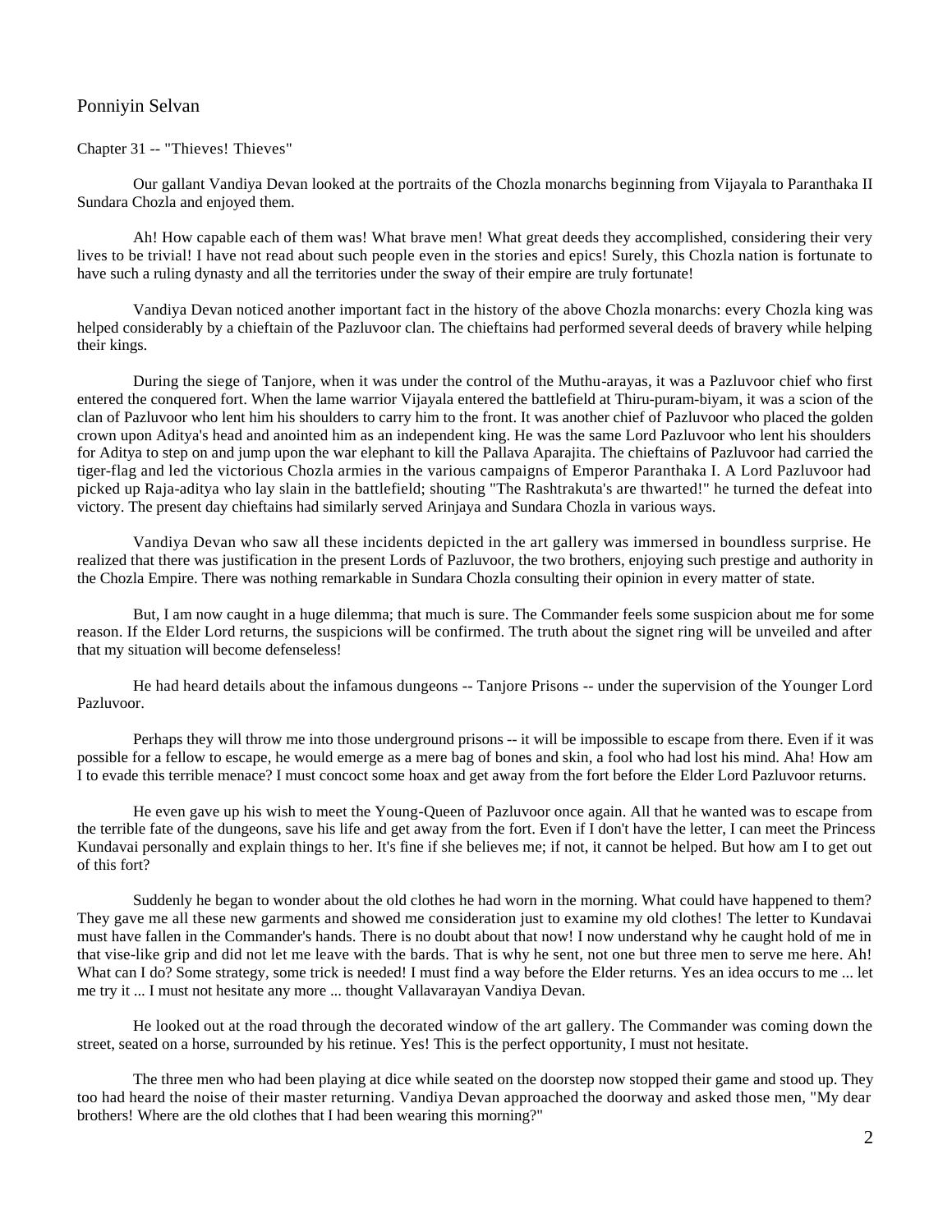"Why do you ask about those dirty clothes now? According to the master's orders haven't we given you new silken raiment?"

"I don't want these new clothes. My old clothes are enough. Bring them back quickly!"

"They have been sent away for being washed. We shall give them back when they come back from the wash."

"Nothing doing! You are all thieves! I had some money in my old pouch. You have taken away my clothes to steal that money. Bring it back immediately. If not..."

"If not .. What will you do Thambi? Will you chop off my head and send it to Tanjore? But this is Tanjore! Don't forget that!" laughed the man.

"Hey fellah! Are you going to bring back my clothes immediately or not?"

"I can bring them back only if I have them! We threw those dirty old clothes into the river. How can we get back what has gone into the innards of a crocodile?"

"Thieving knaves! Are you playing tricks with me? Here, I will report you to your master!" saying this Vandiya Devan tried to cross the doorstep. One of the three men came forward to block his way. Vandiya Devan bunched his right fist and delivered a well placed hit upon the fellow's nose! That was it; the fellow toppled to fall heavily to the ground. Blood began gushing out of his nose.

The other fellow now ran forward with outstretched arms as if to wrestle with Vallavarayan. Vandiya Devan caught hold of both the outstretched arms; he thrust his foot between the legs of the enemy and gave a sudden twist... .. then ... the fellow sat down shouting painfully "Ammma...!" The third man had come closer by now. Vandiya Devan stepped aside and kicked with his left leg, aiming at the knee cap of the man. He too fell roaring with pain! None of them had expected this sudden attack!

But all the three men recovered almost instantly and came rushing towards Vandiya Devan. Now they came more carefully and slowly. By now they heard the hoof beats of the horse stopping outside the palace courtyard.

Vandiya Devan used all his strength and shouted loudly, "Thieves! Thieves!" He began attacking the three men furiously. They tried to catch hold of him. He was continuing his shouts. "Thieves! Knaves!"

The Commander, Younger Lord Pazluvoor, now entered the hallway asking, "What is the commotion down here?"

\*\*\*\*\*

#### Ponniyin Selvan

#### Chapter 32 -- Examination

Upon seeing the Younger Lord of Pazluvoor, Vandiya Devan stopped fighting and walked towards him. By now the guards had come up to hold him tightly.

Without being bothered one bit by their hold, he walked up a few steps saying, "Commander! You have come back at the right time. These knaves have not only stolen my clothes but they are also trying to kill me. Is this the way to treat guests? Is this the custom of Tanjore? I am not merely your guest. I am also a guest of the Emperor, you must have heard the words of the Empress! I am the messenger who brought letters from the Crown Prince. These fellows who treat me like this will not hesitate at anything. I am surprised that you keep such knaves as servants. In my Thondai country we would first hang such fellows and then do other things!" He did not stop the tirade.

The Commander was still in the grip of astonishment about the youth who had single handedly tackled three of his strong men. His eagerness to recruit such a youth in his personal corps of guards increased. He replied in a calm voice, "Be patient Thambi, be patient! I don't think they would have done anything like that! Let me enquire."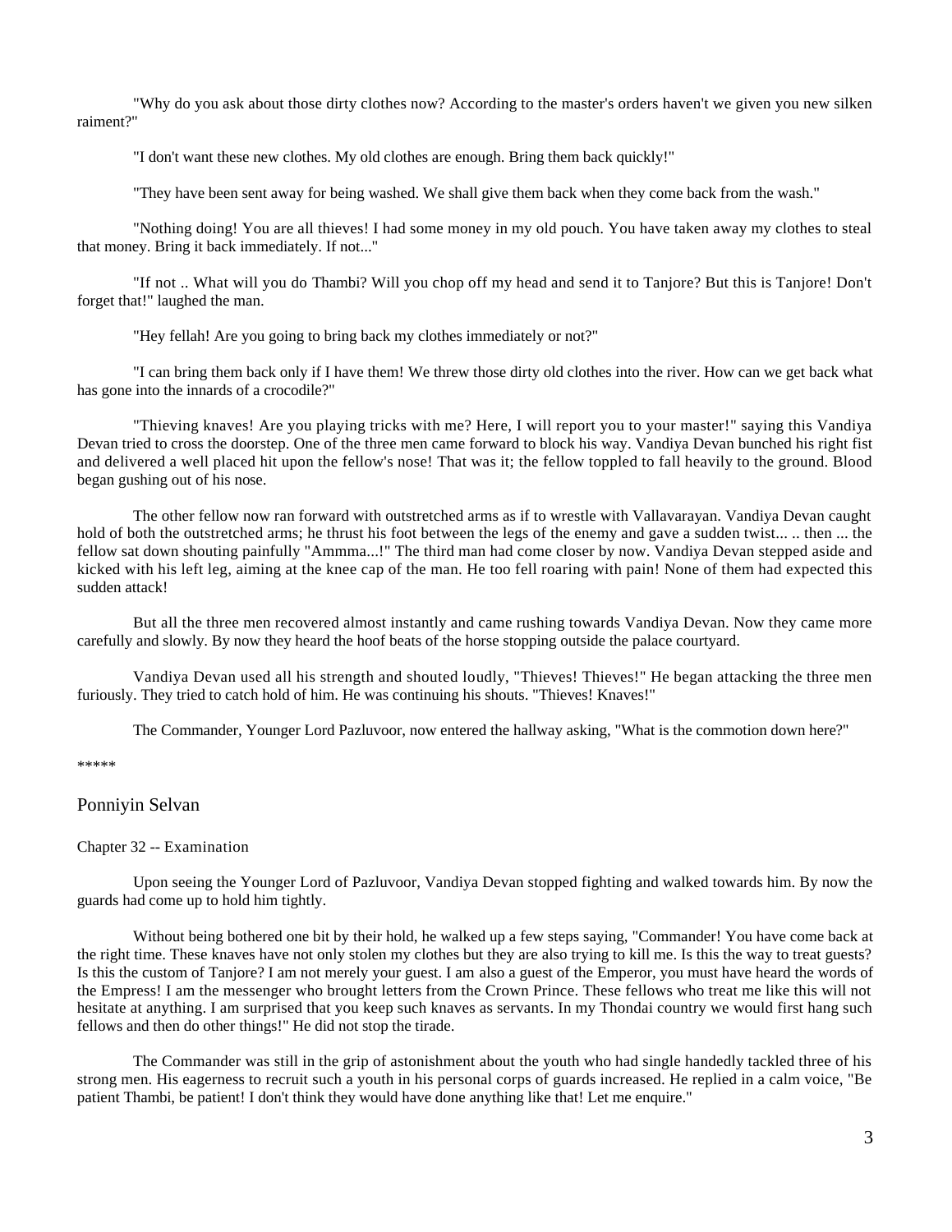"That is my request also! Question them and then dispense justice! Please arrange for the return of my clothes and belongings."

"Hey you! Let go of him and come here! What were my orders and what have you fellows done? Why did you start a quarrel with him?" asked the Commander angrily.

"Master, we followed your orders explicitly. We took him to the luxurious bath with unguents and then gave him the silken robes and new ornaments. We then served him a six course meal and led him to this art gallery. For some time he was enjoying the paintings. We do not know what happened or what he thought suddenly: he came out asking for his old clothes and began attacking us!" the servant replied carefully.

"Three of you louts were beaten up by a single youth!" snarled the Commander with fiery eyes.

"Master! We were hesitant because he was the palace guest! Permit us now; we will take care of him."

"Enough of these boasts of your bravery! Stop it! Thambi, what do you say?"

"I too say that you give them permission. Permit me also. It has been quite a while since I fought Chozla enemies. My shoulders itch. Let me give them a lesson on how to treat palace guests."

The Commander smiled, "Thambi, restrain your itching shoulders to fight with Chozla enemies. It is my order that there shall be no duelling or commotion inside the fort when the Emperor is in ill health!"

"If so, please ask them to return my clothes and other belongings."

"Where are they, you fellow?"

"Master, we have stored them in a safe place as per your orders!"

"Commander! See how they lie! Just now they declared that they had sent my clothes to be laundered. Now they say that you asked them to store it in a safe place. If we give them time they may declare you to be the thief!" Vandiya Devan spoke without hesitation.

The Commander now looked at the leader of his guards: "Fools! My orders were to give new clothes to this young man. I did not say anything about his old garments... These fools are blabbering nonsense, Thambi! Why are you so concerned about your old clothes? Did you have something valuable in them?"

"Yes. I had some gold for expenses on my journey ..." before Vandiya Devan could finish he was interrupted by the Younger Lord Pazluvoor: "Don't worry about that. Whatever gold you need for your expenses, I shall give you."

"Commander, I am the messenger from Prince Karikala. It is not my practice to seek alms from others!"

"Then I will make arrangements for the return of your clothes and belongings, don't worry! There was no other valuable in your pouch, was there?"

"There was one other important item in my waist pouch. I think that your men would not have touched that. If they had done anything like that ..."

"Ah! How angry you sound! You forget whom you are talking to. I forgive you because of your youth. What is that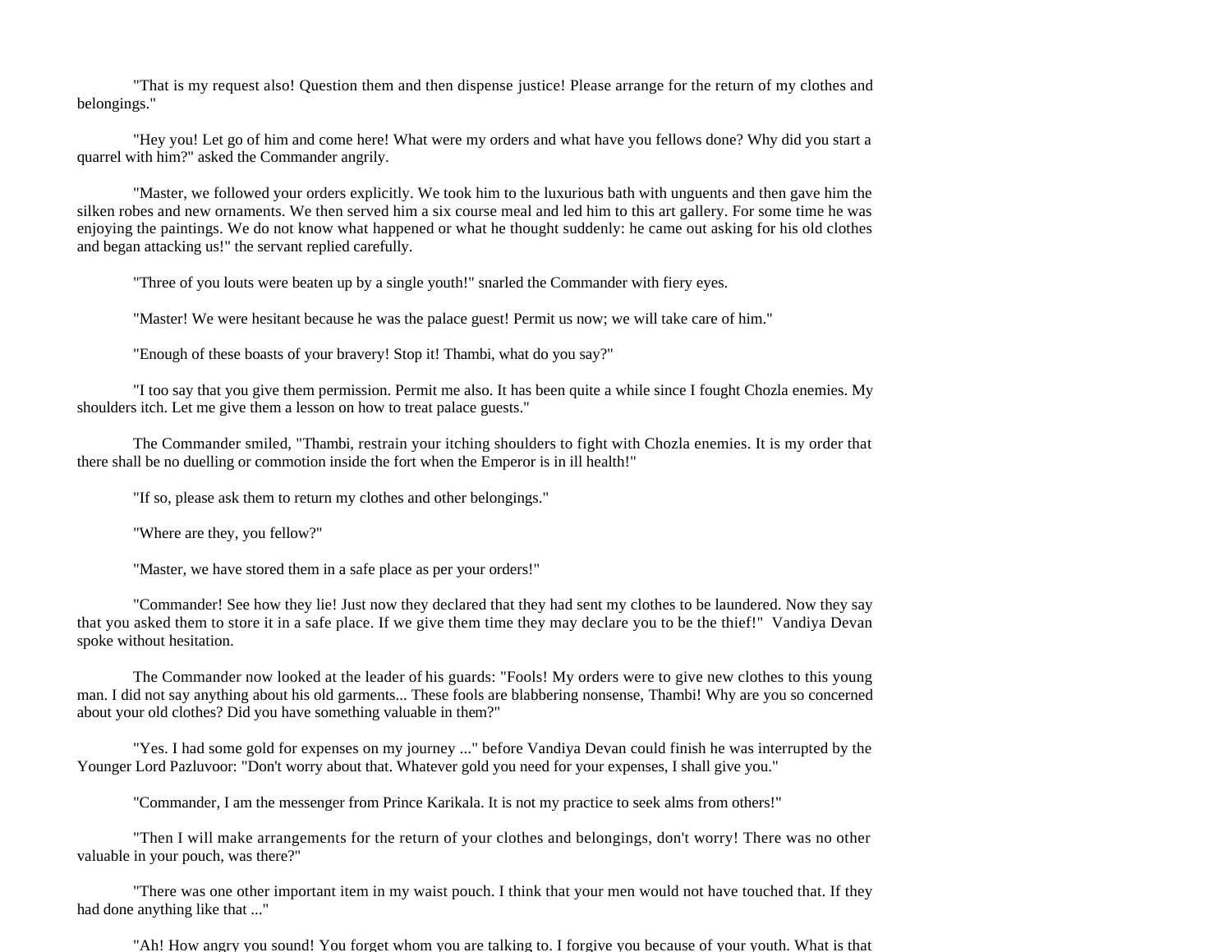authority of the Emperor."

"Commander, wherever the tiger-flag flies, it is the authority of the Emperor. Is there any doubt about that?"

"That is why there can be no secrets unknown to me inside this fort. I am thinking of the welfare of the Emperor."

"Commander! This Chozla nation is beholden to you and your brother the Elder Lord Pazluvoor, for guarding the Emperor so carefully. Today, I personally heard the Emperor praising your effort. The Emperor declared that even the Lord of Death is afraid to enter Tanjore because of you. How significant those words were!"

"Yes, Thambi. If we had not asked the Emperor to move here from Pazlayarai to be guarded more carefully, who knows what untoward thing would have happened? Perhaps the intentions of those Pandiya conspirators might have succeeded."

"Oh! You also agree! So, what I heard must be true!"

"What did you hear?"

"I heard that there was a conspiracy against the Emperor and that there was another kind of conspiracy against the esteemed sons of the Emperor."

The Younger Lord Pazluvoor bit his lower lip with his strong teeth. He realized that he was not faring very well in this discussion with the youth. He was more or less in a situation where he had to defend himself from the accusations of the youth! He decided to cut the conversation short.

"Why are you concerned about that? We are here to break any conspiracy and guard the Chozla Dynasty! What is your request? All that you want is the return of your old clothes .. is that all?"

"I want my old clothes back and I also want all my possessions that were inside my pouch to be returned."

"You have not yet said what those things were!"

"If you insist, I have to tell you. The responsibility is yours. Besides the letter meant for the Emperor, the Prince had given me one more letter ..."

"One more letter! For whom? You never told me that."

"I did not tell you because it was a personal matter. I am telling you now because you insist. The Prince had sent a letter for the Princess at Pazlayarai, the Younger Pirati Kundavai."

"Oh! Is that so? That means you cannot go back to Kanchi immediately tomorrow, taking the reply from the Emperor! What was the urgency now, for the Prince to send a secret letter to his sister?"

"Commander! It is not my practice to read letters meant for others. I have no objection to your reading this letter also, just like you read the letter meant for the Emperor. It is your responsibility. All that I want is the return of the money and letter which were in my waist pouch."

"Don't worry about that. I will see to it personally."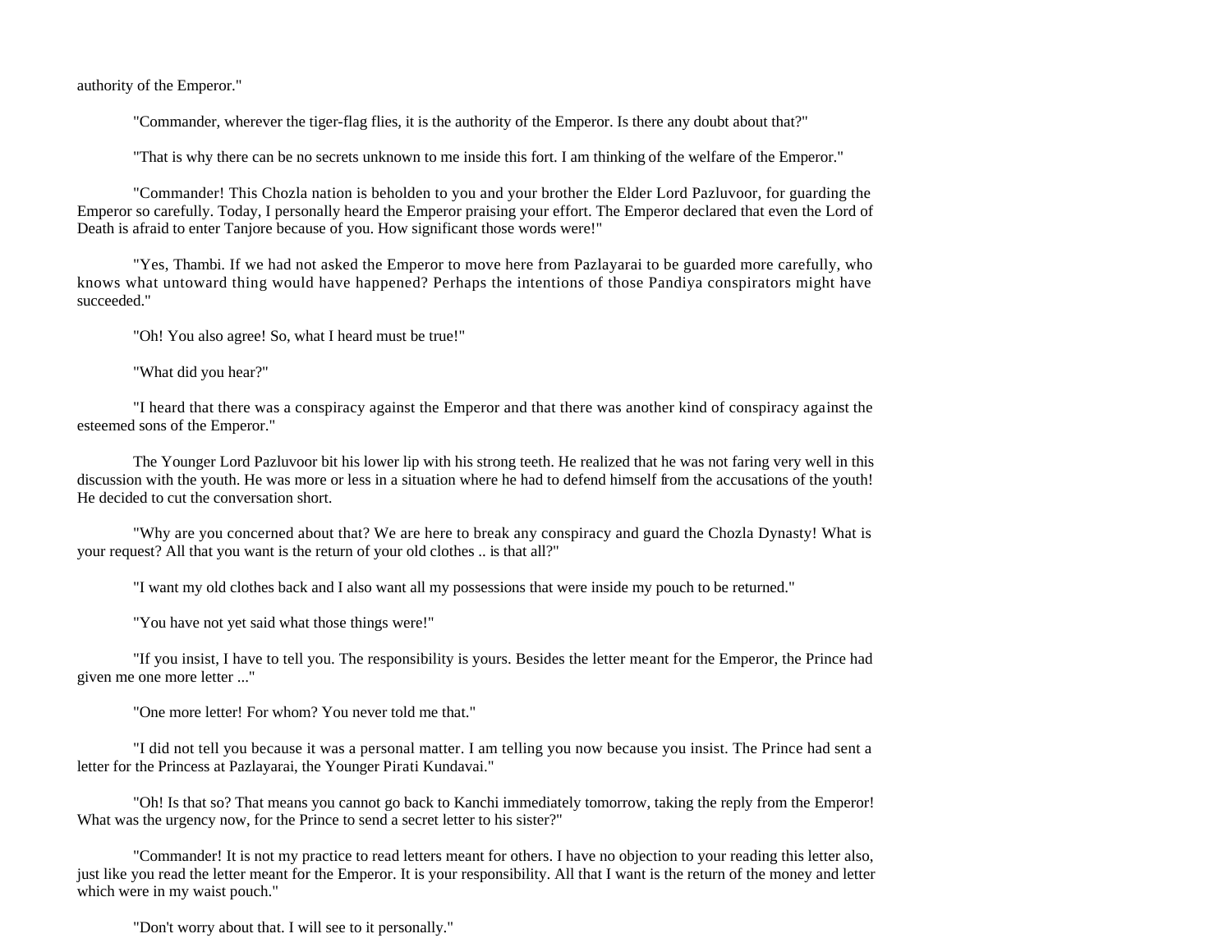the Commander.

Accordingly, Vandiya Devan searched carefully. He found more gold coins than what he originally had in his waist pouch. The letter meant for Kundavai Devi was also there. How did these extra gold coins come here? How did the letter which he had not found on his previous search come back? The letter must have fallen in the hands of the Commander of Tanjore. He must have read it and put it back in the waist pouch when he came back now. Why has he done this? Why has he placed the extra gold coins in here? He is a very dangerous fellow. In what other manner will he examine me, I wonder! I must be very careful in dealing with him!

"Is everything alright, Thambi? The gold and other items you had?"

"Please, give me one moment..." Vandiya Devan counted the gold coins he had. He separated the extra coins and placed them in front of the Commander, "Sir, I am born in the noble Vaanar clan. I am a messenger from Prince Karikala. I do not covet the possessions of others," spoke the youth.

"I congratulate you on your integrity. However, you can keep this extra money for your expenses on the journey. When do you wish to leave? Today itself? Or, would you care to stay tonight, relax, meet my elder brother and then go?" asked the Commander.

"I surely wish to stay on tonight and meet the Elder Lord before I go. But please warn your men not to touch me or my belongings." After saying this Vandiya Devan picked up the extra gold and secured it in his new waist pouch.

"I am glad. You will have no further trouble here. Ask freely for whatever you wish."

"Sir, I have a desire to go around sightseeing in this large Tanjore City. I can do that, can I not?"

"Surely! Here, these two men of mine will come with you and guide you and show you all the places in the city. My only request is that you don't leave the fort. The fort doors will be closed after sunset. You cannot reenter tonight if you go out! Roam around as much as you wish inside the fort!"

The Commander then made a sign to two of his men and whispered some instructions to them. In a way, Vandiya Devan was able to guess what those instructions were.

\*\*\*\*\*

Ponniyin Selvan

Chapter 33 -- A Beauty Among The Branches

Vandiya Devan departed for sight-seeing in Tanjore, with the two men sent by the Commander following him on both sides. He had no doubt about the fact that they followed him to prevent his escape. Surely, orders would have been given to stop him if tried leaving the fort by the gates.

Nevertheless, I must escape before nightfall. Escape may become impossible after the return of the Elder Lord of Pazluvoor. My very life may be in danger. Therefore, while he roamed here and there looking at the sights of Tanjore City, Vandiya Devan's mind was active trying to formulate a plan of escape.

First, I must escape from these messengers of death and then I must get away from the fort. How? That is the question. It is not a big deal to escape from the men ... In attack suddenly and overpower the run away. But where  $\mathbf{h}$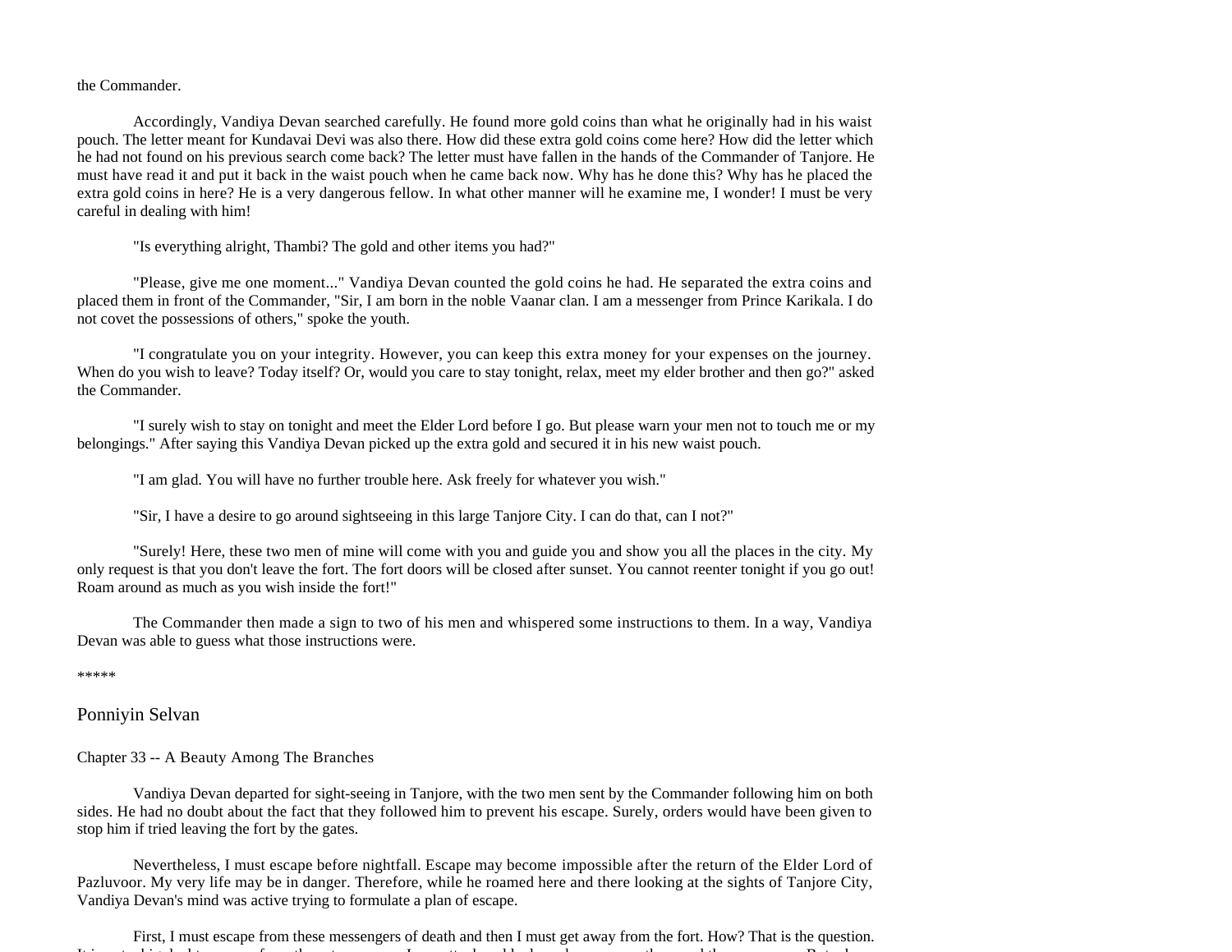Thinking various such thoughts he walked around. Suddenly he recalled the Young-Queen of Pazluvoor. Ah! If anyone would help me in this fort it is likely that she would! Even that is doubtful... But I can try some hoax in the name of Azlvar-adiyan Nambi. If I am to meet her, I must first find out the whereabouts of the palace of the Elder Lord Pazluvoor. Even if I find the palace these louts must not know that I am meeting the Young-Queen. If they know, they will report the incident to their master. Who knows the consequences of that? Moreover, what will happen if the Elder Lord returns when I am inside his palace? It will be like deliberately thrusting one's head into the lion's cave.

While thinking such thoughts, his eyes and lips did not keep quiet. His lips kept questioning his guides, "What is that?" "Who is that?" "Whose mansion is this?" "What building is there?" "What is this tower?" His ears were eager to hear something like "That is the mansion of Lord Pazluvoor" or "It is the Young-Queen of Pazluvoor's mansion" -- but nothing like that was said. His eyes searched and noted details in all directions.

One thing was revealed in this examination. He noticed that though the two wide, main streets inside the fortress were busy and crowded, there were several side-streets which were quite empty. Alleyways, and lanes abounded. One could enter those lanes and by-ways and escape into the thickly wooded parks; hiding in there would not be difficult even for a couple of days. But he must hide unnoticed by anyone and no one must search for him. Hiding was not possible if the Commander ordered a search by all his men.

Or, I must seek asylum in someone's house. Who in this fort will give me asylum? The only possibility is the Young-Queen of Pazluvoor. I must use all my imagination and make up some story to force her into believing me. Before that I must free myself of these two men. Oh! What is this cheering and shouting? Such commotion! -- Who are all these men marching by? Oh God! I now have no doubt about you being on my side! Here is the opportunity -- here I see the strategy for escape...

When they had turned into one side-street, Vandiya Devan had seen the large group of men walking past the intersecting main street. He recognized that crowd to be the men of the Velaikara Battalion. As usual they had presented arms to the Emperor and were leaving the fort by sunset.

If only I could mingle into that crowd of men. There will be no better opportunity to escape.

The men following him would not let go of him so easily. If he mingled into the procession, they too would follow him. Then it would not be easy to exit from the gate. The gatekeepers would not be easily fooled. They would be able to easily stop him. Still I must try. There is no other way .. God has given this opportunity, I must make use of it ... If I don't, there is no greater ignoramus than me!

As usual, he looked at his guides and asked, "What is this crowd?" They replied, "Velaikara Battalion of Velirs." He showed an eagerness to learn more details of that battalion. He declared that he too wished to enlist into such a brave battalion, therefore he wished to examine the procession more closely. While conversing in this fashion he had approached the marching men. Declaring a wish to look at the men in the front who were beating the kettle drums he quickly mingled into the procession.

As the procession marched on, he did not stay in the same place for he too moved up and down the column, here and there along the line. He cheered more lustily and loudly than the enlisted men. Some of those men peered at him with suspicion. Others looked at him thinking he had drunk more than his share of country liquor! But none held him back or stopped him.

The footmen of the Younger Lord of Pazluvoor who were guarding him, did not have the courage to mingle with the men of the Velir Battalion. They felt confident of catching him when he emerged from the procession once again. Trying to keep an eye on their quarry they walked on, along the sides of the procession.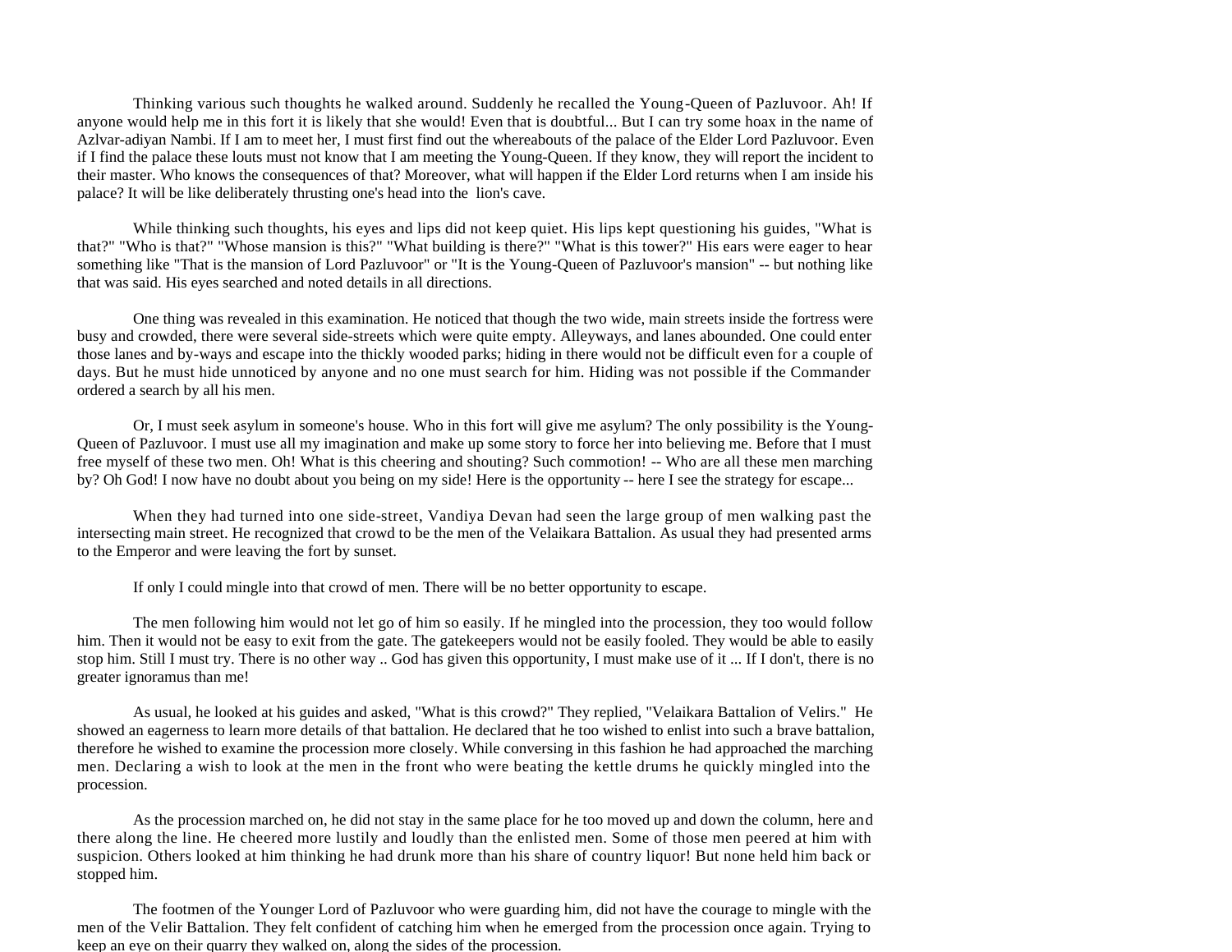He made up his mind in one second! We already know that determination and execution are one and the same to our hero. So, with shouts of "Go", "Catch", he too began following the other two men -- running into the alley behind them. The milkmaid ran into an alley and turned into a tiny by-lane. When the men following her turned into the path, she had disappeared. The man chasing her, now gave up. He and his friends turned back to rejoin the parade. But Vandiya Devan did not turn back. He ran further into the by-lanes and alleyways leading off it. He ran down a few such streets and then slowed down to a steady walk.

Was it not usually sunset, by the time the Velaikara Battalion exited the fort? The side-streets through which he walked were now covered in darkness. In one street he noticed towering walls enclosing both sides. Tall fences abutted the street in some parts. Thicket fences hid the grounds beyond the street in some places. Vandiya Devan kept walking without stopping anywhere, unconcerned about the direction.

If I avoid the main or larger streets and wander through these lanes, I must finally reach the outer walls of the fortress. Once I am there I can decide about what to do. I have the whole night to think of some scheme. Very soon it was night and darkness encompassed everything. The path on which he walked dead ended into a towering wall. Walking in the darkness he collided lightly into that wall; but, he could not make out anything about what that wall was or how high it was.

Perhaps this is part of the outer ramparts. Then it is best to sit right here. The moon will soon rise and cast some light. There can be no safer place to hide than this dead end! By now the men would have gone back to report to their master. The Commander would have sent his men in all directions in search of me. Perhaps he will suspect that I have escaped and gone outside with the parade of the Velir men. They will search for me inside as well as outside the fort. Let them search; search very well. If I don't fool all those men and escape from this fortress, my name is not Vallavarayan of Vaanar family.

After moonrise the light will help the searching men also. They may even show up in that dead end in search of him! Let them come. So what! If they come, I will jump across the wall and hide in the woods. Then, who can find me?

The gentle breeze, the swishing sounds of tree branches rubbing against each other and his tiredness after the long day compounded together to make Vandiya Devan sleepy. He sat down leaning against the wall -- and soon was asleep.

When he woke up after some hours, he saw that the moon was riding the low skies. Moonlight filtered through the leaves of the thick trees and cast shadows on the ground. He could make out the outlines of the buildings around him. He tried to recall his situation. He was incredulous about having fallen asleep like that. Even more, he was astonished at awakening suddenly like that. What was that noise that woke him? Some voice had called to him ... Was it human or was it the call of some beast? Or was it the call of some night bird that startled him? -- Did he really hear something?

Vandiya Devan looked up above him. In the half light of the moon, he saw the high rising wall. Ah! this cannot be the fortress wall. The fort will have thicker and taller ramparts. Perhaps it is an inner wall encircling the city inside the outer ramparts. Or, could it be the outer fence-wall of some mansion?

He stood up, examining the top of that brick-wall more closely. For a second his heart stopped beating. His intestines rose from his stomach to come and choke his throat. Such terror possessed him!

What is that figure, on the wall hiding amongst the tree branches? He had read and heard too many stories about ghosts and vampires that dwelt in trees.

But, can ghosts talk? Will the vampire call out softly? That too in the sweet voice of a woman? This vampire seems to be talking, saying something?

"What Sir? Did you fall asleep leaning on the wall? How many times am I to call you?"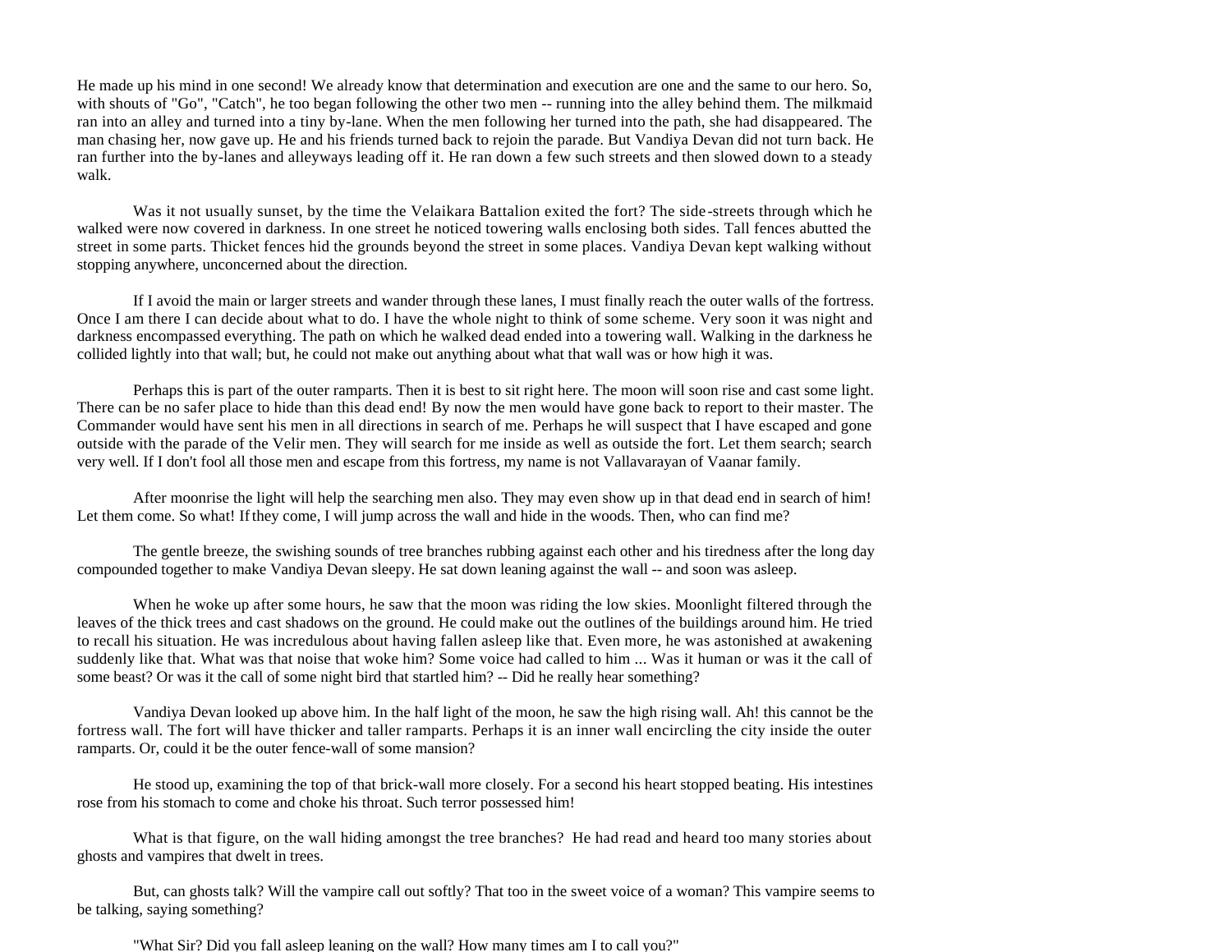him? Let what may come, come! Let whatever happens, happen! Let me go up this ladder onto the top of this wall. I can find out the details later.

When he was half way up the ladder, the girl spoke again, "What a tardy fellow you are! the Young-Queen is waiting out there. Here you are asleep against the outer wall!"

In the astonishment of hearing these words Vandiya Devan almost fell off the ladder! Luckily he caught hold of the top of the brick wall and climbed up.

Young-Queen -- it can only mean the Young-Queen of Pazluvoor! How did she know about me coming and sitting here in this alley? She must know some magic or sorcery! Why does she have such an obsession in meeting me? Perhaps, perhaps I am going up the ladder meant for some other fellow! So what? -- I am not going back now. I can find out everything soon enough.

The girl lent her hand and pulled him up onto the wall. The shining moonlight almost revealed his face. But the girl did not say anything. He was now ready to accept any astounding happening that was about to take place.

"Umph! Why are you sitting and gaping like that on the wall? Pull up the ladder and throw it inside; jump; quickly." With such quick orders the girl climbed down the tree deftly.

Vandiya Devan followed her instructions. He realized that he was now in the grounds of a large garden. In the distance he could spy the lighted windows, turrets and balconies of a mansion, as if in some dream world. He cleared his throat to ask whose mansion it was. Immediately the girl placed her index finger upon her sealed lips and hushed, "Ushh!" She walked ahead down a garden path. Vandiya Devan followed her.

\*\*\*\*\*

#### Ponniyin Selvan

Chapter 34 -- Garden Gazebo

The maiden walked briskly down the garden trail winding through a thick grove of mango trees. Vandiya Devan followed as quickly as he could. It was quite difficult to walk in that darkness without running into some bush or creeper. Once, when he hesitated, almost colliding against a flowering bush, the girl looked back to ask, "Why do you stop? Have you forgotten the way? Are you not the fellow who can see in darkness?"

In reply, Vandiya Devan imitated her earlier action and placed his finger upon his lips saying, "Ushh!" They could now hear some noises outside the garden wall and they could hear the presence of some men. They walked on further. Vandiya Devan laughed lightly when they had gone some distance. The girl looked back and asked, "What did you see, to laugh at?"

"I didn't see anything -- to laugh at. I heard and laughed."

"What do you mean?"

"Did you not hear the footsteps of the men who came in search of me? I laughed thinking of them being fooled."

She now asked with some fear, "What? Is someone looking for you? Why?"

 $\overline{a}$  otherwise why should in this pitch darkness, leading in this pitch darkness, leaving against the wall?"  $\overline{a}$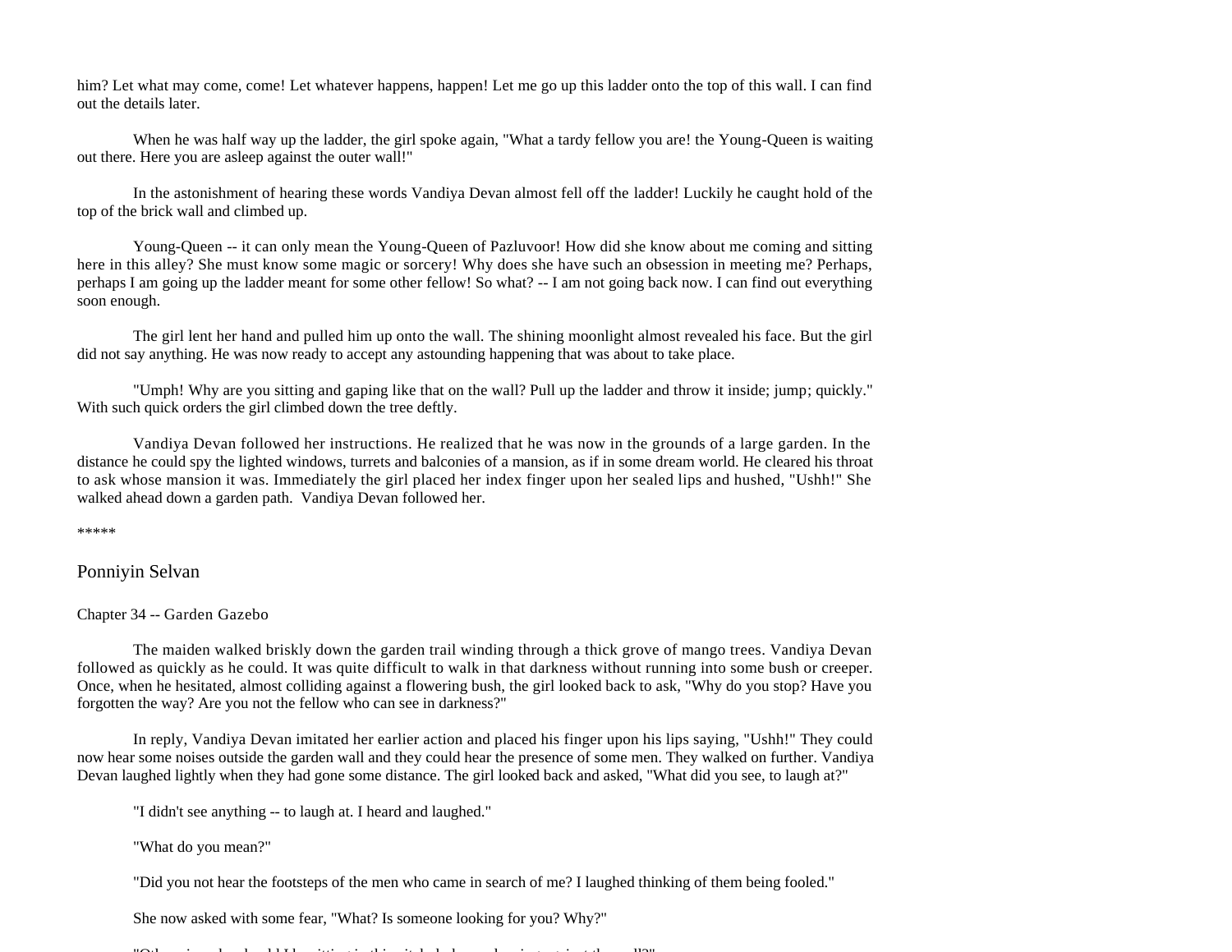"When you came last time, did you not have a big moustache?"

"What a question! How can fellows like me who have to come in by jumping over walls not change their disguise?"

"You look younger than the last time!"

"Youth comes with enthusiasm!"

"Why the enthusiasm?"

"Why lack enthusiasm when I have the patronage of a great queen like yours?"

"Don't jest! Today my mistress is merely the Young-Queen. One day she will surely become The Great Queen!"

"That is what I said."

"Is that all you can say! Perhaps you will declare that she became the Queen because of your magic and sorcery. Perhaps you will even demand half the kingdom."

Vandiya Devan now guessed half of what he wanted to find out. He did not talk further but walked on in deep thought.

Whom am I going to meet? It may be the Young-Queen of Pazluvoor. Or, it could be the Princess who married Prince Madurandaka, who is the daughter of the Commander. This maid is leading me on, thinking I am some magician or fortuneteller. How should I behave when I meet that Young-Queen, whoever she is? -- Dear heart! Do not give up your courage! Courage will lead to victory. Some idea will occur at the right moment. I have survived all sorts of tricky situations so far .. How can I loose in front of a woman?

They neared a large mansion. But they did not go around to the front porch. Neither did they go towards the back doorway. They walked towards a creeper laden pathway that connected to a flower laden bower -- a garden gazebo.

Upon coming closer he saw that the flower arbor was situated in the middle of two mansions and connected to both by covered walkways. The mansions connected by the gazebo differed from each other in one important way. The mansion on the right was shining with brilliant lights that could be seen through its windows. They could hear the noise and activity of several persons inside it. There was not even a tiny lamplight in the building to the left. He could see its tall walls in the moonlight. But silence and darkness dwelt in that mansion.

Upon reaching the steps of the gazebo, the maid made a sign for Vandiya Devan to wait. He stood on the steps. His nostrils now realized the fragrance of the blooming flowers around him. What aroma! What a heady fragrance! They filled his nose and made his head swim.

The maid entered the gazebo; he could hear the noises of her talking to someone else with a pleasant voice. "Ask him to come in instantly! Why ask? Haven't I been waiting here all this while?" the words filled him with dizziness! It was the voice of the Young-Queen of Pazluvoor. No doubt about it: It was Nandini Devi.

I am going to stand in front of her this next minute ... How am I going to manage that situation? What will she think upon finding the man who dashed against her palanquin, instead of the soothsayer she was expecting? Will she be surprised? Show anger? Perhaps be happy? .. Or maybe, appear emotionless?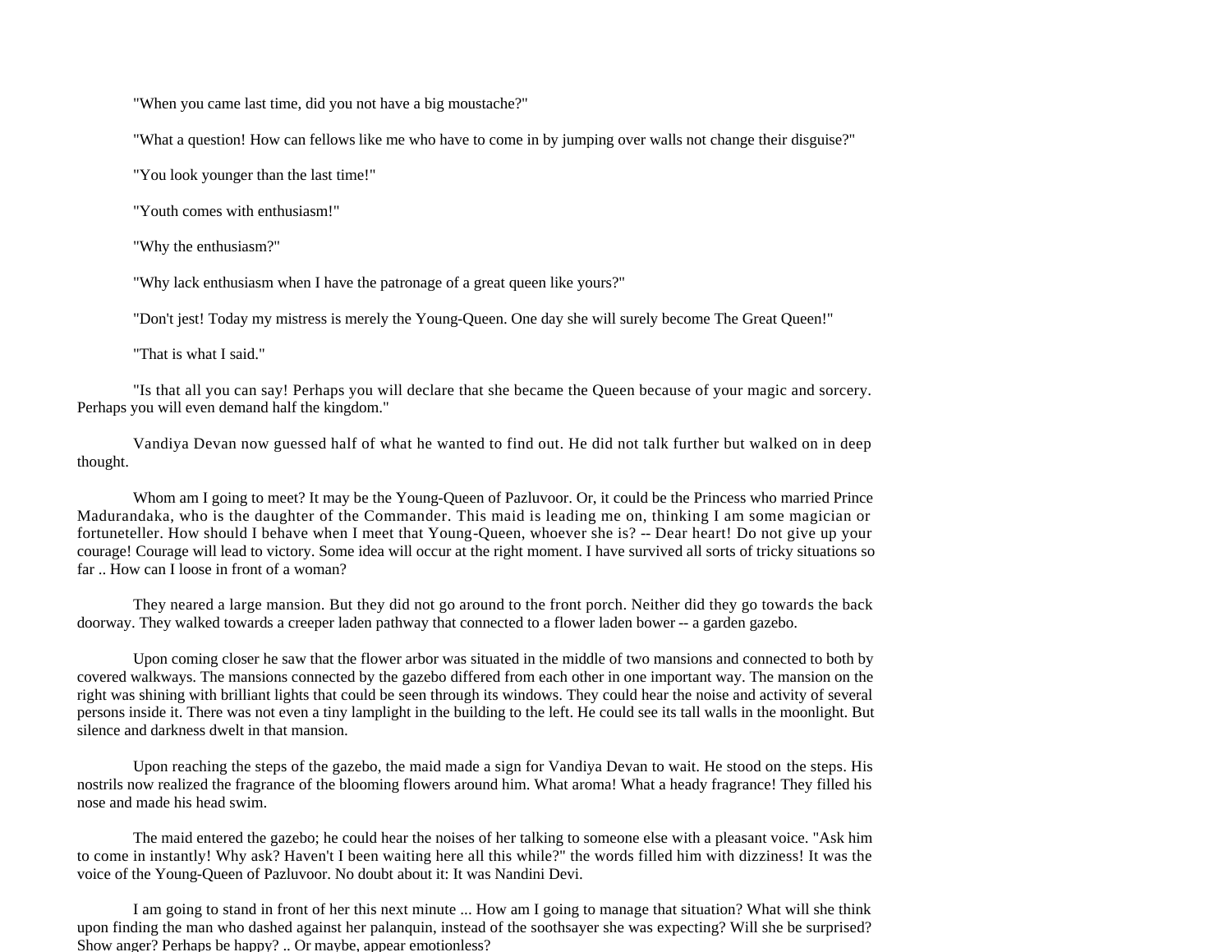The fragrance of the flowers, the smell of the incense and the enchanting face of the Young-Queen intoxicated Vandiya Devan.

Vandiya Deva! Be careful! You have drunk intoxicating liquor before. At that time you realized the confusion to your intellect and after that you took an oath to never touch liquor -- remember that now! Do not loose your intellect in this mesmerizing power more intoxicating than liquor! warned his mind.

Upon seeing Vallavarayan, the Young-Queen Nandini stared at him with surprise: slightly parted coral lips revealing tiny sparkling pearls. Her speechlessness helped Vandiya Devan.

He laughed lightly and said, "My Lady, your maid had a sudden doubt! Whether I was the magician or not! Do you know how she expressed her doubt? `Are you, you?' she asked!" Vandiya Devan laughed again.

Nandini smiled. Lightning flashed in front of him. It showered honey and nectar!

"She gets such sudden doubts quite often! Vasuki! Why are you standing here like a pole? Go to your place. If you hear any footsteps bang the door shut," said Nandini.

"Yes my Lady!" said Vasuki as she ran out of a doorway towards the right of the Gazebo. She went down the covered walkway and sat down on some steps leading down to the lighted mansion.

Nandini lowered her voice as she spoke, "Did that foolish girl doubt you being a magician? Half the fellows who declare themselves as "sorcerers" and "magicians" are utter fools and liars. You are a true magician! What magic and sorcery did you employ to arrive here now?"

"My Lady, I did not employ any magic trickery to come here. I climbed a ladder leaning against a wall to come here," declared Vandiya Devan.

"That is obvious. I asked about what magic you employed to fool my girl."

"I smiled at her in the moonlight. That's all! If she had not been charmed, I was planning to use the signet ring you gave me."

"Oh! You have it safe -- don't you? You could have come here openly in broad daylight when you have that. Why this intrigue in darkness?"

"My Lady! Do you know your brother-in-law, the Younger Lord Pazluvoor? His men are complete knaves and scoundrels. First, they tried to steal my clothes and possessions. Then they followed my shadow without parting even for one second. It took great effort to part from them. After cutting loose from those fellows I entered the lanes and byways around your palace walls wandering aimlessly. At that time when I saw the ladder leaning against the garden wall I thought of you and your kindness in making this arrangement in consideration of this poor fellow. Now I realize my mistake. Please forgive me."

"There is nothing to forgive."

"How is that My Lady?"

"Your expectations were not very wrong. Do you know why I called for the Sorcerer?"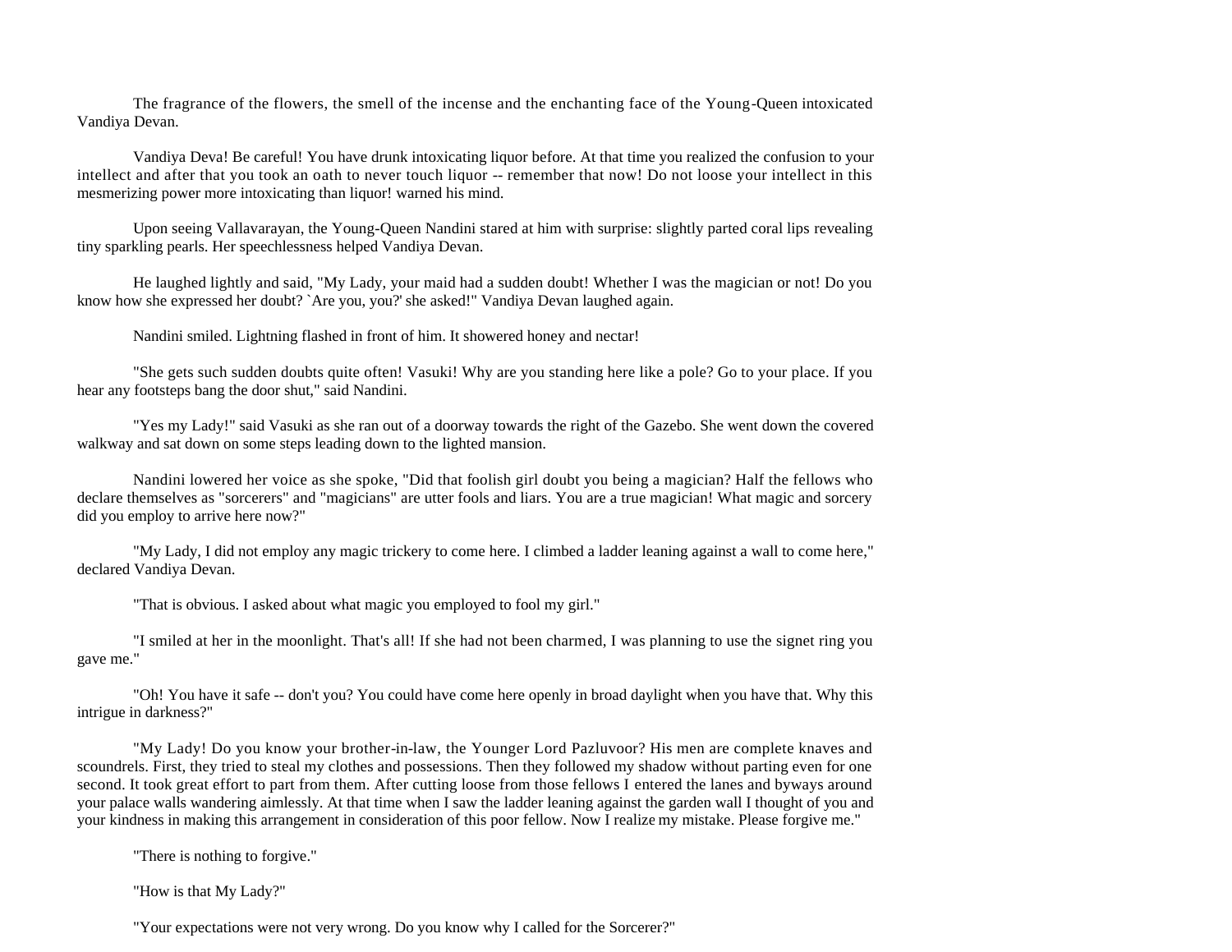"What you said just now. Since meeting you yesterday, I too have been thinking about you."

"Do you believe in the bonds of previous incarnations?"

"Meaning ....?"

"People say that if two persons had been friends or had some relationship in a previous birth, they would have a similar relationship in this birth also. That's what I am talking about."

"I had no such belief till recently. That belief was born in me yesterday!"

When Vandiya Devan uttered these words, outwardly he was lying. But, when he said those words his inner heart thought of the lady he had seen in the house of the Astrologer of Kudanthai. However, Nandini had no way of knowing that! She thought he was talking about her!

"But, ... you have not come here to see me because of that! You talked about some message sent by Mr.Azlvar-adiyan Nambi ..."

"Yes, My Lady. At first I wished to meet you mainly to deliver his message. After seeing you once, all those old reasons flew away."

"Where did you meet Mr. Azlvar-adiyan? What was his message?"

"I met Mr. Azlvar-adiyan Nambi near Veera-narayana-puram. He was using the powers of his wooden staff to prove that Vishnu was the greatest among Gods. At that time the retinue of the Elder Lord Pazluvoor came by in procession. Your palanquin followed him. Perhaps to see what the commotion was about, your golden hand parted the silk curtains. Recognizing you at that time Mr. Azlvar-adiyan Nambi wished to send a message to you. Since, I too was staying at Kadamboor that night, he made me his messenger. But I could not meet you in Kadamboor. I could only meet you on the road near Tanjore. Even that was possible only because your palanquin dashed against my horse!"

Nandini was staring at the roof as she reclined on the couch, while Vandiya Devan talked. Therefore he could not surmise anything from her face or its expression. In the end, when she heard his words, she looked at him with a dazzling smile.

"Yes, my palanquin is a very mischievous palanquin!" she said.

\*\*\*\*\*

Ponniyin Selvan

Chapter 35 -- A Sorcerer

In the distance the booming of large drums could be heard. Cymbals sounded and men raised cheers. They heard the fortress-gates close shut with a bang; hoof-beats of horses and elephants. Vandiya Devan realized that those noises had distracted Nandini's attention. The maid sitting on guard came up, "My Lady! it seems that the Master has returned."

Nandini said, "I know. Go back to your place." She then turned towards Vandiya Devan, "The Finance Officer is entering the fort. He will go to the palace to enquire after the health of the Emperor. Then meet and talk with the Commander and then come here. You must depart before he comes here. What was the message from Mr. Azlvar-adiyan Nambi?" she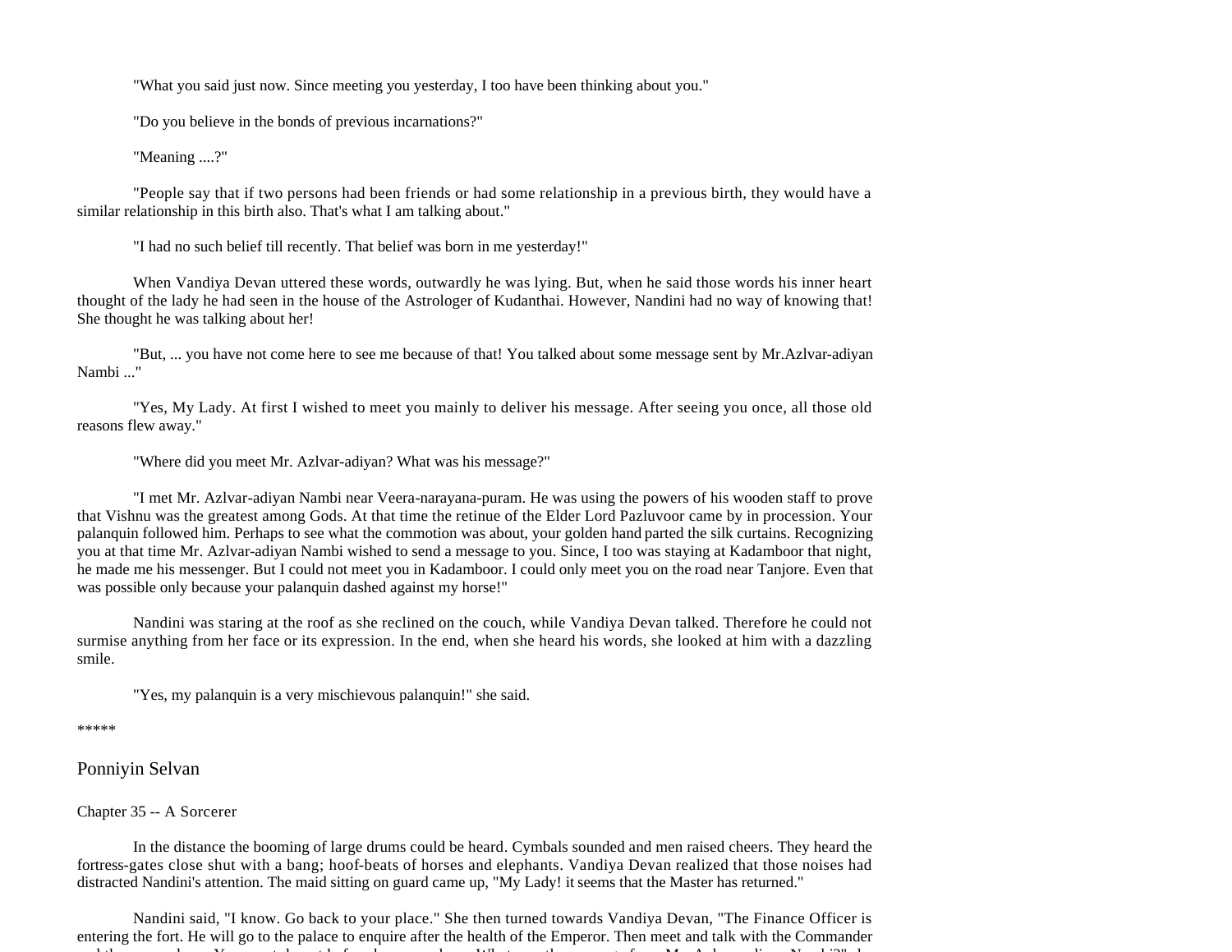cherished me as his own sister. It's a pity! I disappointed him greatly."

"Then it is alright. The message from Mr. Nambi is this: God Krishna is waiting for you. All the ardent Vaishnava devotees are waiting anxiously to see you wed the holy Lord Krishna!"

Nandini signed loudly. "Ah! He has not forgotten those foolish dreams. If you see him again tell him this from me: Ask him to completely forget me. Tell him that I am in no way deserving to become a great apostle like Andal."

"I don't agree with that, My Lady."

"What don't you agree with?"

"I don't agree with your saying that you cannot become another apostle like Andal! Andal had to immerse herself in devotion and worship, sing verse and psalm -- shed tears and weave flower garlands before she could marry the Lord. But you will have no such difficulty. All that is needed is that Lord Krishna see you -- He will forsake all those divine maids like Rukmini, Bhama, Radha and the mystic milkmaids. He will seat you on his throne besides him!"

"Sir! You are an expert in flattery. I have never liked that."

"My Lady, what is the meaning of flattery?"

"Praising someone to their face."

"If so, please turn around a little and show me your back."

"Why? ..."

"To praise you, without looking at your face. That's why. Is there anything wrong in that?"

"You talk very cleverly."

"Now, you are flattering me!"

"Why don't you also turn around, and show me your back?"

"Great Queen, it is never my habit, be it in the battlefield or in the presence of women, to turn my back. You can freely flatter me."

Upon hearing this, Nandini laughed loudly, gleefully. "You are surely a magician. There is no doubt now. It has been a long time since I laughed so joyously."

"But My Lady, it is very dangerous to make you laugh: the lotus in the pool bloomed in joyous laughter; the honey bee fell swooning down!" said Vandiya Devan.

"You are not only a magician; you also seem to be a kavi!"

"I am not afraid of flattery; nor do I fear scolds."

(The Tamil word kavi has two meanings: 1. poet 2. monkey.)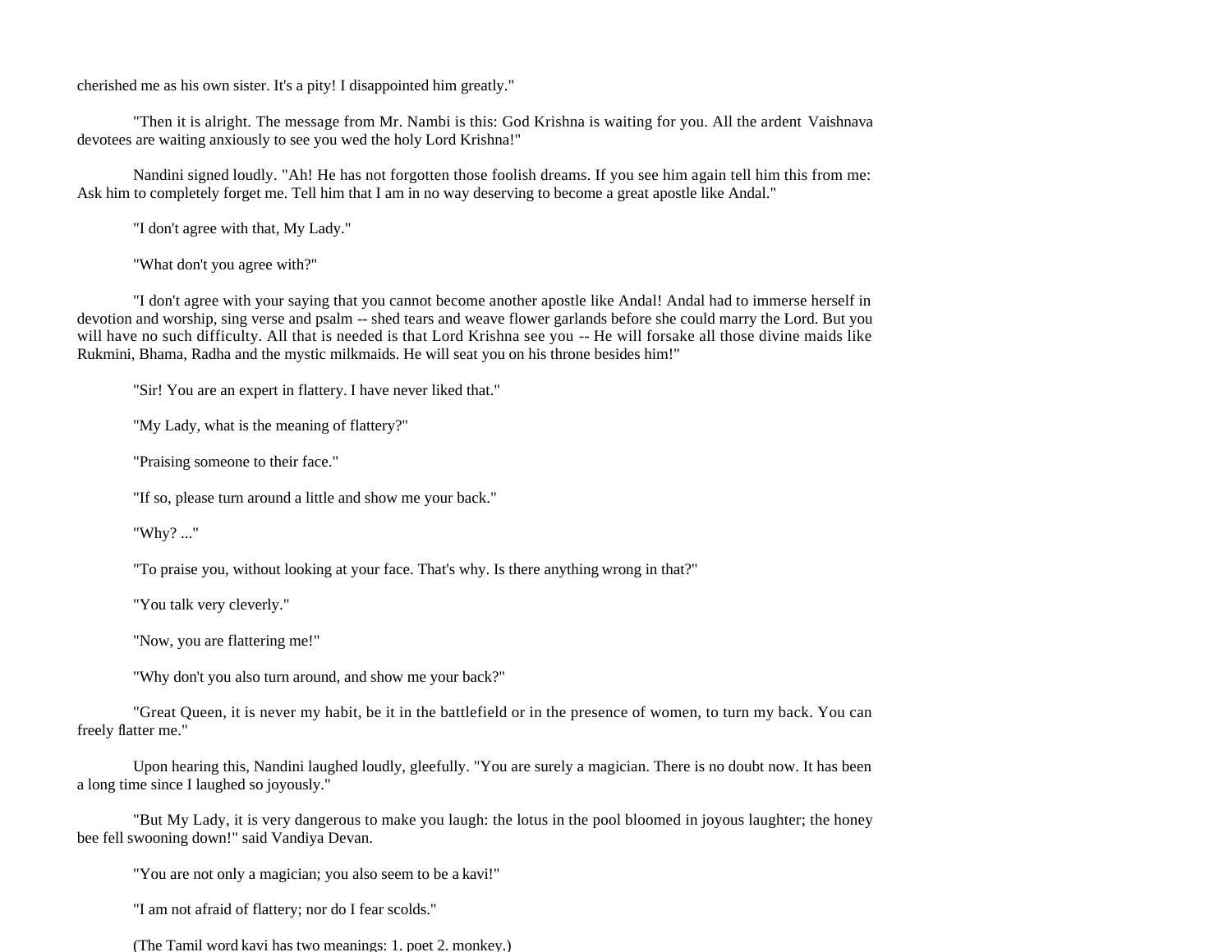"You were called `monkey face!' Who were those scholars?"

"None of them are alive now."

"I didn't call you that! I said you seemed like a poet able to compose verse!"

"Oh yes! I can also compose verse; but I usually sing in front of my enemies. Those who do not die by my piercing arrows can die by my piercing words!"

"My dear Sir! Oh you bravest lion among poets! You have not yet told me your name?" asked Nandini with laughter.

"My given name is Vandiya Devan. I also have the title Vallavarayan."

"Of a noble family?"

"I come from the ancient and famous Vaanar clan."

"These days ... Your kingdom ...?"

"The sky above me; the earth below my feet; now I am the sole emperor of all the known worlds!"

Nandini examined Vallavarayan from head to toe for sometime.

"There is nothing impossible. You can get back your ancient territories."

"How is that possible? How can anything swallowed by the tiger come out again? Can I get back my kingdom swallowed by the Chozla Empire?"

"I can arrange to get it back!"

"My Lady! Please don't! No need! I never had any wish to rule a kingdom. Whatever tiny wish I had, it totally vanished today, after I saw Emperor Sundara Chozla. It is better to remain a free pauper without knowing where my next meal comes from than be a prince beholden to everyone."

"That is my opinion too." Nandini spoke again as if she remembered something that she had forgotten. "Why are the Commander's men looking for you?"

"Like your maid, he too had a suspicion about me!"

"What suspicion?"

"About how I came to posses a signet ring with the palmtree symbol."

A tiny shade of fear engulfed Nandini's face. "Where is the ring?" she asked in a shaken voice.

"Here it is my Lady. Will I loose it so easily?" saying it, he took out the ring from his pouch and showed it to her.

"How did he know that you posses this?" asked Nandini.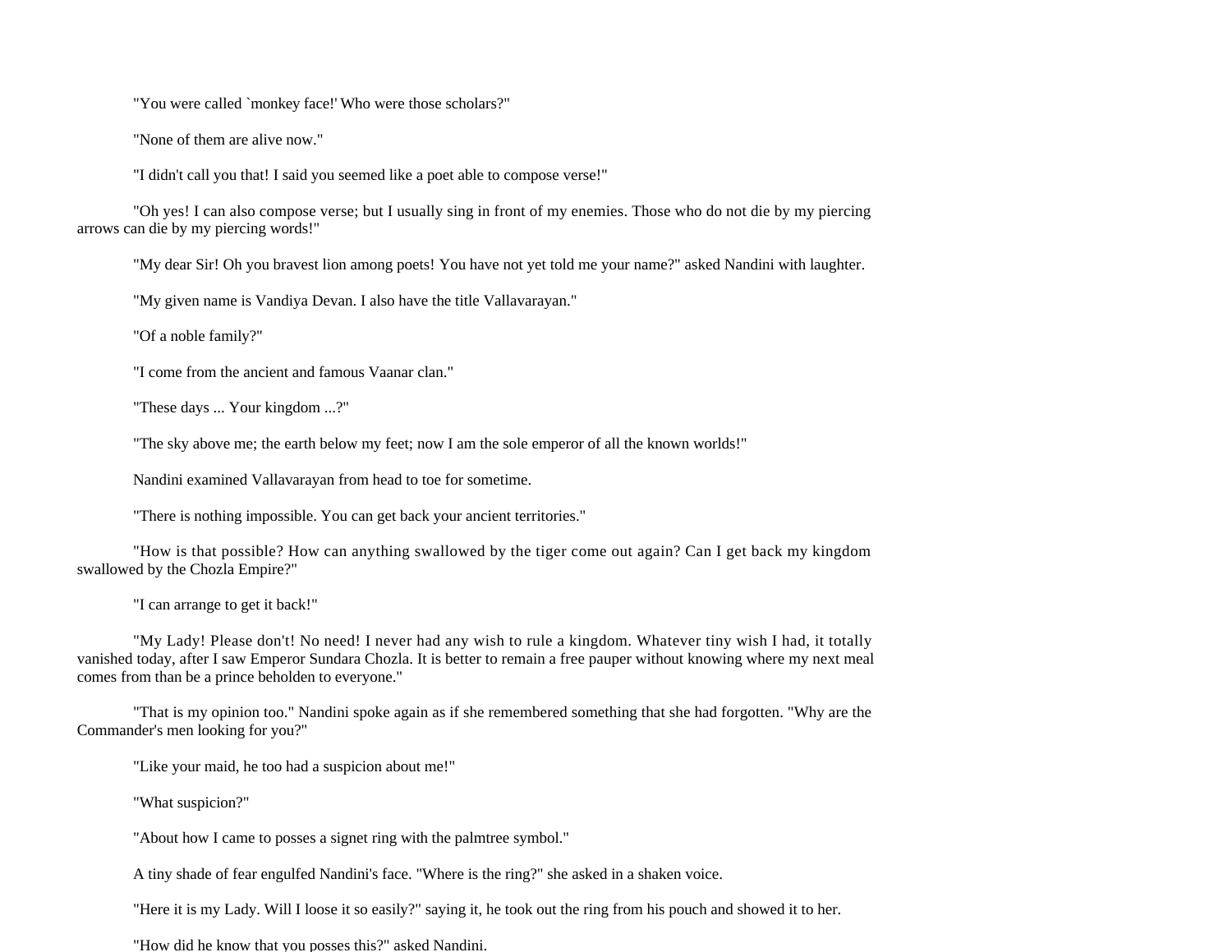The fear on her face and voice had now disappeared, "Did he believe you?" she asked.

"I don't think he believed me fully. That's why he must have sent those guards to follow me. He might have intended to place me before his elder brother and find the truth when he returned."

Nandini said with a smile, "You don't have to fear the Elder Lord. I shall take care that he does not chew you out."

"My Lady! The whole world knows of your influence over the Finance Officer. But I have some urgent chores outside the fort. That's why I seek your help in escaping."

"What are those urgent chores?"

"I have several. For example I have to meet Mr. Azlvar-adiyan and give him your reply. What shall I tell him?"

"Tell him to completely forget that he had a sister known as Nandini."

"I can tell him that; but it may not be possible."

"What?"

"Forgetting you completely. I who have casually met you twice cannot forget you. How can he who spent his lifetime with you, forget you?"

A trace of victory and pride dwelt on Nandini's face. Her lance like eyes pierced through Vandiya Devan's heart as she looked at him. "Why were you so eager to meet the Emperor?"

"What is so surprising about my wanting to see that world famous, handsome personality? Most monarchs on this world wish to establish the fame of their bravery, their prestige, and the grandeur of their empires for ever. Their subjects pray for such fame. But do you know what the buddhist monks in the monasteries pray for?

... May Sundara Chozla grow in prosperity, benevolence, and in good looks and health; ...

I had a long time urge, to see this modern day Cupid, the God of Good Looks. ..."

"Yes; the Emperor is quite proud of his good looks. His darling girl is even more proud ....."

"His girl? ... Whom are you talking about?"

"She who lives at Pazlayarai. That arrogant, proud and prejudiced female -- I am talking about that Younger Pirati Kundavai Devi!"

Vandiya Deva! You are fortunate! The tool you were searching for has come to you, here it is in your hands. Use it well! Vandiya Devan's mind advised him thus.

Nandini, who had been reclining languorously all this time, now sat up suddenly. "Sir! I shall tell you one thing. Will you agree?"

"Tell me, My Lady!"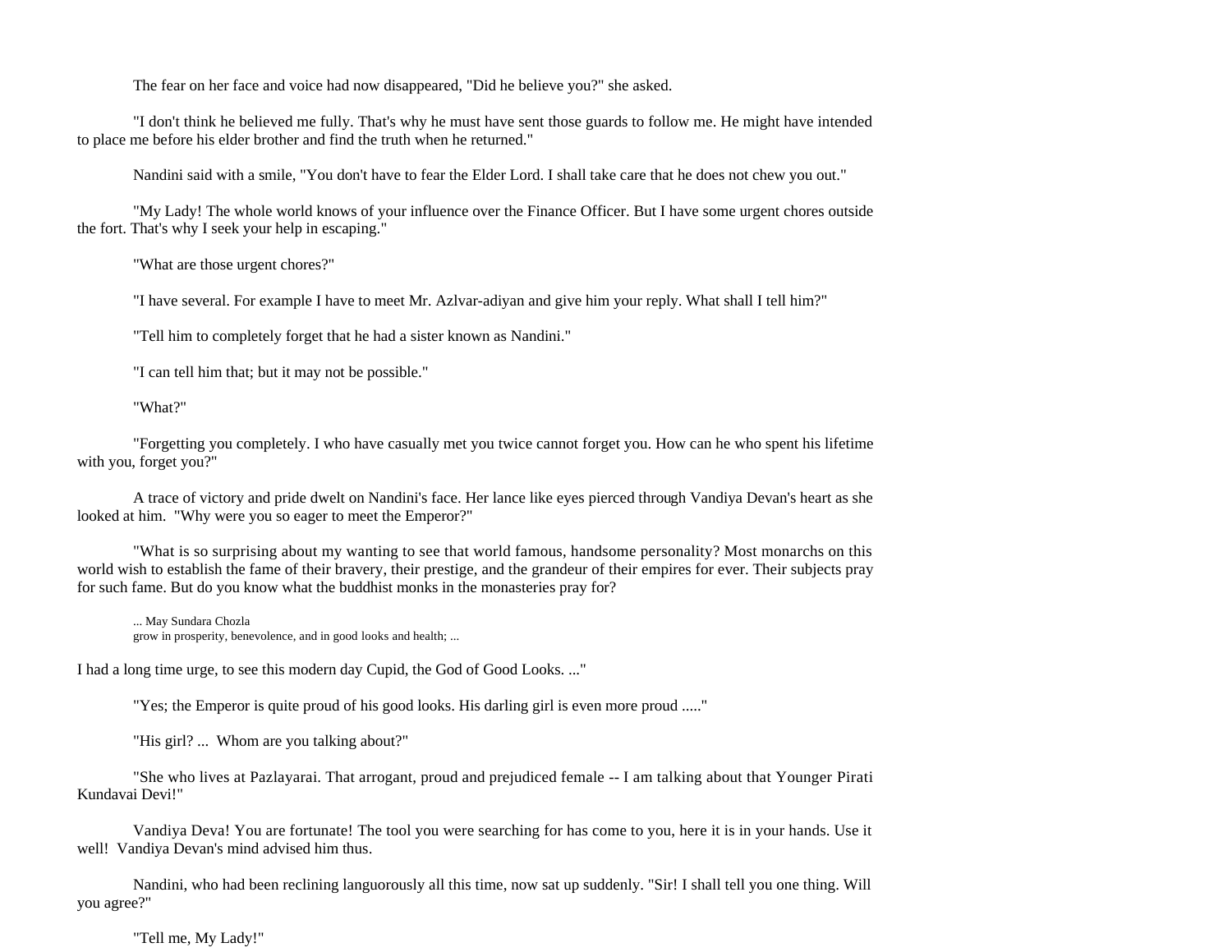He stood undisturbed.

"I need a confidential retainer. If I find you some such job in this palace, will you accept?" she asked.

"I have already agreed to serve another Lady in such a fashion. If she refuses to accept me, I shall surely come back to you."

"Who is she? In competition with me?"

"You talked with great affection about her a little while ago, that very same Younger Pirati Kundavai Devi."

"Lies! Lies! It can never be possible! Are you jesting with me ..."

"Great Queen, several persons have already stolen and read this letter. There can be no harm in you also reading this." Saying this, Vandiya Devan extended the letter given by Aditya Karikala to Kundavai.

Nandini held the letter under the lamp light and read it. As she was reading, the lightning darts that jumped out of her eyes seemed like the forked, darting tongue of a king cobra to Vandiya Devan. Unconsciously, his body shivered.

Nandini looked at him with great dignity, "Sir! You intend to escape from this fort with your life, don't you?"

"Yes, My Lady, that is why I sought your help and came here."

"Only on one condition will I help you escape from here."

"Tell me the condition, My Lady."

"Whatever letter Kundavai gives in reply to this, you must bring that and come back to me. Do you agree?"

"A very dangerous condition!"

"You boasted some time ago about not minding any danger."

"Being courageous in such danger should merit an appropriate reward? ..."

"Reward? You want a reward? You will get a reward beyond your wildest dreams. You will get a reward for which, the all powerful chief of this Chozla Empire, the Elder Lord Pazluvoor has been yearning for years. Such a reward will be yours!" saying this, Nandini once again threw her weapons of enchantment at Vandiya Devan.

Poor Vandiya Devan! His head swam in dizziness. He muttered to himself: "Dear heart be courageous, don't loose your reason."

In that moment, as if to help him, the horrible screech of an owl could be heard in the garden. Once, twice, thrice -they heard the hoot.

His body shivered. Nandini looked towards the garden -- from where the hoots were heard -- saying, "The real sorcerer has come."

She looked at Vandiya Devan again and continued, "I don't need him anymore. But let me say a few words to him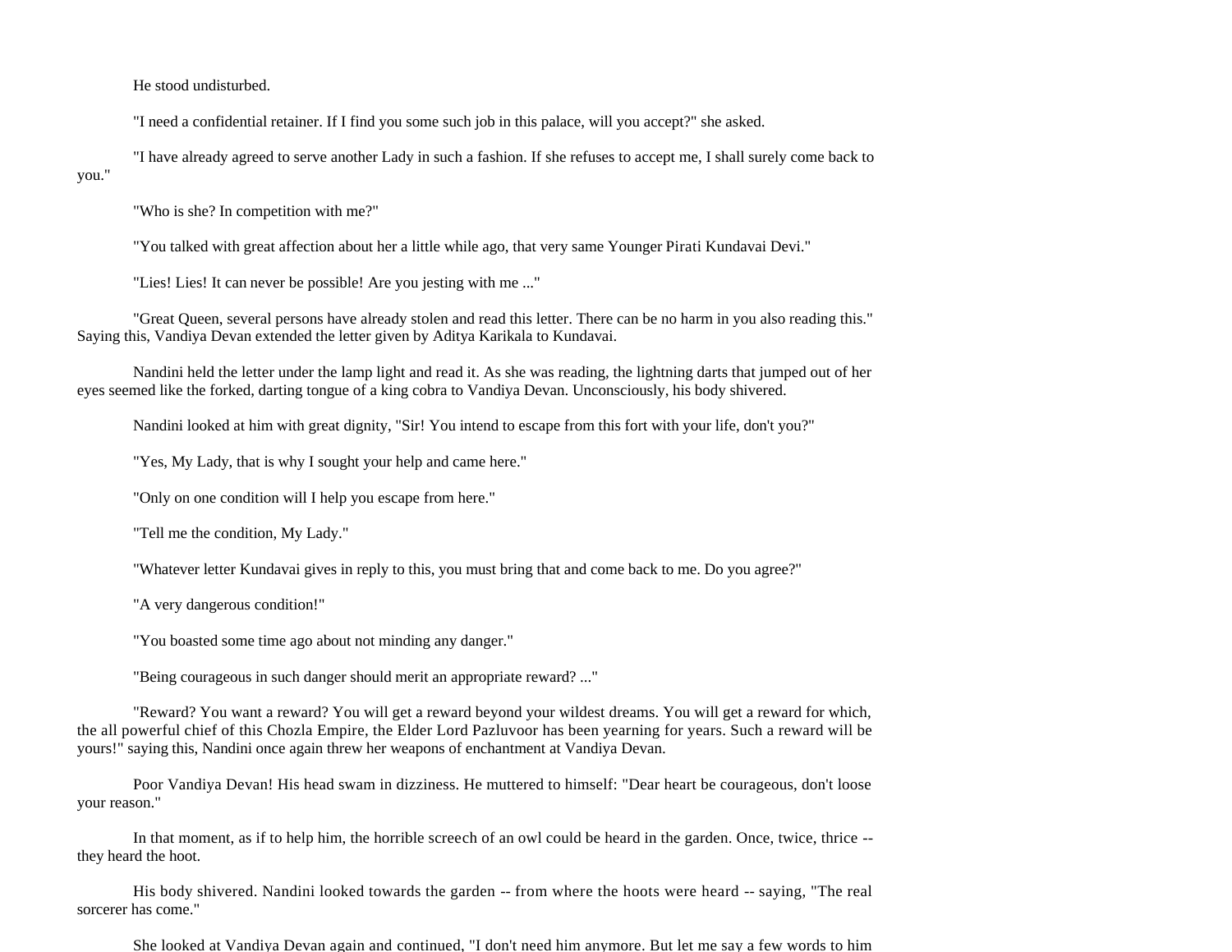Nandini came out to stand near the doorway of the gazebo and clapped her hands thrice. One could not say if it was the shadow of darkness or the trace of fear that covered her face. For some distance one could see the huge trees and creepers that climbed their thick trunks; beyond was pitch darkness. The Sorcerer emerged from behind one such tree, cleaving the darkness, pushing aside creepers.

Nandini went back to recline on her flower-laden couch. Her face now appeared calm and composed. The Sorcerer entered the gazebo, and the golden light of the lamp now fell on his face.

Haven't we seen this face before? Who is he? -- Oh yes! He is one of the conspirators who met near Thiru-purambiyam at midnight. He was the one who threw the tinkling gold coins on the ground from a bag; he is Ravidasa who urged, "Kill Azlvar-adiyan instantly, wherever you see him."

Even as he stepped inside, his face seethed with anger. On seeing Nandini, reclining calmly on her swinging couch, rage filled his cat-like eyes. He sat down on the wooden bench in front of the couch and stared at Nandini. His lips muttered some incantations like, "Hoom, kreem, hareem, haraam!"

"Enough! Stop it! My maid, the idiot must have gone to sleep on the doorstep. Say what you have come to say and leave quickly. I think he has returned to the fort." Nandini spoke with authority.

"You degenerate fiend!" snarled Ravidasa, like a hissing king cobra.

"Whom do you mean?" Nandini asked quite calmly.

"Thankless Nandini; Young-Queen of Pazluvoor; I mean you!" Ravidasa pointed at her with one finger.

Nandini kept quiet.

"You woman! You have forgotten the incidents which you should remember, I shall remind you."

"Why those old stories, now?" asked Nandini.

"You ask why? Why now? I will tell you -- I will first remind you of those incidents and then tell you ..." Ravidasa spoke with fury.

Realizing that there would be no way of stopping him, Nandini sighed and turned her face away.

"Hey Queen! Listen, three years ago, one midnight, a corpse was burning in the cremation grounds beside the Vaigai River. No final rites according to the sacred texts were offered and no priest officiated. They had built the pyre with dried leaves and deadwood from the forest. They threw a body hidden behind trees onto that pyre. Then they set fire to it. The dry wood of the forest caught fire easily and burned bright. At that time some men dragged you out of hiding in the forest. Your hands and feet were bound and your mouth was stuffed with cloth. Your lovely tresses, which you have beautifully dressed with flowers today, those tresses were unkempt, sweeping the dust, that midnight. Those men intended to throw you in that burning pyre and roast you alive. One of them said, `Let the fire burn a little more furiously.' They threw you on the ground as they sat a little apart. Each of those men, individually, took a terrible oath. You were listening. Though your limbs and mouth were bound, your eyes and ears were free. So, you watched and listened. After they had all sworn their oaths, the men approached you again. You, who were quiet till then, tried to make some signs -- trying to free your hands from the rope, rolling your ravishing eyes. One of the men noticed, `She seems to wish to say something,' he said. `Must be the old story, throw her into the fire,' said another. `Wait, before we throw her into the fire, let us at least hear what she wants; remove the cloth from her mouth,' spoke a third fellow. Because he was their leader, the other men removed the cloth stuffed into your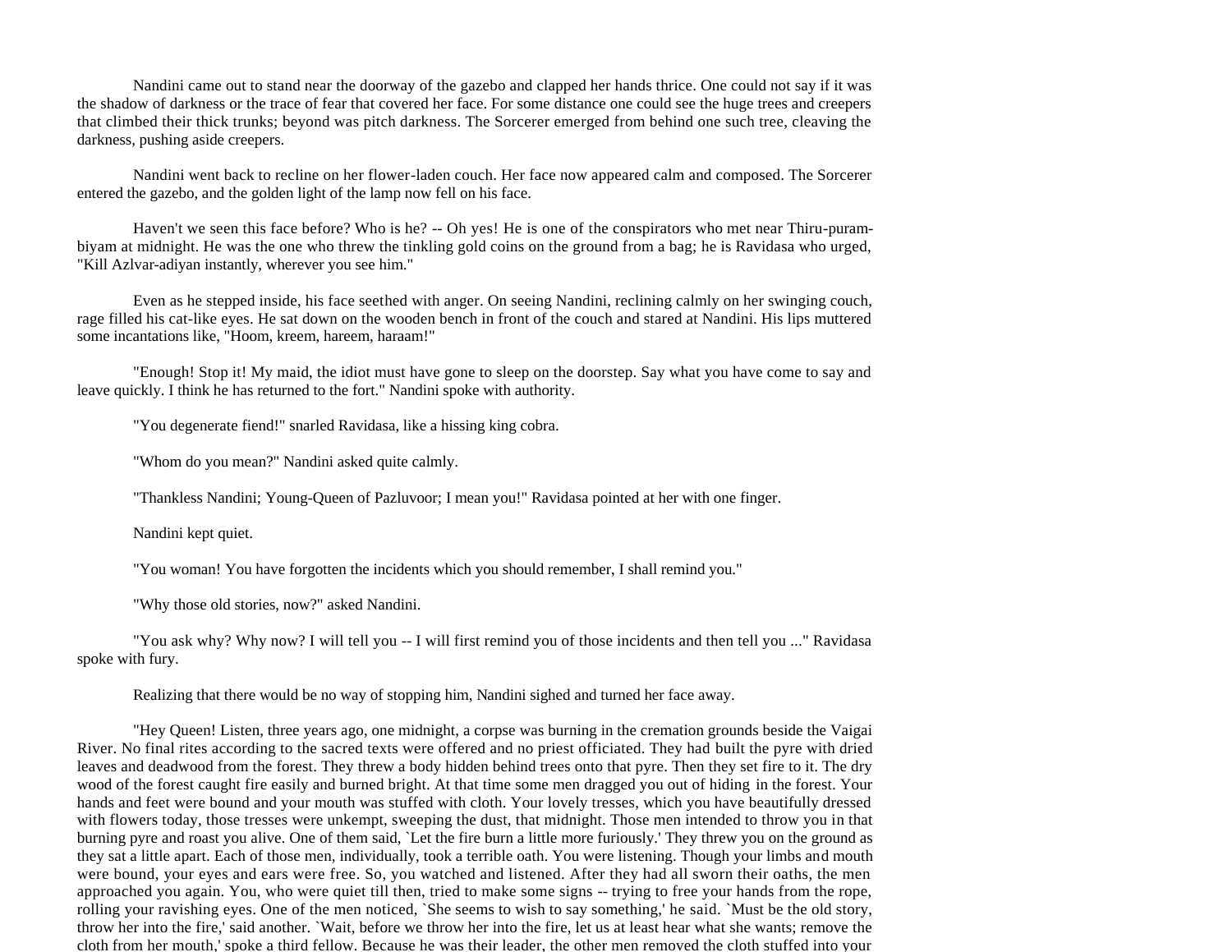convinced. I trusted you, and prevented them from throwing you into that burning pyre. I saved your life. Do you remember all that?" asked Ravidasa.

Nandini turned towards him slightly, "Are you asking me, if I remember? Those incidents have been burned with fire upon my heart."

"After that night, one day we were all walking along the banks of the wide, South Cauvery. Suddenly we heard the pounding noise of a cavalry coming down the path. We decided to hide in the forest, each on their own, till those horse-men had gone past. But you broke the pact, forsook us and stood on the road side. Those men caught hold of you. Their leader, that fellow of Pazluvoor, fell victim to your charms: Later, you married him. All my men taunted me, saying that you had betrayed us. But I did not let you escape. Somehow, one day I managed to meet you. I intended to kill you, a betrayer, with my knife. Again you employed your wiles and begged for life. You maintained that you came here, merely to fulfil our oath. You promised to remain in this palace and arrange for all sorts of help for me and my men. Is all this true?" Ravidasa finally stopped.

"Yes, everything is true. Who refuted it? Why do you keep repeating that story? Why did you come here now? Tell me that."

"No, wretched woman! No. You have forgotten everything. You have become engrossed in these comforts and luxuries of being the Queen of Pazluvoor and forgotten your oath. Eating six course meals, enjoying silken garments and new ornaments, reclining on silken couches and sleeping on soft beds, travelling in ivory palanquins -- you are a queen now! How will you remember those old happenings?"

"Rubbish! Who wants these soft couches, rich clothes and jewels? You think I live for such luxuries? Never!"

"Or, you have been charmed by the handsome face of the wayside youth! Perhaps you have forgotten the old oaths in the light of this new love?"

Nandini was slightly startled. But she overcame her feelings to shout, "Lies! Lies!"

"If it is false, how come that even though I had sent you word that I was coming, you had not sent your servant girl to the usual place?"

"I did send her. Some other fellow came up the ladder meant for you. That stupid girl thought that he was you and brought him here. Is that my mistake?"

"How does it matter whose mistake it was? For a few minutes my very life was in danger! The soldiers searching for that youth would have imprisoned me. I hid myself in the pond near this garden -- immersing myself by holding my breath - till those men left and then emerged from the water to come here. See I am dripping wet!"

"You deserve it. You suspected me! You atoned for your thoughts by immersing yourself in the pool."

"Woman! swear the truth -- are you sure that you haven't been seduced by that youth's beauty?"

"Absurd! What do you mean? Will anybody praise the `beauty' of men? It is only in this shameless Chozla country that the people celebrate their Emperor's `beauty'. The beauty of men lies in their valor, the battle scars on their body!"

"You say it well. If you speak the truth, then why did the young stranger come here?"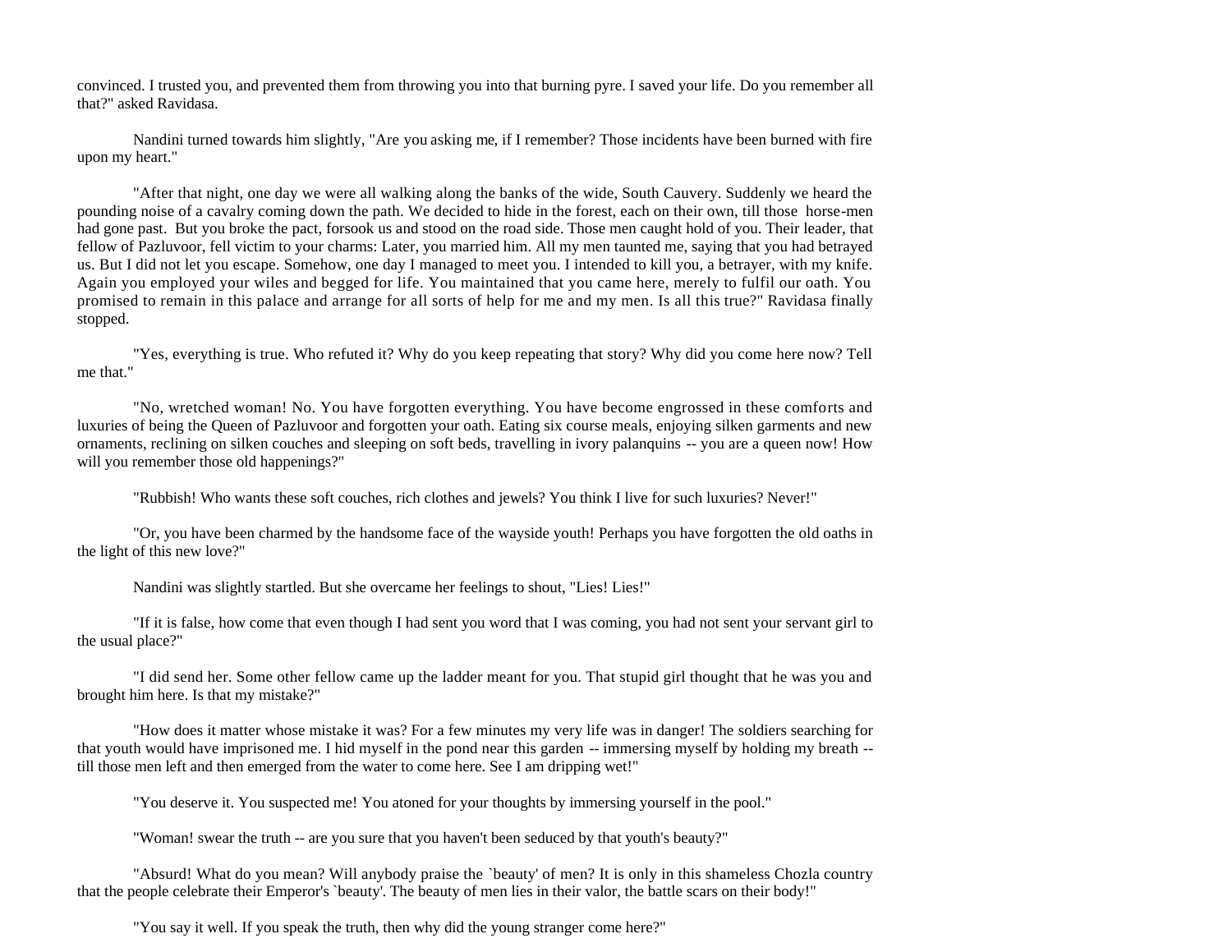"You wretched female! In the end you showed your tendency? You disclosed our secret to some unknown stranger..."

"You get perturbed unnecessarily. I didn't tell him anything. I discovered his secrets."

"What did you discover?"

"He is a messenger taking letters from Kanchi to Pazlayarai. He his carrying the letter for the tigress at Pazlayarai, he showed it to me. I was trying to convince him to bring the letter given in reply back here to me. You came in at that time."

"Damn the letter; damn the message; what is the use of all that to us?"

"That shows the limit of your understanding. We have sworn an oath to destroy the tiger clan and its very roots. But you men have been thinking only of the male tigers, you forget that clans will also thrive because of female tigers. Moreover, who do you think really rules this Chozla Empire? Is it the old man lying on his sickbed without any strength or use of limbs? Are they the Princes in Kanchi and Lanka? ..."

"No; it is that Lord Pazluvoor who is fortunate to have you as his queen. The world knows it."

"Even that is inaccurate. The world may think so; this old man may also think it and feel self-satisfied. You too have been mislead. In reality, that female tiger-cub at Pazlayarai is ruling this nation. That arrogant female sits in her palace and pulls the strings to make everyone dance. I shall put an end to her exploits. I shall use this youth for that purpose."

Surprise and even respect now replaced the rage on Ravidasa's face. "You are a truly capable female! No doubt. But how am I to believe all this as truth? What is the proof?"

"I shall deliver that youth to your responsibility. You lead him through the underground passage and take him outside. Bind his eyes and then lead him. Go with him till Pazlayarai and wait. Bring him back here with Kundavai's reply. If he tries to escape or hoodwink you, kill him!" said Nandini.

"No way! You and he can go to hell. The Commander's men are now searching for him inside the fort. Very soon they will begin to look for him outside the fort. If I go with him, I too will be in jeopardy. What do you say about the matter on which I have come?"

"You have not yet told me why you have come."

"Arrangements have already been made to send men to Kanchi and Lanka. The plight of those going to Lanka is very difficult, they have to be very cautious over there. ..."

"What am I to do about that? Do you need more funds? There is no end to your demands for money!"

"The gold is not for our personal use, it is for completing the task we have undertaken. Why do you think I have left you alive, here? Those going to Lanka cannot use Chozla coins. It would be good to have some Lankan funds."

"You took all this time to say that! I have made arrangements even before you asked."

Nandini then bent down to look below her couch. She pulled out a bag and placed it in Ravidasa's hands. "This is full of Lankan gold coins. Take it and leave quickly. He may return any time now."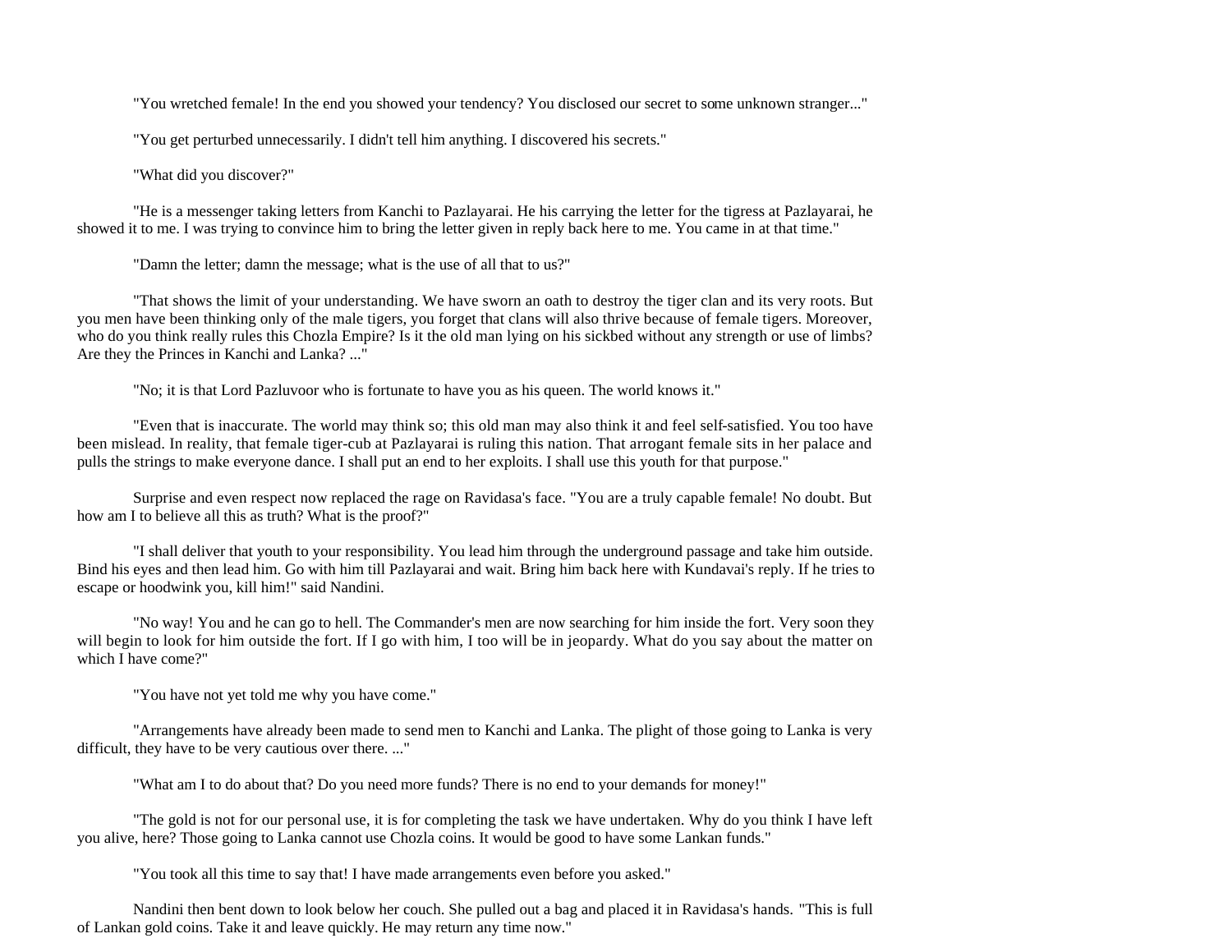\*\*\*\*\*

#### Ponniyin Selvan

Chapter 37 -- Lions Clashed!

The people of Tanjore had a special affection for the two brothers of Pazluvoor. Were not the Lords of Pazluvoor the ones who brought a new prominence and prestige to that old city? Tanjore folk always enjoyed parades of elephants, horses, camels and footmen. That too if the Elder Lord Pazluvoor, the Officer of Finance, left the fortress of Tanjore or reentered it, the people would gather to stand on both sides of the street to watch, to cheer and praise. Oftentimes they would shower flower petals along with their well wishes.

Normally, if the elder brother returned from a journey outside fortress, the Younger Lord would come outside the main gates to welcome him back and lead him home. The two brothers would embrace each other in greeting upon such occasions; it would appear like the Nilgiri Mountains hugging the Vindhya Range. Both would go down the streets in procession side by side, on horseback or atop elephants; ten thousand eyes would not suffice to see the sight.

Some persons compared the two brothers of Pazluvoor to the demon kings of myth -- Hiranya-aksha and Hiranyakasipu; others referred to them as the brothers Sunda and Upasunda of the fable. They had been compared to the ideal brothers Rama and Bharata (of the epic Ramayana); or to those best among brothers, Arjuna and Bhima (of the other epic Mahabarata).

But today, when the Elder Lord Pazluvoor entered Tanjore, though the footmen and retinue accompanying him raised the usual cheers and announced the usual honors, there was not much of the usual enthusiasm and cheering among the crowds that lined the streets. In fact there was not much of a crowd. The Younger Lord Pazluvoor had not come to wait outside the fortress gates to welcome his brother.

The Officer of Finance did not mind this too much. Once inside the fort, he went directly towards the palace of his brother. He thought that his brother must be engaged in some important matter.

Perhaps the Emperor's health has taken a turn for the worse. Or, .. Or, the `Big thing' has happened! He worried. Therefore, his procession hurried through the streets quicker than usual and soon neared the portals of the Commander's mansion.

The Commander who had stepped outside his mansion to welcome his elder brother, seemed quite worried and restless. He greeted his brother and heartily embraced him. Both entered the mansion. They went directly to their private conference chamber. When they were private, the elder brother asked, "Thambi, Kalanthaka! Why do you seem out of sorts? Is there any special news? Is the Emperor well?"

Kalanthaka, the Younger Lord Pazluvoor, replied, "The Emperor remains as usual. His health has neither improved nor worsened."

"Then why do you look so crestfallen? Why did you not come to the gates to meet me? Even the city seems quiet, not much activity?"

"Anna! A minor incident happened; nothing very important. I'll tell you about it presently. How about the affairs on which you journeyed?" asked Kalanthaka, the Commander.

 $\mathbf{u}$  are affair in which I ventured was completely successful. All the persons invited had completely successful. All of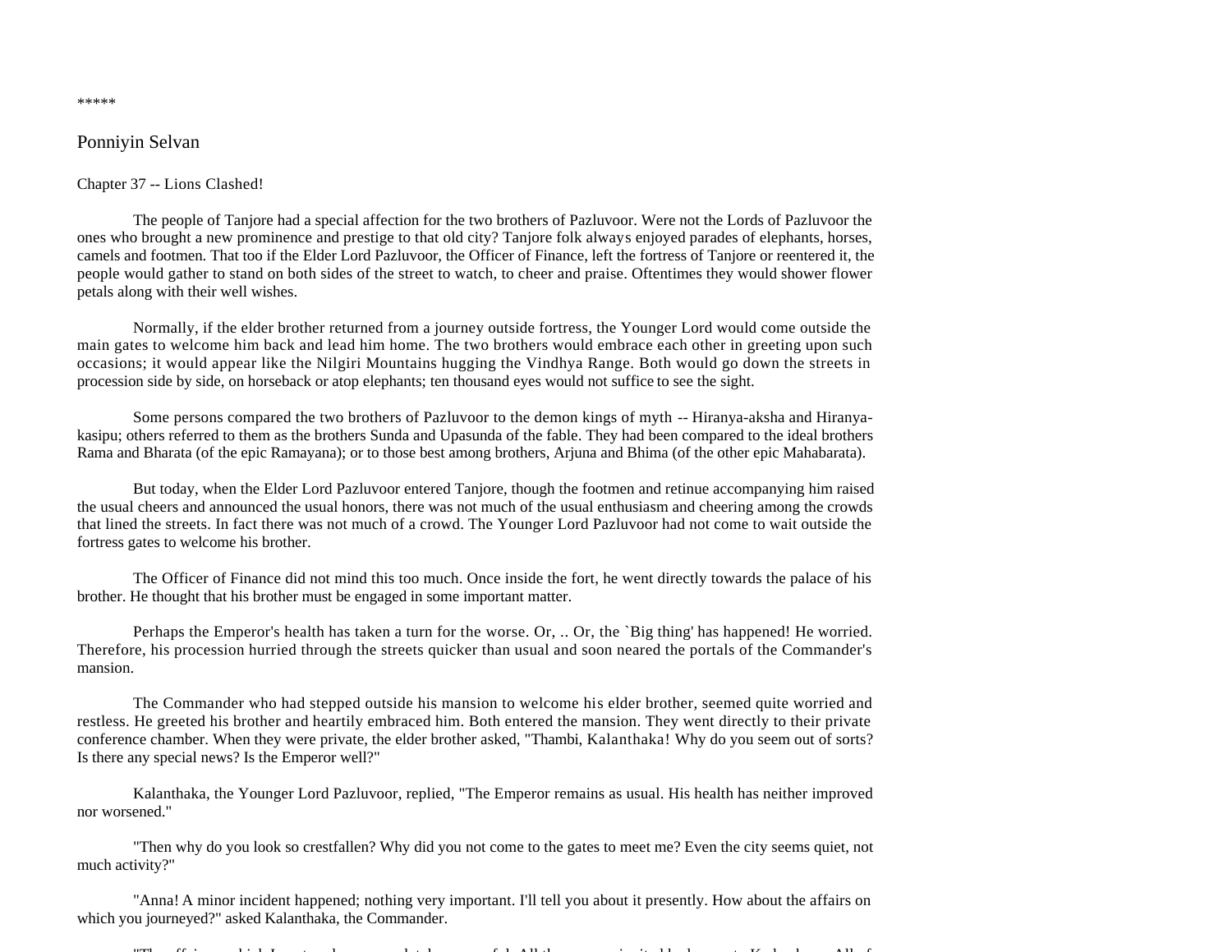"What you say is fine about all the chieftains, but the people? What if the people dissent?" asked Kalanthaka.

"Ah! Who is going to ask the people? Are all affairs of state conducted with the approval of the people? If the people are emboldened to object, we should ensure that they do not interfere in such things anymore. I don't think anything like that will occur. If we declare it as the Emperor's wish, they will keep quiet. Moreover, fortunately Arulmozli is in Lanka. If he is here the people may try to demonstrate their blind loyalty. People do not have any such fondness for Aditya Karikala. It is easy to turn their loyalty towards Madurandaka. He already has a name for being `Religious' and `Good natured'. You know that your son-in-law has a more charismatic face than even the sons of Sundara Chozla? It would be surprising if the witless people who consider that `Inner beauty reflects on the face' do not start cheering `Long live Madurandaka'. Whatever happens why do you worry when I am here?" spoke the Elder Lord Pazluvoor.

"But, what about the Velaikara Battalion? How do we handle them?"

"The Velaikara Battalion has sworn blood oaths to protect the person of Sundara Chozla; not his sons! Even if they interfere what happened to your Guard Corps in this fort? Within a few hours you should be able to round up their leaders and throw them in the dungeons?"

"Anna, the main opposition will be from Pazlayarai. We do not know the machinations of those two -- the old and the young woman. We must watch for that..."

"Thambi, Kalanthaka! Are you telling me to be afraid of two women, after all this? I have a good rejoinder to all their schemes, don't worry."

"The Emperor has ordered that I send messages to both his sons, asking them to return to Tanjore immediately."

"Aditya Karikala will never come. Arulmozli may follow orders and come back. If he tries to come back we must stop him. Those two can return only after we have placed Madurandaka on the throne as Crown Prince with all due honors and powers. They should not come back before that. Leave this matter to me -- I can handle it. Apart from that you said that there was some incident here, what was that?"

"A youth came here from Kanchi. He brought one letter for the Emperor and another for Kundavai."

"What did you do with him? Hope you have confiscated the letters and thrown him in prison?"

"No, Anna! He said that he had met you at Kadamboor and that you asked him to see the Emperor and deliver the letter. Is that true?"

"Oh! Utter falsehood! An unknown youth -- calling himself Kandamaran's friend, did arrive at Kadamboor. But he did not tell me anything about bringing letters! I suspected him when I saw him. I hope you have not been duped by him?"

"Yes, Anna! I have been deceived by him. I was fooled because he mentioned your name."

"You fool! What did you do after that? Did you give the letter to the Emperor? Did you at least read it?"

"Yes, there was nothing in it. All it did was invite him to Kanchi. After delivering the letter the youth was saying something about danger ..."

"Didn't you suspect him at least after that? And throw him in the dungeon?"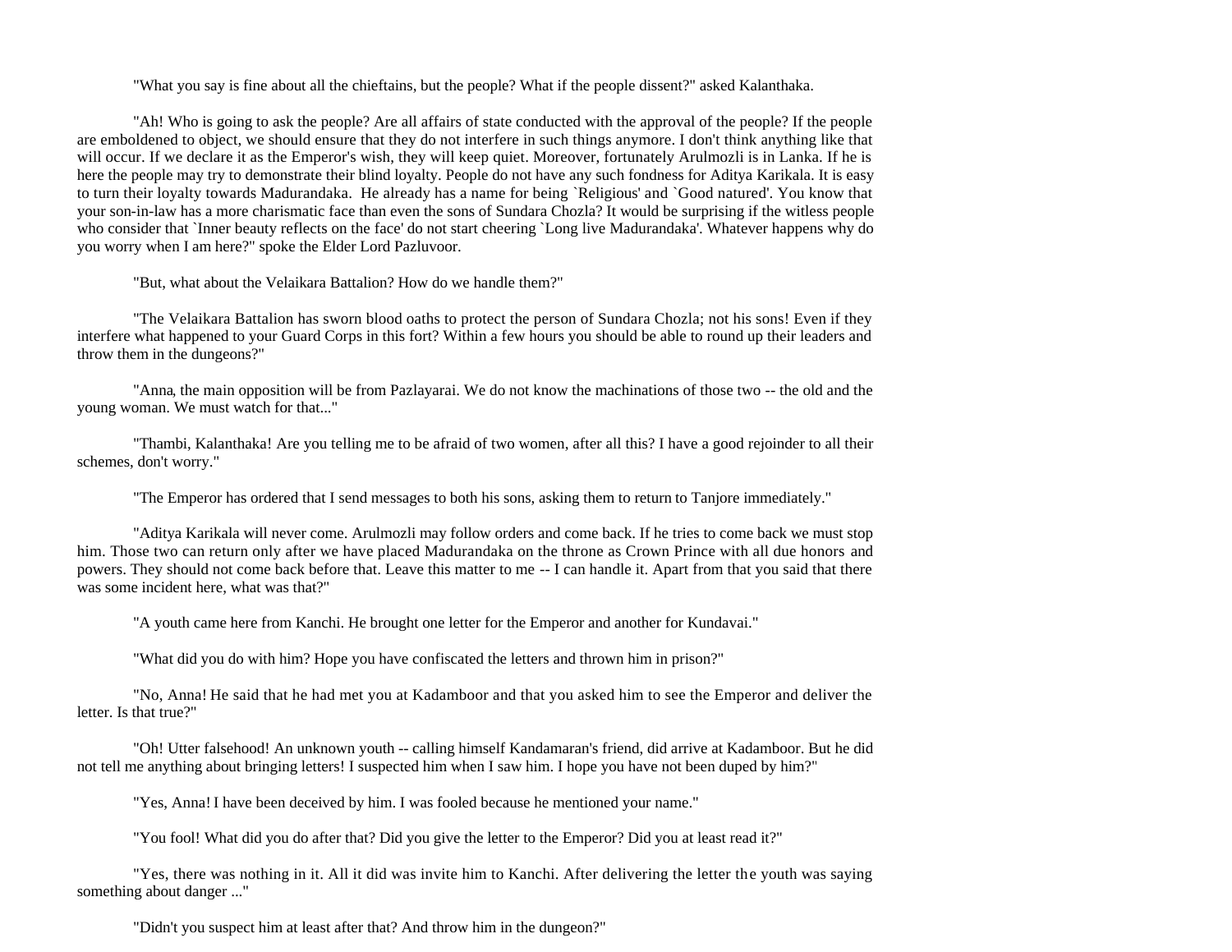and making you the Commander of this fort. Aren't you ashamed to say that a wastrel has fooled you in my name?"

"He didn't merely mention your name, he showed me your signet ring. Did you give it to him?"

"Never! Am I foolish like you to be deceived like that?"

"He had the signet ring. That is true. He showed it to me and also to the gatekeeper before entering the fort. If you didn't give it to him, he could have obtained it only from one other source."

"Whom do you mean?"

"Can you not guess? I mean the Young-Queen ..."

"Damn you! Be careful! I shall cut off your tongue!"

"Cut off my tongue if you want; chop off my head if needed. I shall tell you something that I have been intending to say for some time. You have brought a poisonous snake into the house thinking it to be beautiful. One day it will surely strike. Avoid that! Throw her out before you do anything else!"

"Kalanthaka! I too shall tell you something that I intended saying for a while now. You can freely tell me your opinion about any other matter; you can bravely criticize my activities if you do not like them. But if you utter even one word belittling the maid who is wedded to me, it will be enough. I will kill you with these very same hands that raised you. I who taught you to use your sword, will pluck that very same sword and cut your throat. Be careful!"

That wordy duel, full of rage, between the brothers, seemed like a battle of roaring lions clashing against each other. Their voices rose like the roar of lions. Even though they were in their conference chamber, their voices could be heard like the sound of thunder by those waiting outside. No one knew the cause; all of them shivered wondering what the `trouble' was about.

\*\*\*\*\*

#### Ponniyin Selvan

Chapter 38 -- Nandini's Sulks

When the Elder Lord Pazluvoor finally returned to his palace, it was well past midnight. The storm in his heart raised more dust than a swift breeze that blew upon a dusty field swirling the dust again and again. He was slightly sorry for having been so harsh with his dear brother. There was no measure to the affection that his younger brother showered upon him.

He said something because of his affection for me. But still, a suspicious fellow! Why must he unnecessarily find fault with Nandini? It must be human nature. It is natural that one should try to escape the consequences of ones own mistakes by throwing the blame on someone else. But, why does he stoop to that lowly practice? Is it commendable of him and his courage to let go of the culprit in his hands and then blame a woman, that too his own sister-in-law? It's alright! He did beg forgiveness for his words. Why should I keep thinking of it?

Nevertheless, could there be some atom of truth in his words? Perhaps in my old age I am enslaved by a madness for womankind? For the sake of some female whom I picked up on the wayside, I had to be harsh with my dear brother who stood beside me in several battles; a brother who has guarded me with his very life! Anyway what is so great about her? I have no idea of her antecedents. Her behavior and talk often raise suspicions. Damn it! My brother's words have raised confusion even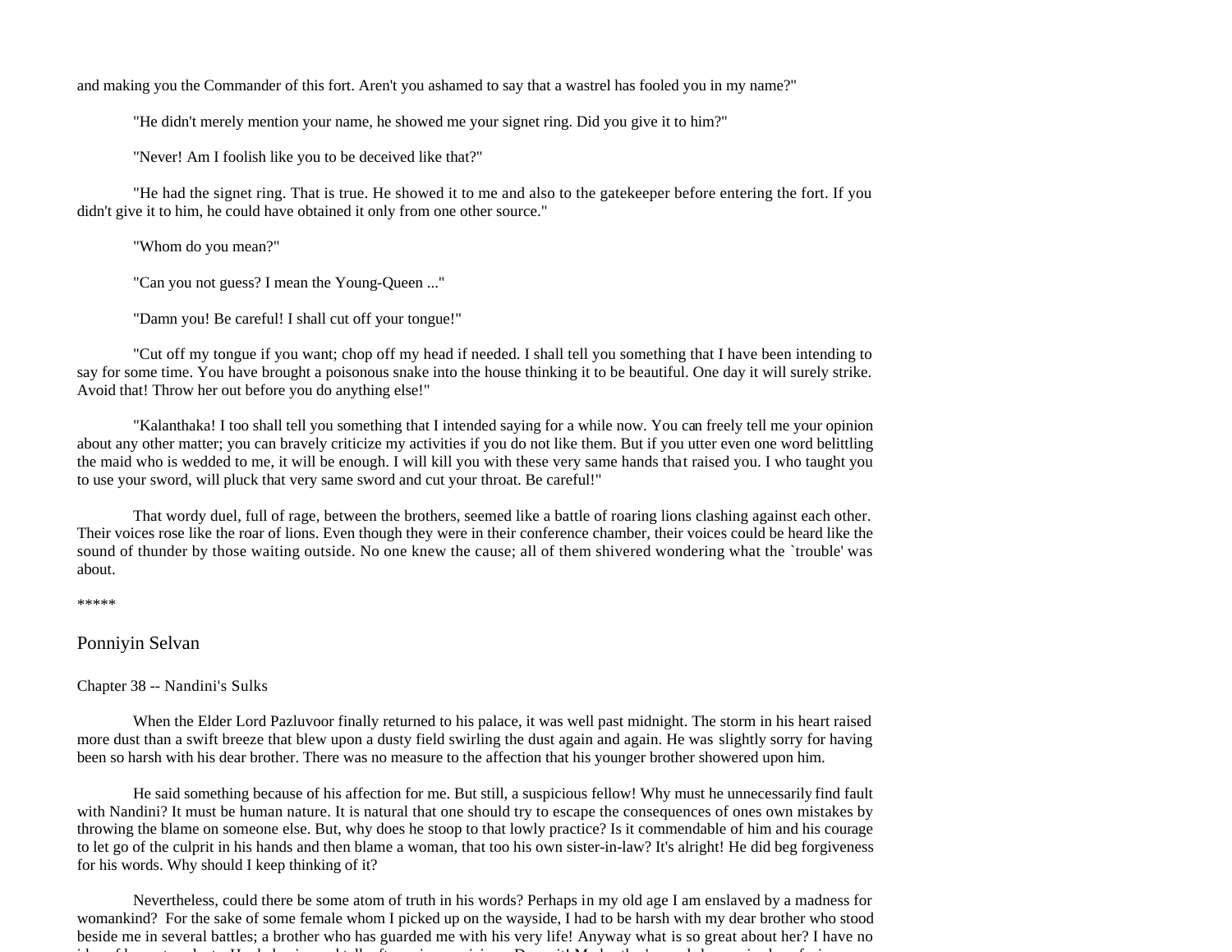have seen such instances. Should I subject myself to such mockery? Even so, I must find out certain truths from her. She often borrows the signet ring. Why? She goes and sits alone in the gazebo, why does she do that? I hear rumors that some sorcerer visits her frequently; in fact she herself agreed to it -- but why? What does she have to ask a sorcerer or magician? Who does she have to seduce with sorcery? And apart from all this, what about this fate of mine: how long do I have to remain like this, a celibate bachelor ever after the wedding? She keeps putting me off by talking about some vow or penance -- never explaining what the vow is or what the penance is about. Her methods seem like the tricks of some cunning heroine in a fable! I must not let this continue! Tonight I must talk firmly about it and decide once for all.

When Lord Pazluvoor returned to his own mansion, other womenfolk living there, clansmen and servants came to receive him in the outer courtyard. His searching eyes did not find the Young-Queen whom he was eager to see! Upon query, he found that she was still in the garden gazebo. What is she doing out there after midnight? he wondered if she was being indifferent. He walked down to the garden with some rage.

When he neared the covered walk-way he saw Nandini and her maid walking towards him. She stopped upon seeing him. But, instead of looking at him, she turned her face away, peering into the darkness that shrouded the garden. The maid waited a little behind. She did not look up at him, even after Lord Pazluvoor had come very close. Now, he had to forget his intentions of scolding Nandini; instead he had to soothe her anger!

"Nandini! My darling! Why this anger? Why don't you look at me?" asking this he placed his iron hard palm softly on her silken shoulder.

But Nandini pushed his sturdy, battle hardened hand away with her flower like fingers. Oh! can gentleness and softness have such strength?

"Dearest! You push me away with your silken hands! That itself is my good fortune. You achieved what could not be accomplished by warriors from the Tricone Hill to the Vindhyas! That is my good luck! Still, shouldn't you tell me the cause for your anger? My ears thirst to hear your nectar sweet voice." That great warrior of the battlefield begged in front of her.

"How many days is it since you parted from me? Isn't it four full days?" spoke Nandini with a tiny sob in her voice. That sob melted Lord Pazluvoor's heart which had withstood the assault of several swords and spears, like wax thrown in flames.

"All this anger for that? Couldn't you bear to be parted from me for four days? If I have to go on a battle campaign what will you do? We might have to be parted for months together!"

"My Lord! If you have to go to the battlefield do you think I will remain content to be parted from you for months together? Forget the thought! I shall follow you like a shadow and come with you on the campaign."

"Wonderful! If I take you on the campaign what war can I fight? My darling! My shoulders and chest have borne the piercing sharpness of several swords and lances. The world praises me for having sixty-four scars from such wounds. But if your soft flower like body is pierced by even one thorn, my heart will split open. The tiny thorn which hurts your small foot will achieve that which could not be done in several battles by swords and arrows. How can I take you to the battlefield? Even this -- you standing here on this granite walkway -- hurts me! Come here, come and sit on you flower laden couch! Let me gaze upon your divine face. You think that this parting of four days was difficult only for you? Every second away from you was like an eon for me! At least now, let me look at your face and satisfy my longing."

He took hold of Nandini's hand and led her to her couch. Nandini wiped away her tears and looked up at him. He looked at that pearly smile on her shining face in the golden light. Ah! I can give her all the three worlds for such a smile! I don't posses all the three worlds, so let me offer my life, my soul all my possessions to her! But she does not ask anything of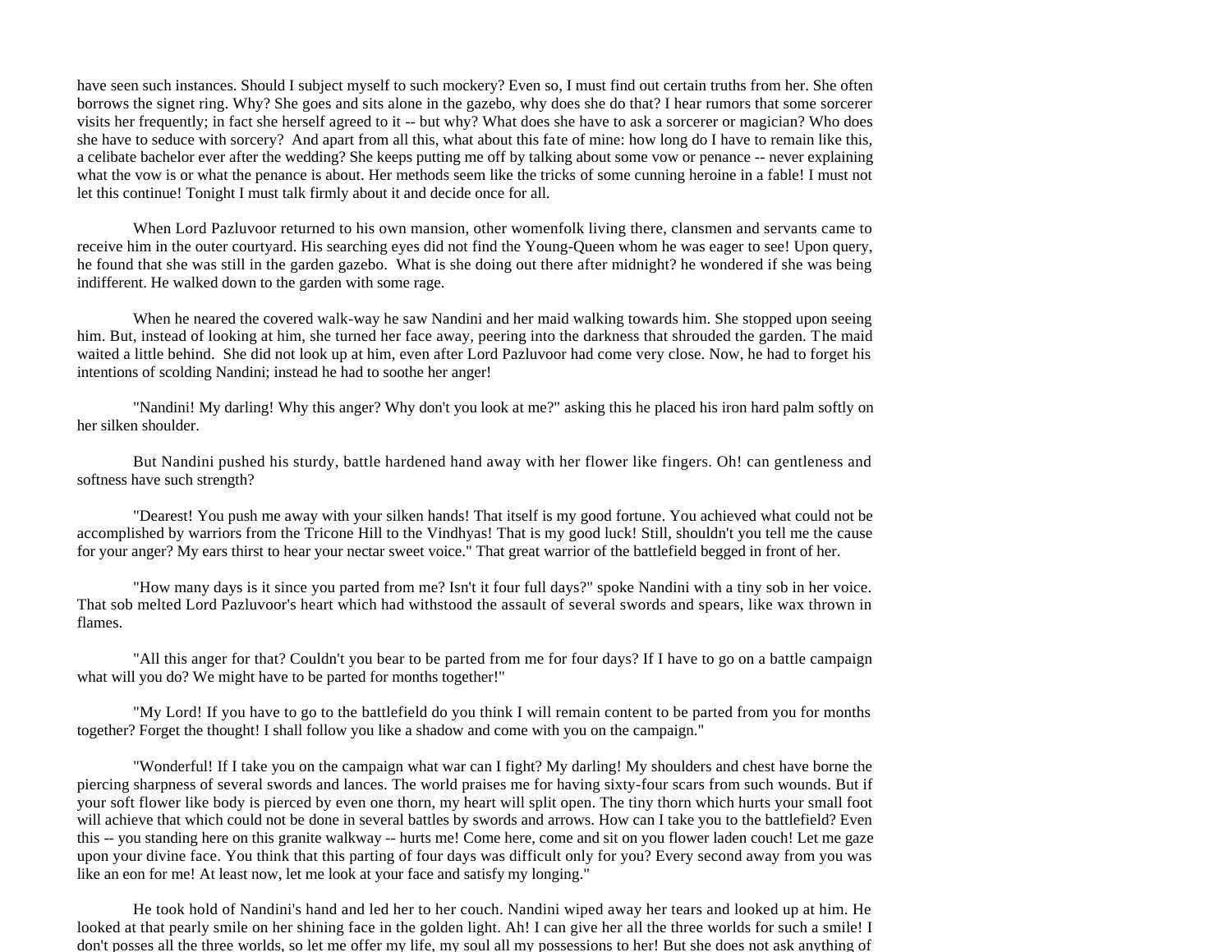passage."

"My Lord I am interested in all your undertakings. I wish success for all your efforts. But, I feel uncomfortable at the thought of you taking a young man in a palanquin meant for me. People think that you are taking me along with you wherever you go. ..."

"You think I am happy about this? Never! But our effort is important. I am tolerating the situation for the sake of the important undertaking. Moreover, it was you who gave me that idea! You told me to take Madurandaka in your closed palanquin. Didn't you give me the idea of conveying him in and out of the fort by way of the secret passage?"

"I merely did my duty. Is not the wife bound to help in the efforts of her husband? Somehow, I merely expressed some idea that occurred to me. Because of that, you ..."

"Was that all? Think of this fellow Madurandaka -- wearing ashen marks on his forehead, shoulders draped with holy beads, forever immersed in worship and devotion, going form one temple and holy place to another, proving himself to be his mother's son! We had tried several times, to interest him in affairs of the state, in ruling; but, we could not shake his resolve. But, you met him twice and he changed completely! Now, no one can contain his eagerness to rule. His dreamland now stretches from Lanka to the Himalayas! From the earth to the skies! He is more restless than any of us, waiting to ascend the Chozla throne! Nandini! I don't know what magic you used on him! But you yourself are such a sorceress, why do you seek the counsel of some other sorcerer? People talk unnecessarily about that ..."

"My King! It is your responsibility to cut off their tongues and punish anyone who talks loosely about that! I have told you earlier, about why I consult a sorcerer. Shall I remind you if you have forgotten? It is to milk the poison of that female snake in Pazlayarai. You are all men, you would enter the battlefield and confront other men. You think it disgraceful to fight with women. But one woman can create more havoc than a hundred men. A snake knows its own kind! You know nothing about the cunning of that Kundavai. I know her. You might have forgotten about how she humiliated both you and me. I cannot! She asked me in the midst of a hundred women, `That old fool in his death bed has gone woman-mad and lost his senses, where did your sense go? Why did you go and marry that old man?'-- can I forget that? `You look ravishing, shining like a heavenly enchantress! Didn't any prince garland you and take you as his queen to place you on his throne? After all, did you have to stoop to marry that old buffalo?' She asked that! How can I forget those words? I can never forget it as long as I live." Nandini spoke these passionate words and began sobbing. Tears overflowing her eyes cascaded down her cheeks to wet her heaving breasts.

\*\*\*\*\*

#### Ponniyin Selvan

#### Chapter 39 --The World Swirled

Lord Pazluvoor had heard that people talked with derision about his marrying a young girl in his old age. That Kundavai was one such person had reached his ears. But no one had told him explicitly till now, about what exactly Kundavai had said. Now, when he heard the words from Nandini's lips, his heart burned like the furnace in a smithy. "Puff, puff," came fiery sighs from his nostrils. Nandini's tears added further fuel to the fire in his heart.

"My dearest! Is that what that wretched fiend said? Did she call me an aged buffalo? Wait -- let her, let her ... See what I shall do to her! I will trample her and throw her out just like the water-buffalo which tramples a lotus vine! And then, watch ... she ... I will, I will ..." Lord Pazluvoor could not talk because of his rage.

Nandini tried to calm him down. She picked up his iron-hard palm and twined her flower-soft fingers with his. "My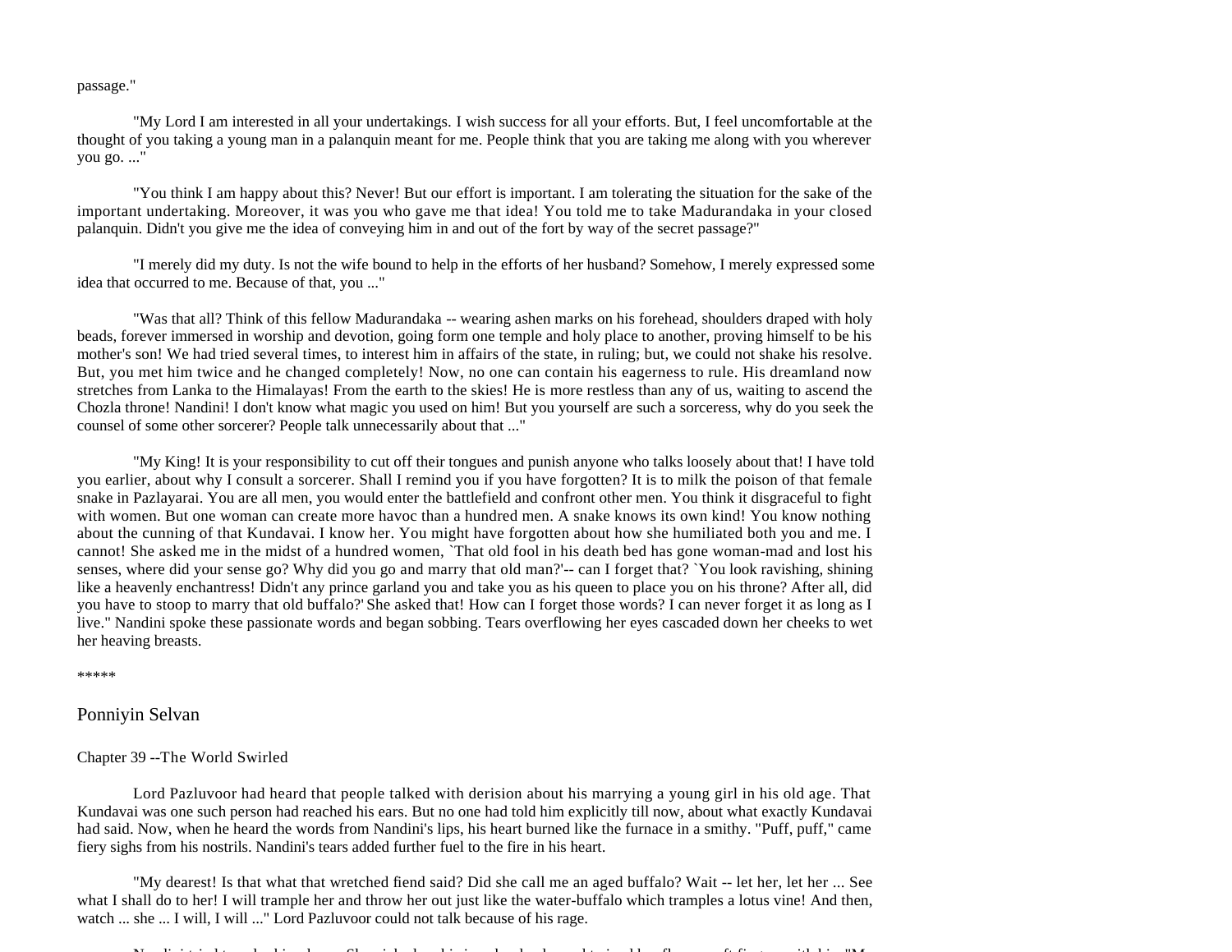"My dearest Lord! When you have a sword and spear in your hands what need for magic spells? Leave the spells and sorcery to a hapless female like me. Why do you need witchcraft or sorcery?"

"Darling, when you open your coral lips and call me `Dearest', my very being is filled with happiness. Your golden face makes my head swim. Yes, I do have a sword and spear in my hands. But, I can use them only against my enemies in the battlefield. What can I do with such weapons in this flower laden bower? I have no arrows against Cupids's darts! You have them! You ask me why I need magic spells! This fire of passion that burns constantly, consuming my very life and body -- I need spells to quench it. Do you have any spells for that? Teach me, if you know them? If not, let me have the fortune of touching your flower like body and enjoy that happiness. Save my life, darling! It is more than two and a half years since we have been man and wife as per the laws of the land and the sacred texts. But still, we do not lead a normal wedded life. You put me away with excuses of vows and penances. You are torturing your husband who took your hand in marriage. At least, once and for all, give me some poison with your own hands...."

Nandini covered her ears, "Dear dear me! Don't utter such cruel words! If you say such things again I will do as you say! I will drink poison and die. Then you can live without worry!"

"No, no! I won't say anything like that again. Forgive me! How can I be at peace if you drink poison and die? Now I am half mad, then I will become totally deranged."

"Dear Lord, why should you become mad? On the very day we wed, we became one soul in two bodies. Your soul and mine became one; heart and heart mingled. Every heartbeat of yours echo's in my heart. Every thought that rises in your mind is reflected here in my vision. When you frown, my eyes fill with tears. Thus, when we have become one heart and soul, why bother about mere bodies? This body is made of dust for one day it will burn to ashes, turn to dust again..."

"Stop! Stop! My ears burn with your cruel words." Lord Pazluvoor continued, without letting her talk: "Are you saying it is made of dust? A lie! An untruth! It can never be so! There are several women in this world -- the creator might have made them of dust or dirt, stone or lime; coal or ashes. But, do you know how Brahma, the creator, fashioned your divine form? He collected delicate mandara flowers from the gardens of heaven and came to this Tamil land and collected the blushing lotus from our creeks. He threw the flowers in a golden bowl full of nectar from paradise. He then took that mixture and added moon-beams to it. He called for the bards of ancient times and asked them to play the veena, blending their melody into his mixture. With that unique mixture he created your divine form..."

"My Lord! You talk as if you stood besides the creator and watched all this! Am I the only person available to you for such descriptions? You have several other queens in your palace -- nobly born women. You have lived with them for several years. It is merely two and a half years since you met me..."

Before Nandini could finish, he intervened. Perhaps he wished to express his desire at least with words. He perhaps wished to quench the fire of passion at least with a shower of words!

"Nandini, you talk about those other women in my palace. I married them only to establish the ancient line of the Pazluvoor clan. Some of them remained barren and the others merely gave birth to girls. I accepted it as God 's decree and remained tranquil. I had forgotten a desire for women for a long time. Affairs of the state occupied all my attention and time. There was no place in my heart for anything but the welfare of this Chozla Empire. Then we fought the final battle with the Pandiyas. Even though the campaign was led by several younger generals, I could not remain behind. Anyway, if I had not entered that battlefield, our forces would not have won such a decisive victory. My skill and strength helped. After destroying the Pandiya forces completely and occupying Madurai, I went to the Kongu Kingdom. I was returning from there along the banks of the Cauvery.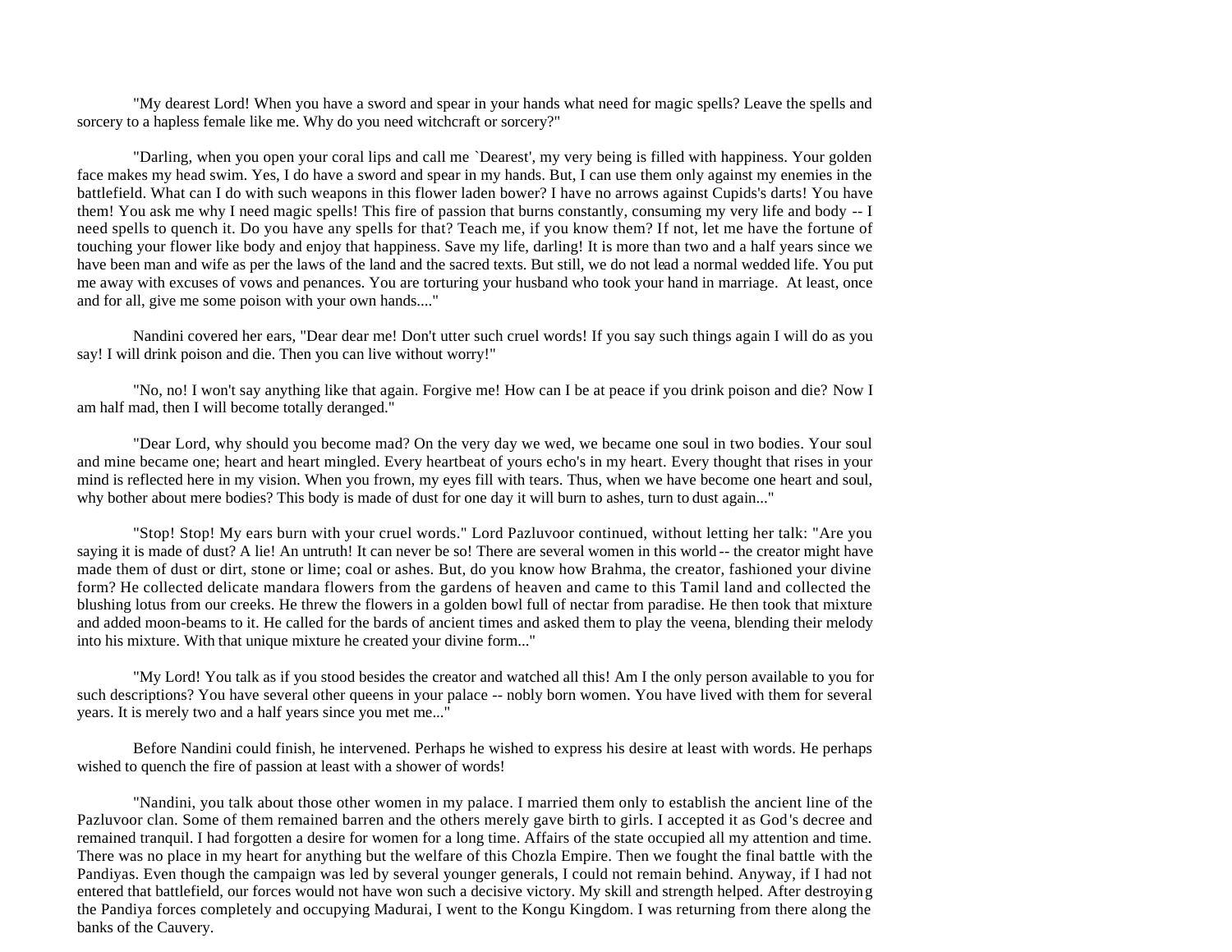"You were born in this world as Ahalya; I was Indra. I gave up my kingship over paradise and braving the curse of the learned ascetics, I came down in search of you. Much later, I was born as the Emperor Santhanu. I went along the banks of the Ganga on a hunt. I saw you -- you were divine Ganga in the guise of a earthly woman. I loved you then. Much later, several eons later, I was born as Kovalan in Kaviri-pattinam. You were Kannagi. For some time I had forgotten you, because of the cloak of maya that covered my eyes. The cloak fell and I realized your worth. I took you to Madurai and left you in the farmhouse to go into the city, to sell your anklet. I lost my life because of treachery. In revenge for that, in this birth, I destroyed the Pandiya clan and came back to find you once again. You were that same Kannagi whom I had seen several hundreds of years ago ...."

(Note: The myth of Ahalya and Indra is from the epic Ramayana. The story of Santhanu and Ganga is from the epic Mahabarata. Kannagi and Kovalan are from the romance Silappadikaram.)

As the Elder Lord Pazluvoor was recounting the tales of his past births, Nandini had turned her face away looking into the darkness. Because of this, Lord Pazluvoor did not notice the changing expressions on her face. It is doubtful if he would have continued talking in the same fashion if he had seen them.

When he stopped to take a breath, Nandini turned back to him, "My Lord! Your examples are not very appropriate. Everything is slightly inauspicious. If you want, call yourself Manmatha (Lord of Beauty and Love) and me Rathi (Goddess of Beauty and Passion)!" she smiled once again.

Lord Pazluvoor's face brightened with pride and happiness. Which man will not feel happy, however ugly he may be, if his sweetheart calls him Manmatha, the God of Love and Beauty? But still, he spoke as if he did not wish to praise himself.

"My dearest, it is quite appropriate to call you Rathi. But can we compare me to Manmatha? You call me so because of your love for me."

"My Lord, in my eyes you are Manmatha! Bravery is beauty for menfolk. The world knows that there is no warrior who is your match in this land. Men acquire allure because of their kindness to waifs like me. You gave sanctuary to me, an orphan girl, without questions about my past. You protected me and showered all your love on me. I will not make you wait for long. The time for ending my penance and fulfilling my vow is drawing close," spoke Nandini.

"Dearest, tell me clearly what that vow is and what your penance is about. I will complete it for you as quickly as possible."

"None of the descendants of this Sundara Chozla who thinks he is the handsomest man in this world, should ascend the Chozla throne. The pride of that prejudiced female, Kundavai, must be wounded ...."

"Nandini, think them done. Aditya and Arulmozli will not get the throne. All the chieftains of this nation have agreed to crown Madurandaka as the next Crown Prince."

"Have all agreed? Truly?" asked Nandini sharply.

"Except two or three, all have agreed. That fellow of Kodumbalur, Malayaman and Parthiban will never join us. I have no worry about them."

"Nevertheless, we must be careful till the deed is done."

"No doubt about that. I am taking care of everything. Mistakes may occur because of the foolishness of others. Even today such a mistake happened. A young messenger from Kanchi who arrived today, duped Kalanthaka and met the Emperor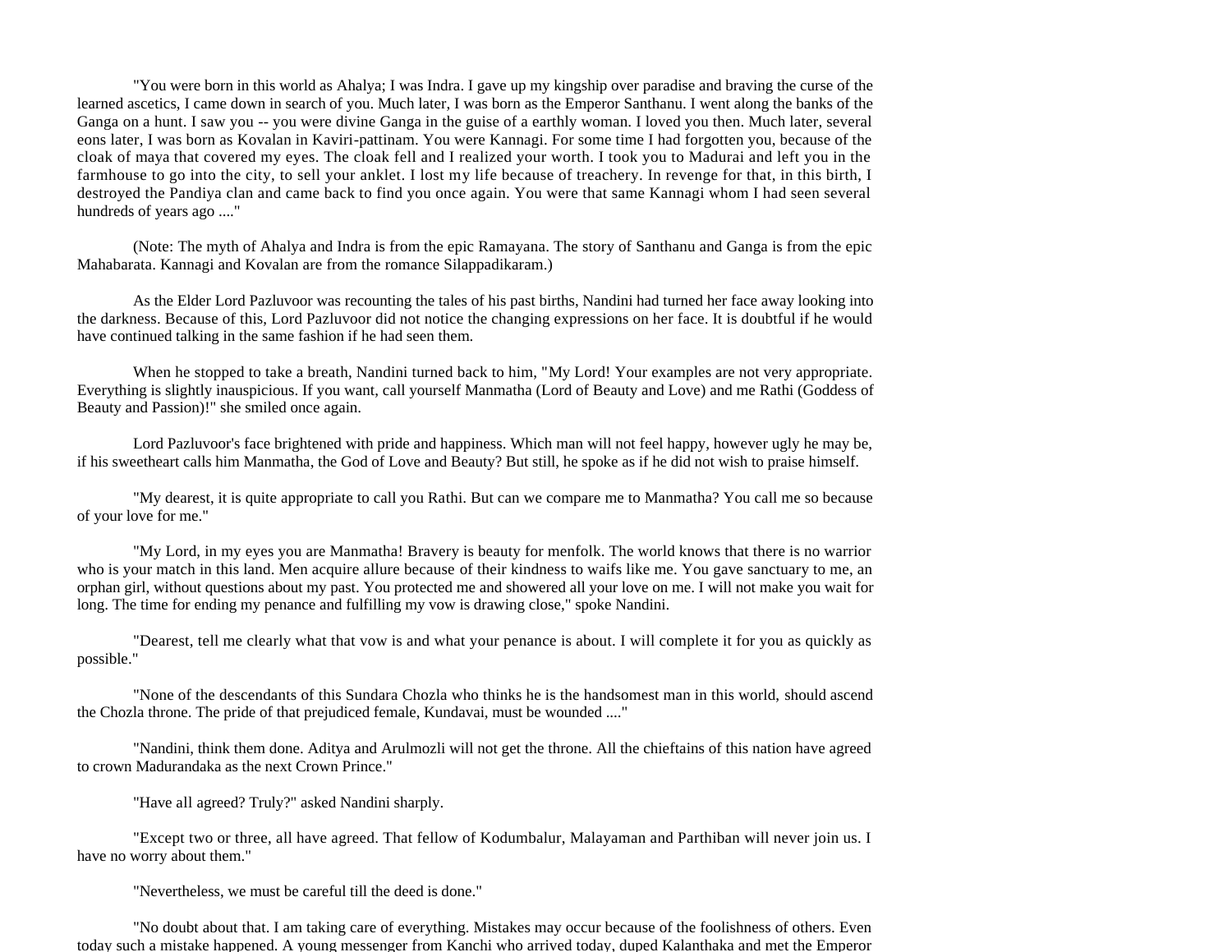"Why no effort? the search for him has begun -- inside and outside the fort. They will find him. This will not hinder our plans in any way. After the Emperor, the throne is surely for Madurandaka."

"My Lord, the time has come for me to reveal the aim of my penance..."

"Dearest, I have been asking you to tell me that ..."

"My vows will not be fulfilled by placing that foolish youth, Madurandaka -- he who shows his teeth to smile at every woman -- that idiot, on the throne."

"What will fulfil your vow? Tell me your desire. I will accomplish it."

"My King! A famous astrologer read my horoscope when I was very young. He said that I would be troubled by various incidents till my eighteenth year."

"And then what did he say?"

"He said that my luck would change after my eighteenth year. He said that I would achieve an incomparable position of prestige."

"Ah! He said the truth. Who is that astrologer? I will shower him with gold coins."

"My Lord!"

"Dearest!"

"He said one more thing. Shall I say it?"

"Surely, you must tell me!"

"That astrologer said, that the man who takes my hand and weds me will sit upon the throne of a large empire and kings of all the fifty-six nations will come and bow to him as he sits on the throne of an emperor. That's what the astrologer said. Can you fulfill that?"

When Lord Pazluvoor heard these words -- Nandini, the couch on which she was sitting, everything, swam before his eyes. The flower laden gazebo swirled; its pillars twirled. The dark garden in front began revolving. Treetops bathed in the moonlight began turning. The mansions on both sides revolved. The world swirled!

\*\*\*\*\*

Ponniyin Selvan

Chapter 40 -- Dark Mansion

Let us now consider Vandiya Devan who had disappeared. Remember he went towards the dark mansion to hide from the Sorcerer? At first, he tried to listen to the conversation between Nandini and the Sorcerer. But he could hear nothing clearly. In fact he was not particularly eager to listen to their talk. He realized that while talking with Nandini he had lost control of his faculties and he was now in a state of semi-intoxication.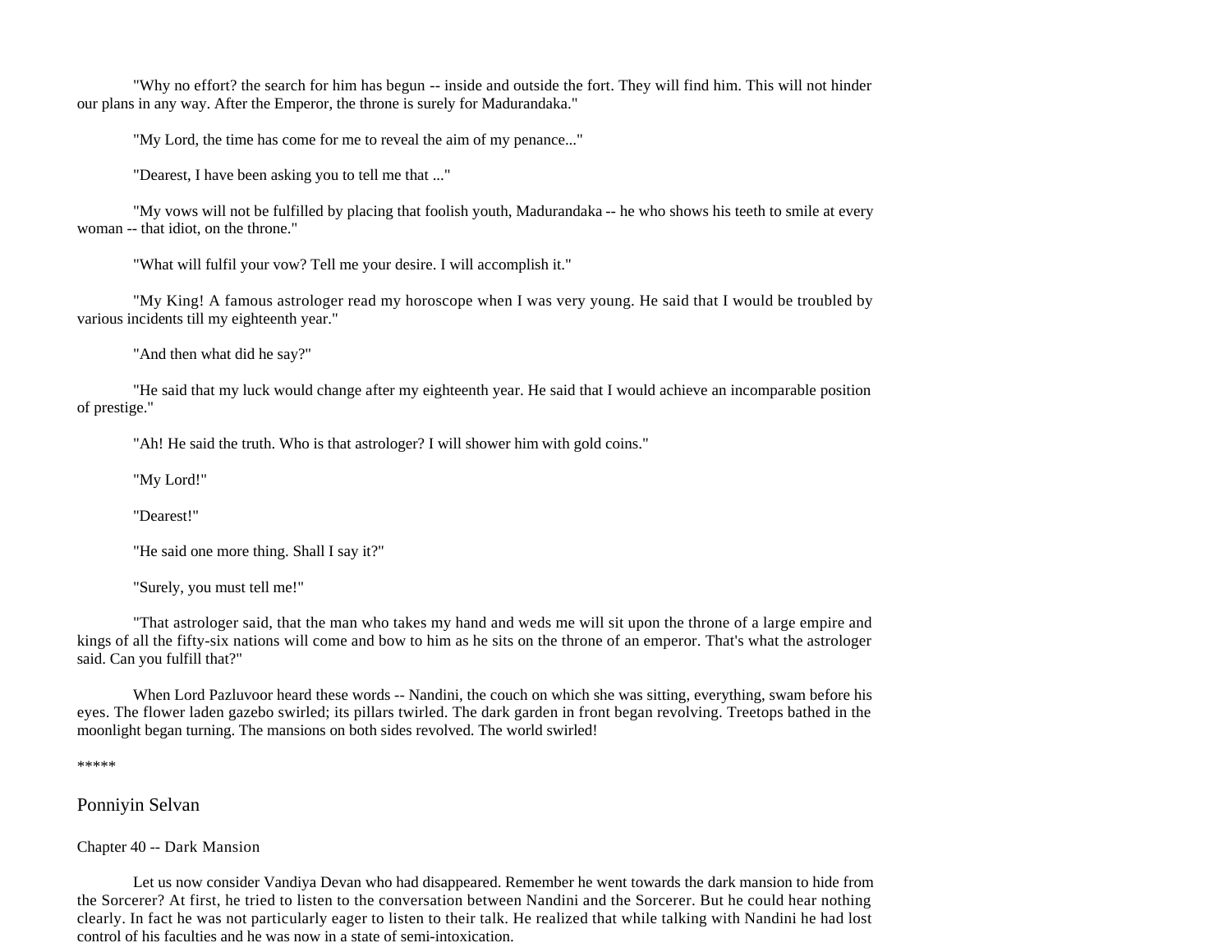the wall? ... Is there no other way? Dear me! What happened to the good fortune that was helping me all these days? Let me think. Let me use my brain and think! Let me also use my eyes and look all around here. Why is this mansion lost in darkness? What is there inside? If I enter this dark building where will it lead me? Maybe I should explore in here. If not now, it will come in useful some day. Who knows? But how is one to enter this mysterious building? What a huge door! My Lord! Such a strong lock on it! Well ... What is this? ... a wicket gate embedded on the huge door! Ah! My good fortune has not abandoned me, this tiny door seems to open easily if I push it in.

Vandiya Devan entered the mansion by pushing open the tiny doorway hidden cunningly in the larger door. As soon as he was inside, the first thought that occurred to him was that Nandini should not find out that he had gone that way. So, he gently pulled the door shut. It latched close with a click and drowned him in total darkness. The darkness seemed to grow deeper because even the glimmer of light from the garden was now gone. In that one second as he stepped inside, his eyes had glimpsed several huge pillars. Not even those pillars were now visible. Pitch black, unimaginable darkness!

Idiotic! I stepped in from comparative light, that is why my eyes can see nothing. After a while, I shall be able to decipher shapes as my eyes get adjusted to this darkness. Why should I fear this darkness? Let me walk ahead instead of standing here like a pole. I can grope with my hands and walk forward. Where could the pillar I just saw disappear?

He groped with his hands like a blind man and took a few steps. His hands found a pillar. It was a huge, granite pillar. His hands felt along its circumference and he went around it. Few more steps ... another pillar. Still, he could see nothing.

What is this? Have I suddenly become blind? How foolish! How can I suddenly become blind. Why is this ... my hands are not finding any more pillars ... Ah! Am I stepping into some pit? Oh! here is a step ... Luckily he steadied himself and started down the steps feeling with his foot before placing it down. How long was he to grope in the darkness like that! An unexplainable terror took hold of him. He could not go any further.

Let me go back. Let me go back to the gazebo through the wicket gate. It is better to face Nandini and somehow overcome here wiles than face this utter darkness. I can promise whatever she wants for now and manage later.

He turned around and tried to climb back, up the steps. Once he was back on the level floor he was not sure of the directions. His groping hands found no pillar or post. In fact they found nothing for a while. After he had taken several steps his hands found a wall, but he was totally lost. O Lord! Am I to wander in this mansion all through the night till I become deranged? What a predicament! .... Hey, what's that noise? Are they bats beating their wings? No, this is not that kind of a noise ... sounds like footsteps. Somebody is walking. Are they human beings or ...?

His throat felt parched and his tongue stuck to his mouth. Somebody was brushing against his face! He used all his strength and with a bunched fist he struck out. "Awwwh." He felt as if his hand was pulled apart. In the darkness he had struck a granite pillar! He would have laughed loudly if he had not been in such great pain. But, the pain made him forget his fear. He could now hear the footsteps growing louder, coming closer. Sometimes they seemed to be moving away from him. Sometimes they came closer. He waited and listened carefully. His eyes stared in to the direction from which the footsteps came.

Ah! Some light! It's slowly becoming brighter and also coming closer. Smoke along with light! Is someone coming with a lighted torch? Maybe Nandini is coming in search of me. Then it is good. But, if it is somebody else? Anyway let me hide and watch.

In the light of that distant torch he could make out that he was in a huge vestibule like chamber full of huge pillars. All the pillars were carved with frightening gargoyles and demons. Towards one end, he could see a flight of steps rising out of the floor and curve around as it rose to reach an upper storey. The light was coming from the stairwell.

It cannot be Nandini coming from down below. Is this the entrance to those infamous dungeons of Tanjore? Is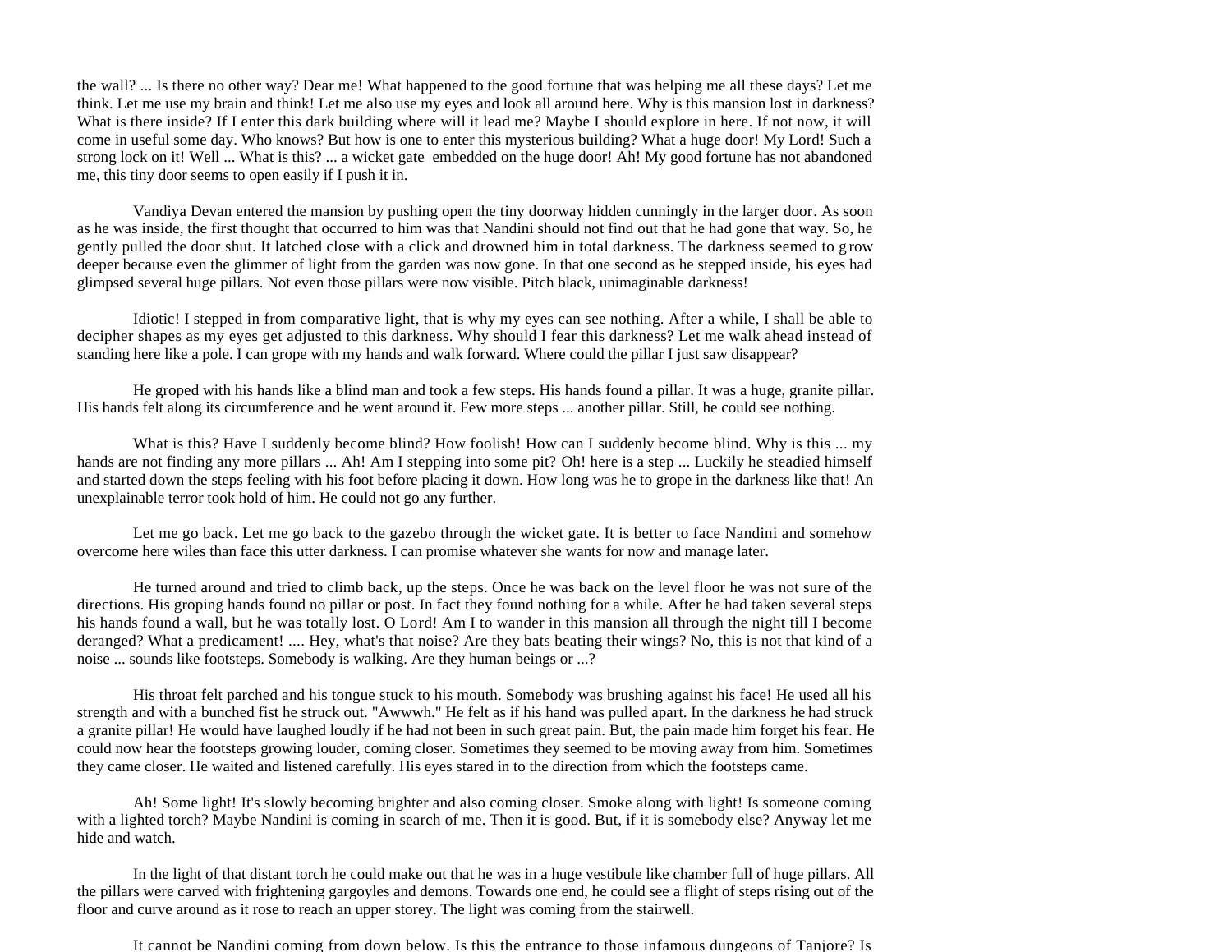Pazluvoor dressed up like a man. But the impression was dispelled within a second for he recognized him to be Prince Madurandaka whom he had seen in the half light of the courtyard in Kadamboor. Vandiya Devan had never seen the third man who was holding up the torch. He seemed to be some kind of a guard or palace servant.

Vandiya Devan's brain functioned rather efficiently and he was soon able to deduce why they were coming up the steps from the underground passage.

The Young-Queen of Pazluvoor had come back in the palanquin yesterday itself. The Elder Lord Pazluvoor had come back openly by the main gates some hours ago. But no one must know that this Prince had left the fort or that he had come back! Therefore they were making use of this secret passage. Ah! This is the mystery of this dark mansion! Kandamaran must have met Lord Pazluvoor somewhere along the road after he parted from me at Kollidam. Lord Pazluvoor has employed him on this secret mission sending him as an escort for Prince Madurandaka. Oh yes! I now remember Kandamaran saying, `I too have some affairs in Tanjore. I might come there.' What will he say if I suddenly appear before him now?

Vandiya Devan abandoned the idea as soon as it occurred. Kandamaran might even kill him in view of his secret activities. Or I might have to kill my dear friend if a skirmish results in view of these circumstances. Why cause unnecessary problems?

By now the three men had ascended the steps and gone up. The light was growing dimmer and dimmer every minute. Vandiya Devan wondered if he should follow them and abandoned that idea also.

I am sure they are going to the palace of the Younger Lord Pazluvoor. What's the point in going back there? I have escaped from the lion's den and why should I go back to its lair? There is no point in going back to the gazebo and finding Nandini. Lord Pazluvoor must surely be back there now. In fact it may be dangerous to go back ... What can I do? Why shouldn't I go down these steps and see where they lead?

With these thoughts our heroic youth began walking down the steps.

\*\*\*\*\*

#### Ponniyin Selvan

#### Chapter 41 -- The Vault

Vandiya Devan walked along the dark underground passageway, carefully placing each step firmly one after the other. The steps went down for a while and then a level floor; steps again after some distance. Another length of level ground. He stretched out his hands to find some grip but could find no wall. The passage must have been fairly wide. After some time the steps began going up once again. They began to curve around and wind upwards. How long must I grope in this utter darkness? What can I do? What is this ... am I seeing some light, very faint light...

He could not find the source of the light which reduced the darkness in that passage. Perhaps it was a hidden window or a light hidden in some alcove. He stepped over some ledge.

Oh no! Not at all! What is this wondrous thing? Is this real? Is what I see true? Or, is it some hallucination of a deranged mind?

It was a fairly large, well proportioned chamber. A vault, carved out of the subterranean rocks. It's roof was rough and low, almost scraping his head as he stood erect. But the dim glow was not moonlight shining from outside! There was neither a window nor an opening in the studies of the stuff lying in mounds scattered all around on the floor of that flo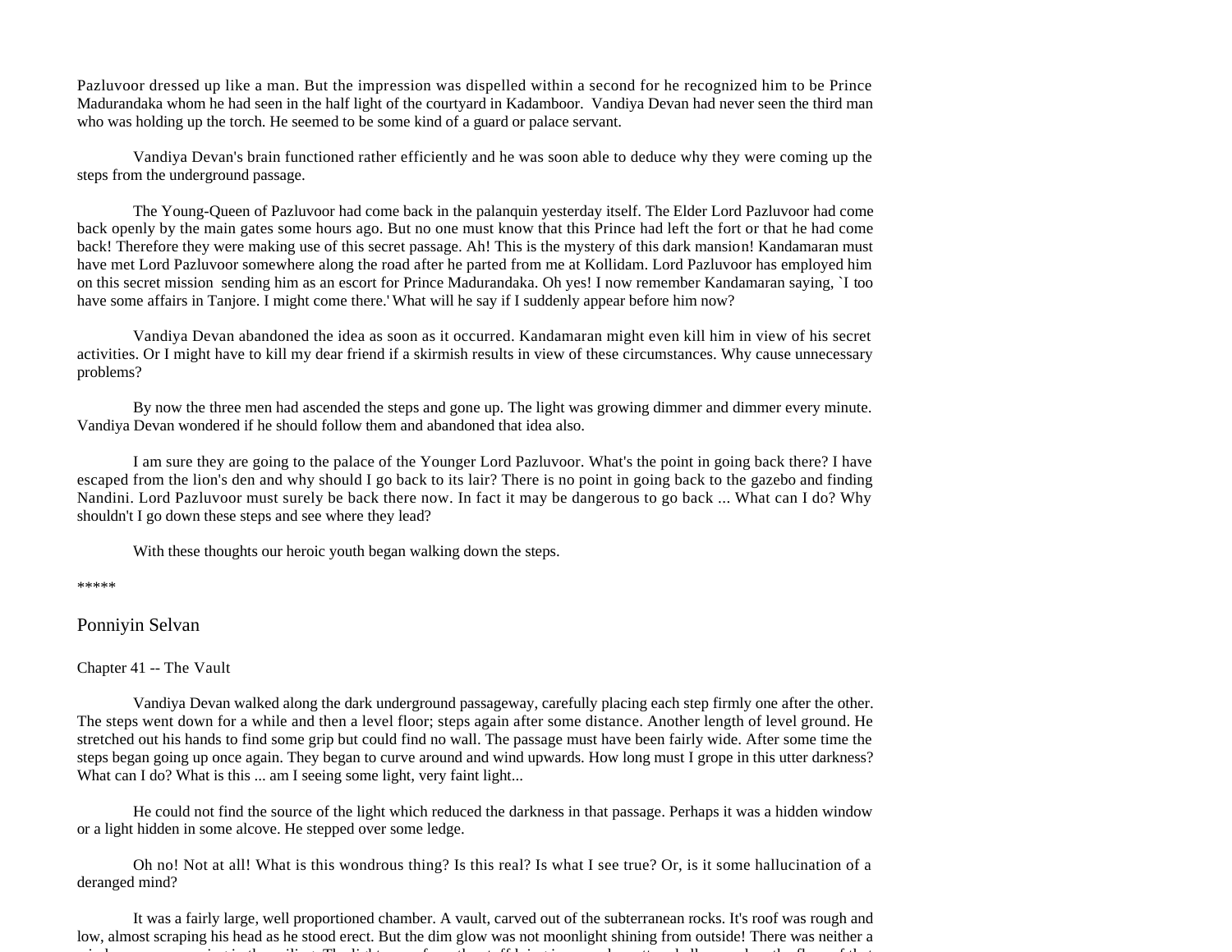fortune? The Gods of good luck and wealth must have brought me here! What a fantastic secret, what a fortunate secret I have discovered without any effort! How am I to make use of this good luck! Will I have the heart to leave this chamber?

He felt that he would know no hunger or thirst if he remained amidst all those riches. Neither will he need sleep amidst all that wealth collected by the Chozla armies in their campaigns over hundreds of years. The fortune of Kubera, the God of Wealth, was laid before him. Why should he go away, leaving all that?

Vandiya Devan wandered round and round that vault. He touched and felt everything. He thrust his hands deep into the pots of pearls and let them trickle through his fingers. His hands picked up the shining gold coins and showered them on his head. He threw the ropes of pearls and jewelled necklaces around his shoulders and took them off .... not enough, the other ones seem richer... He saw something else shining in the far corner and walked towards it eagerly. At first he did not understand what it was, but then he realized! He bent low and touched it with his fingers. Oh God! It is a skeleton! It is the skeleton of a man who was a living being with flesh and blood, skin and hair, eyes and lips, with life and strength once upon a time.

The skeleton seemed to move and make a rattling noise just like the trickle of gold coins. Was it sending some message to Vandiya Devan? Every hair on his body stood upright with fear! He felt that he had gone mad! Stupid! Idiotic! The skeleton is not rising. A rat was running out from the rib cage! See it ran over my feet ... look, the skeleton is still there in the corner. But, it is definitely giving me a message! "Go away! Don't hesitate! Run away from here!" It is warning me. I must get away from this vault and escape ... if I hesitate, my fate will be the same as it's own ... once a living, flesh and blood creature...

Vandiya Devan decided to leave that vault, but, there seemed to be no way out! He could not find the opening through which he had stepped into that chamber. Along one edge of that vault was a deep precipice. He could see no floor in the darkness when he looked down the side. The steps by which he came up must be somewhere. He tried to find them, wandering here and there felling every inch of the wall on the opposite side. While he searched in this fashion, he saw in one corner, a pile of old gold coins. A spider had spun a cobweb to cover the pile. The cobweb made him think.

The learned ancients often compared the greed for land, women and gold to a spider's cobweb. A spider spins it's web and waits patiently. Insects fly in from somewhere and fall into that web, unable to escape .... the spider slowly, slowly draws the insect close and eats it up. All the three greeds, the lust for land, women or wealth was like that. Man wanders into the wrong path of desire and falls into the web of avarice.

Today, I have experienced the nature of all three types of lust. Nandini, a woman, the Young-Queen of Pazluvoor, tried to entice me into her wiles. She tried to seduce me with promises of attaining the lands of my Vaanar forefathers. And finally here in this dark dungeon, the demon of lust for wealth tried to swallow me! I have escaped from the first two temptations and must overcome this .... Why do I need all this? Why do I need a kingdom? Lands? Why wealth? Why want the company of women? The earth with the sky as its roof is my palace. All the world is my home and all men my kinfolk! My life is to wander from place to place; to look at the new floods in rivers and creeks; to enjoy the new buds blossoming on trees and shrubs; to climb the sky high mountains and cross thundering rapids; to gaze upon wonderful birds and beasts. I eat when hunger gnaws; rest when sleep beckons. That is a carefree life! Why should I give up this pleasant existence and seek a life of treachery, passion and danger? I must get out of this vault and escape from this Fort of Tanjore. Never again should I become embroiled in such complications.

Suddenly, piercing the silence in that vault, he heard a door open and shut somewhere ... far away. Footsteps once again! There was no end to the mysteries and surprises of that night. No dearth of wonders as well as dangers! This time, the footsteps seemed to come from very far away. They seemed to approach him from two different directions. Vandiya Devan listened carefully. In a short while he was spectator to an astonishing scene!

The scene he witnessed was like the happenings on a stage, as might appear to an observer seated very far away from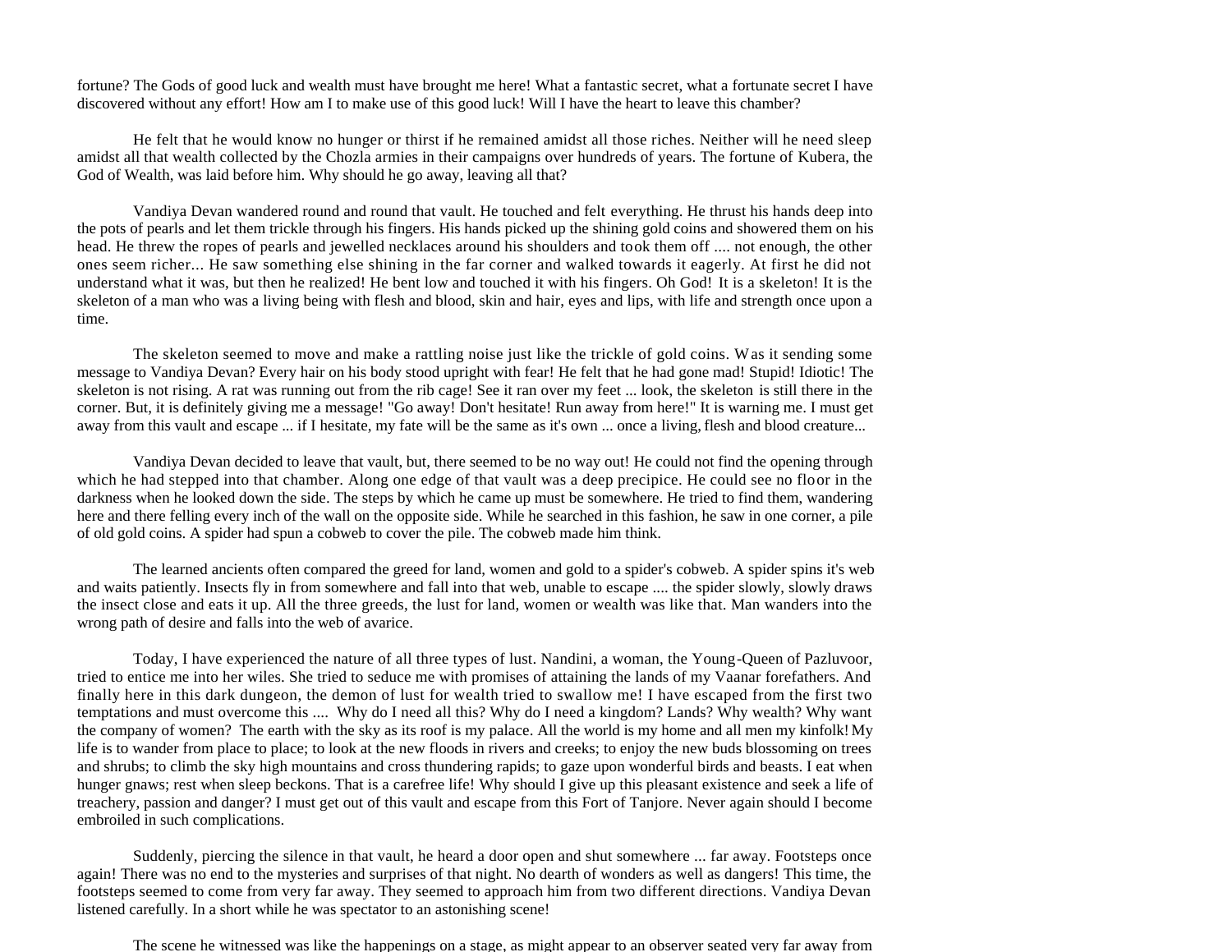#### their way? Vandiya Devan held his breath and watched.

They met. From the way Kandamaran stood -- awkwardly, hesitantly, moving from one foot to another, he surmised that the meeting was unexpected. But, nothing untoward happened. Lord Pazluvoor seemed to ask something of Kandamaran and he replied something. Vandiya Devan could not hear either the question or the reply. Then, Lord Pazluvoor made a sign with his hand and pointed towards some steps descending to the underground passage. Kandamaran bowed low with reverence and walked towards that direction. Lord Pazluvoor made a sign with his hands to the palace guard behind him. That man with the torch, bowed his head in understanding, with his palm covering his lips and followed Kandamaran going down the steps. Lord Pazluvoor and his Young-Queen walked on, towards the left.

All these took place like a puppet show lasting a few minutes. Vandiya Devan realized that they were near a fork in the underground passage. How fortunate that I did not tarry anywhere in that passage, but wandered into this hidden vault. I must have accidentally taken another secret path and come down into this chamber. Oh God! If I had encountered any of those two groups, what would have been my fate! Luckily I escaped ... and now, to get out of here, what next? I am sure that Kandamaran is going out once again by the same passage through which he had led Prince Madurandaka. If I follow Kandamaran, I will surely find the exit from this maze. And then I can escape outside the fort. Perhaps I may be able to even seek the help of Kandamaran by concocting some story. If he does not cooperate I can always handle him and his servant with my sword! Let me follow him.

For a few minutes, the torch light seemed to approach the treasure vault. Vandiya Devan waited with bated breath. Then the light appeared to move away. By then, Vandiya Devan had looked around and found the narrow opening through which he had stepped into the treasure vault. He quickly squeezed his way out of the opening. From there, in the faint light he could barely see the entry way. He walked silently, quickly following the torch light, neither moving too close nor staying too far behind. He could never have found his way through that twisting, turning, narrow passage which went up, down in all directions. Long live Kandamaran! How am I going to repay him for this help he is extending unwittingly?

Vandiya Devan did not realize that he would soon have the opportunity to do that. The passage came to an abrupt end at a heavy, roof-high wall. None could guess that there was an exit or doorway in that wall. But there must be a way. The secret underground passage must surely have an exit!

The servant changed his lighted torch from his right hand to his left. He placed the palm of his right hand on some spot on the wall and did something. Perhaps he was turning some mechanism. A thin line appeared on the wall to slowly widen till it became a narrow, alcove-like opening. Soon it became wide enough to accommodate a man. The servant pointed with his torch towards that opening. Kandamaran spoke some words to him and stepped into the opening. One leg was across the threshold of the opening and the other was still in the passageway. Only his back was visible as his body blocked the narrow exit.

Ah! What was this? What was the servant doing? He removed his palm from the mechanism on the wall and quickly drew a curved dagger from his waistband. Oh Lord! He has plunged the dagger into Kandamaran's back! Dastardly, scoundrel! Knave who strikes from the back!

Vandiya Devan ran up from hiding in the darkness behind. In one swift leap he pounced upon the servant who turned on hearing the noise. As the torch fell to the ground, the servant could clearly see the angry, rage filled face of Vandiya Devan.

\*\*\*\*\*

Ponniyin Selvan

 $\mathbb{C}^1$  -42  $\mathbb{C}^1$   $\mathbb{C}^1$   $\mathbb{C}^1$   $\mathbb{C}^1$   $\mathbb{C}^1$   $\mathbb{C}^1$   $\mathbb{C}^1$   $\mathbb{C}^1$   $\mathbb{C}^1$   $\mathbb{C}^1$   $\mathbb{C}^1$   $\mathbb{C}^1$   $\mathbb{C}^1$   $\mathbb{C}^1$   $\mathbb{C}^1$   $\mathbb{C}^1$   $\mathbb{C}^1$   $\mathbb{C}^1$   $\mathbb{C}^$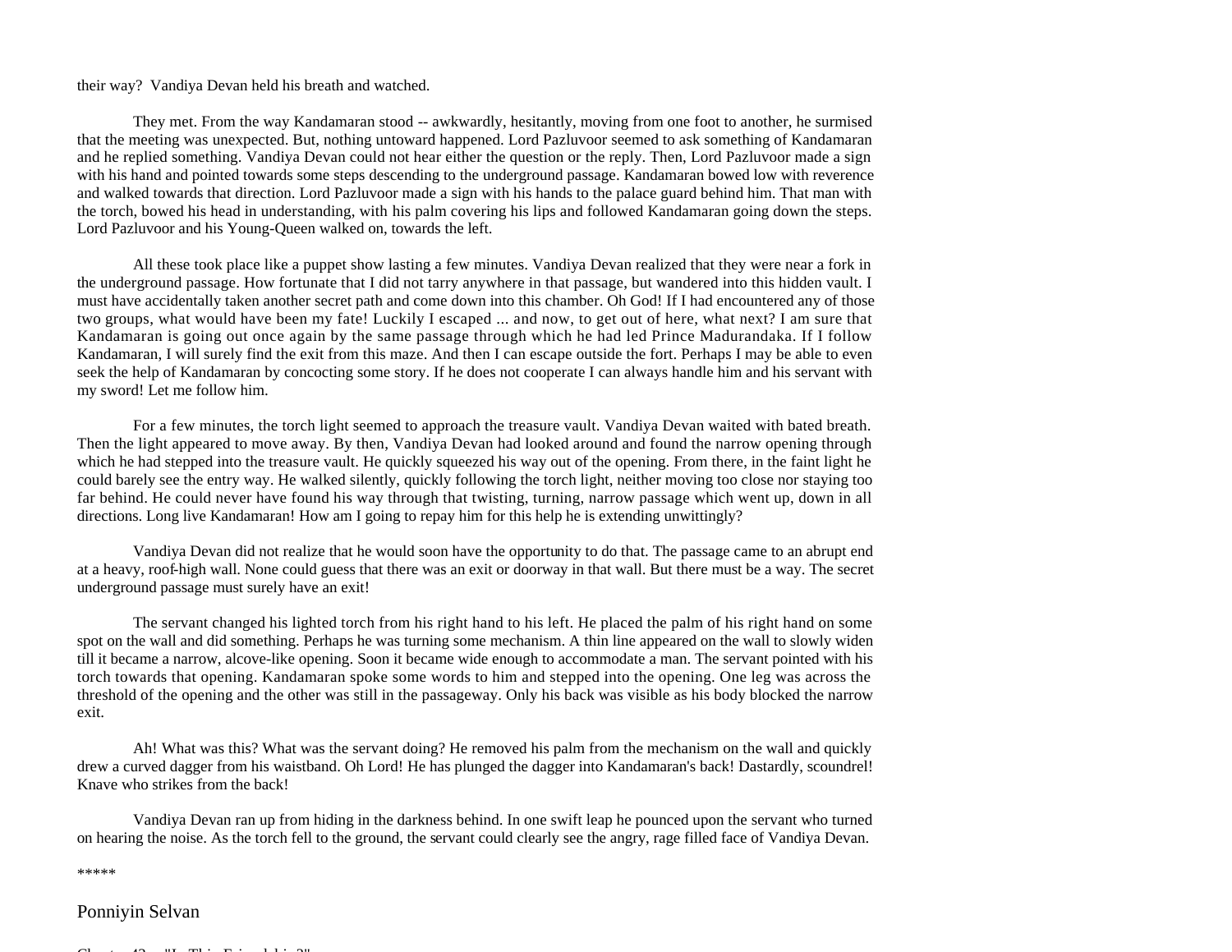He then ran towards his friend and saw Kandamaran lying with a knife stuck on his back, half outside the exit and half inside the passage. Kandamaran's spear had fallen on the floor inside. After picking up the spear, Vandiya Devan stepped outside the passage. Once outside, he pulled his friend's body out. The doorway closed shut automatically when the obstruction was removed. The wall hid its secret and stood tall and impregnable, shrouded in darkness. There was a swift breeze and the smell of water. Vandiya Devan realized that he must have come outside the fortress. Dense tall trees and the high, curving walls of the fortress hid the moon. Only a dim light was visible.

Vandiya Devan picked up his friend and draped his body over one shoulder. He had Kandamaran's spear in one hand as he took one step. He felt the ground under his foot break loose and cascade noisily down a slope. Quickly, he steadied himself with great effort and looked around. In the shadow of the wall and trees, he could see flowing water down below. The flow seemed rapid, with swirls and whirlpools.

Oh God! From the frying pan into the fire! Death awaits every step I take! My guardian angel saved me. That wretched scoundrel of a servant! What's the point in blaming him? -- he was merely following his master's orders. He must have intended to kill my friend as he stepped across the doorway and then throw his body down into the flood water below. If my foot had slipped some more, both of us would have fallen into the ravine. I might have been able to swim and escape, but Kandamaran's fate would be sealed.

Vandiya Devan knew that the River Vadavaru encircled the fortress of Tanjore on three sides. This must be it. The river itself may not be deep, but here around the fort the current may be fast. Who knows?

He pushed the spear into the water to feel its depth. Even after all its length was immersed in water, he could not feel the floor. What horrible, merciless killers these men are! But there is no time to think about them now. I must escape and also take my friend to someone who can treat his wound.

Vandiya Devan walked along the bank carefully, without slipping into the flood. Kandamaran on his shoulder and a spear in his hand. His friend moaned lightly once or twice. This revived his spirits and gave him hope. After he had walked in this fashion for a while he realized that the fortress walls were moving away from the river bank. Thick groves of trees appeared. The way became thorny and seemed overgrown. It was rather difficult to walk. He then saw that a large tree had been toppled by the rising flood waters washing away the soil around its roots. The big tree-trunk was now in the water almost spanning it like a bridge to the opposite shore. He stepped on it and walked across, wobbling unsteadily.

The tree was being tossed about by the swift water below. Its upper branches were being tormented by the torrent; the wind was swishing noisily all around. When he could find no more footholds on the tree, he once again felt the depth of the water with his spear. Luckily, Lord Muruga saved him! It was not too deep. He stepped into the water steadying himself with the spear and walked across to the shore. His courageous heart tackled the swirling flood and blowing wind. His strength helped him walk with the burden of his wounded friend. By now his whole body was shivering with the cold and fear. Twice, Kandamaran almost slipped off his shoulder. But somehow he climbed up the bank. With all his clothes dripping wet and the heavy, tall body of Kandamaran on his shoulder, he staggered like a ghost and soon sought cover under the grove of trees on the bank.

He stopped under a mango tree and eased his friend slowly on to the ground. He needed to rest and catch his breath. Also, he wanted to make sure that his friend was still alive. What would be the use of carrying a dead body in this dangerous night? He might as well leave it near the river!

No! No! He seems to be alive, for I can feel his breath. I can feel his quick pulse and heaving chest. What should I do? Should I pull out the knife from his back? If I pull it out the blood would gush out and he may die! His wound must be cleaned and bound with medicines. I cannot do that ... who can help?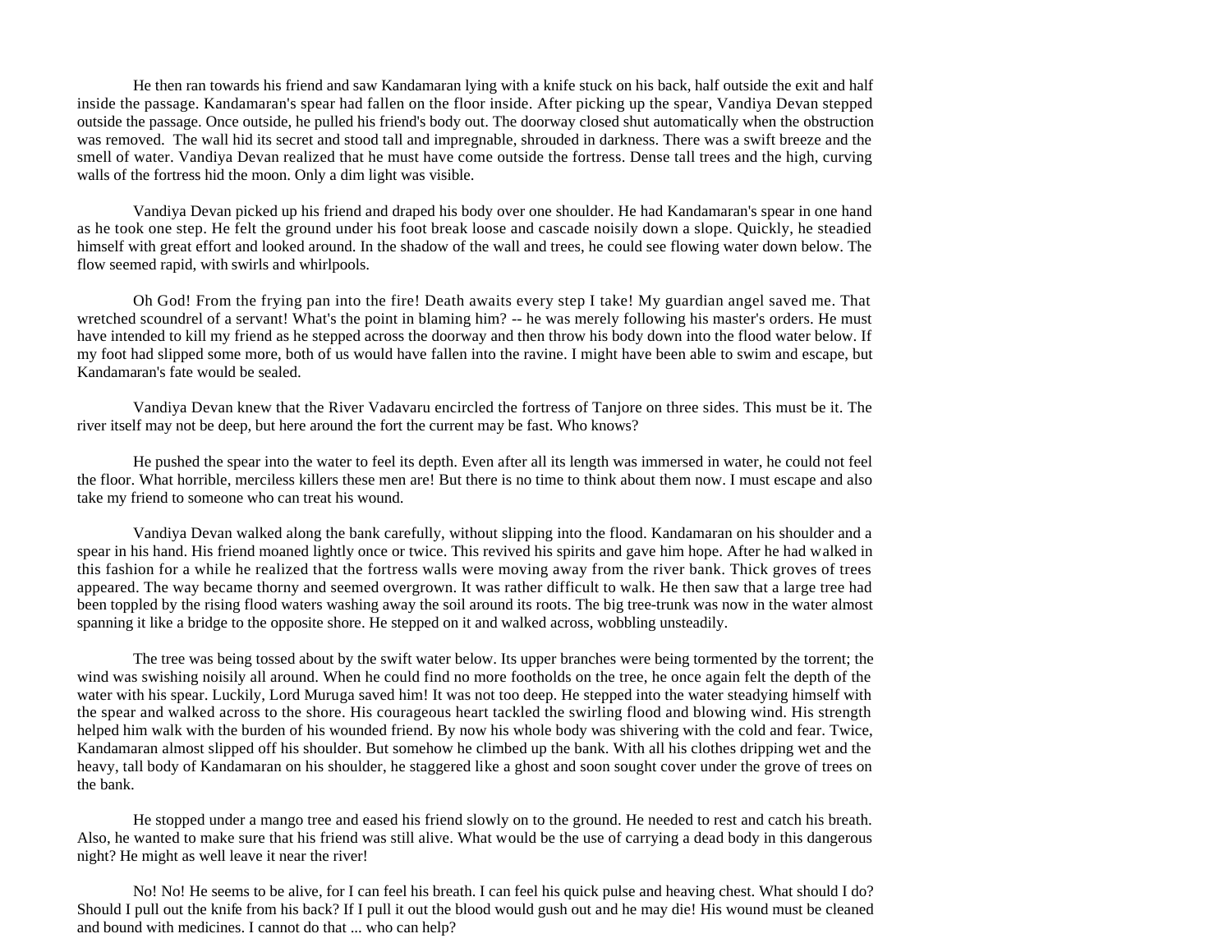His words fell like whiplashes on Vallavarayan Vandiya Devan.

"Dear me! You think it was me, who struck you with the knife on your back ...!" Thinking of something he stopped suddenly.

"You didn't strike me. Your knife gently caressed my back! You thankless sinner! It was for your sake that I came hurrying through the secret passage at midnight. I wished to meet you before those men of Pazluvoor arrested you. I wanted to prevent them from harming you. I had sworn a promise that I would find you and recruit you into the Guard Corps of the Commander of Tanjore! You have betrayed me, your good friend with good intentions towards you! Is this friendship? How many times have we sworn loyalty to each other? Promised to help each other? You have forgotten all that! I wanted to tell you and warn you about some important changes in Chozla politics that were about to take place soon. Oh dear! Who can I trust in this world anymore?" He groaned and fainted once again.

"Aren't there men to trust? Why not trust the Lords of Pazluvoor?" mumbled Vandiya Devan. But his eyes brimmed with tears. He decided that it was best that he had not revealed the real culprit to his friend. He lifted his friend's body once again on his shoulders and began walking.

Very soon he could smell the fragrance of the night blooming flowers. He soon found Sendan Amudan's gardens. Oh! What a sight they were! What a difference between their appearance yesterday and tonight! The garden now resembled the garden Ashokavana destroyed by Hanuman or like the gardens of Madhuvana torn apart by the horde of monkeys.

Oh! Pazluvoor soldiers have come here in search of me. They have committed these atrocities and destroyed this garden! Oh dear, how much effort Sendan and his mother must have put in to establish this garden? And all that is destroyed?

Immediately he remembered the danger surrounding him and forgot the sympathy he felt for the ruined garden. What if those soldiers and spies are still waiting for me here? I may have to confront them ... but, there, my horse is still tied to the tree in front of the house! Perhaps they have left it there to lure me here to arrest me ... Anyway what can I do now? I can leave this friend of mine with the folks in the house and escape on my horse. Maybe I can somehow reach Pazlayarai.

He walked as silently as possible and reached the front door of the house. He tapped on the shoulder of Sendan Amudan who was sleeping on the porch. Amudan sat up startled; Vandiya Devan covered his mouth with his palm and spoke in a soft voice, "Thambi! You must help me. I am caught in a big scrape. This man is my dear friend, Kandamaran, a son of Kadamboor Sambuvaraya. I found him on the way, someone had stabbed him on the back. I carried him here."

"Oh what scoundrels! They have stabbed him on his back! What courageous warriors they must have been!" said Amudan.

He then said, "I can look after him to the best of my ability. Since this evening, several groups of soldiers have come in search of you. They have totally destroyed my garden! But that's all right if you are safe. Luckily they did not confiscate your horse. You must ride away immediately."

"That is my intention. But we must somehow save this fellow's life."

"Don't worry about that. My mother is skilled in such matters. She can doctor him." Sendan then rose to open the front door and step into the house. He woke up his mother. They carried Kandamaran to the inner room in the house. Amudan's mother had brought a lamp. He talked to her making signs with his hands. She seemed to have understood him clearly. She examined Kandamaran and the knife which was still stuck on his back. She went into the kitchen and came back with a bunch of herbs and some clean rags. She then signed to her son.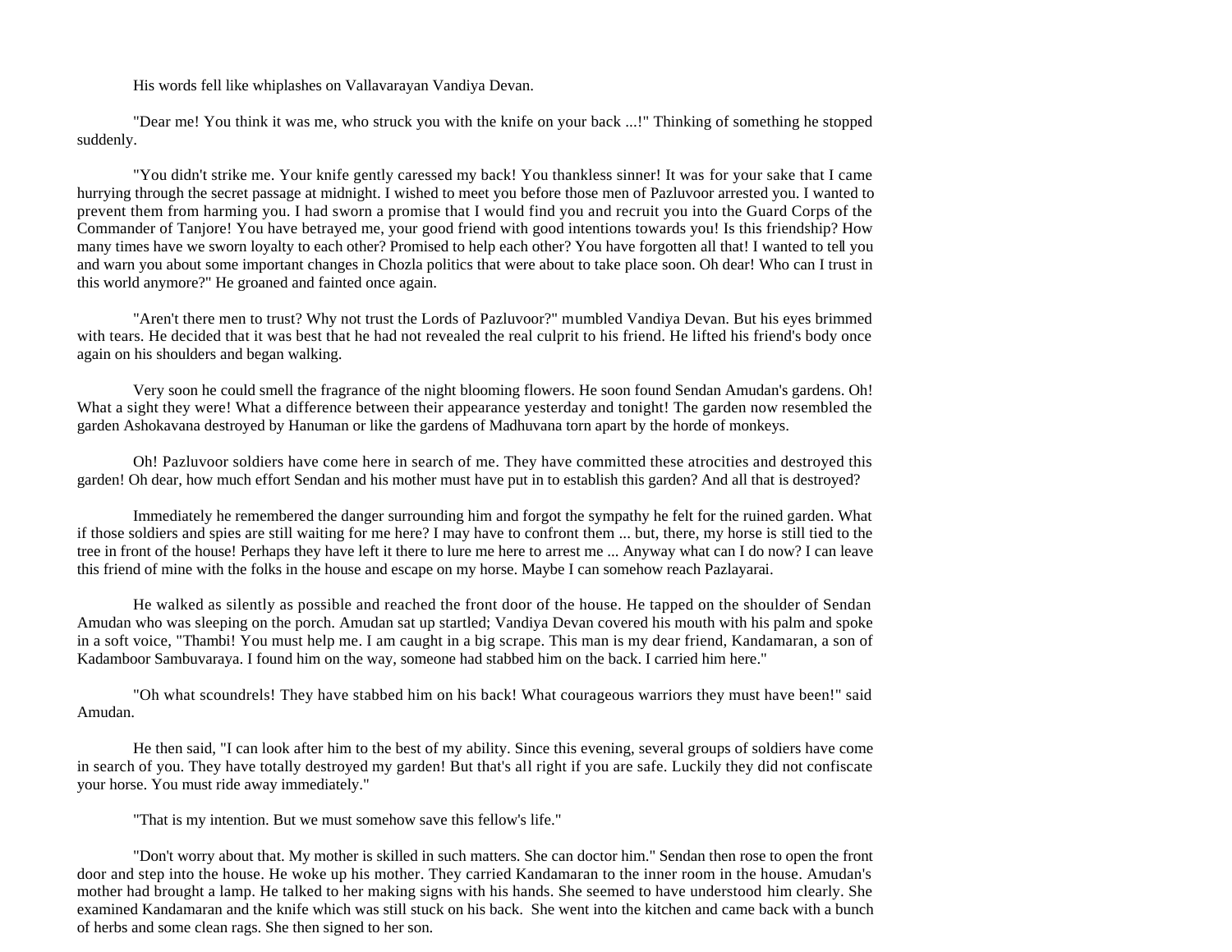"I trust in God and I like you. Why do you ask?"

"I need your help. I am not familiar with the roads in these parts. I need to reach Pazlayarai as quickly as possible. I am carrying messages to Kundavai Pirati. Can you come with me as a guide?"

Sendan Amudan immediately stood up and made some signs to his mother. She did not seem too surprised and signed back saying that he could go. She also promised to look after the wounded man. Sendan Amudan and Vandiya Devan walked out of the back door and circled back to the horse. They climbed on its back. Vandiya Devan held the reins and guided the horse to walk silently out of the garden. Once they were out, it galloped quickly down the road.

By now five or six soldiers had come up the front porch of the house. They were banging loudly on the door. Amudan's mother opened the door and stood in the doorway.

"There was some noise here. What was it about?" shouted one man.

Amudan's mother tried to say something. It came out as garbled un-understandable sounds.

"What is the use of talking to this dumb woman? Let us go in and look."

"But she is blocking the entrance!"

"Where is that flower seller?"

"Push her aside and go in."

Amudan's mother was now loudly saying something in her garbled sounds. She had pushed away the man who was trying to go past her and was trying to bolt the door. All the men converged upon her and pushed upon the door; she quickly let go and two of the men toppled into the doorway. The others stepped across pushing her aside. She began moaning and screaming even louder.

"The man is here!" shouted one of the soldiers.

"Is he found?" asked the other.

"He might try to run, hold him and bind him," ordered another.

The dumb woman was crying and moaning and trying to kick at the men holding her back.

"The whole place seems a bloody mess!" said the leader.

"Bae bae" said the woman.

"Hey! This fellow seems to be somebody else!"

"Bae bae."

"Did this man come here yesterday?"

"Bae bbae bae."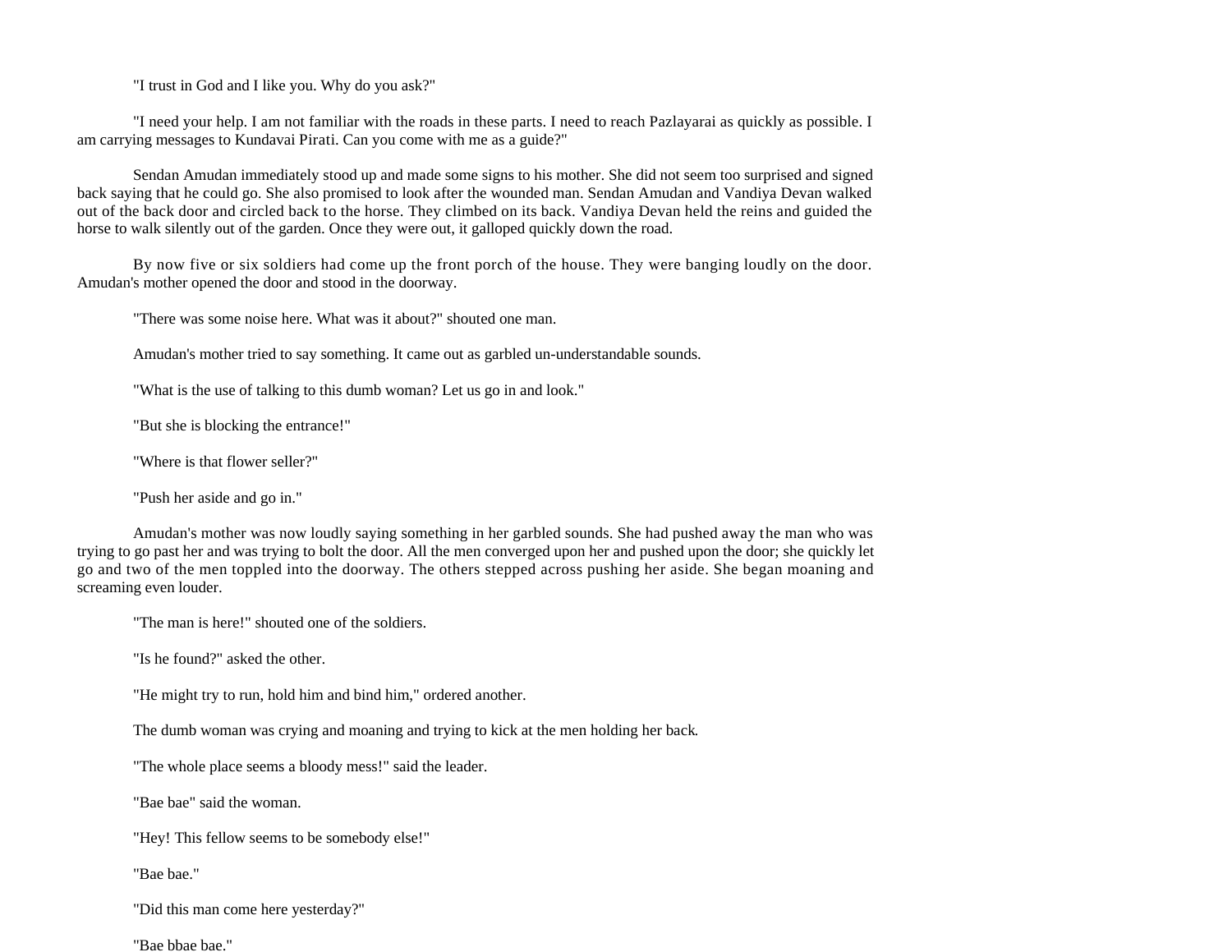"It is the same fellow."

"No, no. This is not the man."

"Bae bbae ba."

"Whatever you say. This fellow is another stranger. Lift him up. Let's take him."

"Bae bbae baaa." She tried to prevent them.

"Wretched fiend! Keep quiet."

Four men lifted up Kandamaran. Amudan's mother was now wailing even more loudly.

"Hey what's that? A horse galloping?"

"Two of you can carry him. You others run out and see."

"Throw this fellow down. He won't go anywhere. Let's all run and see."

They dropped Kandamaran down roughly and ran out. The woman's incessant wails followed them.

\*\*\*\*\*

Ponniyin Selvan

### Chapter 43 -- Pazlayarai

We welcome our readers to visit Pazlayarai City even before Vandiya Devan arrives there after overcoming several mishaps and dangers.

Let us stop on the southern banks of River Arisil and gaze upon that city. Ah! Is this an ordinary city? It is the gem encrusted head-jewel of Mother Tamil! It is like her jewelled forehead ornament, netri-chutti, studded with rubies, pearls, emeralds and sapphires. Rivers, streams, creeks and fields are filled to the brim with fresh water. Coconut palms and punnai trees spread cool shadows. The greenery is emphasized by the strings of golden yellow flowers on konnai trees. Piercing all the greenery are tall towers and turrets of temples and palaces crowned with golden cupolas rising sky high.

Ah! How many townships are enclosed in this great metropolis called Pazlayarai! Nandipuram, Thiruchatti Mutram, Patteesuram, Mazlavarpadi, Arichandra-puram -- all these towns and their respective temples were part of this Chozla capital. The four Shiva temples known as West Tali, East Tali, North Tali and South Tali were situated on the four borders of the city.

The Padai Veedu areas (army encampments) known as Aariya, Puduppu, Manappu and Pambai providing housing for the various battalions of Chozla armies and their families were spread out in one direction. The Chozla Maligai or Chozla Palace was found in all its splendor rising majestically in their midst. The Chozla Palace was not merely one single building. Before the times of Vijayala Chozla it was a single mansion. But since his times, every prince and princess of the Chozla Dynasty had built new mansions and palaces thereby adding to and extending the complex that was now know as the Chozla Maligai. A thousand eyes would not suffice to gaze upon its magnificence and beauty. The imagination of ten thousand poets will not be added to describe its splendor. The spells of the splendor. The spells of the splendor. The spells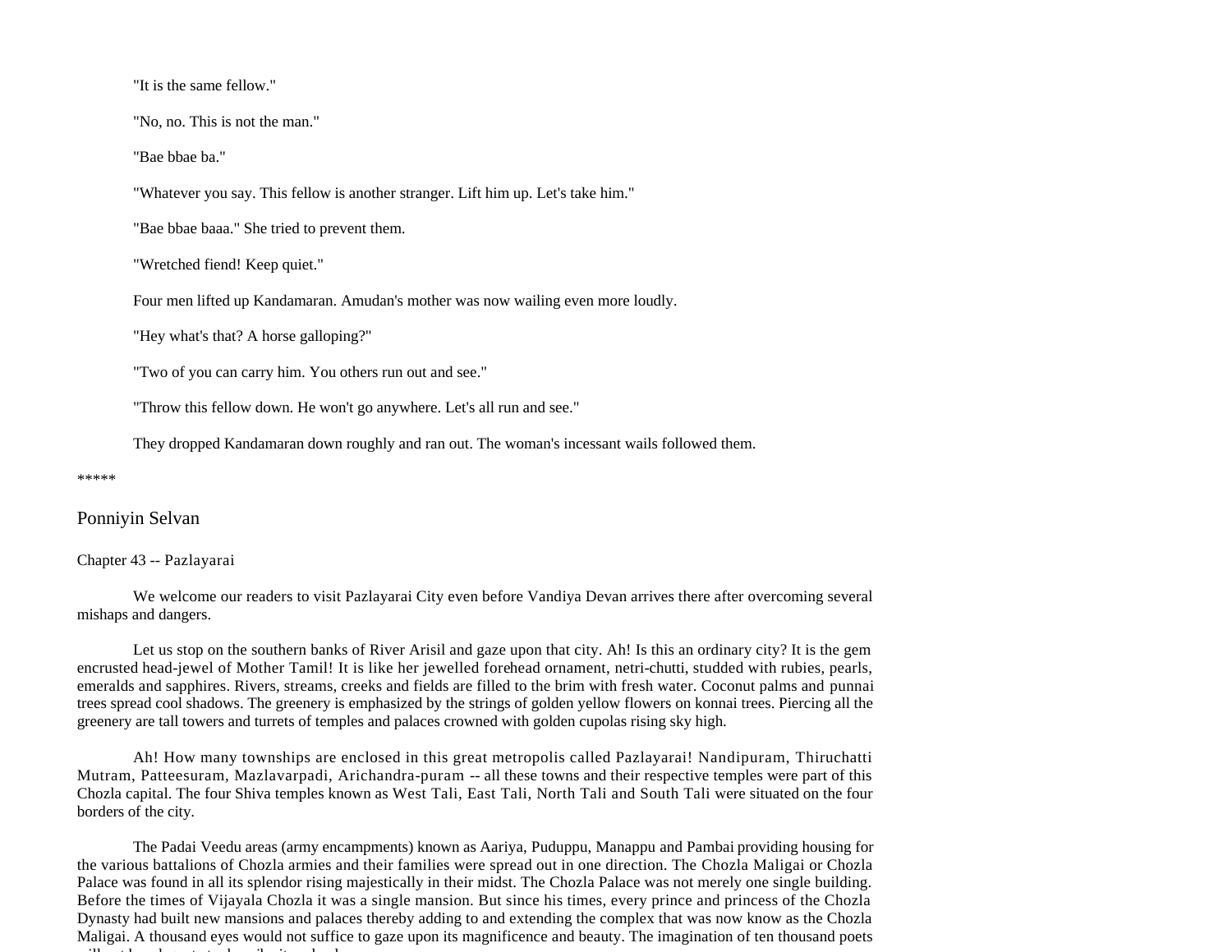After the Emperor had taken to his sickbed and moved to Tanjore, the regional chieftains, provincial kings, councilors and ambassadors from foreign lands stopped coming to Pazlayarai. The retinue and supporters who surrounded such dignitaries also stopped coming here, for they had all moved to Tanjore. The soldiers who used to live in the army cantonments were now engaged in the front in Lanka and were part of the peace keeping forces in Madurai and Kanchi. So, these neighborhoods were now mostly empty except for the womenfolk, the elderly and children.

The families of the Velaikara Battalion of Velirs who had lived in the township of Mazlavarpadi had moved to Tanjore; consequently that neighborhood seemed lifeless with locked houses and unkempt streets. Most of the government officials and ministers had relocated to Tanjore with their families.

In spite of all this, there was no dearth of people on the streets of Pazlayarai. These days its streets were filled with architects, stonemasons and temple builders; poets, religious ascetics, singers of Thevaram and priests thronged the streets. Palace servants mingled with crowds of out-of-towners who had come to worship at the various temples and participate in the several street festivals.

Today seemed to be the day of some carnival. Men, women and children were dressed in beautiful clothes and jewels as they wandered about the streets. People gathered in groups here and there at street crossings. In the midst of such groups one could glimpse players in vivid costumes performing some mime or play.

Let us watch. Yes; these actors seem to be dressed and made up like Krishna and his cowherds. Who is that in the middle of that group? It seems like Lord Krishna standing there with a mountain lifted up in his hand! Look the King of Deva's, Lord Indra is coming up and bowing to him! Look over there! Brahma with four faces seems to be talking to little Krishna! Oh! It's clear now: today is Sri Jayanthi, the birthday of Lord Krishna! The people are celebrating that holiday with all these festivities and enthusiasm.

Tall slippery poles had been setup in street corners; pots containing treasures were tied to their tops. Young men participating in the game of uriyadi tried to climb the slippery poles or hit the mud pots with sticks to collect the treasures and the butter.

The merrymaking seemed to be more colorful in the streets surrounding the Vinnagara (Vishnu Temple) of Nandipuri. What is this?

We saw, we saw, we saw We saw things pleasing to our eyes.

Who was singing? The voice seems familiar? Here he is, our old friend Mr. Azlvar-adiyan Thirumalai Nambi in person. He is singing! A group gathers around him; some listen with religious devotion while others are heckling. We are concerned about whose head will suffer from the wooden staff in his hands.

Some disturbance outside the portals of the Vinnagara Temple. Chariots and palanquins parked in the street come closer. Some noblewomen are coming out of the temple. Yes, these are the noblewomen and royalty living in the Chozla Maligai of Pazlayarai.

First comes Lady Sembiyan Madevi, revered by one and all as the Elder Pirati. She is a daughter of the Mazluvoor chieftains, the Queen Consort of King Gandara Aditya the Devout. Even in the garb of an elderly widow, how attractive and majestic she looks! The daughter of Vaithumba Kings, Queen Kalyani, the widow of King Arinjaya is walking behind her - even at this age how beautiful and enchanting she appears! Her face shines with radiance. How great she must have looked in her youth? There is nothing surprising about her son Sundara Chozla being famous for his good looks. The Chera Princess, who was another wife of Sundara Chozla, was walking by her side. Behind these older women came a group of young maids: they looked like heavenly nymphs who had decided to pay a visit to beautiful Pazlayarai. They are the noblewomen we had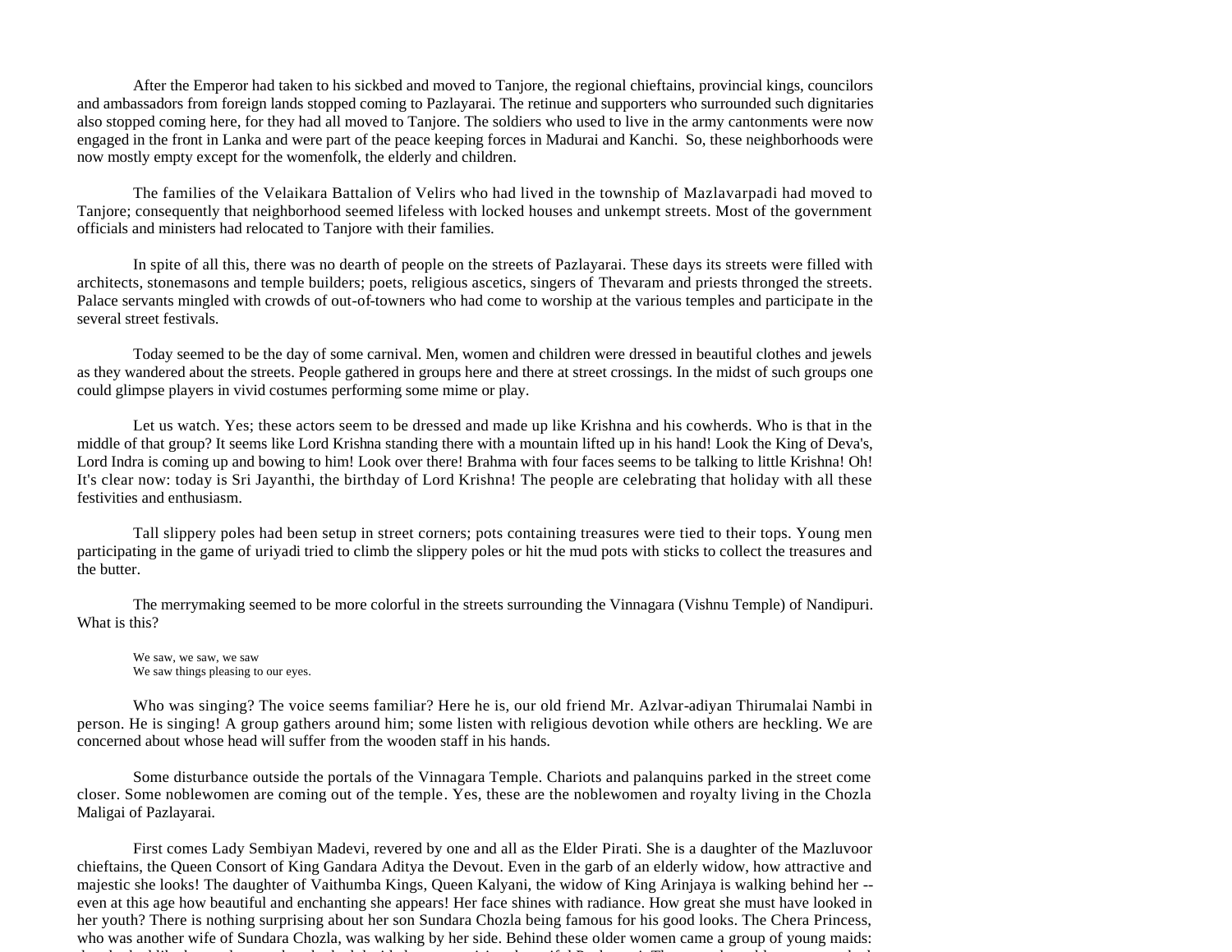adiyan came up with humility and reverence and bowed before her.

"Thirumalai, I have not seen you for some time. Have you been on some journey or pilgrimage?" asked the Elder Pirati.

"Yes, My Lady! I had been on a pilgrimage. I went to Thirupathi, Kanchi, Veera-narayana-puram and several other places. I saw several astonishing things wherever I went!"

"Come to my palace tomorrow and tell me about all that you saw and heard."

"No, Madam! I am leaving again, tonight on another journey."

"Then come and see me this evening itself."

"As you wish, My Lady! I shall be there."

All the palanquins and chariots now moved down the street towards the Chozla Maligai. Kundavai pointed a finger at Thirumalai Nambi Azlvar-adiyan and said something to her friends. They burst into merry laughter. Azlvar-adiyan turned around to find the cause for their laughter. Kundavai's eyes talked with his eyes in some secret language. He bowed his head slightly, indicating that he had understood.

Lady Sembiyan Madevi's palace was situated in the middle of the Chozla Maligai complex. She was seated on a jewel-encrusted, golden throne in the audience chamber. She seemed to have followed the tradition of the great ladies, Karaikal Ammai and Tilakavathi, in being a devout follower of the Saiva faith. She was dressed in simple white silk, with sacred ashes adorning her forehead and holy rudraksha beads around her neck. She seemed to be confirming the possibility that one could live like an ascetic in the midst of all riches and splendor. Though she wore neither crown nor any other rich adornment, her very posture and radiant face proclaimed her royalty. There was nothing surprising about the fact that each and every member of the Chozla clan, without exception, revered her and almost worshipped her as a Goddess and did nothing against her wishes.

But, there was a flaw to such devotion and veneration. Her son, Prince Madurandaka Deva had acted against her wishes, disobeyed her orders and married a daughter of the Pazluvoor family. Not only that, she had been hearing vague rumors that he was coveting the Chozla throne. All these had given rise to a wrinkle of worry in her life.

The courtyards of her palace were always teeming with visitors of various kinds. Groups of musicians who were experts in singing the Thevaram, religious savants from distant lands, poets and artists, sculptors and temple architects, priests bringing sacraments from holy temples -- all such folk gathered in the courtyards of the Elder Pirati's palace.

That day there were delegations of temple trustees and architects from the towns of Thirumudu-kunram, Kurangadu-thurai and Mazlapadi: they had come with petitions for grants to renovate in granite, the temples in their respective towns. They carried bundles of drawings and small models to show the proposed changes.

She agreed to provide funds for the temples in the first two towns and then asked, "Mazlapadi? Which Mazlapadi?"

"It is that same Mazlapadi which has a temple that is the abode of the Lord who called out to Saint Sundara Murti and made him compose a song for Him!" said the leader of the delegation from Mazlapadi.

"O! What is that story?"

The man retold the following tale in reply to her question:--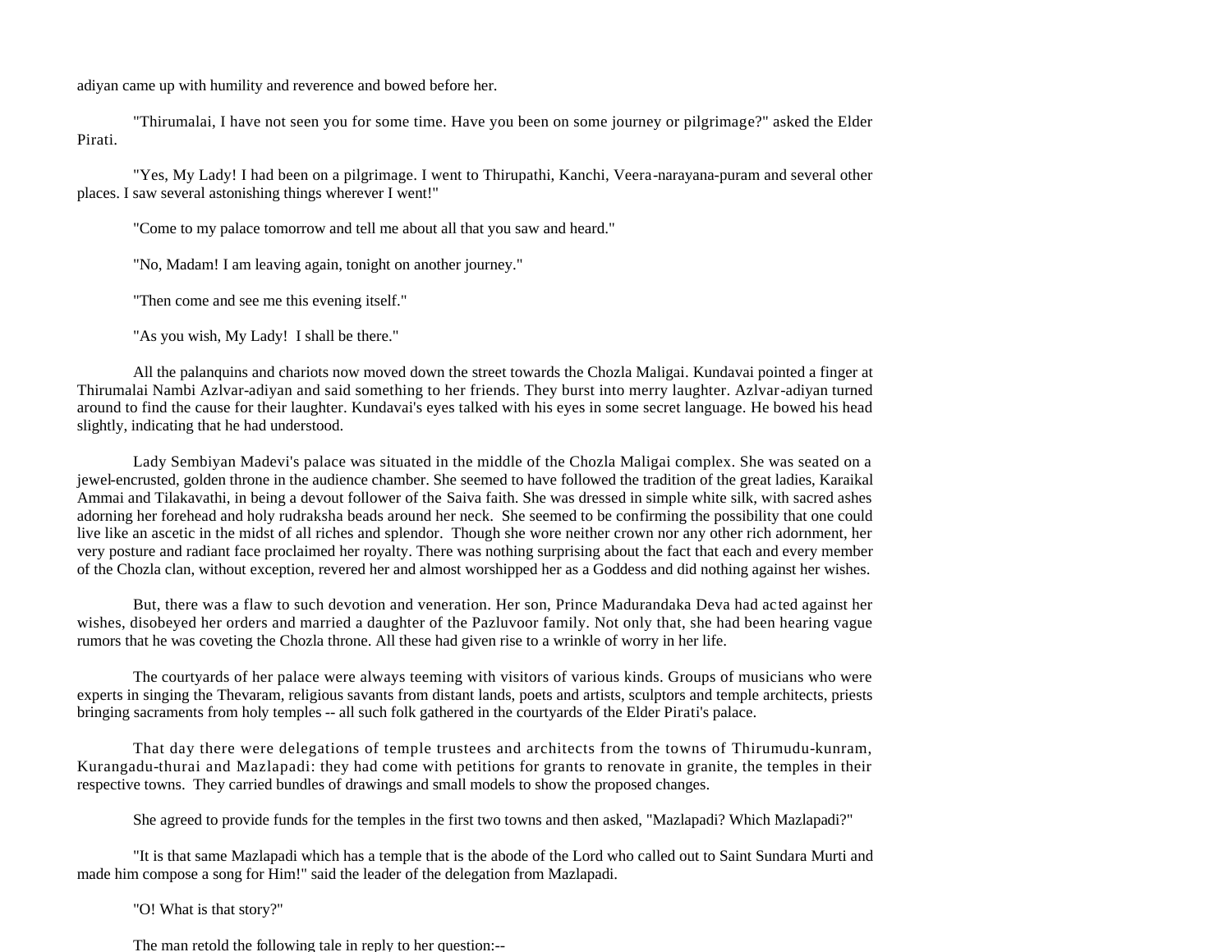of the Lord, recalling His grace and benevolence in taking care of His devotees.

O Lord of golden hued body with a tiger skin draped around the waist; Upon matted locks, burnished red, you wear the shining crescent!

My beloved King! My Jewel who dwells in Mazlapadi, Of whom but you will I think, at all times henceforth?

"My Lady, that temple remains tiny, hidden in the flower grove even to this day. We are asking permission to enlarge and renovate that temple."

"So be it! I shall arrange for funds," said the Elder Pirati.

Thirumalai Nambi and another man had now entered the chamber and come forward.

\*\*\*\*\*

Ponniyin Selvan

Chapter 44 -- "All Her Doing!"

An expert architect in the tradition of the master builders of Mamallai came forward. He had brought a model for a large granite temple complex he had designed in a new fashion using all his imagination. He was now explaining and showing all its innovative features to Lady Sembiyan Madevi.

Her Majesty examined all its details and was greatly impressed. She turned towards the gentleman standing next to Azlvar-adiyan and said, "Mr. Bhattar, do you see this unique design for a temple tower? My heart brims with an eagerness to renovate all the Shiva Temples in our country in this remarkable fashion!"

"Thaye! There is nothing to stop your wish being fulfilled. All Shiva Temples mentioned in the Thevaram psalms can be renovated in this new fashion. Then people will immediately recognize the place as being sanctified by being mentioned in the psalms." Mr. Esanya Bhattar of Pazlayarai spoke with enthusiasm.

"Yes, yes! We must collect all those poems written by the saints Appar, Gnana Sambanda and Sundara Murti and make an anthology of Saiva devotional poems. All those pilgrim centers hallowed by their presence and sanctified by their divine poems must be renovated in granite, possibly with this new design of towering entry-gates for the temples. These two wishes are my dreams. I am doubtful if they will ever be fulfilled. If only my dear lord had not journeyed west and reached the abode of Gods in such an untimely fashion, if only he had lived longer ... all my dreams would have been fulfilled."

"Thaye, even now, nothing is lacking. Has not the Emperor ordered that your every wish must be fulfilled and your every order executed? His sons, the two Princes, are ready to undertake and execute your every whim and fancy even before you can think of them. When such is the case ..."

"Even so my heart feels no happiness. I hear all kinds of rumors. Some persons are apparently complaining that I am emptying the state treasury by my temple building and renovation activities. They ask `Why so many temples for Shiva?' I am not concerned by the questions raised by someone or other. Even Prince Karikala in Kanchi ..."

While the Elder Pirati was talking, Azlvar-adiyan Nambi had come forward. He now interrupted her by saying,  $\mathbf{H}$  is a cone of the persons as a set the persons as a set the persons as a set the persons as a set the persons as a set the persons as a set the persons as a set of the persons as a set of the persons as a set of t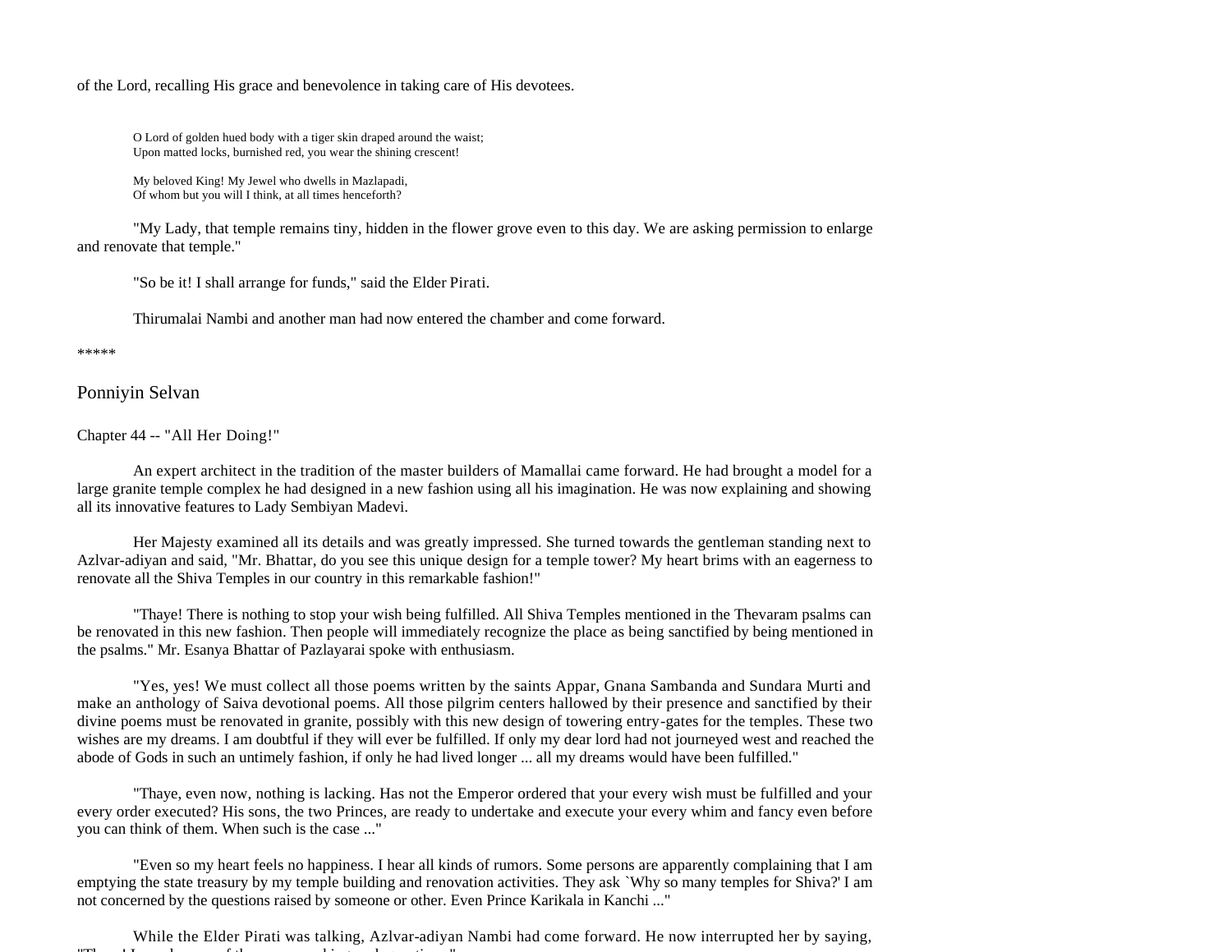In those days persons of the Saiva faith and those of the Vaishnava faith were not separated by strict caste demarcations. Persons who espoused both sects often hailed from the same family. The same priest offered services both at the Shiva Temple and the Vishnu Vinnagara. Esanya Bhattar was one such broad-minded person. Thirumalai was his step brother. They loved each other dearly except on this matter of their faith. That's why he begged pardon on his brother's behalf.

The Elder Pirati smiled and asked, "What is the injustice? Thirumalai please talk a little calmly."

"My Lady! Why does Shiva, a ghost ridden ascetic, a beggar who wanders with a broken skull for his begging bowl, need so many temples? Why so many sculpted mansions? Such lofty granite towers? Isn't there at least one tiny temple for the great Lord, Sri Maha Vishnu who is guardian of all living worlds? At least shouldn't one of His old abodes be renovated?" wailed Azlvar-adiyan.

"My Lady! The Lord who dances for the welfare of all the worlds (Shiva-Nataraja) needs a stage, an audience chamber, a golden temple and walled mansions. Isn't a small place sufficient for Thirumal who sleeps constantly? All he needs is a darkened bed-chamber without any light. Why does he need mansions or granite towers?" asked Mr. Esanya Bhattar.

"Anna, the Lord who sleeps constantly is the Perumal who measured all the worlds. He is the Great God who pushed the tyrant King Mahabali to the netherworld." Azlvar-adiyan retorted in a self-righteous voice.

Mr. Esanya Bhattar replied with disgust, "Such a great Lord who measured the whole universe had to dig up all the earth to go in search of our great Shiva's lotus feet. Even in the netherworld he could not find them!"

"All I ask is this: why does your Shiva, if he is so great, need so many places to stay? If he is so big, all his temples will come crumbling down as he enters their portals!" said Azlvar-adiyan with impatience.

Lady Sembiyan Madevi asked with laughter brimming in her eyes, "Can you both put an end to your bickering for some time? Thirumalai! What are you saying? Did anyone here say that there should be no temples built for Lord Vishnu? Which Vinnagara do you wish to be renovated? Why don't you put in a petition in the normal manner?"

"My Lady! Your father-in-law was the world famous Emperor Paranthaka. I had been to Veera-narayana-puram, the town established in his name. Lord Veera-narayana-perumal of the Vinnagara in that town is awake day and night to guard the ocean like Veera Narayana Lake and shower his grace upon all the country-folk. But in His temple even the brick walls are crumbling. The people believe that if the temple falls down, even the lake will break its shores and drown hundreds of surrounding villages. I request that the Vinnagara of Veera-narayana-perumal be renovated in granite."

"Fine! It shall be done! Tell me all the details of that place after these people are gone."

Understanding her wish, everyone including Mr. Esanya Bhattar left the chamber.

The Elder Pirati lowered her voice and asked, "Thirumalai, where have you been? What have you seen and heard? Tell me all the details. You have some important information. That's why you intervened in that hasty fashion. Is it not so?"

"Yes, My Lady. I have brought much important news. Even so I would have waited patiently for your pleasure. But you were about to say something about the Prince in Kanchi; that's why I interrupted. Who knows if there was a spy among the people who were here some time ago? All sorts of discord is rampant in the nation. No one knows who will turn traitor or when they would betray us."

The Elder Pirati sighed. "Clansmen of the same family, blood brothers have started suspecting each other! Once upon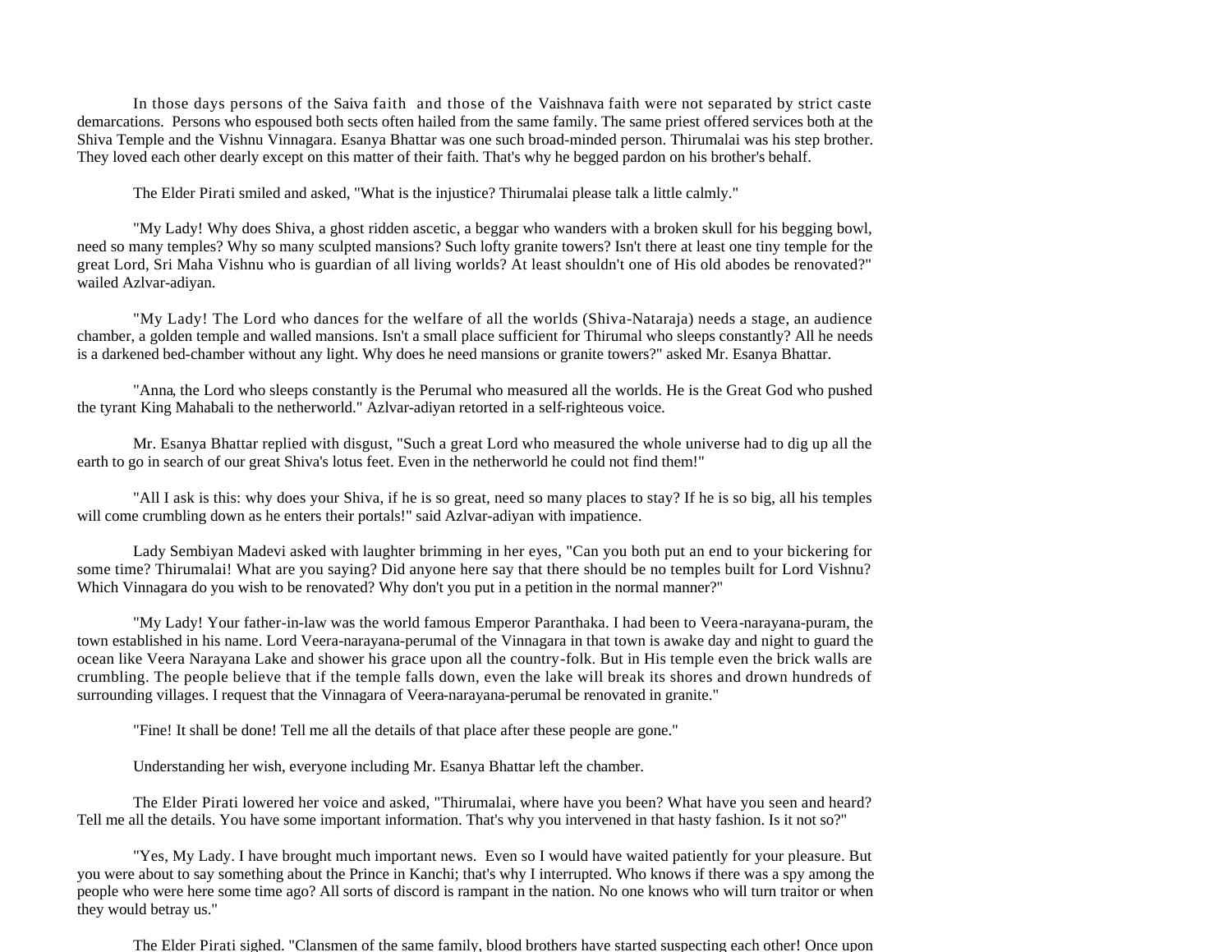"I don't know. When my own son fails to obey me, how can I persuade others? But that apart, you talked about spies. Who could have sent spies to my court? Do you think Aditya has spies in my palace? Why does he suddenly distrust me?" asked that pious lady.

"I heard it with my own ears, My Lady. If not, I would never have believed that the Prince was suspicious of you."

"What did you hear Thirumalai? What did you hear with your own ears?"

"I sat behind one of the sculptures on the sea shore in Mamallai and heard them talking."

"Them means who?"

"First was Prince Aditya Karikala; second was Malayaman of Thirukovalur and last was Pallava Parthiban. Those three were talking. I was hidden in the darkened shore temple and listening. Malayaman and Parthiban were quite enraged. They claimed that your son had conspired with both the Lords of Pazluvoor and imprisoned the Emperor in Tanjore. Malayaman felt that you must be involved in that conspiracy. The others concurred. Parthiban suggested that they should invade and take Tanjore by force, free the Emperor and take him to Kanchi. The other two agreed with this also. But the Prince felt that he must make one more attempt to bring the Emperor to Kanchi without any conflict. Upon that, they decided to write a letter and send a messenger to the Emperor. I also found out who that messenger was. He is not an ordinary fellow. That messenger is a very capable, courageous and intelligent man. Besides being a messenger he can also be a spy. I tried talking to him. If I tried to jump across the stream, he leaped across the river! Without disclosing anything he tried to pry secrets from me. Even the Astrologer of Kudanthai tried his tricks on him. Nothing worked. After that, I heard that he had somehow entered Tanjore and delivered the letter to the Emperor."

"Then what happened? What was the Emperor's reply?"

"Apparently he had promised to write a reply the next day. However, by then, the Commander of Tanjore had some suspicion about the messenger. But, he overcame all his guards and somehow escaped from Tanjore."

"He really must be very capable. Then what did you do? Where did you go from Kanchi?" asked the Elder Pirati with some anxiety.

"I had intended coming back here directly. But I stopped on the way at Veera-narayana-puram to worship at the temple. And when I stopped there, with the grace of the Lord, I was able to uncover a great secret."

"What was that? Another secret?"

"Yes My Lady! I found that there was a big banquet at Kadamboor Sambuvaraya's fort that night. The Elder Lord Pazluvoor has come to that feast. His Young-Queen's palanquin had also come."

"Thirumalai, all this is her doing! All these dangers surrounding this Chozla nation are caused by her. Were you able to meet her and talk to her?"

"No; I could not do so, My Lady, I could not do so. Upon your orders I raised and nourished that snake as my own sister for several years. How I wandered all around the country, teaching her all the holy scriptures! When I think of all that, my heart is filled with rage. After she became the queen of the Elder Lord Pazluvoor, she has refused to even see me."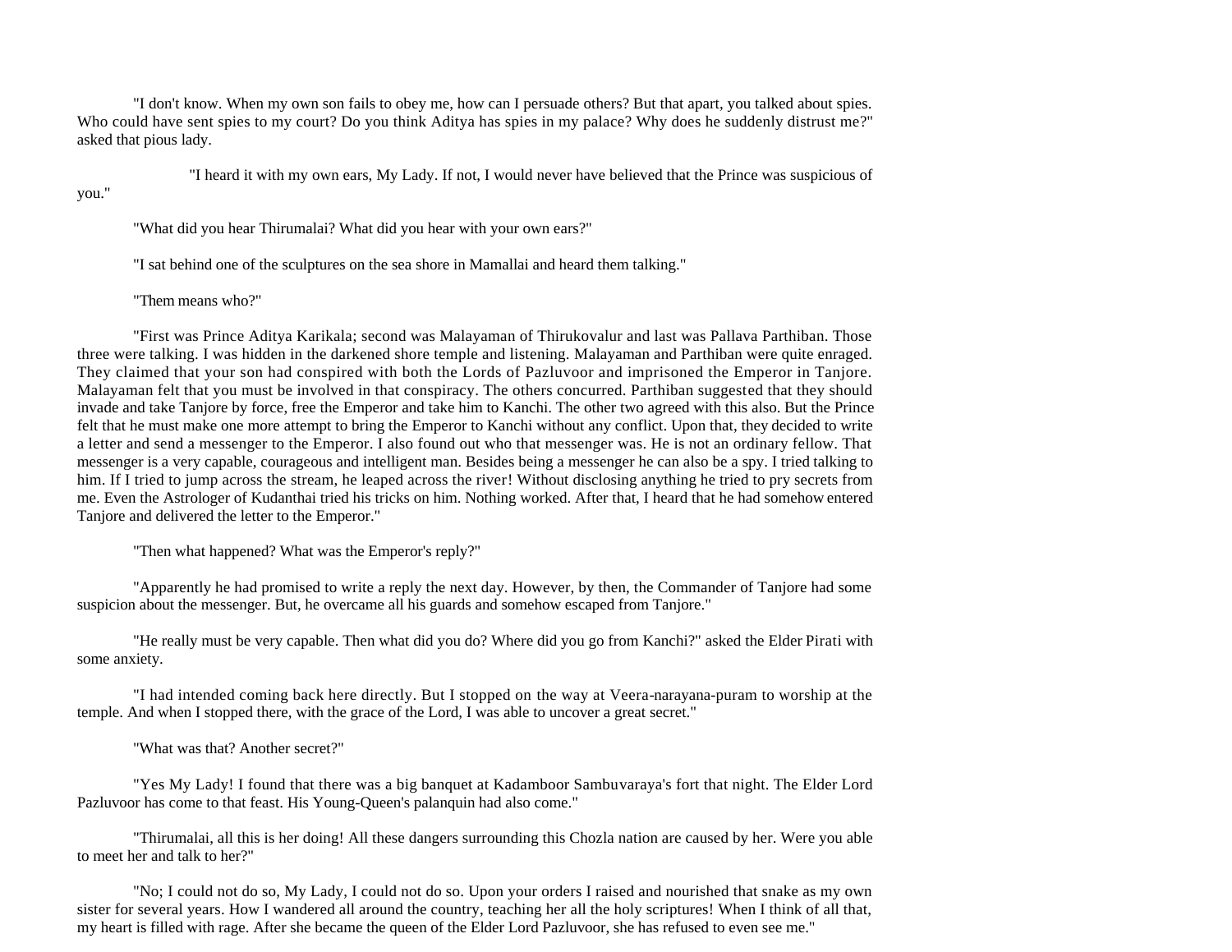"You must pardon me My Lady. I hesitate to even speak of that secret. The person in that closed palanquin was not Lord Pazluvoor's Young-Queen. All of us who have been thinking that Lord Pazluvoor takes his Young-Queen wherever he goes, in her closed palanquin, all of us are totally mistaken."

"Then who was in that palanquin? Is there no end to that old man's craze for women?" asked the Elder Pirati with impatience and disgust.

"My Lady, there was no woman in that closed palanquin."

"If it was no woman, which man would go around like that? Hiding in a closed palanquin?"

"Forgive me My Lady! The person who came hidden in that closed palanquin was none other than your divine son, Prince Madurandaka."

For a while Lady Sembiyan Madevi was shocked into silence. Then she muttered to herself, "Oh God! Such a huge punishment for an offense I committed!"

After that Azlvar-adiyan told her the details of the secret meeting of treachery which took place in Kadamboor. Upon hearing those details, there was no limit to the distress felt by the aged Queen.

"Oh Lord! My Son! I tried to raise you as a pious follower of Shiva. Is this the result? Should you be the cause of such dishonor to the Chozla clan? Should you be the cause for such grave calamity for this empire?" she moaned in this fashion for quite a while.

Finally, wiping her tears, she spoke, "Thirumalai, come back and talk to me again before you go on your journey. By then I will consult Kundavai and think of some solution to overcome this danger!"

Azlvar-adiyan spoke hesitantly, "My Lady, it may be better if you do not disclose this information even to Kundavai."

"Why? Do you suspect even her?"

"Why not Thaye? She is the dear sister of Aditya Karikala."

"So what? Thirumalai, I can believe you even if you maintain that the sun rises in the west and sets in the east. But I cannot accept it if you blame Kundavai. Do you know this? On the day she was born, the palace midwife picked her up and brought her to my arms. From that day I have raised her with my own hands. She is more precious to me than any daughter that could have been born to me. She considers me more revered than her own father or even mother and loves me dearly."

"My Lady, let me ask you one thing. Did Kundavai discuss with you about having been to meet the Astrologer of Kudanthai?"

"No; so what?"

"Did she mention that she had seen a youth of the Vaanar clan in the Astrologer's house and that she met him once again on the banks of the Arisil?"

"No. What is all this? What is the meaning of your questions?"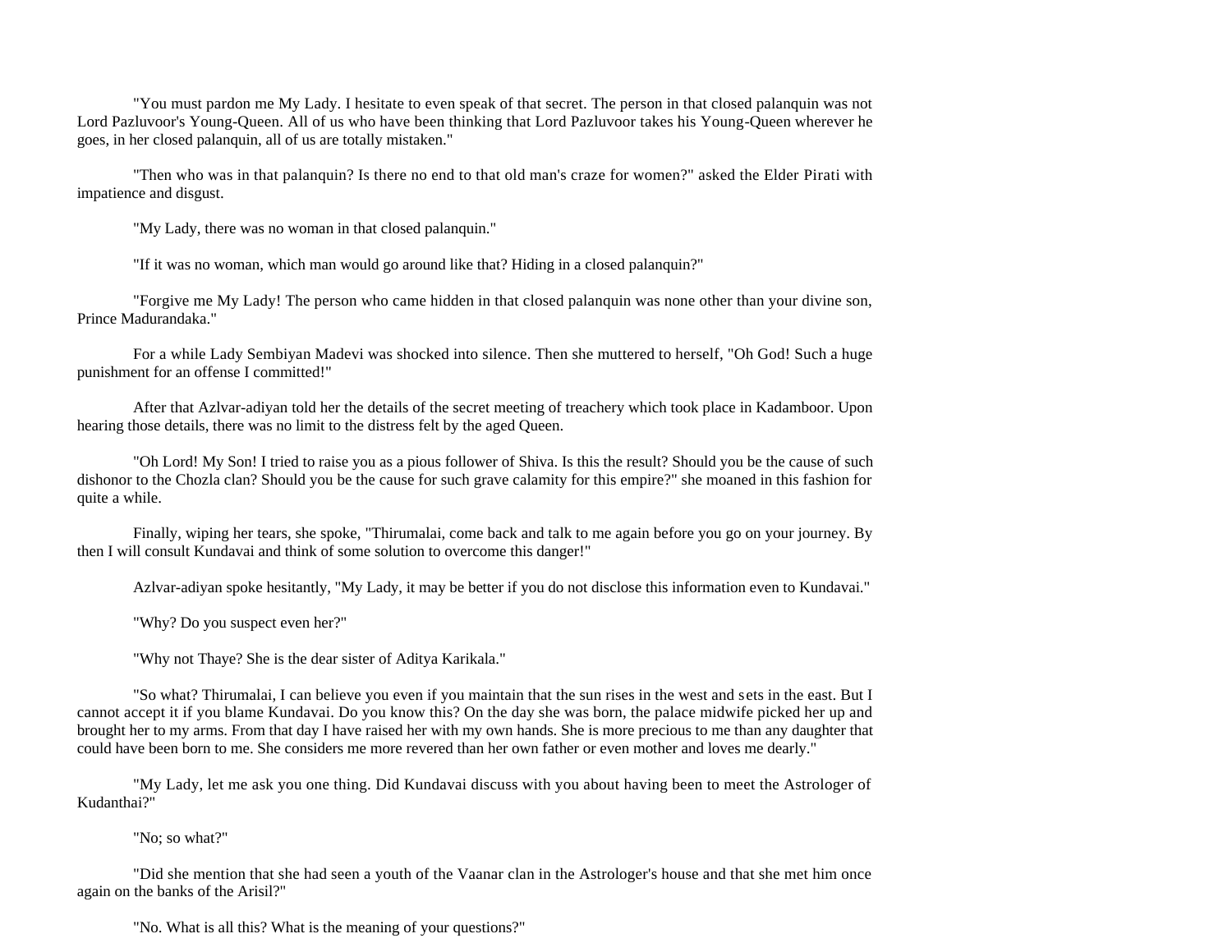\*\*\*\*\*

# Ponniyin Selvan

Chapter 45 -- The Spy Who Committed A Crime

About two thousand years ago, a famous Chozla monarch named Karikala Valava built banks all along the River Cauvery. The banks remained in good repair for a long time and kept the flooding river within bounds. Later (about the seventh century AD) the power of Chozla monarchs diminished and their enemies, the Pallavas, Pandiyas, Vaanars and Kalabras became powerful. In those times the river which had no guardian crossed its bounds by breaking its banks. This happened several times. Sometimes when the floods were unusually heavy, the very course of the river changed. A new course would replace the old river and later the old river could become the new course.

If the river changed direction completely for long periods, the old river bed would become fertile farmland tilled by the farmers. Sometimes the old river became a shallow lake or pool of stagnating water. Some lakes would grow to be rather large with splashing waves during the rainy months.

There was one such creek or lake to the south of the Chozla Palace in Pazlayarai. Chozla monarchs had deepened the old river bed and connected it to the new river by a canal. Because of this, the lake was always filled with fresh, flowing water. The large body of water was in some ways a protection to the palace complex, particularly to the mansions of the Chozla women. None could enter the palace complex from that direction easily. Only the officials closely connected to the palace complex were permitted to enter the lake by boat or otherwise. Beautiful gardens and orchards were planted along the banks of this lake. Womenfolk of the Chozla Maligai wandered without care in these gardens. They would gather in groups to spend their days in pleasure and merrymaking. They would dance and sing like the peacocks and nightingales in the gardens. Sometimes they would swim without care or hold boat races on the lake and compete with each other.

When one king died and the next came to power, the new monarch of the Chozla clan usually built himself a new mansion and went to live in it. The old king's widows and his other children continued to live in the old palace. The Chozla Maligai complex was full of such palaces. In that complex, Kundavai's palace excelled in beauty and dignity next only to the grand palace of Lady Sembiyan Madevi. Was it not the palace in which Sundara Chozla had lived while in that city? After the Emperor had moved to Tanjore, Kundavai became the sole mistress of that exquisite palace.

The garden behind this palace was exceptionally beautiful. Kundavai had filled it with rare flowering shrubs and trees. Her garden had tall, spreading banyan trees with their roots reaching for the earth. Lofty teak-wood trees were covered with fragrant creepers. Ashoka-cypress and mango mingled with tiny flowering bushes. In the midst of pleasing groves were beautifully carved marble gazebos, and creeper laden arbors. Kundavai and her friends spent most of their evenings in the garden. They would gather together teasing each other; telling stories, recounting tidbits of news. They would sing and dance and show off their learning to one another. Sometimes they would break away in small groups sharing secrets with each other. For some time recently, Kundavai and Vanathi were wont to go away by themselves.

That evening, Kundavai and Vanathi were enjoying themselves in the long swings hanging from the branches of the banyan tree. They could hear the pleasing sounds of birdsong mingled with the chatter and laughter of women. But Kundavai and Vanathi were not laughing. They were not even smiling; in fact they did not particularly seem to like the mirth of their friends. They could hear one of the girls singing from the gazebo. She was singing about Lord Krishna because it was the day of Krishna's birth.

The maid hears the melody of the divine flute in the moonlight. The maid who is in love with Krishna, is tortured by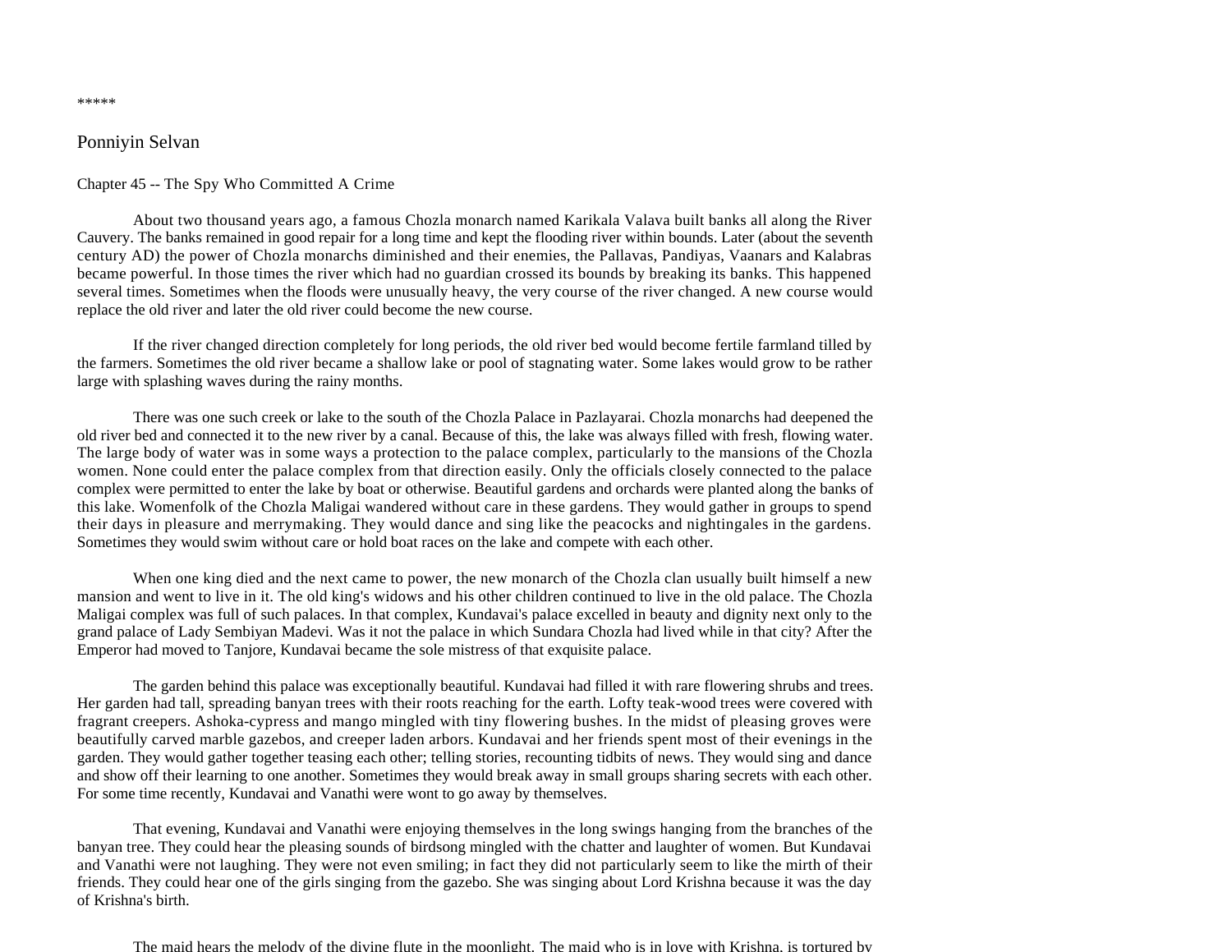when my soul is in agony?

Parrot: O Beauty, I have come to tell you of dear Kannan who suffers for love of you, He says, from the day he parted from you, even fresh butter tastes bitter!

Kundavai who had been listening to the song now spoke up. "Fantastic Kannan -- who has come to this Tamil country to be revered by all! If he spends all his time in eating butter and playing the flute to enchant the milkmaids, what about all other things?" she said.

She then looked at Vanathi who had not replied and asked, "What my dear? Have you also become enchanted with Krishna's beguiling flute?"

"Akka, what did you say?" asked Vanathi.

"What did I say! Where has your mind gone?"

"Nowhere. It's right here, with you."

"You thief! Why do you lie? Your heart and mind are not here at all! Shall I say where they have gone?"

"Tell me if you know." Vanathi smiled.

"I know very well. It has gone to the battlefield in Lanka. Your mind is conniving more tricks to enchant tha t blameless youth, my brother who is there!"

"One half of what you say is true, Akka. My heart and mind often wander to Lanka. But I don't think of ways to enchant him. All I can think of is how he must be suffering in the battlefield. Perhaps he is wounded, perhaps he has to face other hardships. Where does he sleep? What does he eat? Who dresses his wounds? When he is suffering in such ways, here I am -- comfortably enjoying the luxuries of this palace, eating six-course meals and sleeping on silk beds! The very thought distresses me. If only I had wings, I would fly away this very minute ..."

"Fly away! What would you do there in Lanka? More hinderance to him?"

"Never. Like Subadra for Arjuna and Bhama for Krishna, I shall be his chariot driver. I will bear all the arrows aimed at him on my own chest and ..."

"You think he will keep quiet, watching you receive those arrows?"

"If he does not care for that, I will wait for him in the camp. When he returns from the front, I shall clean and anoint his wounds. I shall spread a soft bed for him to lie upon. I shall cook a tasty meal and wait for him. I shall play a melody on the veena to soothe him."

"Impossible! Such things can never happen. Vanathi, the Chozla men don't take their women to the battlefield."

"Why Akka?"

"They are not concerned about wounds. They are more afraid of women."

"Why? What can women do to them?"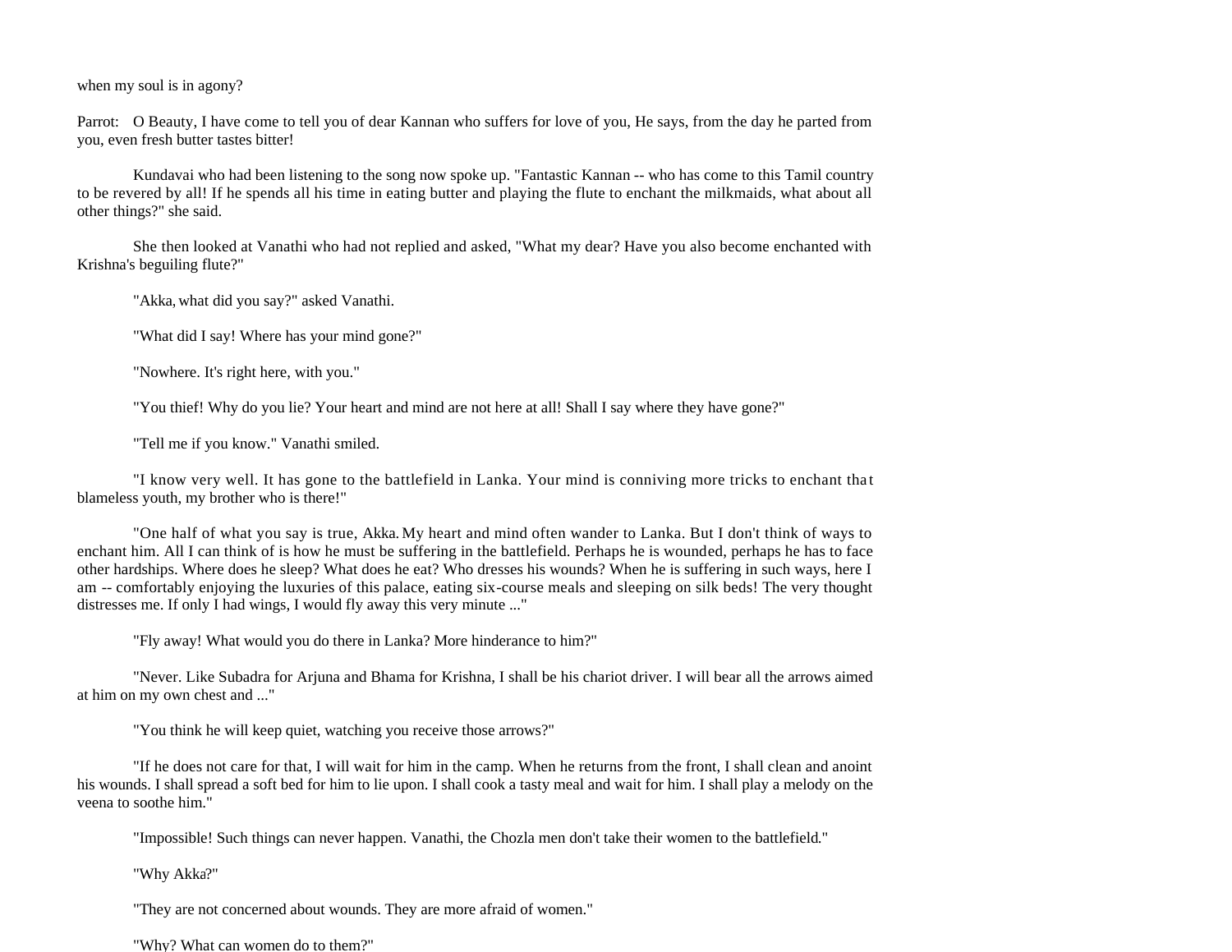"Yes; what about him?"

"Do you remember how he stood spellbound when he saw all of us?"

"I remember that too. But, you are wrong in saying `All of us'. He stood spellbound looking only at you. Akka, in fact he did not even see any of us standing nearby!"

"Vanathi! What lies you tell! Are you teasing me?" asked Kundavai.

"No, No! I'll ask you something. Will you answer truthfully?"

"Ask and see."

"Why did you suddenly remember that youth now?"

"You have become a real chatterbox. What is wrong in remembering him?"

"Who said it is wrong? No one said it is wrong. It's natural. Even I have been concerned. I wonder what happened to him afterwards?"

"Why should you be concerned about what happens to him?"

"Why not? If one had met someone and if one remembered that someone often, it's natural that one should wish to find out more about that someone!"

"Excellent nature! My dear, we should not let our mind wander like that. We should control our senses.... Oh! listen. What is that sound Vanathi? It sounds like the drummers proclaiming something. Come let us listen."

Yes; in the distance they could hear the rumbling sounds of the proclaimer's drums. The drumbeats were followed by a loud voice announcing something. They hurried towards the mansion, ears sharpened to catch the proclamation.

An announcer was declaring in a loud voice:

"An enemy spy entered Tanjore Fort by showing a false signet ring. He entered the fort and escaped after spying inside the palace. He escaped after fatally wounding two men. He is young and well built. Capable and cunning like a magician. His name is Vallavarayan Vandiya Devan. Anyone who protects him or gives him asylum will be subject to the death sentence. A thousand gold coins is the reward for anyone who finds him. This is by order of the Commander of Tanjore, Lord Kalanthaka the Younger Lord Pazluvoor."

After the announcement, the drums rolled like thunder, once again. For some reason, Kundavai shivered.

A maid came up to them and said, "Devi, a gentleman of the Vaishnava faith has come to see you. He says his name is Thirumalai Appan Azlvar-adiyan Nambi. He says it is urgent."

"I'll see him," said Kundavai as she walked quickly into the palace.

\*\*\*\*\*

#### Ponniyin Selvan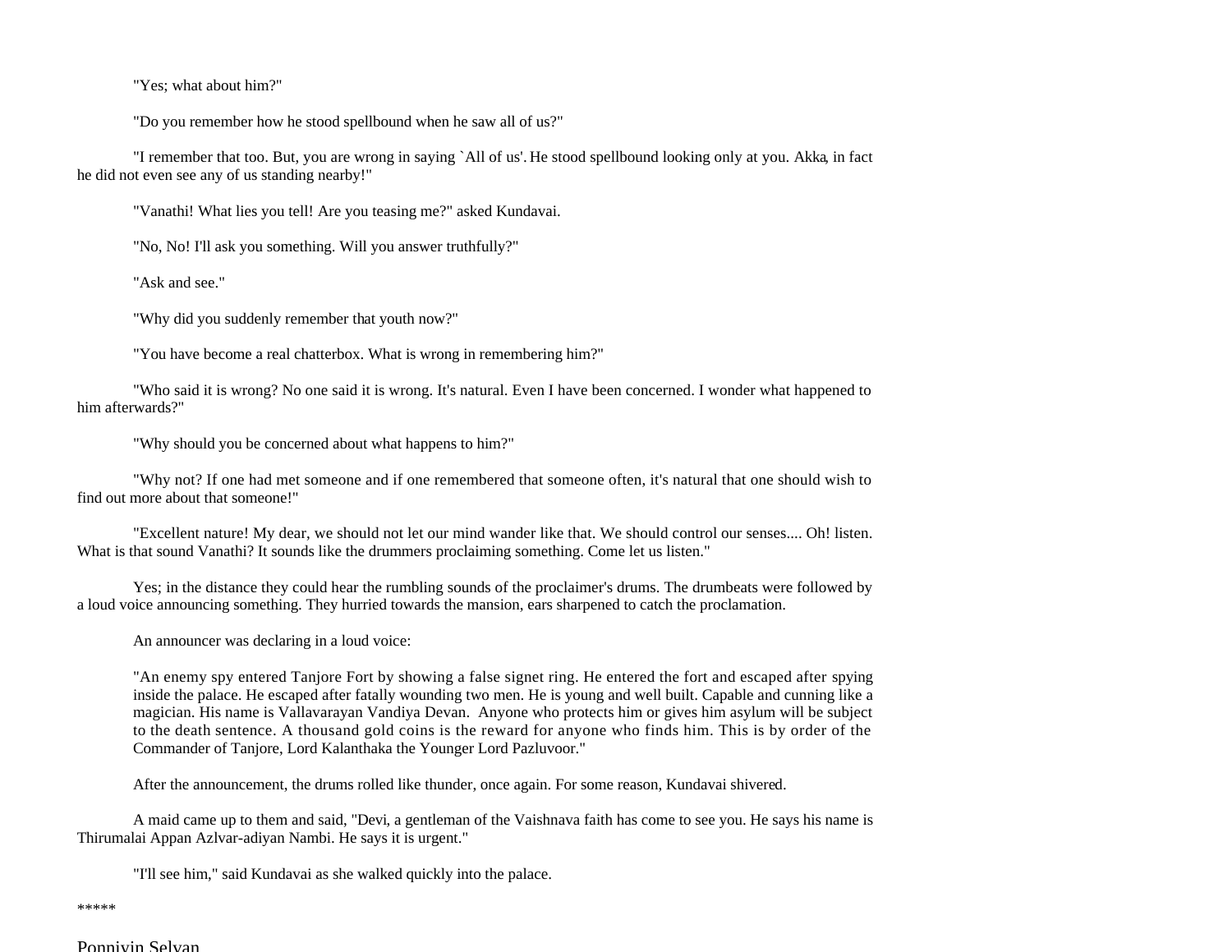Thevaram psalms sung by those three saintly poets are made popular by being sung in those temples. Chariot festivals and other carnivals are being held with much pomp in those temples. In spite of all this there is no lack of respect or faith in Thirumal. The ninth incarnation of Vishnu has captivated the hearts of the common folk, for the deeds performed by the Lord in North Madura, Brindavan and Gokula have enchanted these men and women. Good Lord! Look at the number of music groups and bards! How many troupes of street players! What costumes and masquerades! They seem to be many more of them than what I saw a few hours ago!

The festivities and crowds in the streets around the temple had indeed increased. More and more groups of players from the villages surrounding Pazlayarai kept coming in. In one such group of performers there were several actors who were dressed to play the parts of Vasudeva, Devaki, Kamsa, Balarama and Krishna. The dialogue, music and dance of these players seemed to be much more lively than any other company. Therefore, a large crowd had gathered around them to watch their antics. Thirumalai Nambi also lingered to watch them. They were acting the scene of Krishna challenging the Demon Kamsa to a duel.

Krishna called out to Kamsa, "Come fight with me!" Kamsa replied to the challenge in a loud thundering voice, "Hey you Krishna! All your tricks will not hold water against me! Here I come to kill you right now! I am going to kill your brother Balarama and your father Vasudeva. And I am also going to kill that fellow standing over there -- the fellow who has covered his body with namam marks of sandal paste!" When the actor uttered these words, all the crowd turned to look at Azlvaradiyan and laugh. Some moved closer and began to heckle and clap their hands. Thirumalai became very angry. He considered using the wooden staff and teaching them all a lesson! He particularly wanted to pound the head of the actor playing the part of Kamsa. But, there would be no use in hitting Kamsa's head, because the actor had hid his own head behind a huge wooden mask carved grotesquely with big mustaches and sharp teeth. Azlvar-adiyan decided that it would not be profitable to use his staff in the midst of such a large crowd and tried to slip away. But the voice of Kamsa called out, "Hey you fat fellow! Are you running away from me in fright?" The crowd burst into cheering laughter. Azlvar-adiyan felt that he had heard that voice -- the voice of the actor playing Kamsa -- somewhere before. Trying to remember who it was or where he had heard that voice, he walked on slowly.

There seemed to be a sudden change in the joyous mood of the people. As he walked down the street he sensed that the festive mood was becoming more and more subdued. Why the sudden change? Why are the crowds dispersing so quickly? Drumbeats and the sounds of dancing seem to have stopped! .... The people seem to be collecting in small groups at street corners, whispering to each other ... What are they murmuring about? Why do they walk away so quickly? Why are the house doors being banged shut? Azlvar-adiyan was intrigued. There was cause for the change -- the drummers's proclamation about the spy -- the same announcement which had made Kundavai Pirati shiver, had frightened the people. The drummed proclamation had affected the festive crowd greatly and spoilt their mood. Those who walked alone were peered at suspiciously. Unknown faces were subject to hesitant scrutiny. Some even looked at Azlvar-adiyan with doubt as they walked on quickly.

Azlvar-adiyan soon realized the cause for the disquiet and murmuring among the people. The people talked about the unjust rule of the Lords of Pazluvoor. It was but natural that the citizens of Pazlayarai and the country folk from surrounding villages disliked the Lords of Pazluvoor. Those Lords had taken away their beloved Emperor to Tanjore. And since that day, the greatness of Pazlayarai had started to dwindle.

If only the Emperor had been here in this city, on this festival of Krishna Jayanthi, how much more colorful it would have been! All the groups of street players would have finally met in the square in front of the palace after performing in various neighborhoods. The Emperor would have honored and awarded gifts to the best among the actors, dancers, singers and players. It would seem as if the whole nation had converged into Pazlayarai. Trade and business in the market place would have been hundredfold! And in the night how fantastic would be the display of fireworks as the carnival procession of the Lord emerged from the Vinnagara! How fantastic would be the dancing and singing and the competitions in martial arts! All this was no more because of those fellows of Pazluvoor!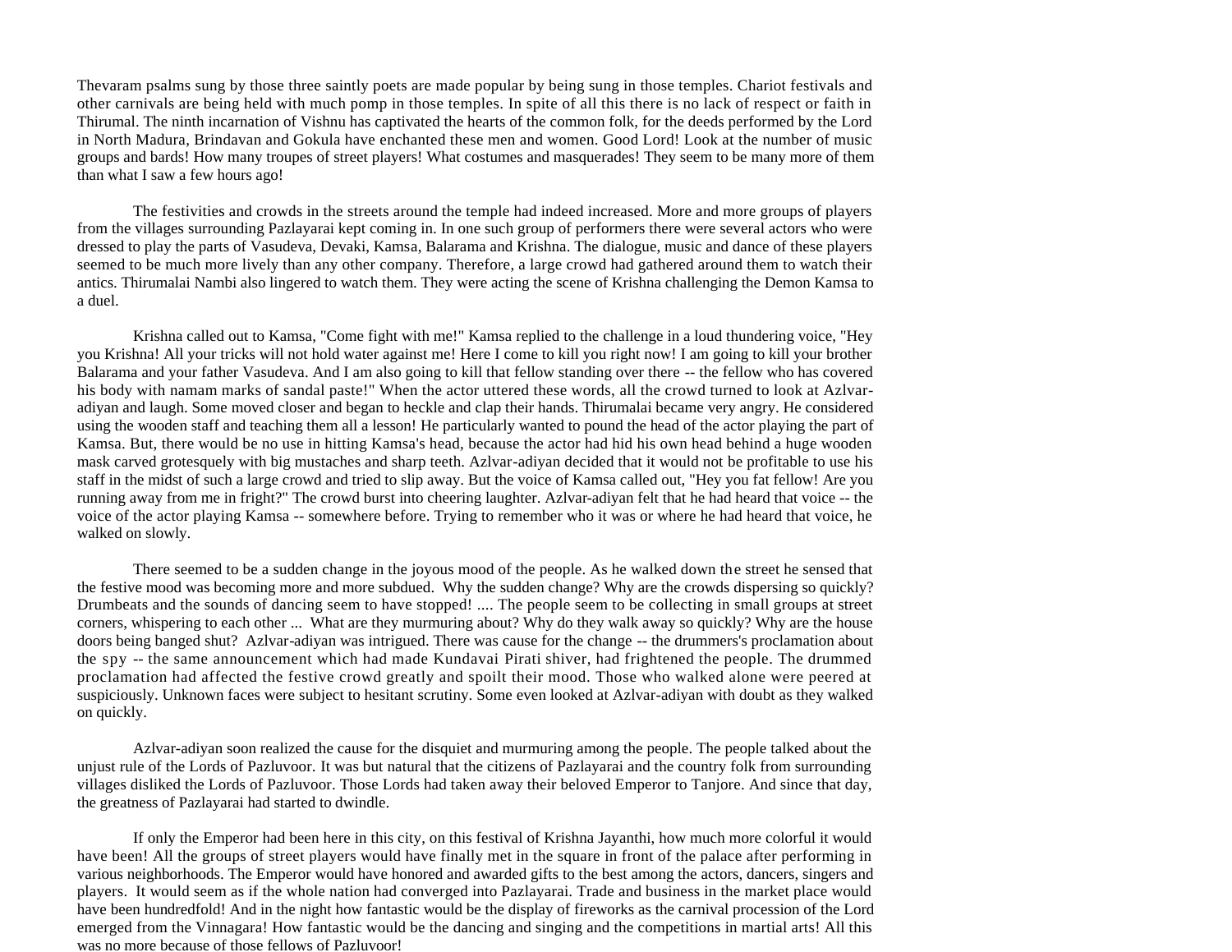filled the granary in Tanjore to overflow with grain? What is all that for? What is the point of collecting all that wealth for hundreds of years in the treasury at Tanjore? Why is that wealth not used for our brave men now? What are these Pazluvoor fellows going to do with all that wealth and grain? Are they going to carry it with them to the realms of Lord Yama of Death when they die?...

Azlvar-adiyan had known about such disquiet among the people for some time. He felt that it was natural that the people of Pazlayarai were more disgruntled than others. The womenfolk and families of the ten thousand men who had gone to Lanka continued to live in Pazlayarai and it was natural that they should be concerned about the lack of payment and supplies for their men. In such a situation, when the drummers proclaimed under the orders of the Lords of Pazluvoor about a spy amidst them, they did not like it. The proclamation became a focal point for them to express their anger against the men of Pazluvoor.

Spy! They proclaim about a spy! From which country will a spy come into our midst? Doesn't the tiger-flag fly from Cape Comorin to the North Pennar? Which foreign king is so powerful to send a spy into the Chozla heartland? If these fellows from Pazluvoor dislike someone they will accuse him to be a spy and put an end to his story! Or they may throw him into the dungeons of Tanjore! But ... why should we bother? They have the power to act with justice or injustice. But, if they accuse a fellow to be a spy, they need not hold a fair trial by calling a panchayat (court of community elders).

Azlvar-adiyan heard all these murmurings and understood the unrest. He wondered what it would all lead to as he neared the mansion of Kundavai.

The Younger Pirati always had a fondness to chat with Azlvar-adiyan about the affairs of the world. He wandered throughout the country and brought back news from various places. The Princess was always eager for such news. Moreover, she liked to listen to him as he sang the devotional songs composed by Azlvar saints. She welcomed him eagerly whenever Thirumalai Nambi sought her presence and would enquire pleasantly about his welfare. But today, Azlvar-adiyan noticed a change in the countenance and words of the Princess. Her face indicated that her mind was occupied somewhere else with something else; an unnatural agitation in her words. A certain uncertainty in her manner.

"Thirumalai! What is new? Why have you come?" asked Kundavai.

"There is nothing particularly new My Lady! I thought that you wished to talk to me as usual about the happenings in the country and came here. Forgive me if I came at a wrong time. I shall take my leave."

"No! No! Wait for a while ... I, it was I who summoned you ..."

"My Lady! I almost forgot ... I was with the Elder Pirati just now. She wishes to convey some important news to you and wants you to come and see her."

"Fine; I too have been meaning to see her. Where had you been on this journey? Tell me all!"

"I had travelled from Cape Comorin in the south to Venkadam in the north."

"What do the people speak about in all the places you visited?"

"They speak of the greatness of the Chozla monarchs with pride. They feel that in a short time the empire will spread to reach the banks of the Ganga and the foothills of the Himalayas in the north."

"Then ..."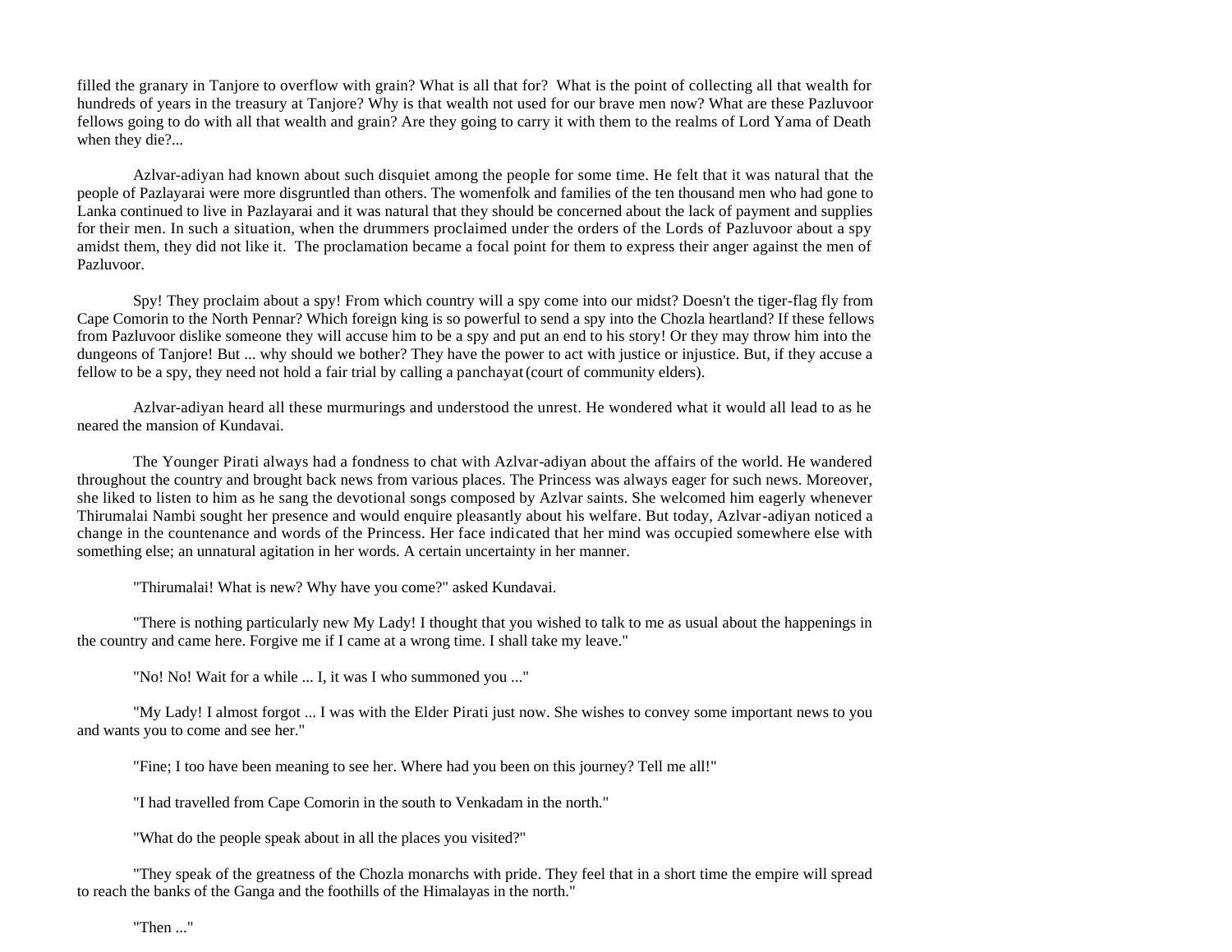"They wonder why the great Chozla Monarch's divine daughter is not yet married. In fact some men even asked me..."

"What was your reply?"

"I said that a Prince qualified to marry our beloved Younger Pirati has not yet appeared on this earth."

"Wonderful! Such a fellow must be born after now! By the time he is born and attains manhood I will become an elderly old woman. Forget my affairs Thirumalai, what other talk did you hear? Is there nothing else?"

"Why not? Everybody is quite surprised about the Young Prince Madurandaka suddenly entering into the course of matrimony after he had been declaring that he would always follow the path of Saiva asceticism."

"How is your darling sister who used to declare that she would become the best among the devout -- like Saint Andal, ... how is she?"

"What does she lack, My Lady? She rules like an empress in the mansions of the Elder Lord Pazluvoor."

"Only in the mansions of Lord Pazluvoor? I hear that she is the all powerful force even behind the Chozla Empire ...!"

"Some even say that, My Lady! But why talk of her on this festive day? I remembered something when you mentioned Saint Andal. I had been to the town of Sri Villiputhoor and learned some of the songs composed by Vishnuchittar. Listen to this song about the birth of Lord Krishna,

Gokulam full of beautiful houses sparkles on this day of Kannan's birth; Shining oil lamps and white lime powders decorate the dark streets. They run and jump with joy; they search and ask where is our Lord? Aayarpadi is filled with joyous singers and dancers to gleeful drumbeats.

Today even our Pazlayarai is full of festivity like Aayarpadi of Gokulam."

"It is quite festive, I agree. But some time ago I heard a different kind of drum. What was that about Thirumalai?" asked Kundavai.

Azlvar-adiyan had been waiting for some such question. "Apparently it is about some spy! A spy who escaped! They have announced a reward for anyone who captures him. What would I know about such things My Lady?"

"Do you know nothing? Have you no suspicions about who it might be?" asked Kundavai.

"I have a doubt in my mind, but it is dangerous to express such doubts. When I walked down the streets of this city, people looked at even me with suspicion. Somebody might even arrest me and throw me into the dungeon."

"That somebody must be exceptional to be able to capture you. Tell me if you think you can express your doubts freely to me. I hope that you do not think that I will accuse you!"

"Oh Lord! No! Nothing like that! I met a brave young man at Veera-narayana-puram. He said that he was going to Tanjore but did not reveal his purpose. In fact he questioned me about many things..."

Kundavai interrupted with some haste, "Describe him!"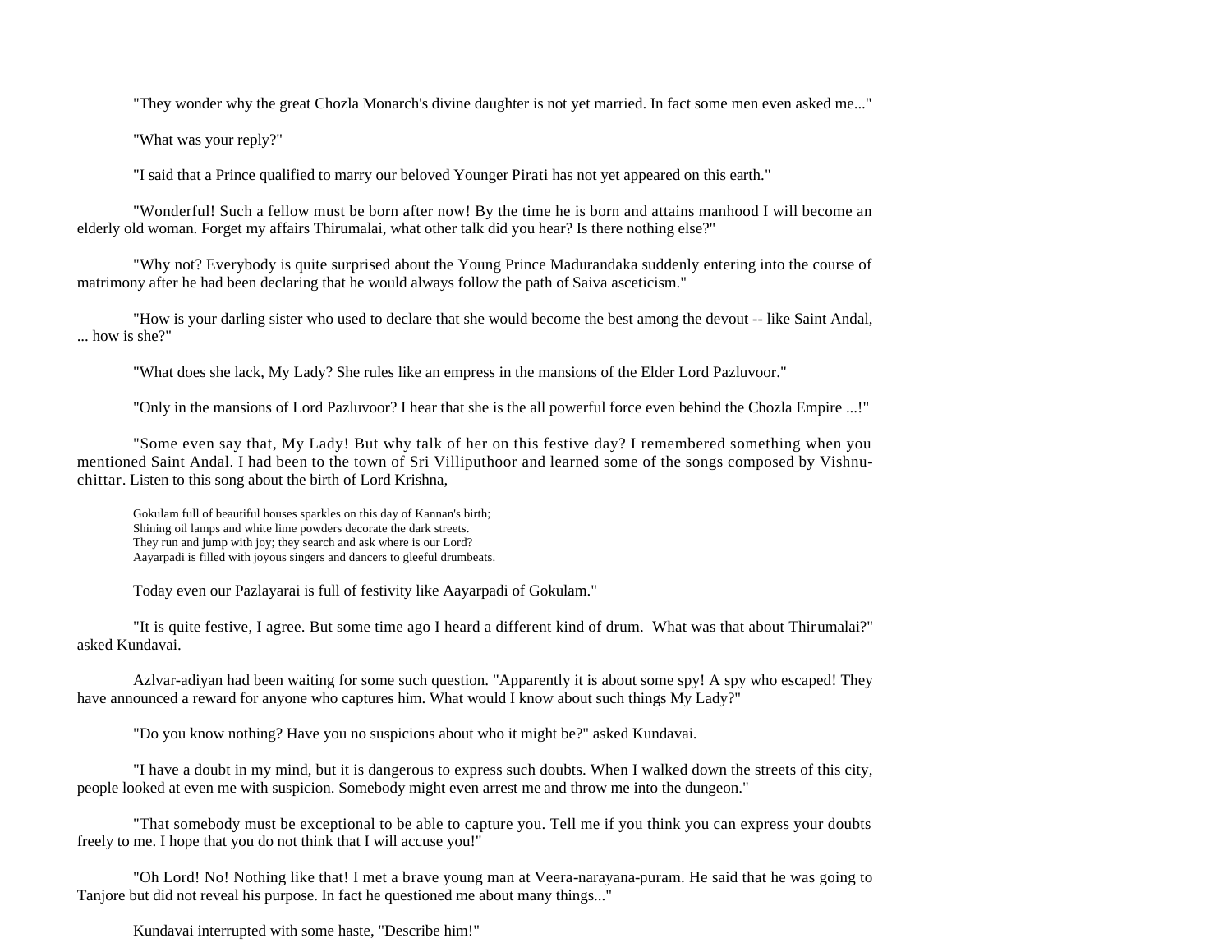"I remember now, apparently he created a big commotion and entered the house even while you were at the Astrologer's house! Fortunately he had not recognized you."

"My guess is confirmed!"

"What did you guess, My Lady?"

"I felt that the rough youth might soon get into some trouble."

"Yes, you are correct. I suspect that young man to be the spy. The Lords of Pazluvoor have proclaimed a reward for his capture."

"Thirumalai! Will you do me one favor?" asked Kundavai.

"Order me, My Lady!"

"If you happen to see that youth anywhere ..."

"Shall I arrest him and claim the reward?"

"No! No! Bring him here to me. I have something important to discuss with him!"

Azlvar-adiyan looked at her for a minute as if he was surprised. He then bowed his head and said, "There will be no need for that My Lady! I will not have to go in search of him. He will seek you and come to you all by himself." With those mysterious words Azlvar-adiyan took his leave.

\*\*\*\*\*

Ponniyin Selvan

Chapter 47 -- Mr. Esanya Bhattar of Pazlayarai

After visiting the Princess, Azlvar-adiyan went towards the house of his elder brother Mr Esanya Bhattar. The house was very near the Northwest Shiva Temple, about half-a-league from the Chozla Maligai complex. If one walked towards the Shiva Temple from the palace complex, one could appreciate the extensiveness and greatness of Pazlayarai to some extant.

Azlvar-adiyan recognized that the festive celebrations had become somewhat quiet. In the residential neighborhood, several groups of women had gathered in street corners talking angrily about something. These were the women who had adorned the shoulders of their beloved brothers and husbands with garlands of vanji flowers and enthusiastically sent them to the battlefields of Lanka. Each and every household in that street could claim to have at least one brave warrior who was a veteran of the several Chozla wars. Thirumalai Nambi Azlvar-adiyan now noticed the women from such households mumbling in a disgruntled fashion. He worried about the consequences of such discontent.

By the time he neared the Shiva Temple, darkness had descended completely. It was one of the temples celebrated in the song of songs composed by Saint Appar. During the times of the Saint, followers of the Jain faith had raised large brick edifices around the temple. The brick constructions comprised of several cave-like chambers in which Jain monks sat in meditation and prayer. These artificial caves were known as muzlai's. Even today, as if to remind us of that past heritage there exists a small village called Muzlai-oor near modern Tanjore.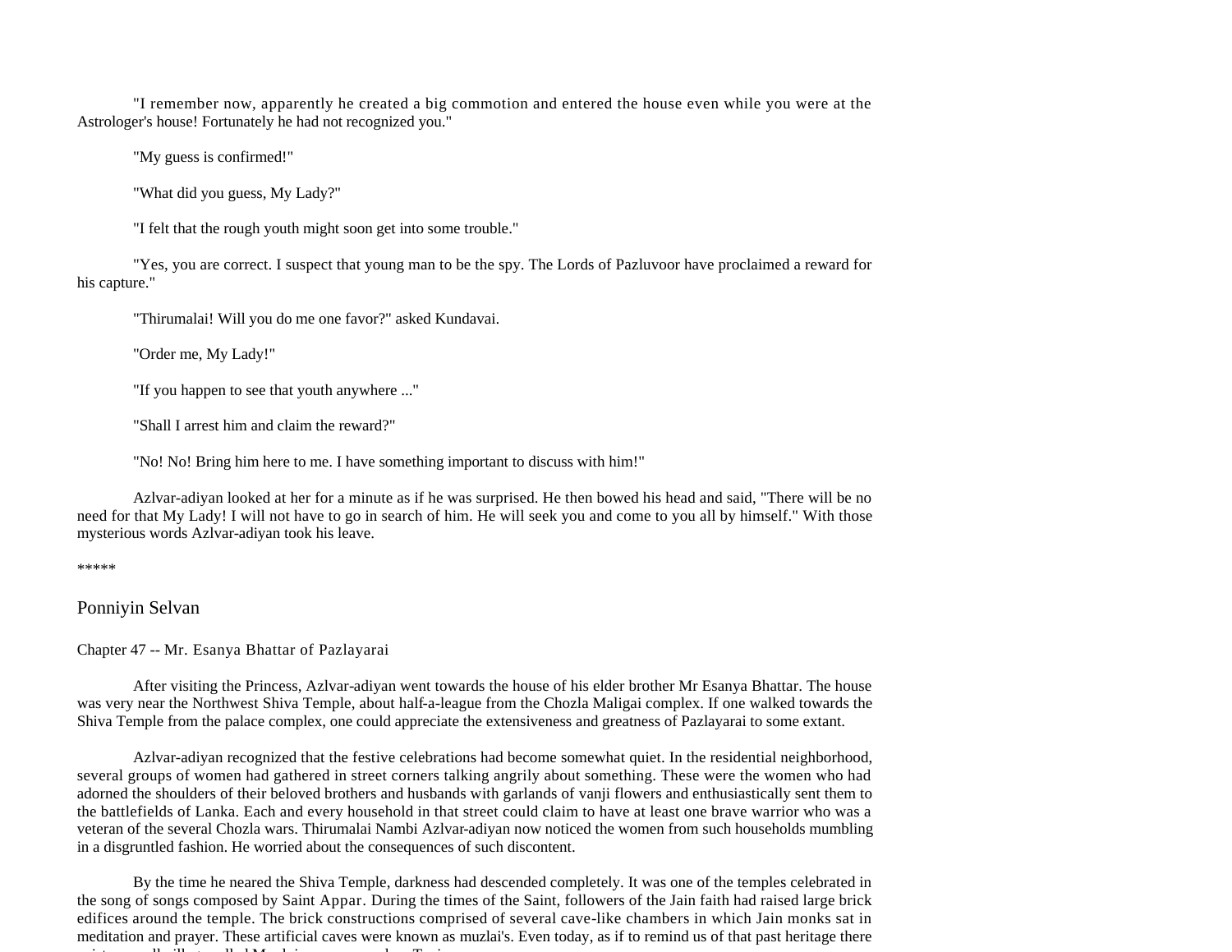quickest way to reach his house was by way of the entrance between the Jain caves though there was a more roundabout access from the other end of the town. Thirumalai entered the temple through the short-cut. He noticed some devotees standing about in the inner corridors and recognized some of them as the men who had been costumed like Krishna and Balarama in the streetpantomime. Before he could wonder about their presence in that place, he noticed his elder brother walking hurriedly out of the inner sanctum. Mr. Bhattar quickly took hold of Azlvar-adiyan's hand and dragged him out of the temple.

"Anna! what is this?" asked Azlvar-adiyan.

"Listen to this Thirumalai! Henceforth let our relationship exist only outside the temple. You are an atheist; a disbeliever who ridicules Lord Shiva; Don't enter this holy temple anymore! Do you understand? I have been patient too long. I could not tolerate your behavior in the presence of the Elder Pirati today. If you want, feel free to come home and fill your large stomach! But do not enter the premises of this temple! If you come here I cannot be responsible for the consequences!"

With these words Mr. Bhattar pushed Azlvar-adiyan outside and pulled the entrance door shut. He did not spare even a moment to listen to Thirumalai who was trying to say something ... He firmly drew the bolts and locked the entrance door and went back into the temple.

"Aha! Is that the matter!" muttered Azlvar-adiyan as he dusted himself off. He stood about for a while and then walked around the temple two or three times. He went around the Jain caves, anti-clockwise, making sure that his perambulations would not be misconstrued as those of a worshipper. (The devout offered prayers at temples by walking around the sanctum in a clockwise fashion.)

He noticed that all the doors to the Jain caves were tightly shut. Finally he entered the portals of his brother's house. His brother's wife was quite fond of her jovial bother-in-law. He chatted with her even more merrily than usual and satisfied his hunger with extra helpings of the food from the Shiva Temple before coming to lie down in the front porch. He remembered something he had seen along the banks of the River Kudam-urutti the previous evening.

Azlvar-adiyan had hidden himself hurriedly in a copse of bamboo canes by the roadside when he had heard the hoofbeat of quick horses along the road. The first horse was galloping as if it was out of control. The horse appeared dripping wet; was it sweat or had it crossed a river? This was not clear. A youth was seated on that horse; in fact he was tied with ropes binding him to his steed. The youth's face was full of fear mingled with a certain determination. Four to five horses followed a little behind. Men bearing lances and other weapons rode those horses. They were soon nearing the first horse. Soon they would catch up. A soldier lifted up his lance and took aim; he was about to throw it ... another man stopped him. The frightened youth now passed close to the bamboo canes. A thorny branch caught in his hair. The cane tugged him back as the horse tried to drag him forward. The soldiers caught up with him.

The men looked at the youth with surprise, shock and anger. They questioned him harshly and he answered with hesitation. Nothing was clear. "Where is he?" "Where is he?" -- the question was repeated again and again. The youth answered tearfully again and again "He fell into the river." "He drowned in the water." The men went down the riverside taking the youth with them.

At that time Azlvar-adiyan had not understood the meaning or significance of the incident. Something was appearing to make sense now. Meanwhile he remembered the group of street players. He particularly recalled the voice of the man who had mimed Kamsa, hiding his face behind the large wooden mask. He felt that he could recognize the voice of the man who had played the part of Kamsa. Things were beginning to make sense.

Esanya Bhattar had returned home after the midnight worship. He saw Azlvar-adiyan sleeping on the thinnai, (raised front porch.) "Thirumalai! Thirumalai!" He called angrily.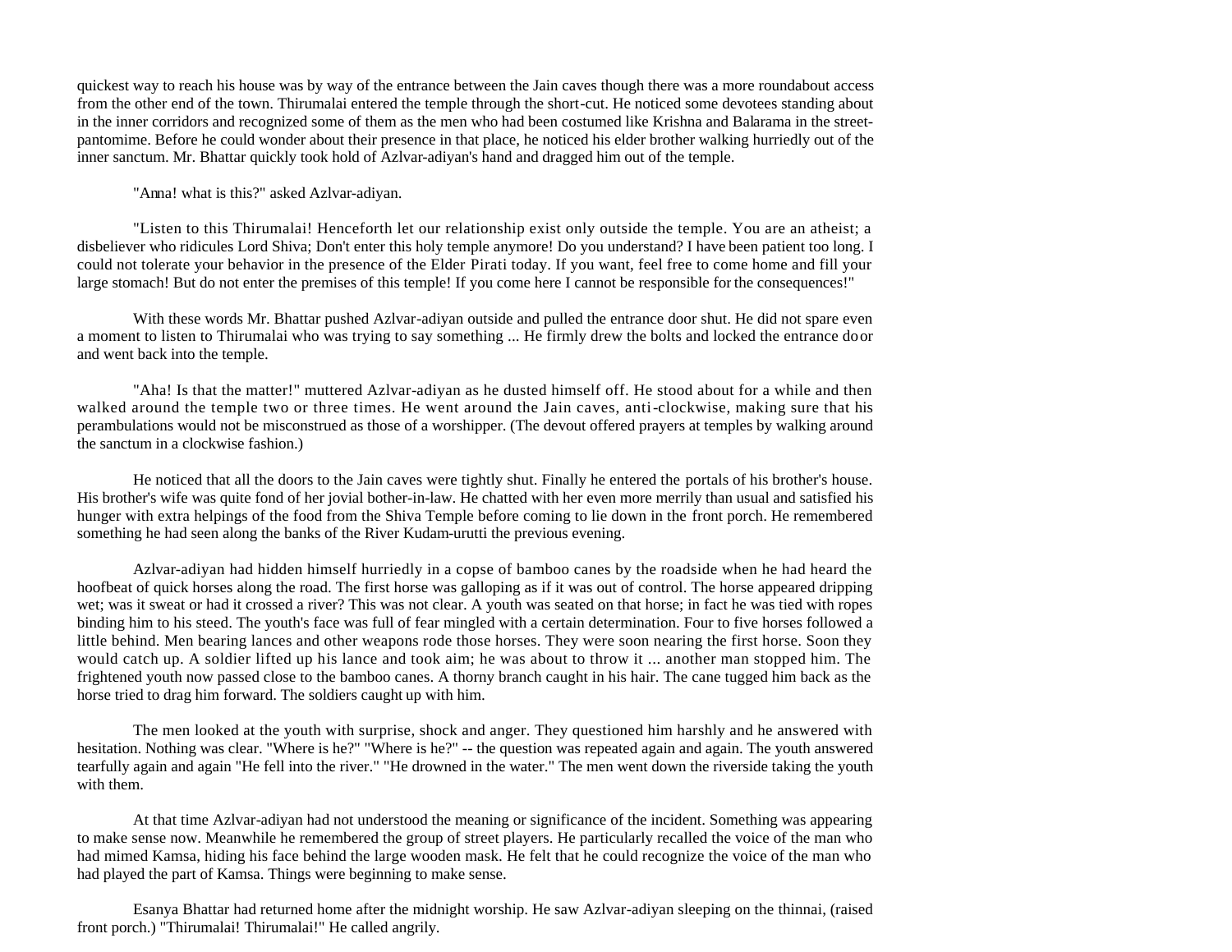Bhattar's wife spoke up on Thirumalai's behalf, "Why do you curse him like this? What is it that he said newly -- that which he has not uttered before now? It is you who have become a fanatic Saiva!"

"You know nothing! Do you know what he said in front of the Elder Pirati? `Why does Shiva who wanders the burning grounds clad in ashes need a temple?' That is what he asked. It was like molten lead in my ears! I Believe the Elder Pirati could not sleep a wink last night!"

"He will not say such things anymore. I shall advice him and correct him. He would listen if you talked calmly to him."

"Enough of this calmness and quietness! Let him go to Rameshwaram immediately. Let him worship at the Shiva shrine where Lord Rama prayed to overcome His sins; that is his penance. Till he does this I shall not even look upon his face."

Azlvar-adiyan's lips trembled with agitation to reply in kind. But he held his silence, thinking that impatience would only ruin the situation.

Bhattar's wife intervened once again, "Why not? If we tell him to go to Rameshwaram, he will surely do so. Perhaps we should also go along with him. Even after all these years we have no children. I wonder what sins we may have committed in our previous births.... Thirumalai, shall we all go to Rameshwaram?"

(Some devout Hindus believe that a visit to Rameshwaram will reward childless couples with children.)

Mr. Esanya Bhattar looked at them both angrily and left the house. He returned after some hours and addressed his younger brother calmly.

"Thambi! The elders have said wisely that anger is a wretched sin! I gave room to anger unnecessarily. I hope you are not too upset?"

"Oh! No!" said Azlvar-adiyan.

"Well then, why don't you stay here itself for some time? I wish to know your opinion on several important matters. I have to talk to you; hope you can stay for a while here itself?"

"I shall not go anywhere Anna! I have no intention of parting from you so soon!"

Mr. Bhattar went away once again. Azlvar-adiyan's lips trembled, "Ah! Is that so!" Soon he too left the house quickly without even telling his sister-in-law. He went round and round the brick cave ramparts several times. If he heard any unusual noise he quickly hid himself and watched. He was not disappointed. Soon one of the doors to the Jain caves opened silently. Mr. Esanya Bhattar came out first after looking in all directions! Behind him came another man. Who was he? The face was not clear. His build resembled that of the actor who played Kamsa's part. Who is he? I shall not rest till I find out! All that anger and fury was because of this; all that pretence and deceit was for this man?

The two men who emerged from the cave went first; Azlvar-adiyan followed silently and secretly. Soon they reached the banks of the lake. It was that very same lake which lapped on the garden banks of the Chozla Maligai. But they were on a wharf quite far from the Palace Complex. Azlvar-adiyan hid himself in a grove of thick trees on the bank. He thrust his head between the branches and watched.

A boat danced softly on the gentle waves; it seemed like a boat from the palace. The boat-man stood on the shore. Upon seeing Mr Bhattar and the man following him, the boat-man dragged the boat ashore. They climbed into the craft and it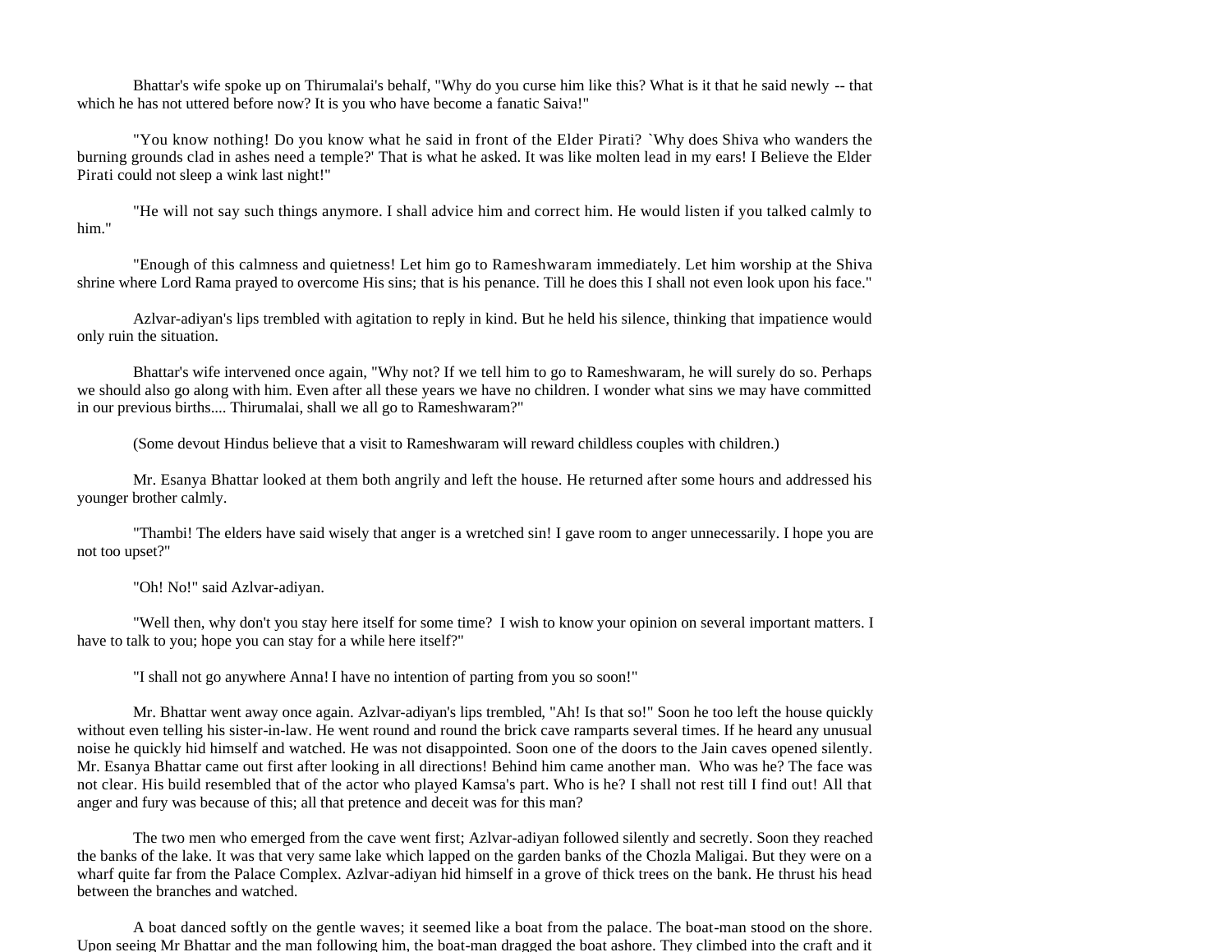Prime Minister, the Honorable Anirudda Brahma-raya. The Prime Minister was now in Madurai to straighten the administration of the newly conquered Pandiya Territories. His family lived in Tanjore. Therefore his mansion in Pazlayarai was locked shut.

Azlvar-adiyan quickly made his way to this mansion. Upon seeing him, the watchmen respectfully welcomed him. He ordered them to open the main door and let him in. And following his orders they locked the door shut once again after he had entered. Thirumalai walked through the three courtyards and reached the gardens at the back. A foot-trail cut a path through the trees and creepers along the lake shore. Azlvar-adiyan followed the path and soon reached Kundavai's garden. He hid himself in a gazebo and waited and watched. His troubles did not go unrewarded. A scene that could have been dramatized by the great romantic poets such as Kalidasa, took place there.

The boat soon came to the bank. Mr. Esanya Bhattar and Vandiya Devan came ashore. They began climbing the steps leading up from the wharf.

Kundavai was seated on a marble garden seat atop the steps. When the two men had reached the top, the Younger Pirati Kundavai Devi stood up.

It was only then that Vandiya Devan looked up to gaze into the Lady's face. And he stood looking. A tendril of a flowering creeper stretched its gentle arm between the two of them, barring the path. A beautiful butterfly -- a multicolored butterfly flew in to sit on a flower of that creeper. Kundavai had slightly lowered her face to look at that butterfly. Vandiya Devan kept looking at her without blinking an eyelid.

The soft waves on the lake became quieter. Birds stopped singing. The whole universe stood still! Several eons passed.

\*\*\*\*\*

## Ponniyin Selvan

Chapter 48 -- Swirling Pools And Flashing Eyes

Early Man lived in a valley. The mountain cave protected him from rain and wind. The forest gave him food. Beasts of the wild feared him. He lived freely without care or concern just like the birds in the sky. Yet, in his heart of hearts he had a yearning; an unexplainable longing was his constant companion. Some powerful force seemed to be drawing him. His heart and soul desired some unique entity -- some unseen, unexperienced pleasure. He fantasized about it in the day and dreamt of it in the night. "When will I see that unique thing created just for me? Where will I meet the fantastic force that attracts me thus?"

At the same time God created Early Woman. She lived in another valley on the other side of the mountain. She had food to satisfy hunger, spring waters to quench her thirst and mountain caves to protect her. She lacked nothing, but her heart burned with an inner flame of desire. Some powerful force was enticing her. Where was the force that lured her, where was it pulling her -- nothing was clear. A huge mountain rose high between Early Man and Early Woman, an obstacle preventing them from meeting each other.

In the hot months, by course of nature there arose a large forest fire that grew rapidly encompassing the forest all around the mountain. Man and Woman realized the danger of going into the blazing forest. They began climbing the steep mountain slopes. At the peak they saw each other. They gazed at each other without blinking an eyelid. The forest fire was forgotten. Hunger and thirst was forgotten. They forgot why they had climbed the mountain. Intuition said that they had lived all their lives only for that meeting. They realized that this was the powerful force that nagged them all their lives. What each lacked could be fulfilled by the other. They were sure that there was no power in creation that could separate them, now that they were together.

God the Creator watched this remarkable meeting and was happy that his task of creation was progressing so well.

\*\*\*

At that moment in time, our Vandiya Devan and Kundavai were like this Early Man and Early Woman. Their intuition declared that the very purpose of their birth and life on this earth was for this moment, this meeting! But unlike Early Man and Early Woman they were civilized people living in a civilized world. They could not forget the differences in their station. They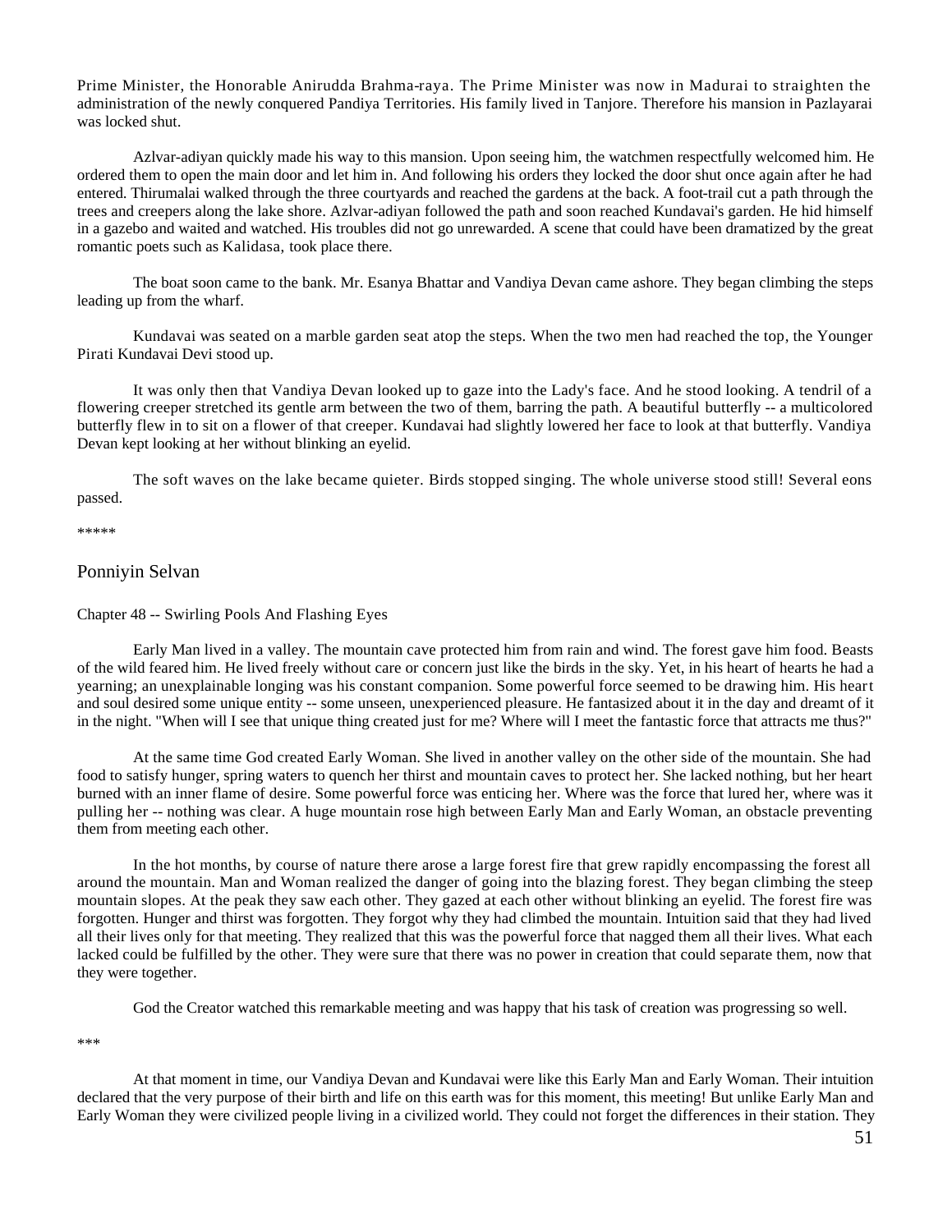did not let their feelings take total control. For one moment they would look at each other gazing into each others eyes, in the next instant they would look away at the flower, the tree, the butterfly or the lake.

Only after Mr. Bhattar cleared his throat did they remember that they were meeting on those steps to talk about some important matters.

"Is it true that you told Mr. Esanya Bhattar that you wished to meet me in privacy?" asked Kundavai in an abrupt voice.

The stern, masterful tone of her voice steadied Vandiya Devan.

"I can answer your question only if I know in whose presence I am in. I suspect that Mr. Bhattar has brought me to the wrong place."

"I too have such a suspicion. Whom did you wish to meet?"

"The light of the Chozla Dynasty, Emperor Sundara Chozla's darling daughter, beloved younger sister of Prince Aditya Karikala, the cherished elder sister of Prince Arulmozli, the Princess Kundavai, the Younger Pirati... I wished to meet her... I asked Mr. Bhattar ..."

"It is me who bears all those honors and responsibilities," said Kundavai with a smile.

"Then you cannot be the Lady whom I met at the Astrologer's house in Kudanthai and on the banks of River Arisil, can it be?" said Vandiya Devan.

"Yes, yes! It is I who behaved in such a discourteous fashion with you in those two places. You would not have expected to meet that uncivilized woman once again so soon."

"My Lady! It is incorrect to say that we are meeting once again!"

"Why?"

"Only if we had parted can we say that we are meeting again ... You have not left my thoughts even for one moment..."

"I did not expect the people of Thondai to be such experts in conversation."

"Will you reserve all expertise only for Chozla men? Will you not let any other nation claim any greatness?"

"Yes; I have such a fault in me. Why? Do you not like our Chozla lands?"

"Like it? Why, I like it very well. But there are two great dangers in this Chozla land. When I consider them I am filled with fear!"

"Yes the lances and swords of Chozla men are very dangerous weapons. Foreigners should enter our borders with caution. Particularly fellows who come in to spy upon us ..."

"Princess! I am not referring to those two dangers. I too have a sword and a spear. I am an expert in their use ..."

"Oh yes! I have seen your dexterity with a spear on the banks of the Arisil the other day! How swiftly your spear did pierce a dead crocodile's back! In one throw it pulled all the stuffing out."

"My Lady! I did not know that Chozla womenfolk were brave young women who trembled with fear at the sight of a dead crocodile. Neither did I know that Chozla men were fearless warriors who attacked dead reptiles. I thought it was alive and threw my spear. It was not my fault; neither was my spear at fault."

"It was the fault of that foolish crocodile! It died without waiting for brave Mr. Vandiya Devan Vallavarayan of the noble Vaanar family to arrive with his lance and spear. It deserves that disgrace. What are the two dangers that you fear?"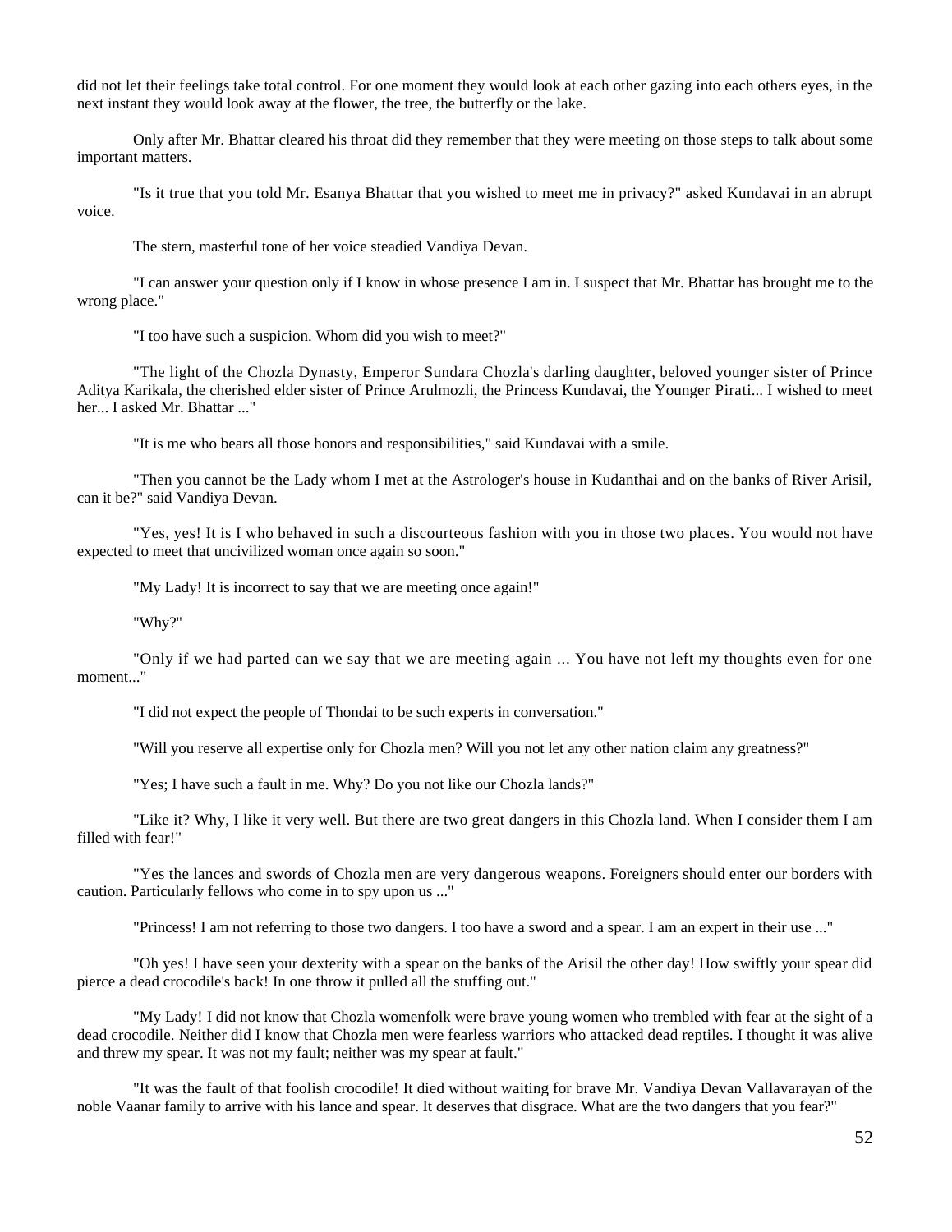"The swirling whirlpools in the fresh floods of the Chozla territory are dangerous; one should never trust those waters. They made me strain and struggle."

"How did you get caught in the whirlpool? You seem to be a brave man who would never step into water!"

"Having caught the vampire how can I refuse to climb a moringa tree? Because I entered these Chozla lands, I had to drown in floods and get caught in whirlpools. It happened because of a foolish youth who came with me as a guide. Listen to this My Lady! That youngster refused to utter one small lie. It was the consequence of his behavior."

"You are talking riddles. It would be better if you explained clearly."

"I shall do so. I came as a messenger carrying letters from your dear brother; but, the Commander of Tanjore, the Younger Lord of Pazluvoor accused me of being a spy and sent his men to capture me. I did not like being arrested before my assigned task was completed. Therefore, I requested the youth who was my host in Tanjore to be my guide and left the place."

"In whose house did you stay in Tanjore?"

"I stayed in the house of a flower seller outside the fort. The woman was a dumb-mute.... "

"Oh! Her name?"

"I do not know her name. But I know her son's name. He is Sendan Amudan."

"Yes! What I surmised is correct. Please go on."

"I placed him also on my horse and rode towards this Pazlayarai. By then some of Lord Pazluvoor's men were nearing us. I did not want to be caught before I met you. When we reached the banks of the Kudam-urutti, I told the boy `Thambi, I am going to get down here. You stay on the horse. They will think that you are me and follow you. If they catch up with you they will be disappointed. If they question you about me say that I drowned in the river.' That youngster seems to have descended from King Hari-chandra who never told a lie. `When you did not drown how can I tell a lie?' he said. Because the youth did not want to tell a lie, I had to jump into the floods and pretend to drown after binding him to my horse. Oh dear God! What swirling whirlpools in the rapids of these Chozla rivers, that too so close to the bank! Caught in those swirls I suffered a lot! Somehow I grabbed a tree root and pulled myself ashore and saved my life. My Lady! Do you know what I recalled when I was being tossed about in those swirling whirlpools and loosing my mind?"

"How will I know? Perhaps you thought of Gajendra's deliverance (Lord Vishnu saving the Elephant from a Crocodile)."

"No! No! In those swirls of water I saw some beautiful fish caught helplessly, just like me, being tossed here and there. Those darting fish reminded me of the flashing eyes of Chozla women.... A fellow caught in the whirlpool can somehow or other escape; but a fellow enmeshed in the flashing eyes of Chozla women has no escape. That is what I thought."

"Some men think it is fashionable to find fault with women in this manner... It is common for men to blame everything on women for the mistakes they make ...."

"I too followed that tradition. Is anything wrong?" asked Vandiya Devan.

The melodious notes of a flute floated down from the palace. The tinkle of ankle bells and booming resonance of hand-drums mingled in the air. The soft voices of young maidens floated down to them. They were singing the milkmaid's song from the romance Silappadikaram.

When that enchanter who gathers fruit to feed his calves comes into town dear friend. Can we listen to the melody of a reed-flute playing on his rosy lips?

When that cowherd who lived in the gardens as a baby comes home with the cattle dear friend, Can we hear the ballads on his beguiling flute?

Kundavai and Vandiya Devan were engrossed in the melody as they stood listening till the song was over. Drums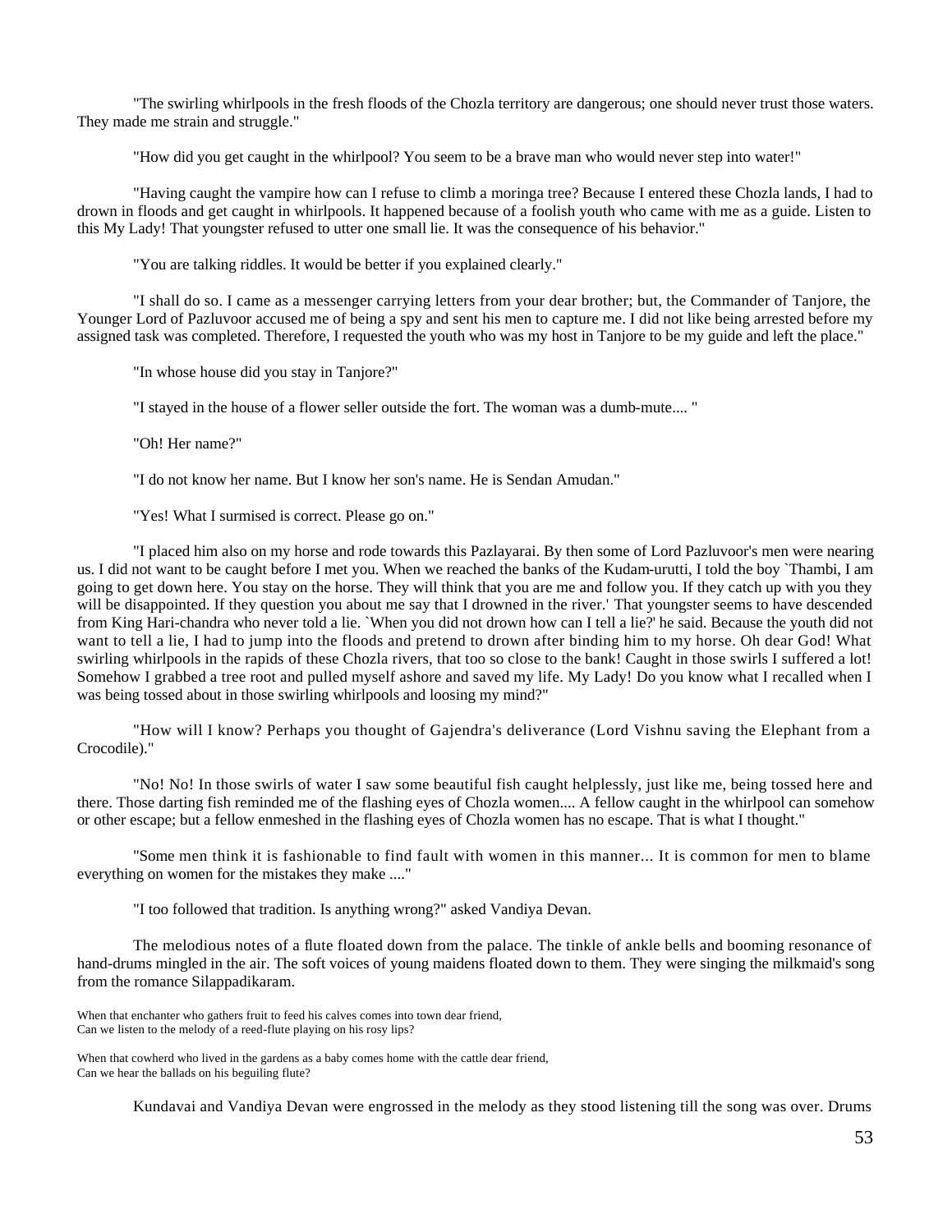sounded again indicating that the dancing was about to begin.

"Those sounds from the palace ... seems to be the gypsy-dance. I saw a kuravai-koothu at Kadamboor; it was quite unusual!" said Vandiya Devan Vallavarayan.

"Yes. My friends are practicing the dance. They will soon come looking for me. What is your business with me?" asked Kundavai.

"This is my business: here is the letter from your brother. I bring it to you after escaping several dangers - overcoming swirling pools and flashing eyes I have brought it to you," said Vandiya Devan as he gave her the letter.

\*\*\*\*\*

### Ponniyin Selvan

Chapter 49 -- Surprise of Surprises

Kundavai Pirati accepted the letter given by Vandiya Devan and read it. Her face which had worn a slight frown until then, now brightened. She looked up at Vandiya Devan and asked, "Sir, you have delivered the letter. What do you plan to do now?"

"I have delivered the letter to you and my commission is discharged. I must now return home."

"Your assignment is not over; it is just about to begin."

"I do not understand, My Lady!"

"The Prince has written that I can entrust any confidential matter to you. Are you not going to follow his orders?"

"Yes, I did agree to serve you as a confidential assistant. But, I beg you My Lady, please do not delegate any important responsibility to me."

"I don't understand you Sir! Is it the tradition of the Vaanar clan to break their promises?"

"The Vaanar clan does not sing its own praises; neither is it their tradition to break a pledge."

"Then why the hesitation? Is it a hatred for womenfolk or is it that you dislike me?" asked the Princess with a smile.

Aha! What a question? How can the deep ocean dislike the moon? Does it not reach out for the full moon with thousand fingered waves? Who can say that the blue skies dislike this divine earth? Doesn't the inky sky gaze all night long at beloved earth with thousands of twinkling star-eyes? How can the cloudburst dislike a flash of lightning? Does it not hug the piercing flashes to its heart? Can anyone say that bees dislike flowers? Do they not constantly buzz around them and drown in their enticing honey? Can anyone believe if one says that a moth dislikes the flame? Does it not fall into that very flame and give up its very life? What a question My Lady! If I dislike you why would your glance reduce me to such speechless fervor? Why does the smile playing on your lips drive me crazy? -- all these thoughts raced through Vandiya Devan's mind. But, not a sound did he utter.

"Sir! Why do you not answer me? Do you hesitate because you think it demeaning for a gallant of the Vaanar clan to serve a mere female? Didn't the Prince tell you all the details when he wrote this letter to me?" asked Kundavai once again.

"My Lady! I knew about the contents of that letter and had accepted the assignment wholeheartedly before I left. But, I think I had not begun my journey in an auspicious moment. I have acquired foes all along the way. I have made an enemy of my dearest friend. My adversaries are looking for me in all directions. In such a situation how can I promise to complete any task you assign to me? I hesitate because your business should not be thwarted because of me."

"Who are these enemies? Can you tell me?" asked Kundavai in a worried voice.

"The Lords of Pazluvoor have sent men in all directions to arrest me. My dear friend Kandamaran thinks that I tried to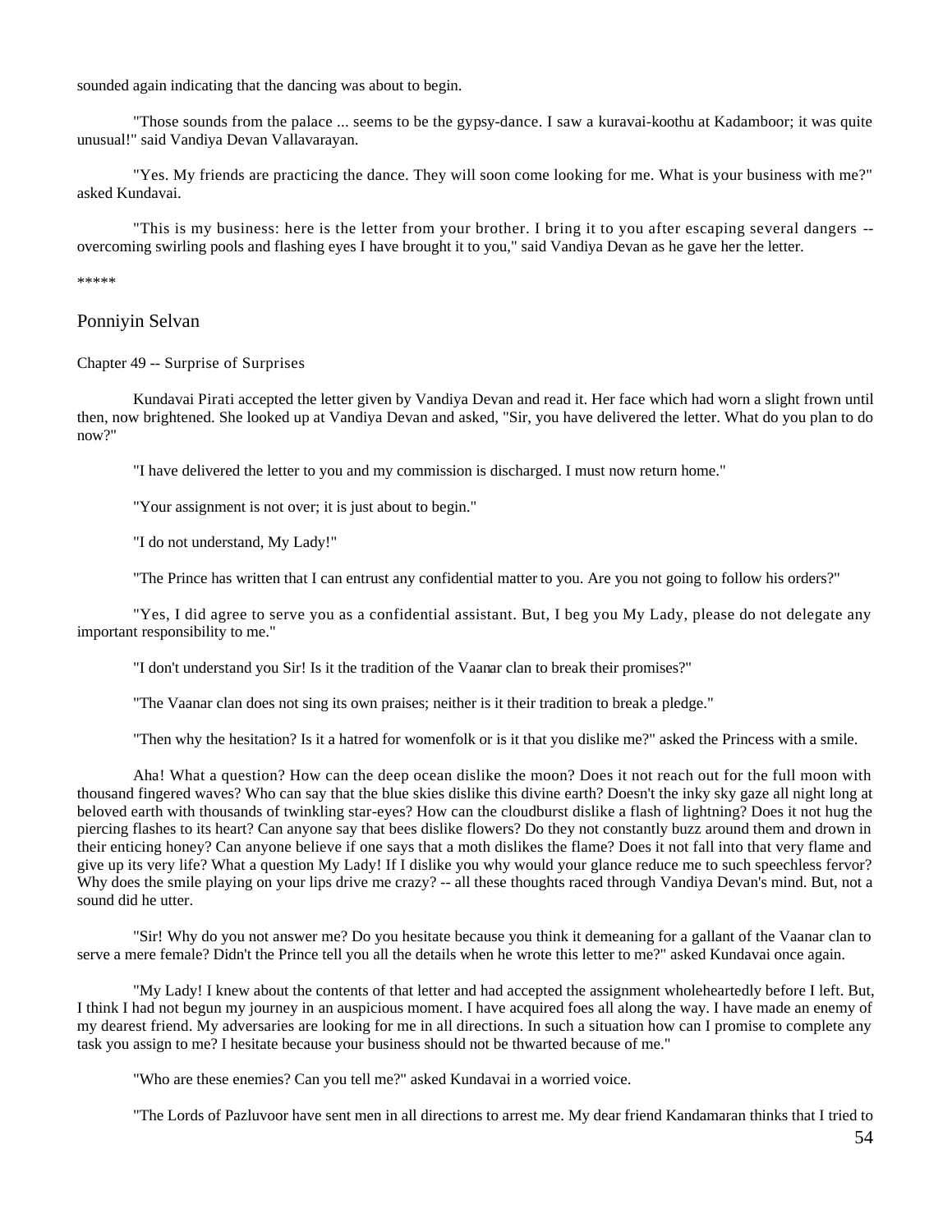stab him in the back and kill him. An imposter called Azlvar-adiyan Nambi masquerading as a fanatic Vaishnava devotee has been following me everywhere. Nandini, the Young-Queen of Pazluvoor has sent a sorcerer to kill me. I do not know when and by whom I will be captured ..."

Vandiya Devan recalled his encounter with the Sorcerer on the night he had escaped drowning. Realizing the danger of traveling during the day he hid himself in bamboo groves and plantain orchards. In the night he walked swiftly along the river bank. He was tired after walking for a long distance; in the early hours before daybreak he reached a dilapidated old building on the wayside. Moonlight threw some light on the structure and brightened the entryway. Vandiya Devan walked in, past the bright spot, and lay down to rest in the dark corner. Just as he was about to fall asleep he heard the hideous screech of an owl somewhere nearby. He remembered hearing a similar sound while he had been talking the Young-Queen of Pazluvoor in her garden and was startled awake. Two spots of sharp light peered at him from the dark interior of the ruin. He took a few steps intending to walk out, when heard footsteps coming inside. He held on to a broken pillar and hid behind the tumbled stones.

A moonbeam threw some light on the newcomer's face. Vandiya Devan recognized him as the Sorcerer who had visited the Young-Queen of Pazluvoor. The man kept walking towards the pillar. Vandiya Devan hoped that the fellow would not know that he was hiding behind the pillar and that he would walk inside. But, the fellow walked with soft cat-like steps till he neared the pillar and then pounced upon him with a horrifying shout. The Sorcerer squeezed Vandiya Devan's throat with one large palm and said, "Give it! Give me the palmtree signet ring! If you don't, I'll strangle you to death!"

Vandiya Devan felt that his neck was about to break; his eyes were ready to pop out; his breathing was choked. He steadied himself by tightly holding the broken pillar. He lifted one leg and kicked back with all his strength. The Sorcerer fell down with a roar of pain. At the same instant the old pillar collapsed. Stones began tumbling down from the roof. A bat flapped its wings and flew out. Vandiya Devan followed swiftly. He neither stopped nor turned to look back for quite some time. He stopped running only after he was sure that no one followed him. He shivered with fright when he recalled this incident.

In the midst of these thoughts Kundavai's voice steadied him. She was asking, "Sir! How long is it since you left Kanchi?"

"A week and a day."

"It is quite astonishing, a surprise among surprises, that you have acquired so many foes in such a short period! How did you accomplish this feat?"

"That is a long story, My Lady."

"Doesn't matter! Tell me. Only after I hear your story will I be able to disclose your next assignment."

After saying this, the Princess beckoned to Mr. Esanya Bhattar and asked him, "How about the boat-man?"

"He is totally deaf; even a thunderstorm will not disturb him."

"Very good. Come, let us go in this boat for some time. I wish to listen to this gentleman's complete story."

Vandiya Devan was enthralled. Was it a common fortune to ride in the same boat with the Chozla Princess? I must have done penance in seven births to obtain this opportunity. Once I am in the boat I must prolong my story as much as possible. What is the hurry to finish quickly? Why should I miss this chance?'

Vandiya Devan was not in a hurry; but, as the boat floated down the lake and he began his narration of the incidents in Kadamboor Sambuvaraya's mansion, Kundavai became more and more agitated and restless. She hastened him with questions such as, "Then what happened?" "What next?" He prolonged his tale as much as he could. But the longest story must come to and end! By then the boat had returned to the wharf. As they walked back to the garden they heard ankle bells and dance beats indicating that the dance practice was still going on in the palace.

The following song from The Silappadikaram could also be heard:-

What eyes are they that do not gaze upon the Great Lord, The dark-hued Lord whose navel bears the mystic lotus Which encompasses all universe,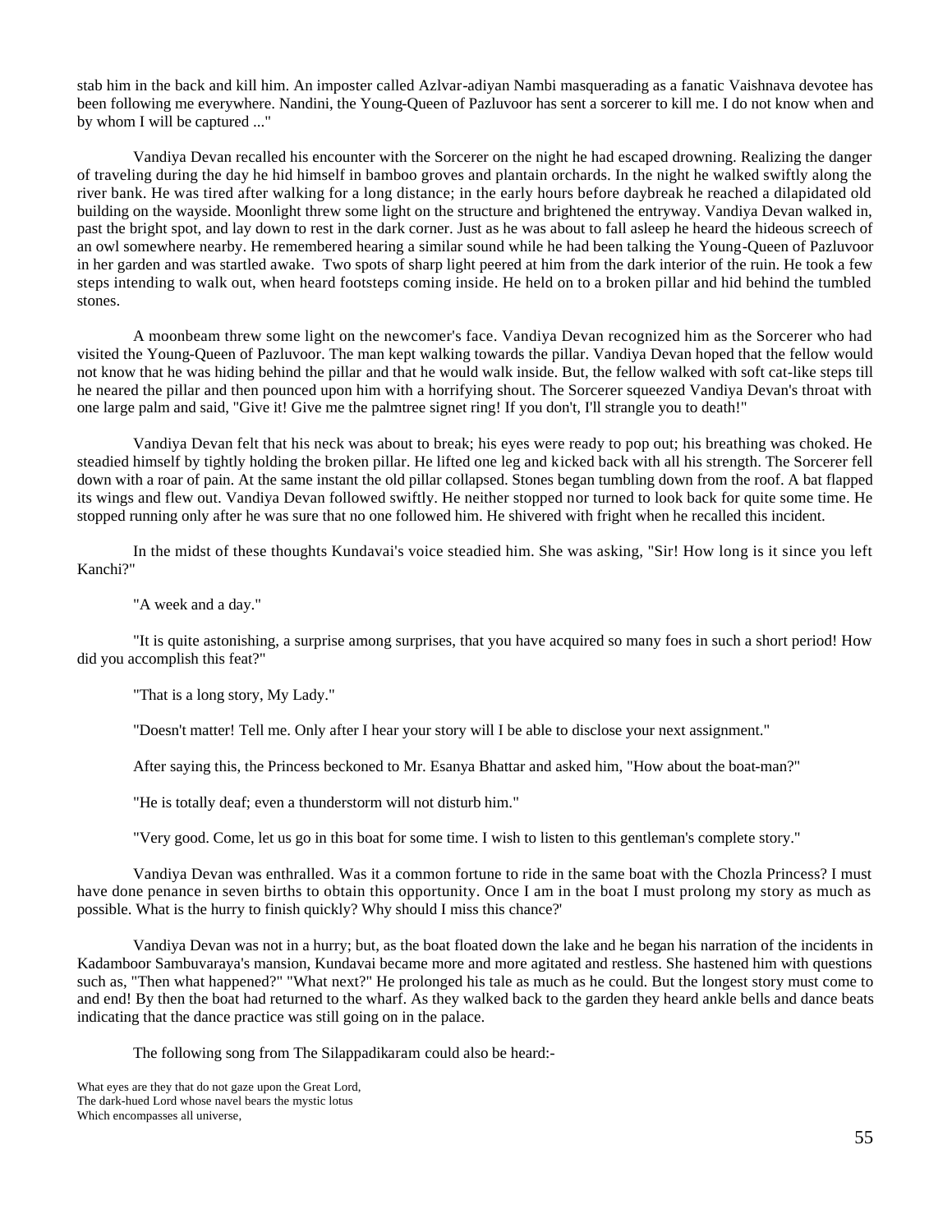What eyes are they that do not unblinkingly gaze upon His lotus feet, His long arms and divine coral-lips? What tongue is it that does not sing the praises of the dear Lord, Of Him who took revenge on the foolish Demon, Evil-hearted Kamsa, Of Him the praiseworthy messenger to the evil-hundred from the five-brothers, What tongue is it that does not sing the praises of Narayana, Narayana!

Upon hearing this song, Vandiya Devan said, "Kamsa may have been an evil-hearted demon, but, he helped me a great deal yesterday." He then retold the following story.

Vandiya Devan suspected that Lord Pazluvoor's men would have come to Pazlayarai even before he reached the city. He knew that they would be waiting at all the entrances. They were sure to arrest him on suspicion. "How am I to enter the city without being arrested by them?" with this worry he stood on the banks of the River Arisil, a little away from the city. He saw a band of street-play actors walking down the road. They were variously costumed as Balarama, Krishna, Kamsa, Devaki etc. Kamsa alone was wearing a wooden mask. Vandiya Devan had an idea. He mingled with their group and struck up a conversation with the actors. He then declared that the actor playing the part of Kamsa did not look very convincing. Upon hearing his words the Kamsa-actor became enraged. Vandiya Devan enraged him further by saying "Even I can act the part much better than you; you look drunk and incompetent." He grabbed the wooden mask and bound it to his own face as he began dancing. Some of the youngsters in the group began supporting him saying his steps were more lively than that of their villager. The old actor became angry and refused to go on with them. Vandiya Devan was waiting for this. "Let him go; I will come with your group to the city and dance for you and win the prize" he declared. The group gladly accepted him and led him into the city.

After all the street plays were over, Vandiya Devan parted from his group and as per the instructions of Prince Karikala, went to the Northwest Shiva Temple to meet Mr. Esanya Bhattar. That gentleman hid him in one of the Jain caves and after informing Kundavai about his arrival took him to the palace by way of the lake.

After hearing all these details, Kundavai looked at Vandiya Devan with eyes full of surprise, "The good wishes of Kottravai, the Goddess of Victory must be completely in the favor of Chozlas! That is why you have been sent to me in these difficult times!" she said.

"My Lady! You have not given me any orders. There has been no opportunity so far to use all my capabilities."

"Don't worry about that! I am going to send you on a mission that is so dangerous, compared to which, your past experiences are nothing."

Vandiya Devan Vallavarayan stood with a brimming heart and ardent enthusiasm. He was ready to accomplish any task assigned by her; if needed he was ready to swim across the seven seas, battle a thousand lions without any weapons, climb the tallest mountain to pluck the heavenly stars from the skies.

There was a tiny marble pavilion in the midst of the garden. Kundavai walked towards this structure. Mr. Bhattar and Vandiya Devan followed her. From inside an alcove Kundavai took a palmleaf and a writing instrument made of gold. She wrote the following sentence on the palmleaf:

"Ponniyin Selva! Come immediately upon seeing this letter. The gentleman bringing this will give you all details. You can trust him completely."

At the end she drew a tiny symbol of a fig-leaf. Giving the letter to Vandiya Devan she said, "Take this letter and go to Lanka without any delay. Give it to Prince Arulmozli Varma and bring him back here with you."

Vandiya Devan was engulfed in waves of happiness. One of his life-long ambitions was already fulfilled. He had met the famous Chozla Princess, the Younger Pirati. Through her, his second ambition also was about to be fulfilled. He was soon going to meet Prince Arulmozli!

"My Lady! You are assigning a pleasing task. I shall depart immediately with this letter." He extended his right arm to receive the letter. When Kundavai placed the letter in his palm, her flower-soft fingers touched his lucky hand. He was overwhelmed with happiness. Thousands and millions of colorful butterflies fluttered around him! A million nightingales sang for him! Mountains of fragrant flowers showered on him! He looked up into Kundavai's eyes. His heart brimmed with an eagerness to say all sorts of words. But, mere words had no strength to express his feelings.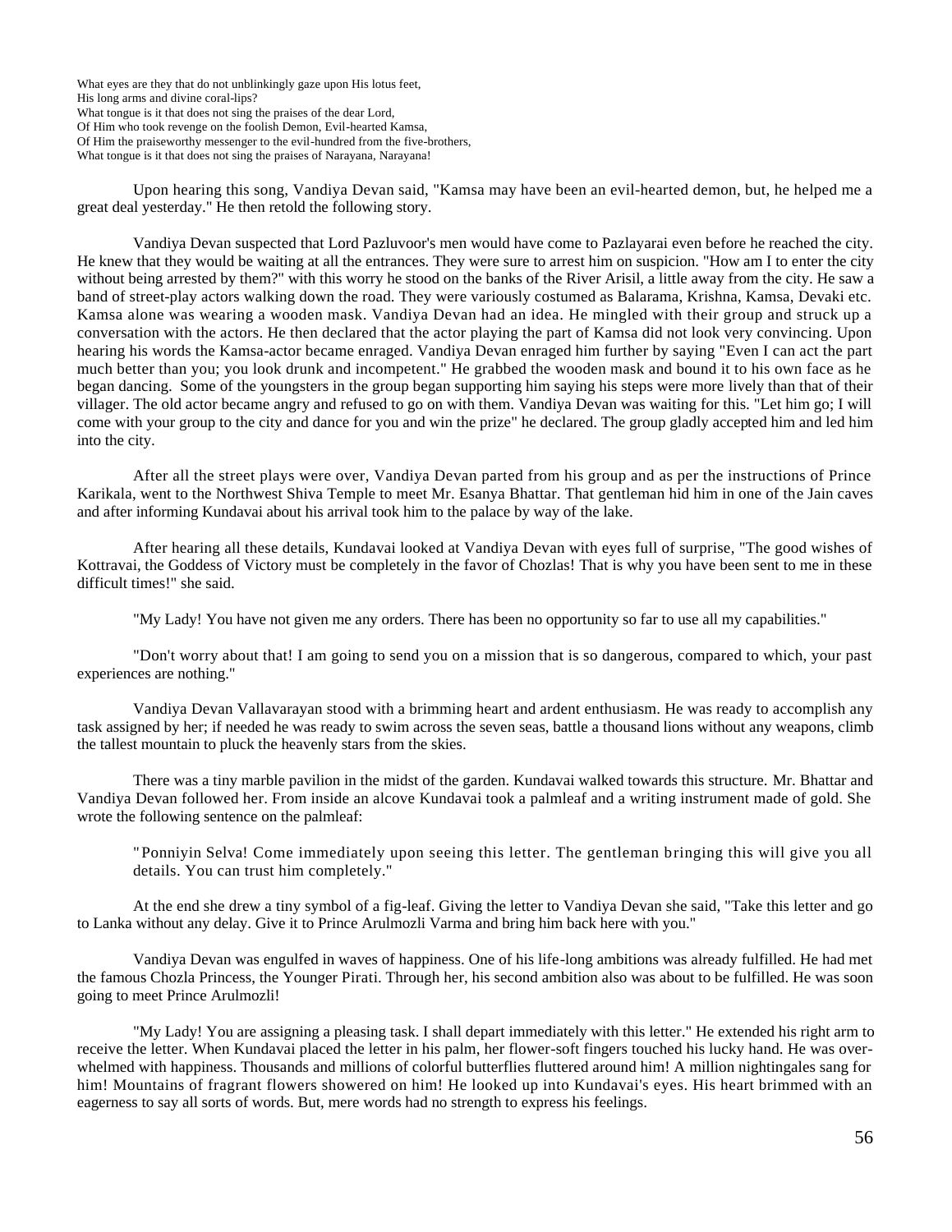His eyes spoke all that was meant to be said. There was no comparison to the poetry that his eyes composed in that moment. Even Kalidasa the Great had not written such romantic verse; even the ancient Tamil bards who composed the poems of Mu-ttholl-ayiram had nothing comparable!

Somewhere outside the pavilion, the wind whistled trough some dry leaves. Mr. Esanya Bhattar cleared his throat. Vandiya Devan came back to this world.

\*\*\*\*\*

[Note: Ponniyin Selvan means "Beloved of the Ponni". Ponni is the ancient Tamil name for River Cauvery. Prince Arulmozli Varma was popularly known as "Ponniyin Selvan" or "Beloved of the Cauvery".]

\*\*\*\*\*

## Ponniyin Selvan

## Chapter 50 -- Paranthaka Infirmary

In the morning the Sun God rose to cover the whole world with light. His reddened rays fell upon the cupolas of the palace and made them shine like burnished gold. A large, well decorated elephant with a howdah came to stand in front of Kundavai's palace. Kundavai and Vanathi came out of the palace and climbed up some steps to get into the howdah atop the elephant.

The elephant began walking with a ponderous gait towards the Paranthaka Chozla Infirmary situated in the Padai Veedu neighborhood. The elephant keeper walked beside the animal making it go slowly. On hearing elephant bells, womenfolk hurried out of their homes. Upon seeing the two royal ladies their faces brightened as they bowed in greeting.

The elephant walked through the streets of the army encampment. The very appearance of those streets was remarkable. Well nourished fighting cocks wandered in and out of the alleyways. Huge rams with sharpened horns stood about as if asking "Who is coming to lock horns with me?" Hunting dogs were secured with leather straps and leashes to the front porches of the houses. Youngsters practiced martial arts -- silambam, with short bamboo sticks. The silambam sticks rubbed against each other raising sounds like "chata chata pata pata!"

Front porches and walls were decorated with various drawings made with kaavi (red-ocher dye). They mostly depicted the exploits of Lord Muruga and incidents from the history of the heroic Chozlas. Most were war scenes. The picture of Lord Muruga severing the heads of Demon Surapadma one after the other and of Goddess Durga killing the Demon Mahisha were depicted in horrifying detail. The battlefields of Thellar, Tanjore, Kudamooku, Thiru-puram-biyam, Velloor, Thakkolam and Chevoor had come alive on those walls showing the exploits of Chozla soldiers.

When the elephant entered these streets, everything became even more lively. The fighting cocks flew up to the rooftops with noisy wingbeats and began crowing. Children called to each other and came running up. They knocked upon the doors of neighbors and announced the news. People stood in front of their houses and raised slogans in praise of Kundavai. "Long live Younger Pirati Kundavai! Long live Sundara Chozla and his dear daughter!" they shouted with happiness. Some began following the elephant. The crowd began to grow larger.

As mentioned earlier, womenfolk and elderly relatives of the men who had gone to the Lankan war lived in that neighborhood. Kundavai had established an hospital for their welfare with grants from her personal income. The Chozla royalty had a tradition of honoring their forefathers. Among her ancestors, Kundavai's great-grandfather, Paranthaka the First, was distinguished; in his honor, she had established the Paranthaka Infirmary. With an excuse of inspecting the hospital she would often visit the community and enquire about their welfare.

The elephant stopped in front of the Infirmary. It folded its forelegs and then its hind legs and lowered itself to the ground. The two noblewomen descended. After the elephant had moved away to one side, the people, particularly women, surrounded the ladies.

"I hope the hospital is useful to you all. Are the doctors coming regularly and giving medicines to those who need them?" asked the Younger Pirati.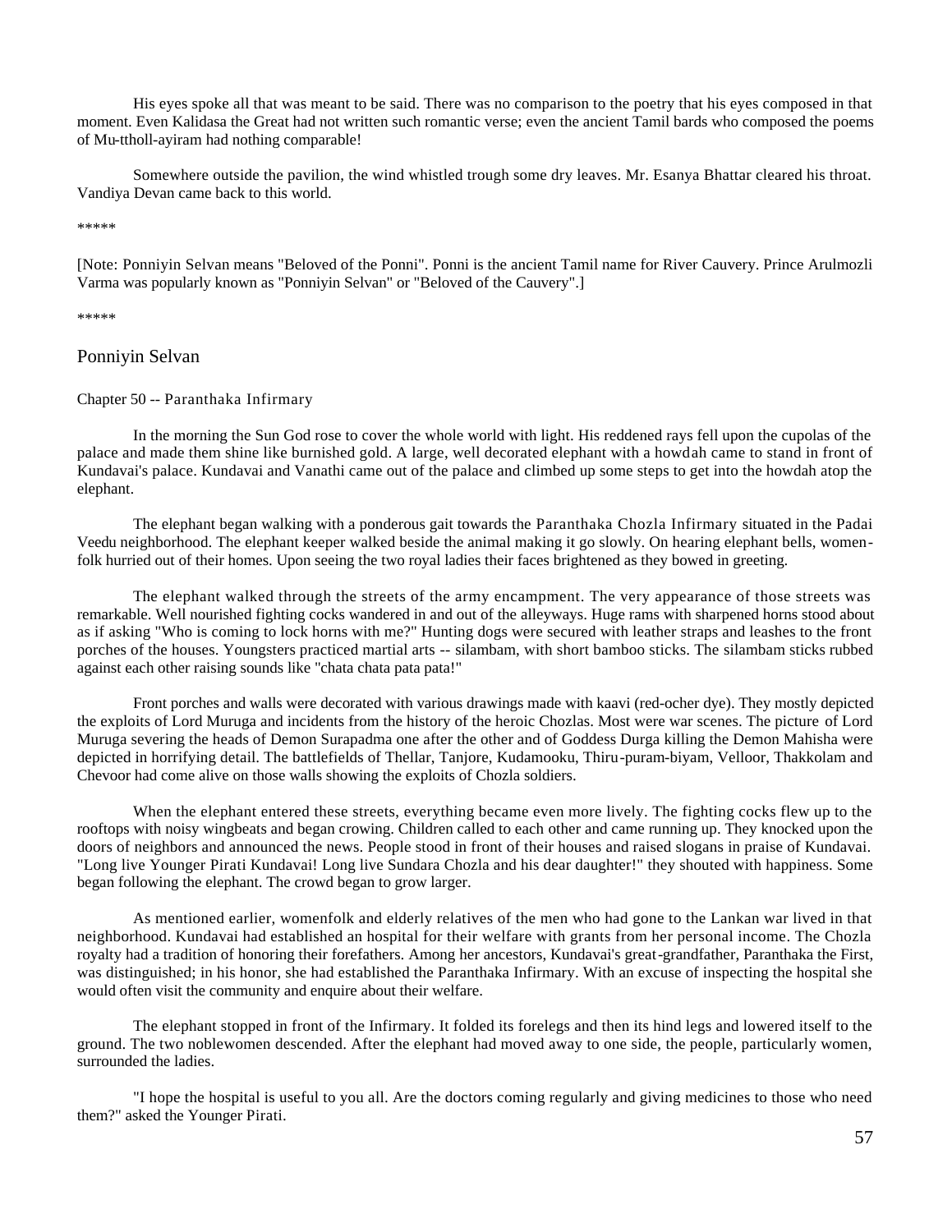"Yes Thaye! Yes," replied several voices.

"I had an annoying cough for over three months. The doctor's medicine has cured me," said one woman.

"My Lady! My son broke his leg while climbing a tree. The doctor set his bones and bound it up. He is fine now; and is in fact running and climbing once again!" said another.

"My mother felt that her eyes were getting dimmer day by day. She has been coming here for treatment for the past forty days and is feeling much better."

"Look Vanathi! How knowledgeable and learned our ancestors have been! I wonder how they know about which herb has the medicinal value to cure which ailment?" asked Kundavai.

"They must have had magical foresight! That's how they found use for all those herbs. How else could it have happened?" replied Vanathi.

"Yes, it is quite true that they have several exceptional herbs for curing illness. But they have found no medicine to cure the mental illness of a person like you! What can one do?"

"Akka! I have no mental illness. Please do not say things like this. My friends tease me ceaselessly about it."

"You deserve it my dear! You have intruded upon and bewildered my bother who lived without a care in this world. Every time he sends a messenger from Lanka, he asks about your health!"

"Make way for the Doctor, make way for the Doctor!" rose the shouts. Footmen parted the crowd. An elderly gentleman, the Chief Doctor of the Infirmary came to receive the Princess and her companion.

"Mr. Doctor! You had mentioned that several rare medicinal herbs and plants were available in the forests of Kodi Karai. I had sent you a youth who could go there to gather those herbs for you, did he meet you?" asked Kundavai Pirati.

"Yes My Lady! That smart young man did come and meet me last night with Mr. Esanya Bhattar. I am sending one of my sons also with him. My son will return after collecting the herbs at Kodi Karai. Your agent says that he will be going to Lanka before he returns ...."

"Does he have to collect medicines from Lanka also?" asked Vanathi with surprise.

"Yes My lady! According to the myth, Hanuman carried the Sanjivi Mountain full of life saving herbs to treat Lakshmana via Kodi Karai before he went to Lanka. At that time some herbs from the mountain fell into the forests of Kodi Karai. That is why even now we get good medicinal herbs from there. The herbal mountain itself is in Lanka. So we are likely to find even rarer medicines in the island. If only I could lay my hands on some particular plants, I can surely cure the Emperor's illness ...."

"With God's grace it may be possible. Where is that young man now?" asked Kundavai.

"He is waiting inside My Lady. They are getting ready for the journey and are waiting to take leave of you."

The two noblewomen walked inside led by the Chief Doctor. They saw the patients in the hallways and chambers waiting for treatment and medicines. When these patients saw Kundavai their faces brightened with pleasure and they came up to talk to her with words of praise. Two men waited in the chambers of the Chief Doctor. Kundavai smiled at Vandiya Devan disguised in the robes of a Doctor. Somehow Vanathi also recognized him. She whispered into Kundavai's ear, "Akka, this man seems like the person we met in the house of the Astrologer at Kudanthai."

"I too think he looks like that. He has come to see a doctor after visiting an astrologer! Perhaps he also has some psychological problem, just like you!" said Kundavai; she then turned to Vandiya Devan and said, "Sir! Are you the gentleman who agreed to go to Lanka and get the medicinal herbs for treatment of the Emperor?"

Vandiya Devan's eyes spoke a different secret language. But he said, "Yes Princess, I am going to Lanka. Perhaps I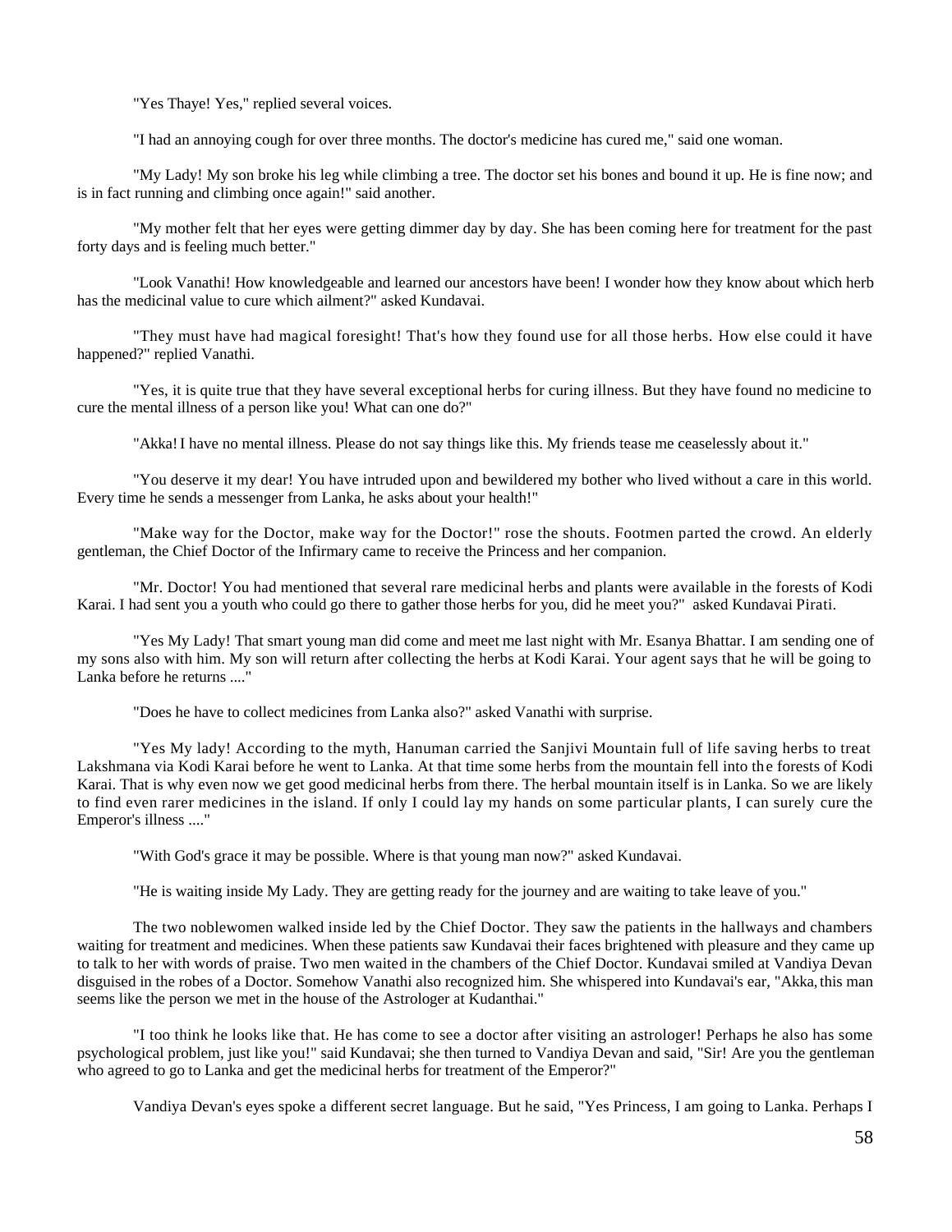may be able to meet the young Prince over there. Is there any message for him?"

"If you see him, give this message to him without fail. The Lady of Kodumbalur is not keeping good health at all. She often falls down in a faint. If he wishes to see Lady Vanathi alive, he must return immediately to Pazlayarai. Tell him that!" said Kundavai.

"I shall give him the message exactly." Vandiya Devan looked at Vanathi.

These teasing words of Kundavai covered Vanathi with a shyness which made her face even more beautiful. Somehow she overcame her shyness and bashfully uttered these words, "Sir! Please don't give him any such message. I beseech you! Just let him know that Kodumbalur Vanathi is very well under the care of the Younger Pirati, eating four times a day and sleeping well."

"I shall deliver the message exactly," said Vandiya Devan.

"Fantastic! You said `I shall deliver the message exactly,' to my message. And you agree to deliver her message also `exactly'. Only one of these messages can be true?" asked Kundavai.

"So what My Lady! I shall deliver the messages of both parties. Let the Prince be the judge of the truth."

"But, please do not the deliver the message of one as coming from the other!" said Vanathi.

Kundavai wished to put an end to this conversation. She asked the Doctor, "Did these men get the letters of permit from the Palace Officer?"

"They have the letters My Lady! `These men are travelling on official business to collect medicinal herbs for the treatment of the Emperor's illness. One and all are ordered to help and aid them in their journey,' says the general letter of permit. There is a separate letter for the Lighthouse Keeper of Kodi Karai."

"Then, there is no reason for delay. Let them start."

"Yes! We must depart!" said Vandiya Devan. But leave taking was not easy.

They came out of the Infirmary. The decorated elephant waited to carry the Princess and her friend. Two swift horses from the palace waited restlessly to carry Vandiya Devan and the Doctor's son on their journey. Vandiya Devan had several sudden doubts. Kundavai had several last minute instructions. She warned him repeatedly to be careful of the several dangers along the way. Finally, the two women climbed onto the elephant. Vandiya Devan and his companion mounted their steeds.

The elephant did not move. Kundavai signed and indicated that those leaving on the longer journey must depart first. Vandiya Devan turned his horse reluctantly. He turned his head to look at the Princess, eagerly once more. Then he struck his horse as if in anger, the steed galloped forward swiftly. The Doctor's son had a tough time catching up with him.

The elephant turned back towards the Chozla Maligai and Kundavai was immersed in thought. How capricious is this nature of my heart! Why am I, who rejected kings and princes, so concerned about the welfare of this wandering cavalier? Why am I so anxious that he should return safe and victorious?...

"Akka, what are you thinking about?" Vanathi's voice brought her back to earth.

"Nothing Vanathi. I was thinking about the arrogance of that young man. I am wondering if I should have sent a message to my brother through him."

"Yes Akka! He is quite artful! One could even say a clever bandit."

"What is this? Why do you think he is a bandit?"

"An ordinary thief would burgle ordinary things like silver and gold. I am afraid that this young gallant would loot the very guardian deity of the Chozla Empire. You will not let that happen, will you?" asked innocent Vanathi.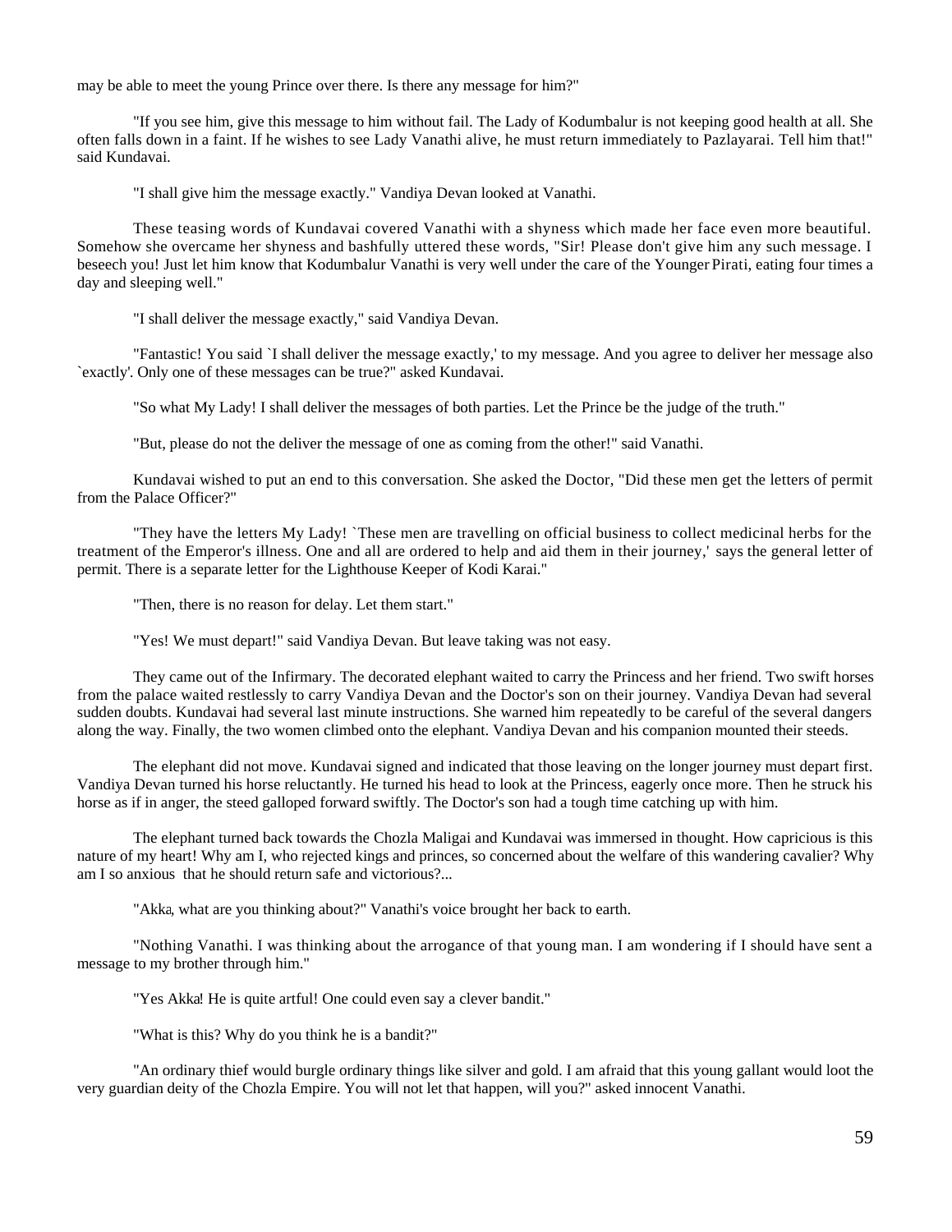"You rogue! Do you think that I am also like you! I will never let any such thing happen."

She saw a group of women gathered on the wayside and signalled for the elephant to stop. "Why have you all gathered here? Do you wish to speak with me?" asked the Younger Pirati.

One of them came forward and spoke, "Thaye! There is no news about our menfolk in Lanka. We hear that those Lords of Tanjore are not even allowing the shipment of foodstuffs for them. How can they fight a war My Lady, without enough food?"

"Do not concern yourselves about such matters. Enough supplies are being shipped to them from Mamallai Port. What ever the intentions of the authorities in Tanjore, your Prince will not keep quiet. He will not let the brave men of our Chozla nation die of starvation."

If it had been some other day, Kundavai would have tarried a little longer and soothed their worries some more. Her heart was now filled with a disquiet of another kind. The elephant walked back towards the palace.

#### \*\*\*\*\*

## Ponniyin Selvan

### Chapter 51 -- Mamallai

We welcome our readers to Mamallai Port. More than three hundred years have passed since the times of Mahendra Pallava and Mamalla Narasimha who had made this port town into a dream world with spectacular sculptures and rock cut temples.

The town appears somewhat dull and this does not delight our hearts. Mansions are in ruin; palaces appear dilapidated. Not much of a crowd in the streets or in the port. There is not much trade now. Nor are there many large warehouses. Export and import goods are not piled into mounds in market streets.

In those early years, the sea had come inland as a deep channel, a safe, natural harbor for sailing ships. Now the channel is silted, shallow and filled with dirt. Only tug-boats and small rowboats could now go in that shallow sea channel. Ships and sailboats had to anchor far away in the deep sea. Tug-boats or barges must carry goods to load and unload those ships.

But, in these past years Mamallai had acquired several new attractions. The beautiful stone-cut temples along the shoreline particularly captivate our attention. They are not like the temples excavated from boulders and rocks during the times of Pallava Mahendra and Narasimha. They were built of stone quarried from rock-mounds. They seem like beautiful crowns adorning the Ocean King's forehead. How is one to describe the beautiful architecture of those temples?

A Vinnagara for the Perumal who measured the three worlds, Lord Vishnu, can be seen in the midst of the town. It is a temple built by Parameswara Pallava who nourished both Saiva and Vaishnava sects equally, considering them his own two eyes. Thiru-mangai Azlvar had visited this holy place and worshipped the Lord in Eternal Repose and sung several sacred psalms in sweet Tamil. Even during the times of that saint, the Pallava Empire must have existed in splendor; the following psalm attests the fact:

Worship Him with all your mind, Oh! worship Him my foolish heart, Worship Him the Lord in Eternal Repose, Him of Mallai Port, Where ships come ashore to be loaded, With wealth from far lands, Trumpet handed elephants and gemstone mounds.

A Hundred years after Thiru-mangai Azlvar's time, the sun had set on the glory of the Pallava Empire. The greatness of Kanchi, `A City without equal for Learning,' had diminished. Trade in the `Mallai Port where ships anchored,' has dwindled.

But, there is no decline to the magnificence of the astonishing art treasures in that town which brings undiminished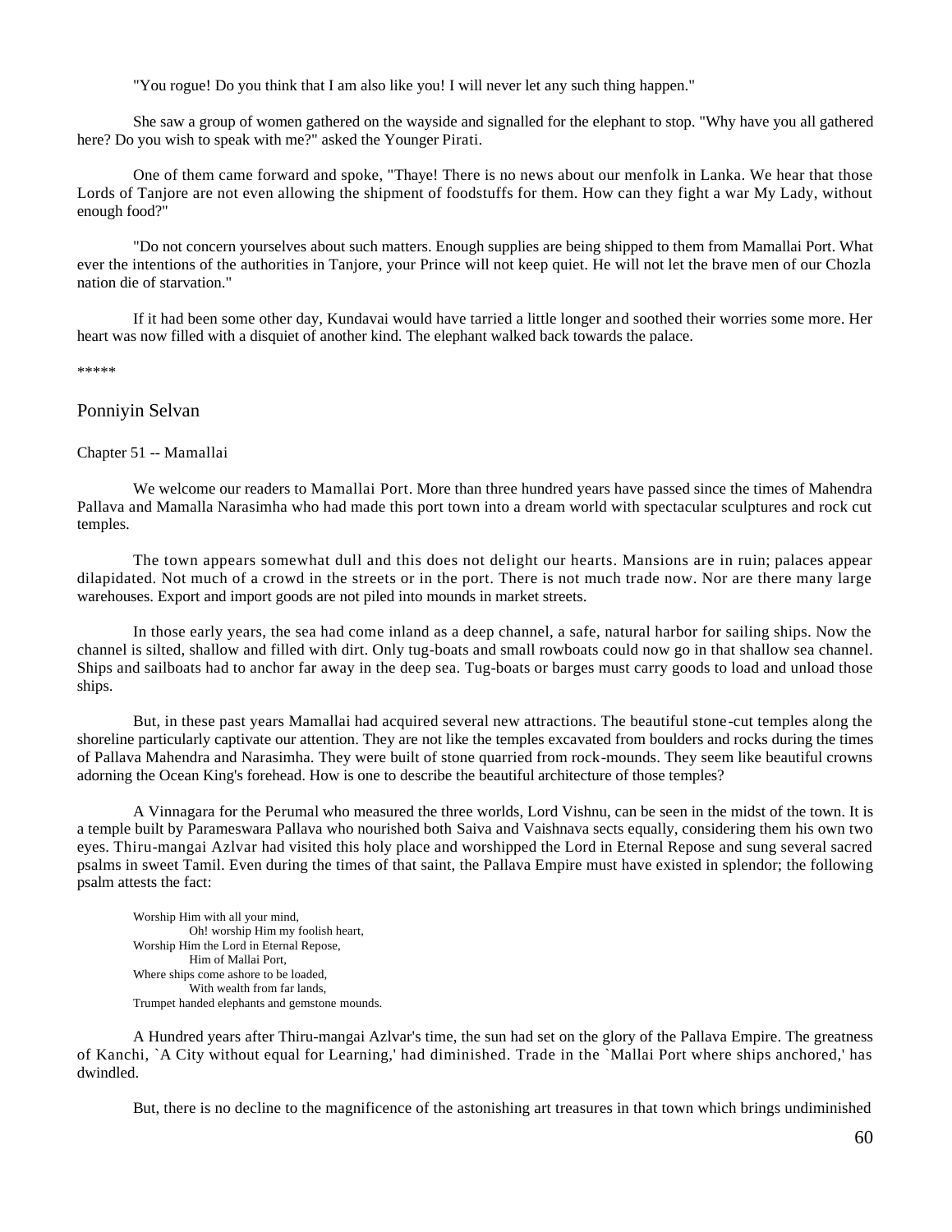fame to Tamil culture. The intricate sculptures carved on rock-faces and the delicate art work on stone towers remain fresh even after three hundred years. The town was filled with tourists who came to enjoy these art treasures rather than with traders who came to import or export goods.

A beautiful chariot yoked with twin horses ran through the streets of Mamallai. The trimmings of the decor ated horses, the jewelled embellishments on the chariot and the gilded canopy which shone like another fiery sun in the evening light declared its occupants to be of noble birth. Yes, three noblemen were seated inside the spacious, golden chariot.

One of them was the bravest among brave, Aditya Karikala, the eldest son of Emperor Sundara Chozla. This Prince had entered gory battlefronts at a very young age and performed several remarkable deeds of valor. In the final battle he had killed Veera-pandiya of Madurai and won the title, `The Valiant Prince who wrung the head of Veera-pandiya.' Sundara Chozla had fallen sick only after this victory over Veera-pandiya which had brought all the Pandiya lands under Chozla rule. In order to establish without doubt that Aditya Karikala had all rights to ascend the Chozla throne, Sundara Chozla coronated him as the Crown Prince. From then the Prince also had the right to issue edicts on his own under the title Parakesari, as well as record such edicts in stone inscriptions.

Later, Karikala journeyed north to free the Thondai Territories from the rule of Kannara Deva the Rashtrakuta. Here too, he performed several deeds of daring. He drove the Rashtrakuta armies north of the River Pennar. Before he went further north, he had to consolidate the strength of his forces. Therefore, he came to Kanchi: to collect a larger army and equip it with the necessary armaments and supplies for a northern invasion. In this situation, the Lords of Pazluvoor began to raise objections to his endeavors. They said that the northern invasion should be attempted only after the campaign in Lanka was concluded. All sorts of other rumors began floating around. It came to be known that adequate supplies and food was not being sent to feed the forces in Lanka. Because of all this, Karikala's brave heart was filled with rage and anger.

For about three hundred years before and after the times of our story, several brave men, comparable to the great heros of the epics, were born to serve at the lotus feet of Mother Tamil. Warriors comparable to Bhima, Arjuna, Bhishma, Drona, Gatotkacha and Abimanyu appeared in the Tamil Kingdoms. Their deeds of bravery astonished the world. Each victory in the battlefield gave them added vitality. Old men had the strength to move mountains. Youth had the capability to fly across the skies and gather stars from the heavens. Two such brave men were seated in Karikala's chariot along with him that day.

One of them was Malayaman of Thiru-kovalur. His mountain stronghold was popularly known as `malai-nadu' or `miladu' country. Therefore he had the title Milad-udayar. Sundara Chozla's second wife, Empress Vanama Devi was his daughter. Thus, he was Aditya Karikala's grandfather. In age and experience he was comparable to Grandfather Bhishma of the epic Mahabarata. Though Karikala had a great regard for his grandfather, sometimes the older man's advice irked the Prince's patience.

The other man in the chariot was Parthiban. He was the scion of a minor family of the ancient Pallava Dynasty. He was somewhat older than Prince Aditya Karikala. Since he had no kingdom to call his own he wished to gain fame as a brave warrior of the battlefield; he sought the company of Karikala and functioned as a right arm to the Prince in the various campaigns. He had gained the confidence and personal friendship of Aditya Karikala by helping him in many combats. Since the victory over Veera-pandiya they had become inseparable friends.

As they rode in the chariot, the three of them were discussing the vague rumors that came to them from Tanjore.

"I cannot tolerate the insolence of these Pazluvoor nobles anymore, not even for a second! Day by day they cross the limit. How arrogant they must be, to accuse my messenger of being a `spy'? I believe that they have announced a reward of one thousand gold coins for his capture. How can I tolerate all this? The sword in my scabbard shrinks with shame! And you advice me to be patient!" spoke Aditya Karikala.

"I am not advising patience. But, I did warn you even before, that you should not send Vandiya Devan on important missions like this. I knew that he, an impatient youth, will mess up any assignment. Is it enough if he is proficient in the use of his sword and spear? A messenger on political affairs must be sharp of mind also," said Pallava Parthiban.

Parthiban had never liked the affection shown by Prince Karikala towards Vandiya Devan. He would always find some fault with that noble youth of the Vaanar clan. He would find some impropriety in his every act. He did not miss this opportunity now.

"You have started again, your old story! You cannot pass the time of day without finding fault with Vandiya Devan. If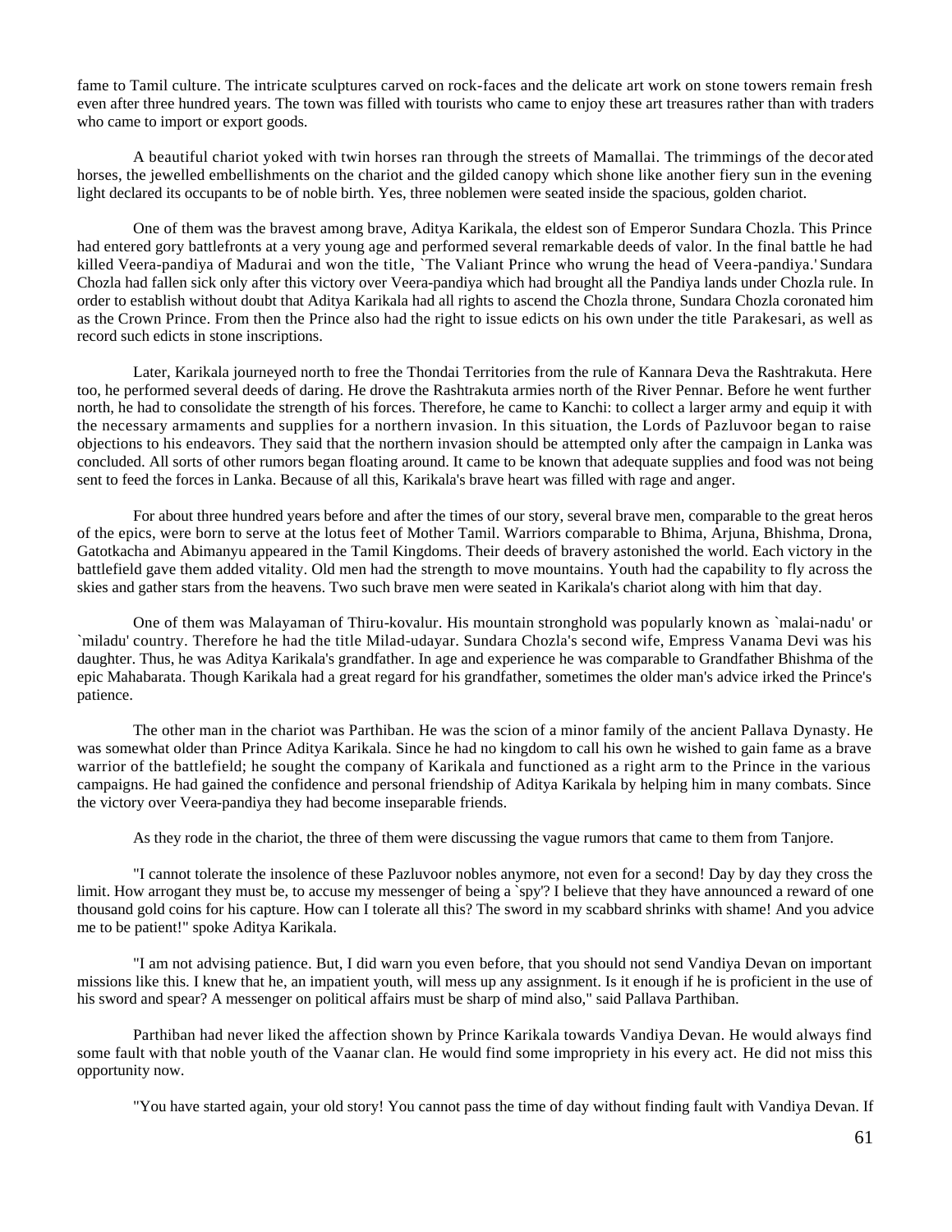he is not sharp of mind, who is? I had ordered him to somehow or other deliver my letter to the Emperor; he has fulfilled his assignment! Those Pazluvoor fellows have become angry because of it. How is Vandiya Devan at fault?" asked Karikala.

"Oh, he wouldn't have stopped with the assignment you gave him. He would have interfered in other irrelevant affairs," said Parthiban.

"You keep quiet for a while! Grandfather, why are you silent? What is you opinion? What is wrong if we take a large army and invade Tanjore, free the Emperor and bring him here to Kanchi? How long are we to watch these Lords of Pazluvoor guard the Emperor like a prisoner? How long are we to fear these Pazluvoor fellows?" spoke an enraged Aditya Karikala.

Malayaman of Thiru-kovalur, Lord Milad-udayar, who had the experience of over sixty battlefields in his lifetime, cleared his throat as if to reply. But, catching a glimpse of the sea shore ahead of them, he said, "Let us first get off this chariot. My son, let us go and sit down in our usual place and talk. I am too old, it is not easy for me to talk in a moving chariot."

\*\*\*\*\*

## Ponniyin Selvan

### Chapter 52 -- An Old Man's Wedding

There were several small boulders strewn about the sea shore of Mamallai. Sometimes the tide would rise to cover those rocks with furious waves. At other times, the sea would recede and allow those boulders to dry completely. The great sculptors of Mamallai had not forgotten even one tiny rock face along the shore: they had used their imagination fully and carved each stone-face with large and small sculptures.

Aditya Karikala and his two companions walked towards two such boulders which were facing each other on the sandy beach. Treating the two rocks like two thrones, Malayaman and Karikala sat down. Parthiban stood a little apart. Waves came up to wet their feet now and then. Sometimes the spray of water caused by the waves dashing upon the rocks showered droplets of pearls upon them. In the far distance they could see barges loaded with goods cleaving the waves and riding towards the distant horizon. Men were loading the goods from those barges onto ships anchored far away.

"I am filled with anger to think that all the supplies that we had collected for the northern invasion are being diverted to Lanka," said Parthiban.

"What can we do? The best trained Chozla battalions are in Lanka, winning battle after battle. They have captured Anuradapura, the ancient capital from which Lankan Kings ruled for a thousand years, and raised our victorious tiger-flag. How can we let such brave men starve?" asked Prince Karikala.

"Who said that we must let them starve? Of course we must send food supplies. But, they could be sent from Chozla Territories via Nagapattinam Port. Or they can be sent from the Pandiya Kingdom from the port at Sethu. Where is the need to send food supplies from these dry deserts of Thondai? I am saying this because we must consider the setback to our plans for a northern campaign because of this."

"I am also enraged by that thought. I wonder what those wretched Lords of Pazluvoor intend to do. How long am I to tolerate this? Grandfather! Why are you still keeping quiet? Why don't you say something?" asked Karikala.

"My son! These sea waves are roaring incessantly. Your friend Parthiban with his ceaseless chatter is competing with them. What can I say in the midst of all this din? I have grown feeble in my old age."

"Parthiba, You keep quiet for some time. Let Grandfather express his opinion."

"Here, I shall shut my mouth. Poor Grandfather has come down here, so far from the fort, with great difficulty in this weak old age. I shouldn't have opened my mouth in front of him. This sea also has no sense; it is roaring incessantly! There is none to control it. The Ocean King seems to have no fear for our Mountain Lord!" Parthiban spoke with scorn.

"Thambi! Parthiba! Once there was a time for that too. All the kings of this land would tremble; the Chalukyas of the west, Vaanars of Vallam, Vaithumbas, Gangas and Kongu chieftains -- all of them would quake upon hearing the name Malayaman (mountain chief), like serpents hiding from the roar of thunder. Even the Ocean King used to be quite timid. Now that I have grown feeble, they have all raised their heads. These westerners who have come recently, these commoners of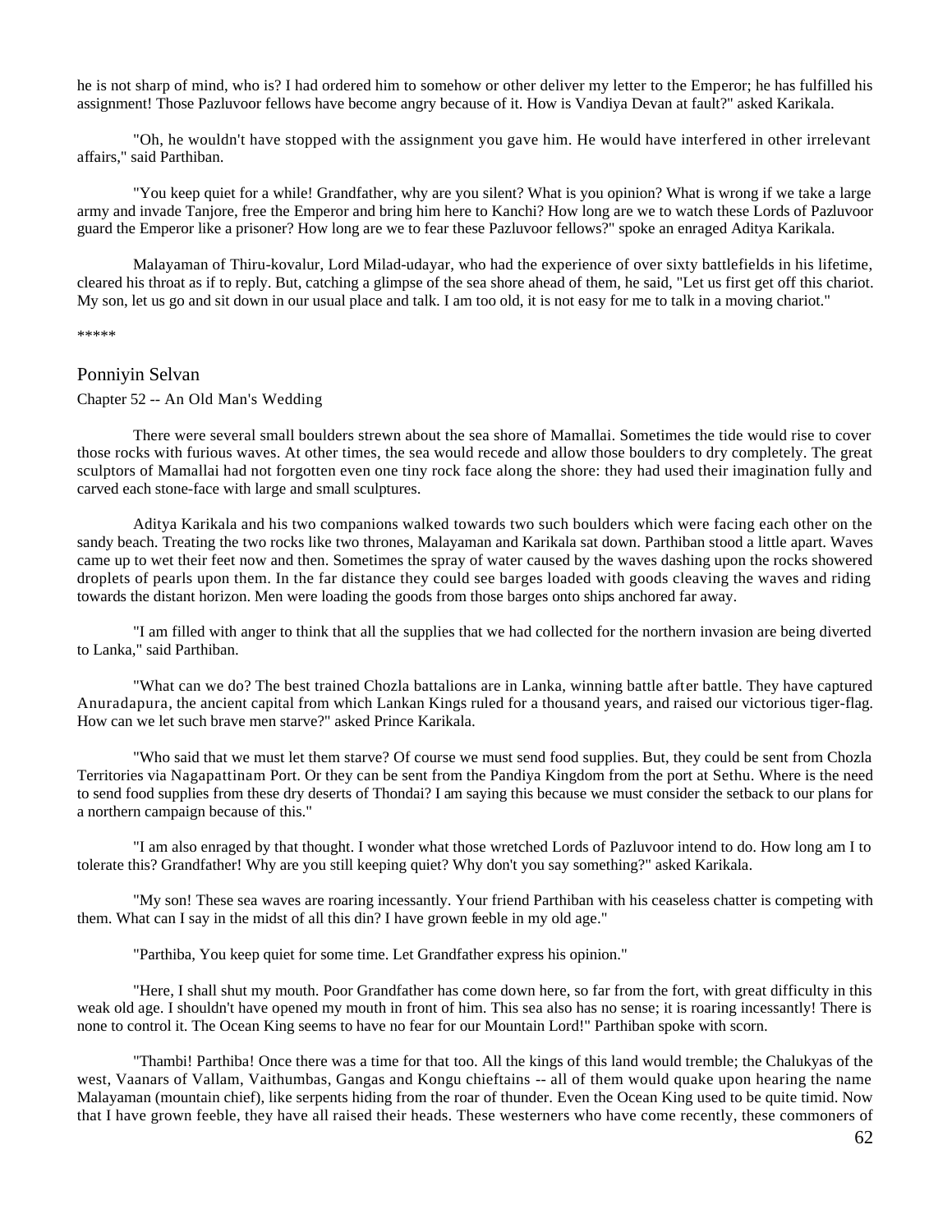Pazluvoor are now questioning me of ancient lineage! They are trying to put an end to me! It can never happen. Karikala you said that you could not understand the intentions of these Pazluvoor upstarts. I shall tell you what their intentions are. Listen to this. They wish to separate you and your brother and weaken both your strengths. They want your brother Arulmozli to loose his battles in Lanka and face disgrace. Here, you must be provoked into anger against your brother. The two of you should quarrel with each other; and this old man must die of shock upon seeing that! This is their secret aspiration, ..." as Malayaman was speaking passionately, Karikala intervened.

"This intention of their's will never succeed Grandfather! None can separate me and my brother from each other. I will give up my very life for Arulmozli. Do you know what I think sometimes? -- I should sail away, to Lanka perhaps. I wonder what hardships he faces over there? Here I am comfortably sleeping away my life in these palaces. Each minute is like an endless eon. I hate staying here. Grandfather, tell me, shall I sail away in one of those ships to Lanka?" asked Karikala.

"Fantastic idea, My Prince! I too have been thinking along similar lines for some days now. Come let us go. There is no point in asking Grandfather. If you ask him he will merely advice, `No. Wait!' Come let us leave tomorrow itself. Let us take half our forces from here in Thondai. We will put an end to the war in Lanka once for all and then land in Nagapattinam. From there we can march to Tanjore and teach a lesson to those Pazluvoor men...." came the tirade from Parthiban.

"Look at this Karikala? Did I not warn you? Did I not say that I can talk only if he keeps his mouth shut?" asked Malayaman.

"I shall shut up, Grandfather, I shall shut up. You say whatever you wish to say." Parthiban covered his mouth with one palm.

"Karikala, you are brave. There are not many men of valor like you in these Tamil lands. I have seen many wars in my eighty years. But, I have never seen a brave youth like you who single handed entered the enemy field and fought with such courage. You were not even sixteen during the Battle of Chevoor. I have never seen a combat like yours, when you swiftly entered the enemy formation, swirling your sword left- and right-handed, toppling enemy heads all along the way! That scene lingers before my eyes even now. Your friend Parthiban, is like you, quite great in valor.

But, both of you are rash youths. Impetuous in anger. Both of you lack the capacity to think clearly. You tend to do the exact opposite of what must be done."

"Grandfather you have said such things several times ..."

"Yes; I have. But, there was not much use? Are you asking me to go back to my country?"

"No! No! Tell me what must be done now."

"You must somehow, get your brother Arulmozli to come here immediately. You and your brother should never be physically separate. ..."

"Grandfather what counsel is this? If Arulmozli comes here what will happen to the war in Lanka?"

"Oh, the Lankan campaign is now at a standstill. Our men have captured Anuradapura. Now the rainy season begins in Lanka and none can do anything for four months; all we can do is safeguard the captured positions. The other generals can do that quite capably. It is important that Arulmozli is here at this time. Oh! What is the use of hiding the truth from you Karikala? There is grave danger to the Dynasty of Vijayala Chozla and the Empire established by him. You and the ones near and dear to you should all be at one place now; you should all safeguard yourselves with much care. We should also consolidate all our strengths. No one knows what danger is likely to strike, when ..."

"Grandfather, why are you frightening me with such talk? What do I fear as long as I have a sword in my hand? What danger can stalk me? I can manage, tackle whatever it is ... I am not afraid ..."

"Son! Do you have to remind me of your courage? But, consider these lines of Valluvan:

It is folly to not fear the frightful; The way of wisemen is to fear the fearful.

When you confront an enemy in the battle field there should be no room for fear. One who is frightened at that time is a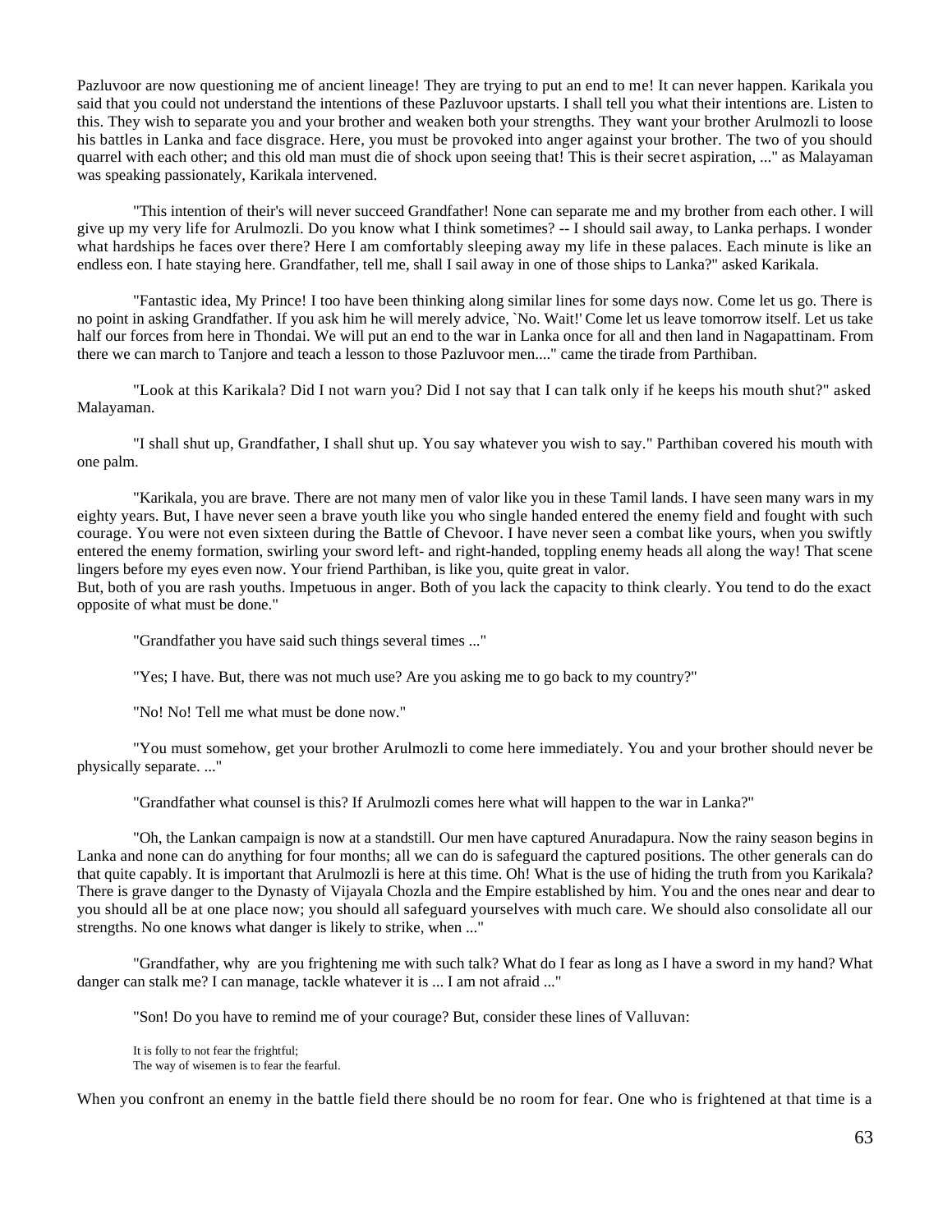coward. If such a coward is born in my family, I will personally chop him to pieces which this old hand of mine. But, we must fear secret conspiracy, treachery and unseen danger. Fearing such threats, we must take adequate precautions. Those born in royal households, those with a right to ascend thrones must not be negligent in such matters. Such heedlessness will spell doom for the whole kingdom."

"Grandfather! What secret conspiracy do you expect? Only if you explain can we be careful."

"I shall explain; some days ago, a secret meeting took place at midnight in Kadamboor Sambuvaraya's Fort. The Elder Lord Pazluvoor had come to that meeting. Apparently, Munai Raya, Mazlava-raya, the Chieftain of Kunratoor, Muthuaraya, and Rajali of the Double Canopy had come. These are the names I heard. Others may have been there."

"Let them have come; so what? All of them would have dined till their stomachs burst, watched the dance and frolic till midnight, drunk kegs and kegs of liquor and gone to sleep. Why should we be concerned with that? What would those old men with greying beards achieve by meeting at midnight?"

"When you have such a good opinion of old men, what is the use of my saying anything to you? I am also an old man! In fact much older than all those fellows."

"Grandfather, don't be angry. Will I equate you with those useless old fools? What happened there, tell me?"

"Again you refer to them as useless old fools! Their chief, the oldest man among them was married only recently; don't forget that! Understand that there is no youth more dangerous in the whole world than an old man married to a very young maid."

When the conversation turned to a discussion of the old man's wedding, a peculiar expression covered the face of Aditya Karikala. His eyes suddenly turned bloodshot like those of some horrible pagan deity demanding blood sacrifice. Lips trembled; and teeth crunched in anger.

Malayaman did not notice these changes; but, Parthiban took note.

"Why talk of that wedding now? Sir, tell us what happened at Sambuvaraya's Fort after that." The Pallava nobleman intervened again.

"That is what I was going to speak about. I have grown old and am loosing track of what I say. Listen Karikala! Parthiba! You too listen. That midnight meeting was not convened merely by old men. Some young blades were also there. One youth was Sambuvaraya's son Kandamaran. Another was ..." When the old man hesitated, Karikala asked with haste, "Who else Grandfather? Who was the other youth?"

"Your Elder-grandfather Gandara Aditya's divine son -- your uncle --Madurandaka Deva, who else?"

On hearing this, both Karikala and Parthiban began laughing loudly.

"What mirth is this? What is the meaning of this senseless laughter? Are you mocking me again?" asked Milad-udayar of Thiru-kovalur.

"No, Grandfather, no! We are laughing because you called Madurandaka a `young man!' Is he not the oldest among old men?" laughed Karikala.

"Haven't you heard of youth returning in old age? Like that, youth has come back to Madurandaka. Till recently he had been saying, `I'll become an ascetic; I shall follow the path of Saiva devotion.' -- Now he has embarked into matrimony not once or twice but thrice."

"Let him; if he wants let him get married several more times! So what?" asked Parthiban.

"Thambi, Madurandaka's marriages are not ordinary marriages. They are political alliances. Organized by the secretive treachery of the Pazluvoor noblemen."

"Grandfather, you continue talking in riddles. Why don't you explain clearly? What do the Lords of Pazluvoor really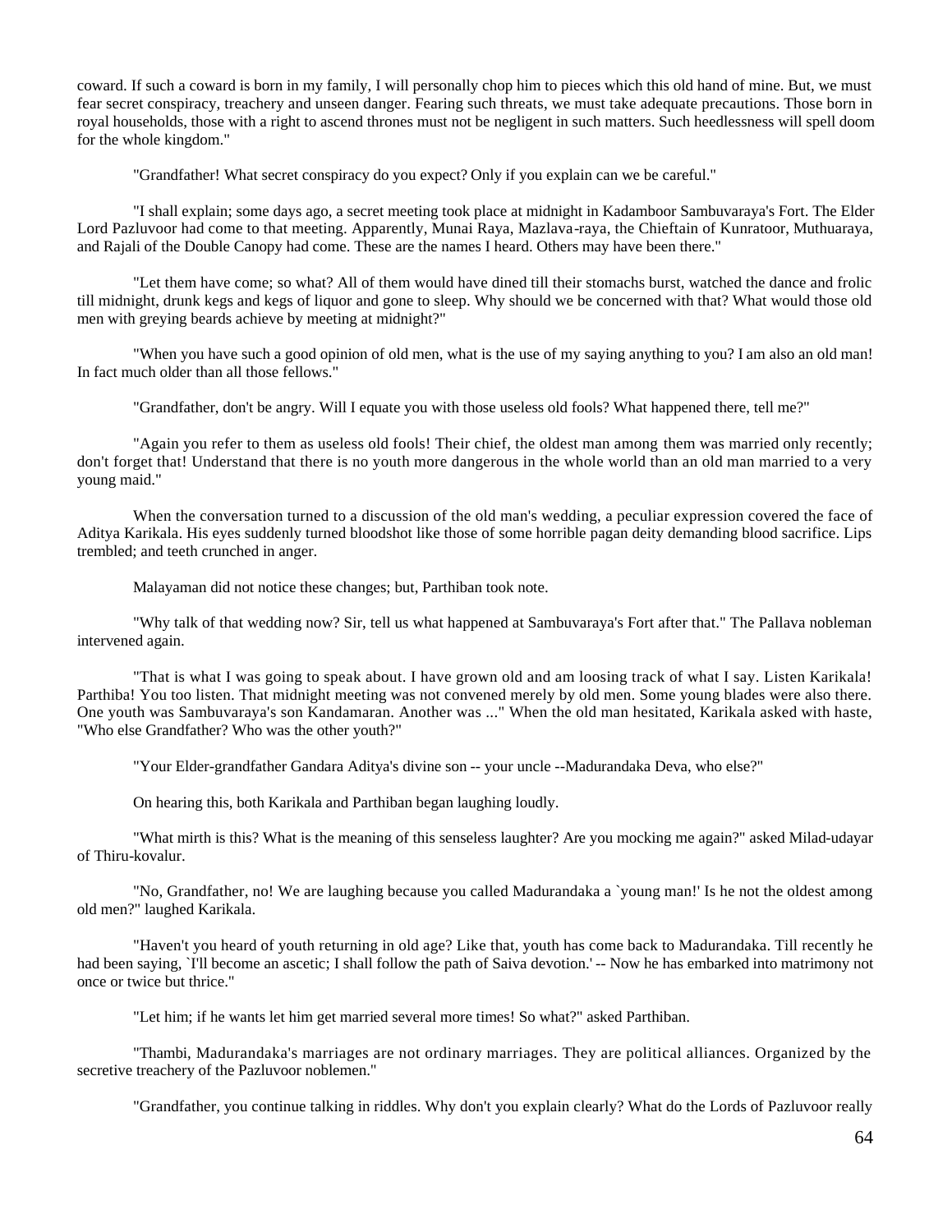want? What is their intention in convening such meetings in every town? What are they going to achieve with Madurandaka Deva?" asked Aditya with some impatience.

"Nothing. They are trying to declare that you and your brother have no rights to the Empire and place Madurandaka on the Chozla throne. They are trying to obtain your father's consent for this. That is why they guard him in Tanjore Fort like a prisoner," said Lord Malayaman.

\*\*\*\*\*

# Ponniyin Selvan

Chapter 53 -- Malayaman's Anger

Of course Aditya Karikala did not faint on hearing the shocking words uttered by Thiru-kovalur Malayaman who was capable, intelligent and experienced. Nevertheless, he was stunned into silence for a few moments. Parthiban was also shocked into wordless silence. Even the roaring sea seemed quiet. By then even the `elelo' songs of workmen loading the ships had stopped.

Aditya felt ashamed to have shown his shock. He quickly looked up at his Grandfather's face and said, "I too heard of such talk in the countryside and cities. I dismissed them as mere rumors. You seem to be convinced. Are you sure? Is it possible?"

"Why is it not possible? Didn't your Elder-grandfather Gandara Aditya rule this Chozla Kingdom before your Grandfather Arinjaya? Doesn't his son have more rights to this Empire than you two brothers?" asked Lord Malayaman Miladudayar.

"Never! That fool who cannot utter four words clearly, who has never touched a sword in his life, he who should have been a woman but was by accident born a man -- he has a right to this Empire!? What of the rights of our Prince who entered warfront at the tender age of twelve, who has never seen defeat, who bears the title, `Valiant Prince who took Veera-pandiya's head,' the bravest lion Aditya Karikala -- what of his rights? Sir, have you lost your senses in your old age?" screamed Parthiban in rage.

Karikala silenced him and then turned to Malayaman, "Grandfather, this Empire is not a big thing for me. If I want, I can establish an empire ten times larger than this with the help of my sword. But what is the justice in this? I would not have cared if they had declared in the beginning itself that the Kingdom was for Madurandaka. With the consent of countrymen, citizens, chieftains and the people they declared that I have a right to the throne and anointed me as Crown Prince. How can that change now? How can you support that?"

"I do not support it and never will I do so. If you ever concede and agree to give up your throne to Madurandaka, I will chop you to pieces with this sword of mine. Then I shall cut your dear mother to bits. After that, I who gave birth to your mother shall hack myself to death with that very same sword. Till I have life in this body, I shall not let the Chozla Empire slip from your hands." When the old man roared with passion, his eyes shone with a bright anger; his aged body shook with emotion.

"Say it like that Grandfather, say it like that," shouted Parthiban as he ran up to embrace old Malayaman. Even his eyes were filled with tears of passion.

Karikala kept gazing at the deep sea for some time. "If this is your opinion, why hesitate? Grandfather, why should we not gather our armies and immediately march towards Tanjore? We can easily overcome the Lords of Pazluvoor and Mazlavaraya, Muthuaraya, Sambuvaraya, Munai Raya and all the other chieftains who support them; we can capture Tanjore Fort. We can imprison Madurandaka, free the Emperor. If I have your blessing, if I have Parthiban at my side, who on this earth can overcome us?" asked the Prince.

"True; none can win you in warfare. But what can you both do against conspiracy and treachery? Even as you approach Tanjore with your army, they will declare that the son has declared war on his father. They will announce that unable to bear the shock, your father, the Emperor gave up his life. And people will believe that. What will you do in such a situation? You too will loose courage. My son! Can you tolerate an accusation of declaring war on your own father?"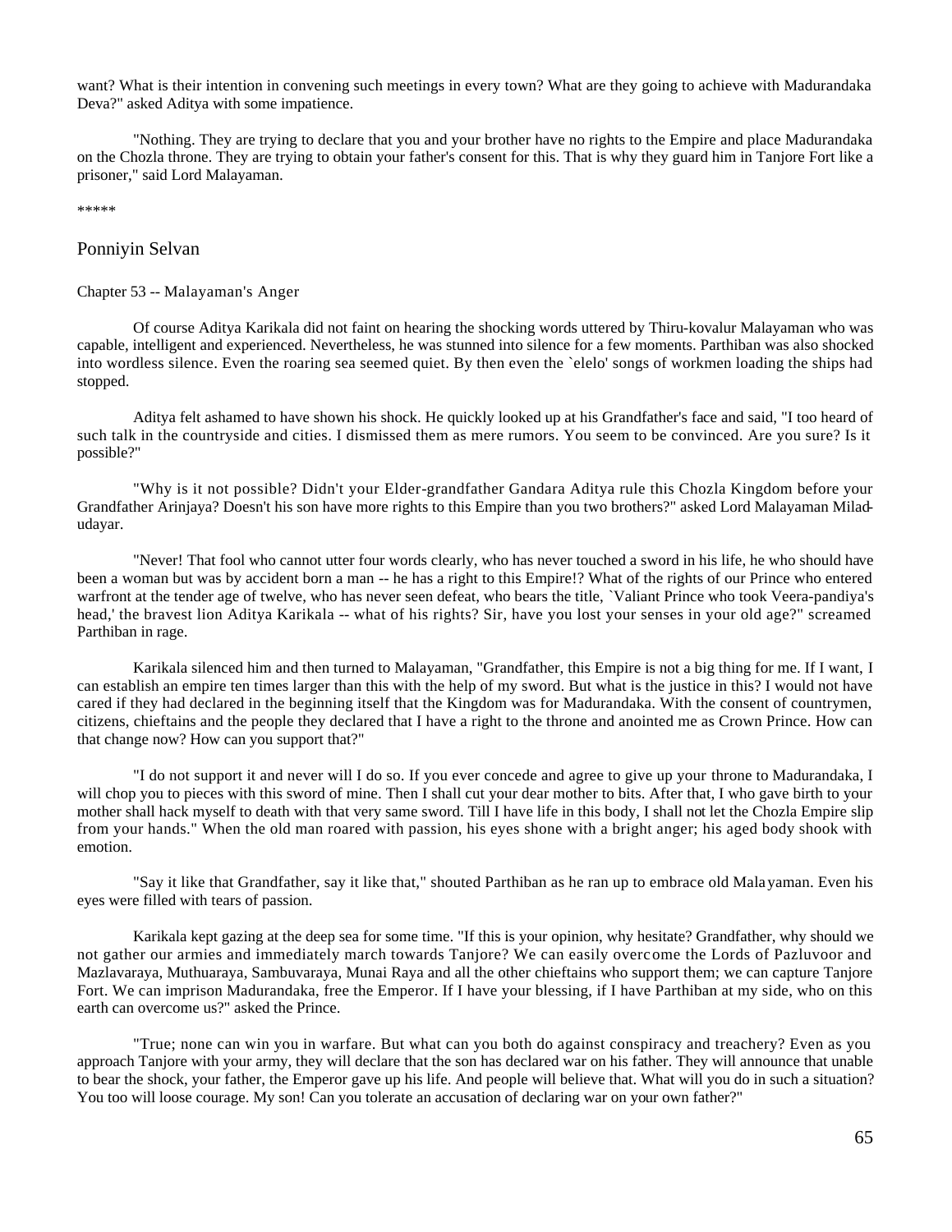Aditya Karikala covered his ears and said, "Oh Lord God! It is horrible, disgusting even to hear!"

"That is why I have been cautioning you from the very first: grave danger surrounds us."

"What is the solution, Grandfather? What is the solution?"

"We must first send a trustworthy messenger to Lanka and make him bring back Arulmozli with him. Your brother will not easily leave the battlefield, abandon his men and come. We must send a capable man who can convince him, change his mind and make him come here."

Parthiban stepped up and said, "Sir! If it is agreeable to you, I can go and bring him here."

"That depends on Karikala's wish; and your will. Whoever it is, the messenger should not get involved in extraneous affairs like Vandiya Devan."

"See! Remember what I said!" spoke Parthiban.

Karikala asked, "Grandfather, did you get any news of Vandiya Devan?"

"In the beginning I even had some suspicions about him. I wondered if he had joined our enemies; but, later my doubts were cleared."

"Listen Parthiba!"

"Let him finish, My Prince, let him finish; you are so hasty! Sir why did you suspect Vandiya Devan?"

"I found that he was at Kadamboor on the night of the treacherous meeting. But, later I came to know that he had no involvement in that conspiracy."

"Grandfather, how do you know all this?"

"I did not get an invitation to the banquet at Kadamboor. That itself raised my suspicions. After that, I imprisoned the Chieftain of Kunratoor who was returning home from that get-together and took him to my mountain fort. I learned of everything that took place at Kadamboor from him. Apparently Vandiya Devan is a dear friend of Kandamaran..."

"Yes; we know that. They were both in our army garrison near the North Pennar. I knew that they had become good friends from those days."

"Anyway, Vandiya Devan was at Kadamboor that night. It was not clear if he was part of the plot or not. Soon I found the answer! When I heard that he had stabbed Kandamaran on his back at Tanjore before he escaped ..."

"Grandfather! I can never believe that story. Vandiya Devan may do anything, he would never stab someone in the back to escape. That too he is not so wretched as to stab his own friend." Karikala spoke for his friend.

"If he had found that his friend was involved in treason against his master? If that friend had tried to recruit him also into that treason?"

"Whatever it may be; he would have fought face to face; never would he stab someone in the back."

"I am amazed by your confidence in your retainer. Who knows the truth? Lord Pazluvoor has accused Vandiya Devan of having stabbed Kandamaran on his back; they are looking for him; that is all I know. We can surmise that there was some kind of a quarrel between Vandiya Devan and Kandamaran; and that he was not involved in that scheme against you."

"We need not look for such involved proof of that. If Vandiya Devan joins forces with my enemies, this earth will turn upside down! The deep ocean will dry up! The sky would shatter and the sun will rise in the night. The Chozla Dynasty will face utter destruction." Aditya spoke with intensity.

"I agree with the Prince. Vandiya Devan will never betray us and join forces with the enemy. I find only one fault with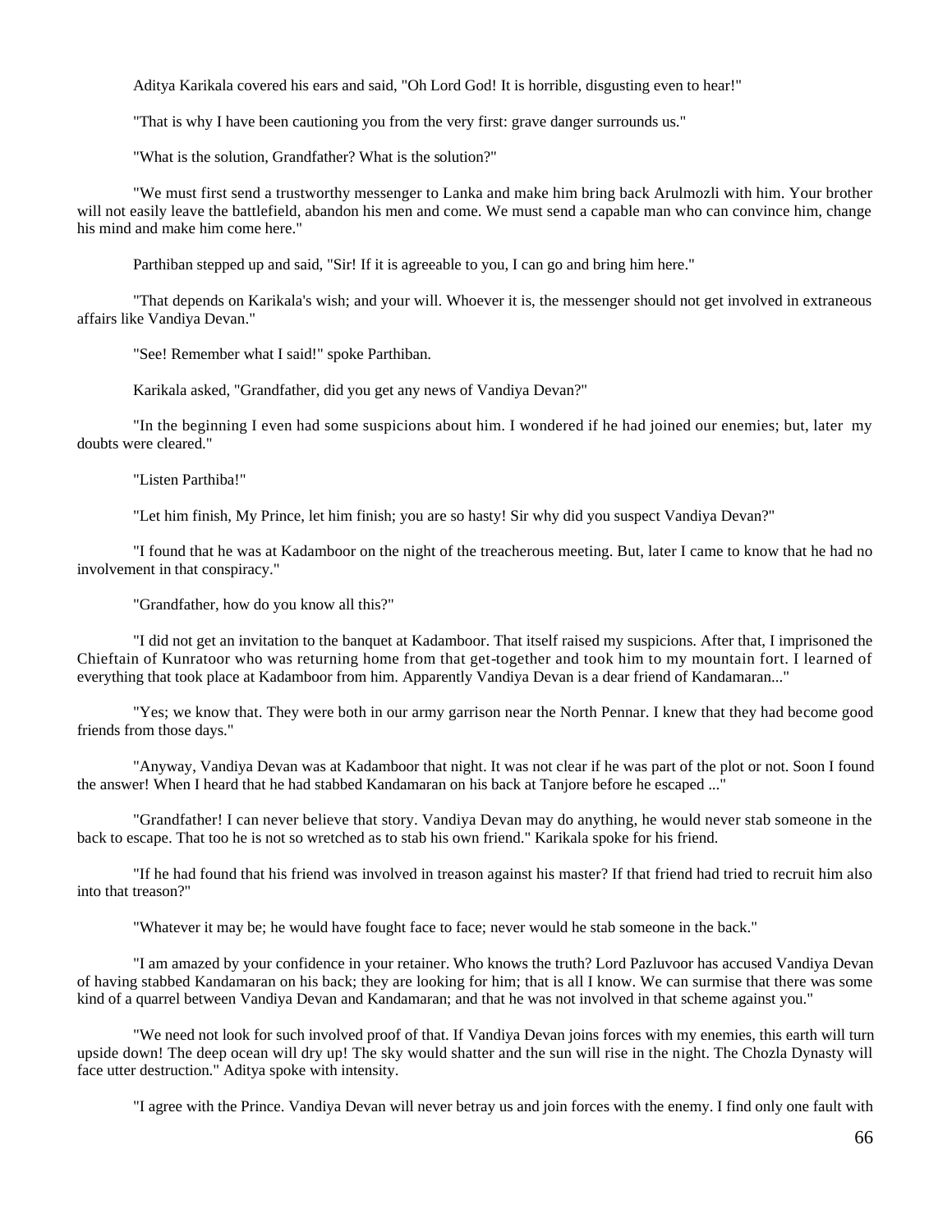him. If he sees the face of a beautiful woman, Vandiya Devan will turn dizzy; he will loose his senses."

Aditya smiled upon hearing these words of Parthiban. "Don't I know that nature in him! That is why I ordered him to first deliver my letter to the Emperor and then meet my sister, the Younger Pirati. If he sees my sister once, he has no escape; he has to be her slave!"

Malayaman now asked with surprise, "Is that what you told him? I didn't know it! Did you get any news from him after he left Tanjore? Did the Younger Pirati send any information?"

"I am expecting some message every minute. Nothing has come so far."

"After Arulmozli comes here, we must get your sister also to come here. Then we do no not have to worry about anything. We can leave all thinking to her and follow her orders. That will be enough!" said Malayaman of Thiru-kovalur.

"You are worse than Vandiya Devan in this, Grandfather!"

"Yes Karikala! Your sister has picked up the mace of authority ever since she was two years old! She would rule over us -- me, your grandmother and your parents -- and make us dance to her wishes when she was a child. Even now nothing has changed as far as I am concerned. Her rule is law for me! Karikala, don't think that I am demeaning you by praising your sister. It is added honor for you that you have such a sister. I have not seen a man or woman so far, who is possessed of an intelligence comparable to your sister's. You know how capable our Prime Minister Brahma Raya is? He himself consults Kundavai's opinion on certain matters. What other endorsement do you need?"

Parthiban had not overcome his rivalry over Vandiya Devan. He asked, "All that is fine, who disagreed? But, what are we to do if Vandiya Devan has met some other woman and fallen prey to her enchantment before he has met Kundavai? For example, if he had met that enchantress called the Young-Queen of Pazluvoor?"

He had uttered the last few words in a soft voice; the old man did not hear them. Karikala had heard; he turned to look at Parthiban with eyes brimming with fire. That look petrified Parthiban.

Malayaman stood up saying, "Parthiba! I hope you intend leaving for Lanka tomorrow itself. You two young men may have much to talk about. I am old; I shall slowly walk back to the palace. You can both talk about everything and come back slowly."

After he had walked away a little, Parthiban looked at Karikala and said, "My Prince, My Master! There is some turmoil in your mind. Some sadness engulfs your heart. I think it has something to do with the Young-Queen of Pazluvoor. Your very appearance is transformed if there is any mention of old man Pazluvoor's wedding or his Young-Queen. Your eyes redden and spit fire. For how long are you going to bury this sorrow in your heart and suffer? Your have called me your dearest friend at least a thousand times. Why don't you share your secrets with me, your friend? What is your anguish? Why don't you tell me? Why don't you give me an opportunity to wipe out that melancholy? How long am I to keep quiet, watching you suffer like this?" Parthiban asked in an impassioned voice.

Aditya Karikala sighed deeply, "My Friend! My heart ache has no cure. It is a sorrow that will die with me; it has no soothing solution. It is nothing that I cannot share with you. I'll tell you tonight. But, let us go back to the palace with Grandfather. It is not correct to let him go back alone."

The Prince stood up.

\*\*\*\*\*

Ponniyin Selvan

Chapter 54 -- Venomous Fiend

The three noblemen spent that night in one of the old Pallava palaces in Mamallai. After the night meal, Malayaman walked back to the shore temple to listen to the Story-teller recount the tale of Aravaan. Aditya Karikala and Parthiban went up to the terrace.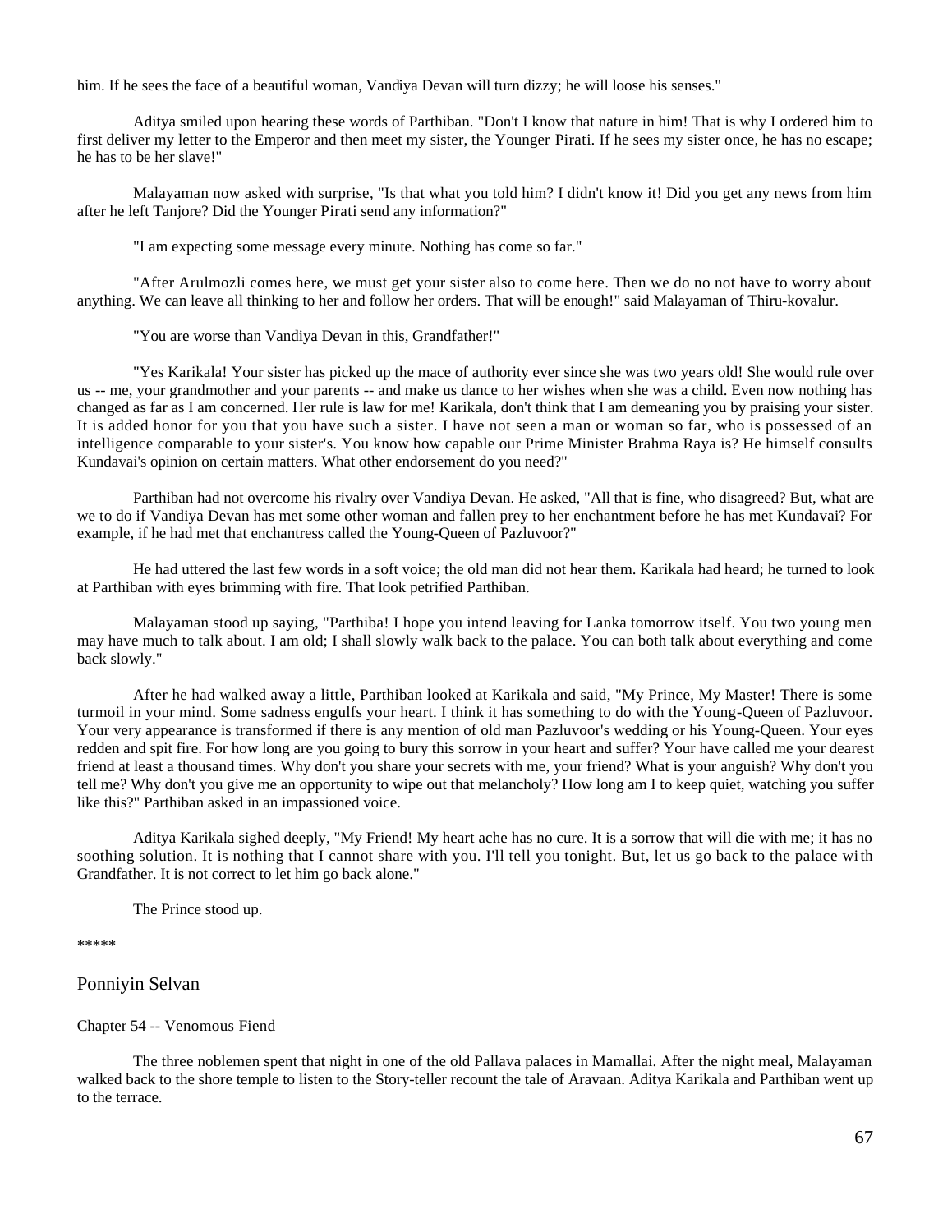Karikala kept gazing at the nighttime view of the Mamallai coast for some time. A few lights burned indifferently here and there. Silence prevailed in the streets. They were closing temple doors after midnight services. The roar of the ocean could be heard as a melancholy background drone. The expert villu-pattu (folk-song) maestro and his group were retelling the story of Aravaan, in the courtyard of the shore temple; town-folk gathered around them, to listen to their story, could be seen as dim shadows in the light of torches.

"Look at this old man, he has gone to listen to the Story-teller at this ripe old age! Whatever you say, there is something commendable about these old timers. Who in these days has the will of mind and strength of purpose like them?" asked Karikala.

"Prince! You too have started talking of the glory of ancient times and oldmen. What have we not achieved in our times that has been done by these old-timers? I have not heard of anyone even in epics and fables performing such brave, daring deeds like you, at such a young age," said Parthiban.

"Parthiba! You are pure of heart; I know that you will not conceal something in your mind and speak something else. If you didn't do that you will not be my friend but, my worst enemy. You flatter me too much. There is nothing like flattery to hurl a man into the deepest abyss."

"Sir, if one makes up untrue stories about a person and recounts them with a selfish motive, such tales are flattery. Consider Madurandaka, who is slave to those Pazluvoor fellows in Tanjore; if I go and praise him saying, `You are the bravest among brave!' it is flattery. If you ever find me doing anything stupid like that, you must kill me immediately with the sword in your hand. Not a single word of excess have I uttered about you. Which warrior of ancient times has achieved so much at such a young age? Perhaps we can consider your great-grandfather, Raja-aditya who `Reposed atop the elephant,' as comparable to you. But, I cannot say he was greater ..."

"Stop this Parthiban, stop this! How can you compare me with Raja-aditya? We are not qualified even to talk about Raja-aditya who reached the heavens meant for the brave, after wrecking havoc on the huge Rashtrakuta forces with a tiny battalion. How can we compare ourselves to him? Forget this Chozla Dynasty. Consider the great heros of the Pallava clan in which you are born! Will we ever see men equal to the great Mahendra Pallava and Mamalla Narasimha in these lands once again? Think of valiant Narasimha Pallava who established his victory pillar in Vatapi, the capital of Chalukya Pulikesi who had ruled all the lands from Tungabadra to Narmada under one canopy! You and I are nothing compared to him! Can anybody in our times or after us, create a dreamworld like this exquisite Mamallai? ... Oh! Look around you in all directions once more! Look over there where the Story-teller is holding court! Do you think they are ordinary men who gouged granite boulders to build those exquisite chariots of stone? My whole body quivers with elation to think how splendid this Mamallai must have been three hundred and fifty years ago. Don't you feel anything like that? When you think of your forefathers don't your shoulders swell with pride?"

"My Prince, sometime ago you accused me of flattering you. You forgot that I often point out the faults in you. This foolishness of wasting a lifetime with sculpture, art and music has taken hold of you too. It is because of such a madness that all the victories won by my forefathers became useless. What did Narasimha do after establishing his victory pillar in Vatapi City and coming back? He sat here sculpting stones and gouging boulders! And what was the result? Within a few years the Chalukyas rose back to power. They came back with large armies bent upon vengeance; destroyed Kanchi and Uraiyoor and went as far as Madurai! If Nedumara, the Pandiya had not faced those Chalukya hordes at Nelveli and defeated them, all these southern lands would be under Chalukya rule even to this day!" said Parthiban.

"No, Parthiba, no! We have not heard of any ruling dynasty lasting for ever in this world. Even the Ishvaku line of Rama came to an end. Rashtrakutas appeared to overthrow the Chalukyas. It is natural for empires to achieve glory at one time and shrink to nothing at other periods. Some empires last with splendor for long times and then disappear without trace. Think of my own ancestors -- Karikala Valava and Killi Valava of Sangam Times ruled with such pomp! What do we know about them now? Because some bards wrote about them and their times we at least remember their names! Who knows if those bards sang the truth or let their imaginations run wild in a drunken stupor? But Mahendra and Mamalla created this world of sculpture. This will last for thousands of years and proclaim their fame to all the world. What have we done, comparable to their creations? We killed thousands of men in battlefields and raised mounds of dead bodies; made rivers of blood flow! What else have we done to establish our fame in history?" asked Karikala with some despair.

When Parthiban heard these words, he wondered if it was Aditya Karikala talking; he was stunned into silence for some minutes. After some time he sighed and spoke up, "Prince, if you yourself talk in this fashion about combat and war, what can I say? Your mind is not steadfast today, that is why you are rambling in this fashion. Sir, why don't you share the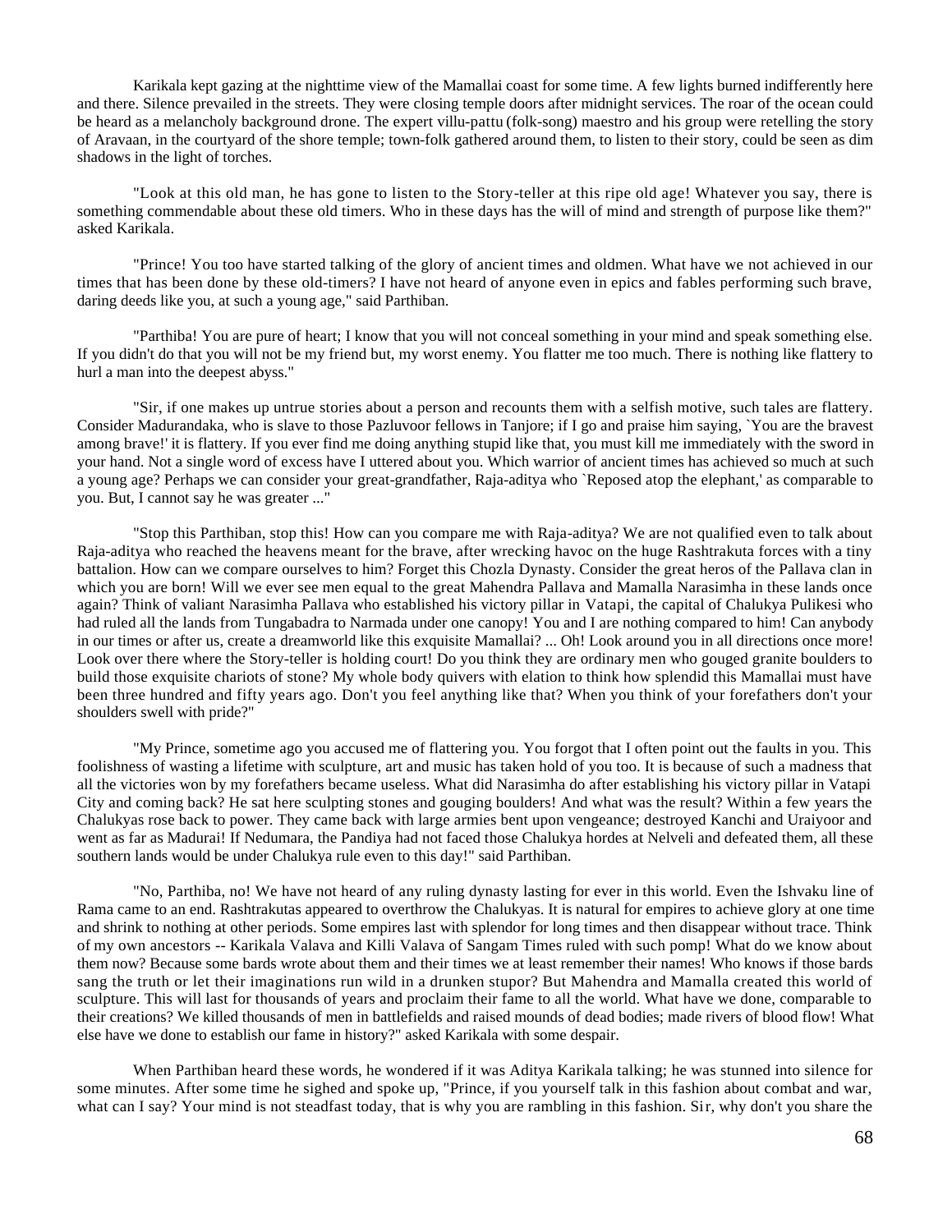sadness in your mind with me? Open up your austere heart to me?"

"Parthiba! If I open up my heart and show it to you, what do you think you will find inside? Whom do you think will be inside?"

"That is what I would like to know, My Lord!"

"My mother and father who gave life to me will not be there. My sister and brother, more dear than life, will not be there. My closest friends, you and Vandiya Devan will not be there. A woman, the embodiment of deception will be found there. The Young-Queen of Pazluvoor, the personification of all sordid sins will be there. All these days, I have not spoken to anyone about this torture by that venomous fiend, Nandini who dominates my heart. I have told you now." When Aditya Karikala spoke, the fiery heat of a furnace rose from his words.

"Prince, I could guess this somewhat. Whenever the Young-Queen of Pazluvoor was mentioned, your face darkened and eyes turned bloodshot exhibiting some unbearable pain. How did this undeserving passion take hold of your heart? You are born in a tradition which considers every alien woman as a mother. The nobles of Pazluvoor are blood relatives to you over several generations. Lord Pazluvoor is old in age. Though he is enemy today, it was always not the case. You father and grandfather showed such regard for him. Such a man's legally wedded wife -- however wretched and sinful she is -- how can you even think of her in this way?"

"I should not! I know I should not. All this mental torture is because I realize this. But, she did not take possession of my heart after she became the Young-Queen of Pazluvoor. This poison of passion for her had gripped my heart much before, much much before that. I have not been able to get rid of this unworthy obsession, however I try. I speak as if everything was her fault. Only God knows whose mistake it was. Perhaps all the blame should be cast upon the Creator who brought us into this world. Or, we must blame Fate, which made us meet and then separated us!"

"My Lord! Had you met Nandini before she became the Young-Queen of Pazluvoor? Where, when and how did you meet her?"

"That is a long tale. Do you wish to hear it today?"

"I surely do! I shall have no peace if I do not know the details. You are asking me to leave for Lanka tomorrow; I cannot do my duty properly over there if I leave you like this. I must know the situation and offer you some solace. Only then will I find rest."

"My Friend! Are you going to comfort me? There is no solace for me in this birth. I am not sure if I will find peace even in my next birth. Anyway, I will tell you; for your peace. I do not want you to go away thinking that I have secrets from you. You should not depart for Lanka with such thoughts."

After saying this, Aditya Karikala hesitated for some time. He then began disclosing his story.

\*\*\*\*\*

# Ponniyin Selvan

Chapter 55 -- Nandini's Lover

"I met Nandini for the first time when I was twelve years old. One day in Pazlayarai, I, my sister Kundavai and my younger brother Arulmozli were playing on the lake behind our palace, holding boat races. After playing for a while we were walking back through the garden. We heard the voice of our elder-grandmother Sembiyan Madevi. All three of us were fond of our grandmother who spoilt us with her affection. We wanted to immediately tell her about our experiences with the boat and so we walked into the garden pavilion where we heard her voice. Besides our grandmother, three other persons were in that building. One of those three was a young girl, about our age. The other two appeared to be her parents. They were saying something about that girl to my grandmother. When we three children walked in, they stopped; all of them looked at us. All that I can recall is how that young girl's beautiful eyes widened with surprise and watched me. I can see that look clearly, even now ...."

After saying these words, Karikala became silent, gazing at the stars in the sky above him. Perhaps he could glimpse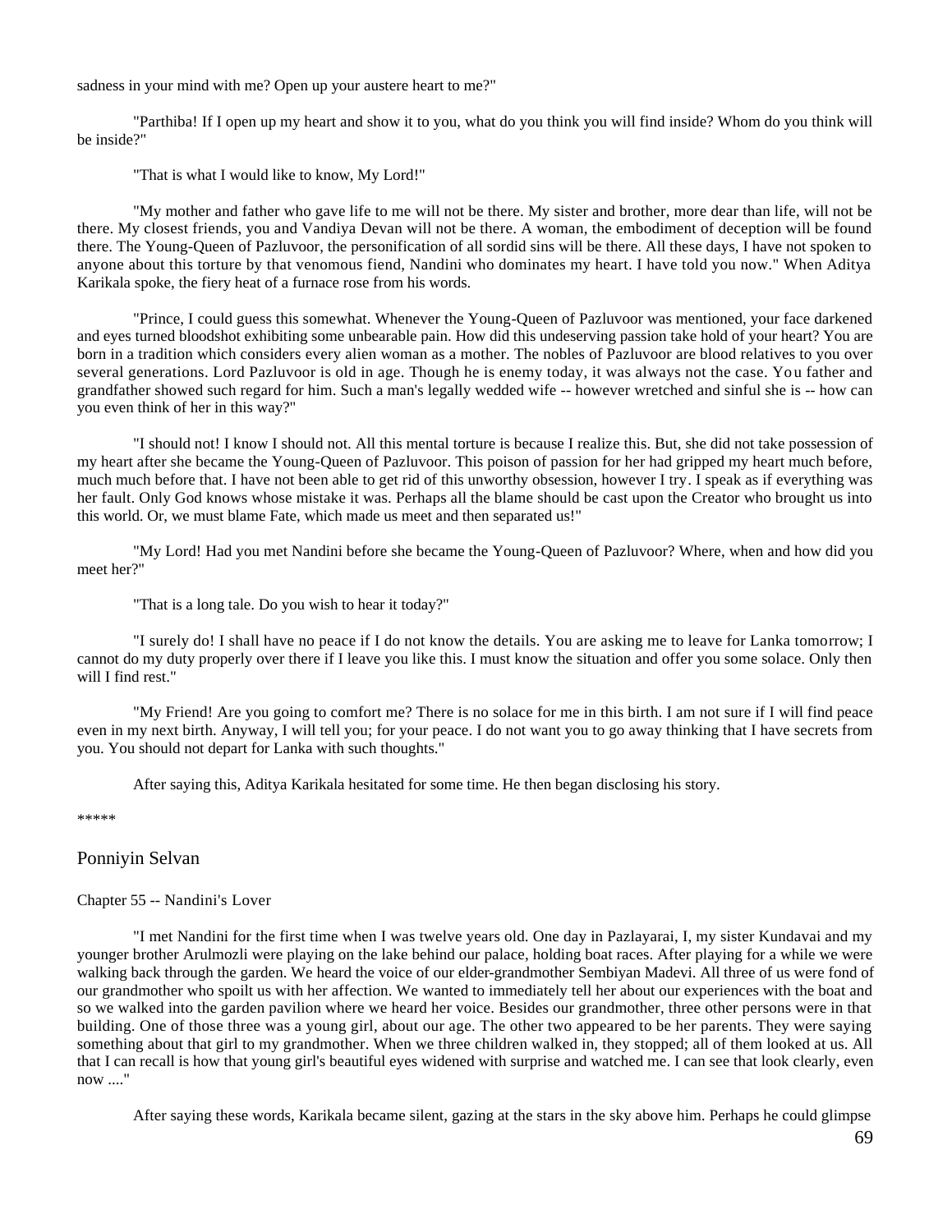the face of that young girl in those light clouds which floated across the sky, veiling the stars. Who knows?

"Sir! What happened next?" asked Parthiban, bringing Karikala back to this world. The Prince continued:-

"My sister Kundavai told my grandmother all about our boat. After listening for a while, the Elder Pirati asked her, `Darling, did you meet this girl? See how smart she is? They have come from the Pandiya country to the house of our Mr. Esanya Bhattar. They will be here for a while. This young girl is Nandini. Why don't you make friends with her and play with her? She will be a good companion to you!' But, I soon found that my sister did not like this. The three of us left the pavilion and walked back towards the palace. At that time Kundavai asked me, `Anna! Did you see that girl there? Wasn't she awful looking? Such an owlish face! Why does grandmother want me to play with her? I cannot stand her face, what am I to do?' When I heard this, I realized an important truth. That is, women are born with envious minds. However beautiful a girl is, she cannot stand the sight of another pretty face. Among all the women of my clan, my sister is renowned for her beauty. She could not stand the sight of another attractive girl! Otherwise why would she make such a comment about that new girl? But, I did not let my sister off easily. I teased her often and praised the comeliness of the new girl just to anger her. We often got into petty arguments and quarrels because of this. Arulmozli who was too young, did not understand this bickering and was quite bewildered. Very soon after this, I left with my father to the war in the Pandiya Kingdom. We engaged in several combats against the Pandiya forces as well as the troops from Lanka which came to help them. All our engagements were victorious. Finally, Veera-pandiya abandoned the field to run away and hide. At that time we did not know if he had gone into hiding or whether he had died in the battlefield. But, the Lankan forces which had come to help him, began retreating towards the coast. We followed those retreating men till the Port of Sethu. All survivors of that Singhalese Battalion escaped to their island in small boats and rafts. My father wanted to teach a lesson to those Lankan kings who often helped the Pandiyas against us. He decided to send a large army under the Command of the Younger Lord Velir of Kodumbalur to Lanka. It took us some months to collect supplies and organize the ships for this expedition. We camped at Sethu, organized the campaign and sent off our army in the ships; only after we had news of their safe landing in Matottam did we return. By the time I came back to Pazlayarai, more than two and a half years had passed.

"I had completely forgotten the priest's daughter who had come from Madurai. When I came back to Pazlayarai, I found that both my sister and that girl had grown unrecognizably. I found them both to be great friends. Not only had Nandini grown more beautiful, but she shone with silken garments and jewels. I found that this was due to my sister's generosity. Unlike the earlier time, Nandini now hesitated to see me or talk to me; she seemed bashful. I tried to make her overcome her shyness. I found incomparable pleasure in talking to her and spending time in her company. At that young age, this attraction for her surprised me no end. Like the fresh floods of the Cauvery, a new emotion, a fresh experience was flooding my heart, filling my soul with an ambiguous enthusiasm. However, I soon found that none of my near and dear ones liked this new interest of mine. Since my coming back, Kundavai began to dislike that girl. One day, my grandmother Sembiyan Madevi talked to me in privacy, `Nandini is from a priest's family; you are the Emperor's son. You are both no longer young children. This intimacy between you two is no longer appropriate,' she advised. I, who revered my grandmother like a Goddess became angry with her and disregarded her words. I forsook her advice and began meeting Nandini in secrecy. But, that did not last too long. Suddenly one day, Nandini and her parents left Pazlayarai and went back to their village in the Pandiya Kingdom. When I found out, sadness overwhelmed me; anger and rage were uncontrollable. I buried my sadness and showered my rage upon my sister. Fortunately, I had to soon leave and go north. I came away with the battalion sent to fight the Rashtrakuta forces which occupied Thondai and Thiru-munaipadi. It was at that time that I met you; we became inseparable friends.

"With the help of Malayaman, you and I fought the Rashtrakutas. We drove them beyond the River Palar and captured Kanchi City. At that time we heard the bad news from Lanka: our forces were defeated, the Younger Lord Velir had lost his life there. On hearing that news, Veera-pandiya who had been hiding in mountain caves, came out like a serpent emerging from its mound. He collected his army once again and captured Madurai to raise his fish-flag over that city. Remember how impassioned we became when we heard all this news? The two of us went back to Pazlayarai immediately.

"My father was already in ill health, losing the use of his limbs. Even so, he was planning the Pandiya campaign. I begged him to send me in his stead. I promised to destroy the Pandiya army and capture Madurai once again; I swore that I would not return home without Veera-pandiya's head. You were also with me at that time. My father agreed to send us on that campaign. He ordered us to go under the leadership of Bhoothi Vikrama Kesari, the Elder Lord Velir of Kodumbalur who had already been appointed the Commander for that campaign. We went gladly. On the way we met the Elder Lord Pazluvoor and his battalion. We learned that he was annoyed at not being appointed the Commander for the campaign.

"Seeing our enthusiasm, Commander Bhoothi Vikrama Kesari gave us important assignments in the conduct of that war. My Friend, remember? You and I performed the greatest deeds of daring and valor during those combats. There is nothing wrong in being proud of that! We defeated the Pandiya forces and captured Madurai, but were not satisfied with that. We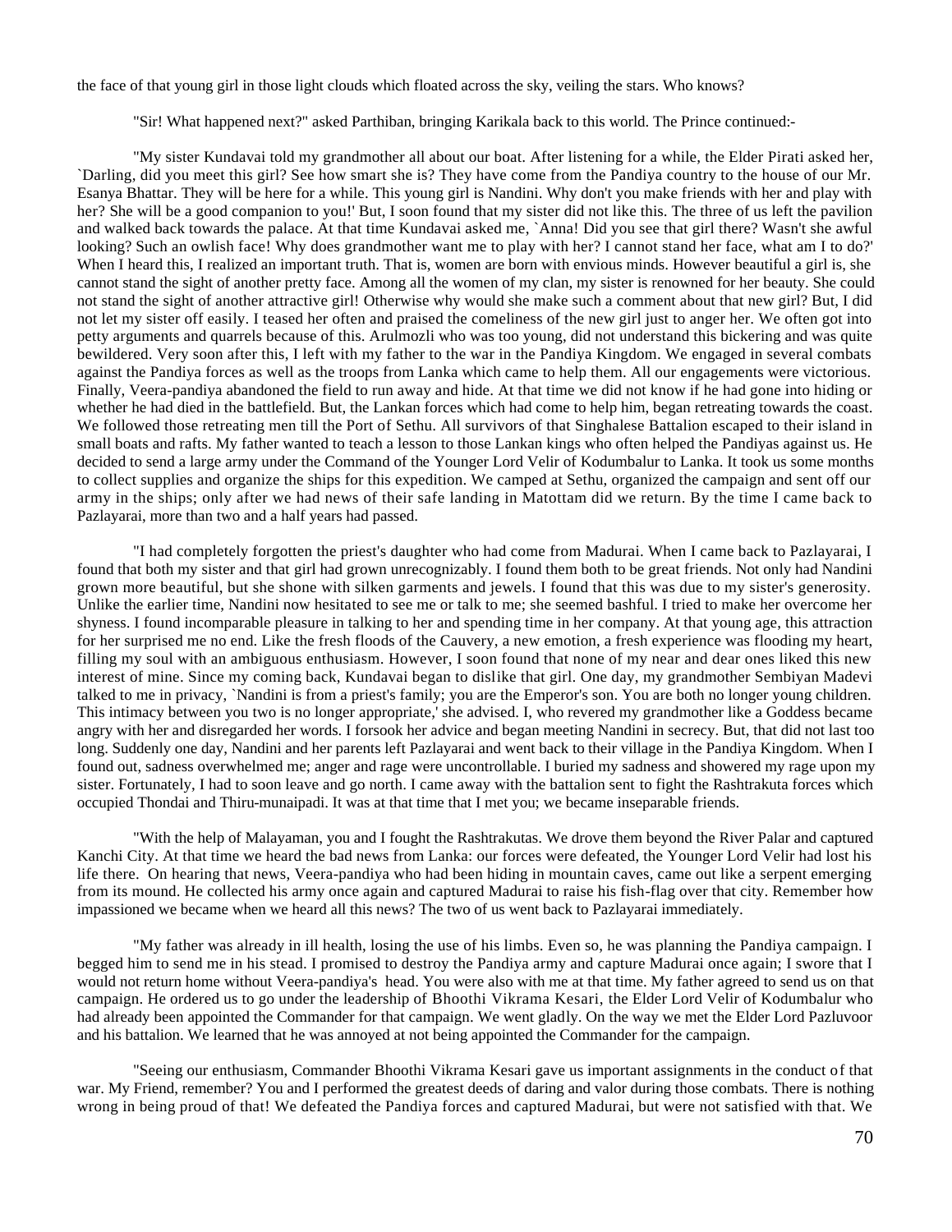wanted to destroy every unit of that army so that it could never regroup again. We ordered our men to follow every company of their retreating battalions and kill them mercilessly. We pursued the withdrawing Pandiya King with one compact detachment.

"A fish-flag flying high atop an elephant directed us to the path of that coward's retreat. We followed in that direction and caught up with that regiment. The Aabathudavi Battalion surrounded Veera-pandiya in all sides and guarded him like a fort. In a way, that Aabathudavi Battalion of the Pandiya Kingdom was much better organized than even our Chozla Velaikara Battalion. Each man of that Pandiya regiment had sworn that he would never retreat, and that he would guard the life of his king by giving up his own life if needed. If that became impossible and they were unable to save their king, those men had sworn to cut off their heads with their own swords and offer themselves as sacrifice. We fought against such invincible men. Those men fulfilled their oaths, for we killed every single one of them. Dead bodies rose in mountains. But, we could not find Veera-pandiya in their midst. We had been fooled by the fish-flag; the elephant stood there carrying the fish-flag of the Pandiyas; but, there was no sign of their king anywhere on it or nearby. Wasn't Veera-pandiya an expert in running away from the battlefield and hiding himself? We suspected that he had run away once again. We divided our remaining forces and sent them to search in all directions.

"You and some men went swiftly along both banks of River Vaigai. I too did not remain quiet. I stepped into the river bed and went southward. A single horse's hoofprint marked the sandy river bed; bloodstains accompanied the hoofprint on the sand. I followed the clue and entered a grove which was like an island in the middle of that river bed. A Vishnu temple was in that grove; a few cottages for housing temple priests were also nearby. That grove contained several flowering bushes and trees for use in the Lord's worship. A small lotus pond was brimming with delightful blooms.

"Dear Friend! You perhaps remember it. I had pointed out that grove and ordered that you or our men should not even accidentally enter it. The reason for my strict orders was not merely to safeguard the temple and the flower garden: that queen among women who had abducted my soul and taken abode in my heart, lived in a priest's house in that grove. Once earlier, when I rode into that grove, I saw Nandini. Her appearance was quite changed. She had bound her tresses over her forehead, into a coiffure like that of Saint Andal's and wound flower garlands around it. More garlands decorated her shoulders! `What is this guise?' I asked her. She said that after she had been forced to part from me, she had resolved to marry no living man and that she was intent on marrying the Divine Lord Krishna, just like Saint Andal! It appeared to be utter foolishness to me. An ordinary human girl, marrying God!? -- Even so, I did not wish to argue with her about it at that time. `Let the war be over; we will see afterwards,' I thought. I asked her if she needed any help. `Arrange it that none of your soldiers come into this garden. Only my aged father and half-blind mother live here with me now. I did have a strong bodied brother, but, he is away on pilgrimage!' she said. I promised her that none of our men would go into her garden, and returned to our camp. I met her later two or three times. My old passion for her had grown tenfold; but, I remained patient. The assignment on hand must be completed first. I must go back to Pazlayarai with Veera-pandiya's head. As a reward for that I could ask my father for Nandini's hand.

"When I had been so resolved, when I saw the single horse's hoof-prints going into that garden, I became quite angry. On entering the grove, I saw a horse hidden behind the trees. The fellow who had escaped here must be in one of those cottages. I walked up to Nandini's house and looked in through the window.

"My Friend, the sight that met my eyes in that house remains in my memory like a sign etched with a hot branding iron. Veera-pandiya was lying on an old coir cot. Nandini was embracing him and giving him water. Her face shone with an unusual light; her eyes were filled with tears. She bound his wounds and soothed him. I had no control over my rage as I kicked the door open and walked into that room. Nandini who was binding his wounds, stopped upon seeing me and came towards me. She fell to the floor bowing to me and with folded palms begged, `Sir! In the name of the love you had for me once upon a time, I beg you! Please do not harm this man. Please do not kill this mortally wounded man!'

"Hesitantly, `What is the relationship between you and this man? Why are you trying to save his life?'I asked. Nandini replied, `He is my lover; my God; my benevolent lord who has promised to marry me!'

"Even the little pity I felt for Veera-pandiya on seeing his wounds, now vanished. That wretch, the sinner -- he had taken his vengeance on me! It would not have mattered if he had captured my kingdom; he had abducted the queen who ruled my heart! I could never show him any mercy!

"I kicked Nandini aside and went past her; with one swift blow of my sword I chopped down Veera-pandiya's head. If I think of that monstrous, horrible deed now, I feel ashamed, mortified. But, at that time the rage of anger mingled with the rage of war in me. In that passion, I killed Veera-pandiya; as I was about to step out of the house, I turned back to look at Nandini once more. She too was staring at me without blinking an eyelid. I have never seen such a look on this earth. All the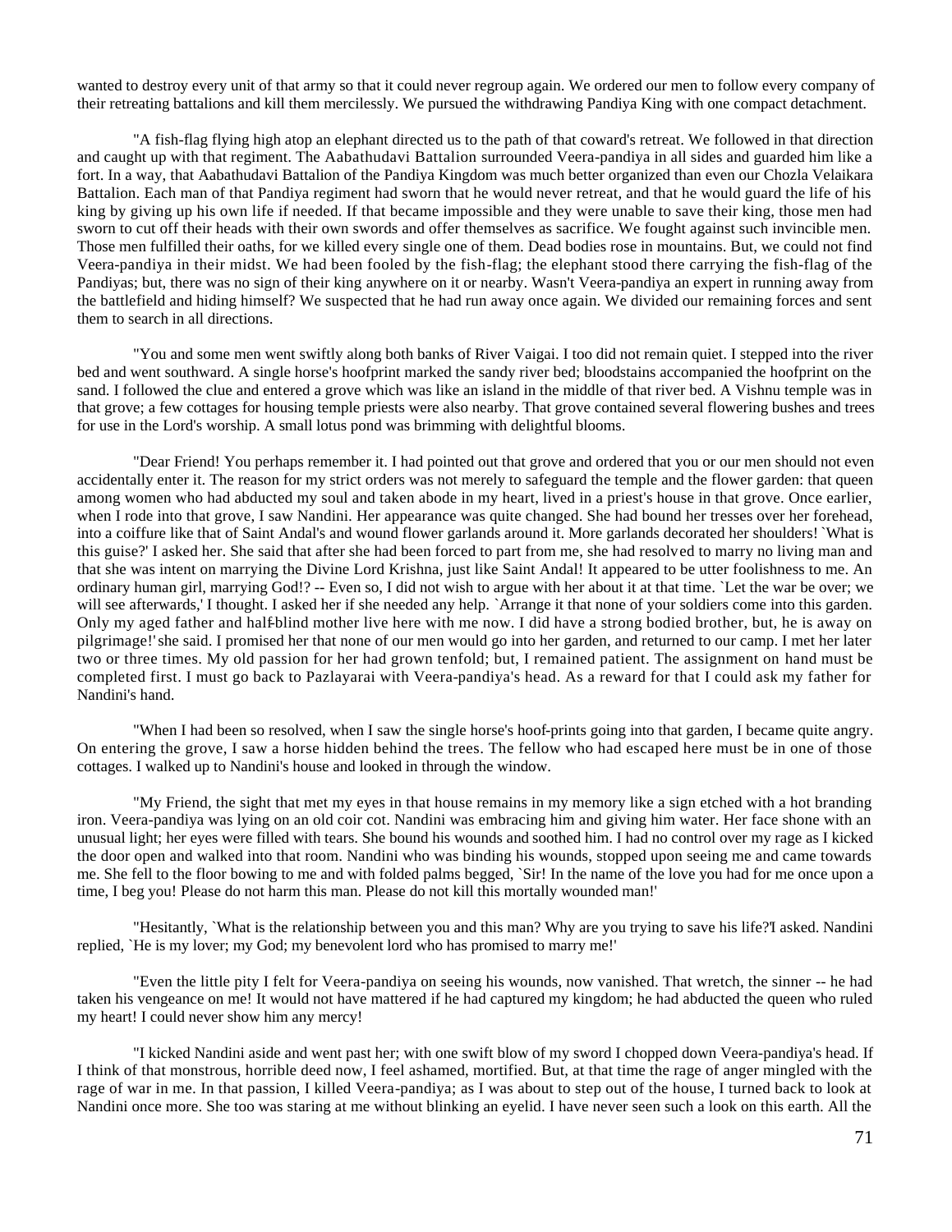emotions -- passion, anger, pride, prejudice, envy, love -- burned like bright embers in her eyes. I have tried to decipher the meaning of that look several times; till this day I have not understood it.

"By then, you and several of our men had come there in pursuit of me. Upon seeing Veera-pandiya's headless body and bleeding head, all of you raised cheers of victory. Nonetheless, my heart felt crushed with a heavy weight, as if the Vindhya mountain was placed upon it."

\*\*\*\*\*

Ponniyin Selvan

Chapter 56 -- A Palace Incident

Several hundred years ago, when Mahendra Pallava ruled from Kanchi, he had made arrangements for narrating the Great Bharata story at various places all over his kingdom. He arranged this in order to rekindle the spirit of bravery among the Tamils who had become peaceful in nature due to the spread of Buddhism and Jainism. He built several meetinghouses in many towns exclusively for the telling of the Bharata story. His arrangements continued, uninterrupted, in the Thondai Territories. People gathered in such meetinghouses or in open spaces to listen to the story of Mahabarata. Several singers who were experts in narrating the story of Bharata and the subplots of that great epic, who were maestro's in miming the heroic deeds of the epic warriors existed in the country.

When Arjuna, the epic warrior had been on a pilgrimage he went to the Kingdom of Manipuri, where he met Chitrangi and fell in love with her. An exceptional son called Aravaan was born to her. This son born to Arjuna and the Mountain Princess was a very brave youth. On hearing that the Bharata War was about to take place, he came down to the plains to join the Pandava's. Just as the war was about to begin, the leaders began looking for a perfect, brave youth for being offered as a sacrifice to the Deity of the Battlefield. Aravaan came forward saying, "Here I am; give me up as the Sacrifice to the Battlefield." Since no other young warrior was braver than him on the Pandava side, they had to give him up as the sacrifice.

This story of brave Aravaan, who came forward to give up his life for the victory of his party, caught the fancy of the Tamil people. The Story-teller had finished this tale of Aravaan at the shore temple of Mamallai that night. The musicians ended the program by raising slogans such as, "Long life to Sundara Chozla the Emperor of the three worlds!" "Long life to the Crown Prince Aditya Karikala!" These sounds came floating down the sea breeze. Town-folk who had been listening to the story rose to disperse.

"The Story-teller has finished. Grandfather Malayaman will be back in a short while," said Karikala.

"Aravaan's story is completed. But, your story is not over yet?" asked Parthiban.

"Look at the strength of Malayaman at this age. Even now he keeps awake till midnight and goes to listen to the Story-teller," said Karikala.

"There is nothing so fantastic about being alive till a ripe old age! There are many such old men in this town. They go and listen to the Story-teller because they cannot sleep at night!"

"Are you dismissing Thiru-kovalur Malayaman as one such ordinary old man? How many victorious battles he has fought? I wonder if we would even be alive till his age? Even if we are alive we may not be strong like him"

"My Prince, there is a reason for these old-timers being so strong."

"What is that?"

"They are not caught in the seductive wiles of womenkind. They do not loose their heart to a mere priest's daughter and go into a decline with desire for her. Even if some woman happens to tempt them, they do not hesitate to drag her by her tresses, throw her into their fortress and then continue with life."

"Parthiba, Nandini is really not a priest's daughter. There must be some secret about her birth ..."

"How does it matter whose daughter she is? Priest's daughter? Prince's daughter? Even if she is a nameless orphan, so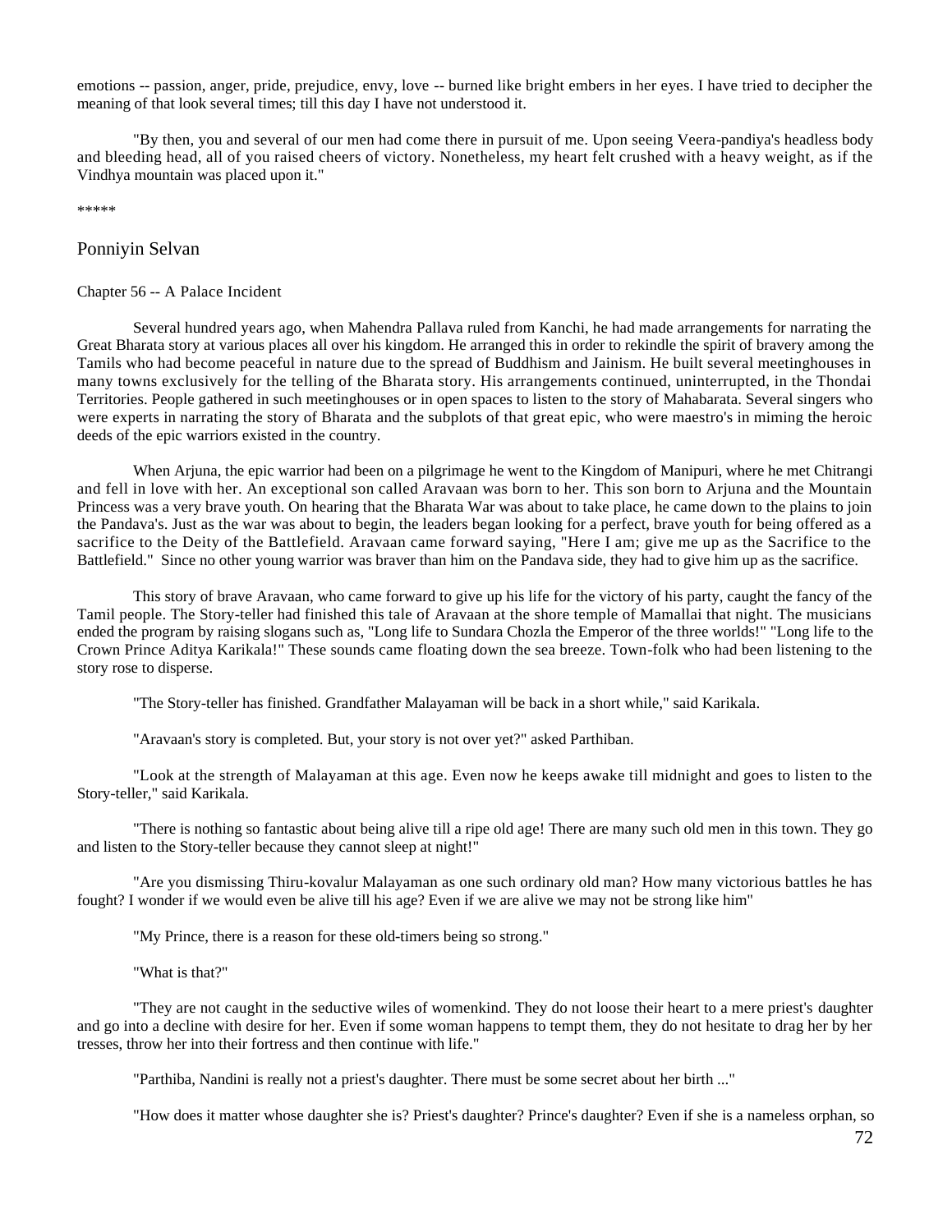what? Look at that other old man of Pazluvoor! He saw her somewhere along the wayside; immediately dragged her in, threw her in his palace, a ninth one after the other eight!"

"I am astonished by that, My Friend!"

"Astonished? About how that old man became enmeshed in her wiles?"

"No, no! About how she, who once swore that she loved me and then declared that Veera-pandiya was her lover and tried to save his life, how that Nandini willingly married that old man! That is what astounds me."

"I am not surprised by that. Sir, what surprises me is your behavior. How could you spare her, she who begged for the life of your lifelong enemy -- that greatest coward, Veera-pandiya who is famous for escaping and hiding from the battlefield, that greatest rival of your Chozla clan? That is what astonishes me the most when I think of it. For one thing, you could have chopped her to bits there itself; if you didn't like that, you could have at least bound her hands and feet and taken her prisoner. You did neither of these things! My Prince, I think I can remember now, you brought Veera-pandiya's dead body and threw it outside the cottage. We all shouted impassioned slogans of victory. In the midst of all that commotion I could hear sobs from inside the house. I had asked `What is that?' You had answered, `Some woman of the priest's family! She is already petrified by these killings. None of you need go in and frighten her further.' In the midst of the victorious enthusiasm we did not ponder on that incident. We all left that place with Veera-pandiya's head. You came back with us, though you did not participate too much in our revelry. You seemed apathetic. I questioned you about that and you pacified me with some reason. I remember now about wondering if you had been badly wounded or something!" said Parthiban the Pallava.

"There was no wound on my body Parthiban! But, a wound that will never heal festers in my heart! That sight - of her falling at my feet in front of Veera-pandiya's bed and begging for his life with folded hands, -- it has been etched in my mind. I tremble with the thought, `Oh, why did I not grant her the one request she had?' If I could have given my own life and brought Veera-pandiya back to life, I would have done it! That is not possible; I blame myself, curse myself. Parthiban, we feel so proud of our capabilities and achievements; we think that nothing is impossible to us; we even believe the ancient writings that declare, `Kings are Divine!' But, do we have the power to bring back life to a dead body? Can any royal personage do it? All that we can do is take life; no man has the power to bring back life..."

"It is good that we do not have such powers. If you had possessed that power, what a terrible impropriety would have been committed! You would have brought Veera-pandiya back to life; he would have once again hid himself in some desert cave; and the Pandiya war would still be going on! All this because of a woman's tears!" spoke Parthiban.

"Pallava, you are an unfortunate who dislikes womankind. You have no experience of love. That is why you say such things."

"Yes; it is true that I have never been enmeshed in the wiles of any woman; but your dear friend Vandiya Devan would be mesmerized into a grinning idiot by one glimpse at any made-up face. That is why you like him better than me, is it not so, My Prince?"

"Ah! In the end you have come back to Vandiya Devan. I wondered how you had forgotten him all this while!"

"Yes, it is distasteful to you if I tell you the truth about him. I won't mention it again. What happened after that, Sir? Did you never meet Nandini after that? Did you never ask her how she came to marry old man Pazluvoor when she claimed to have lost her heart to Veera-pandiya?"

"That night after the death of Veera-pandiya, after all the victory celebrations, you went to sleep in our camp. I could not sleep. Every nerve in my body trembled with an urge to see her again. I wanted to see her, console her, beg her forgiveness. At other times I wished to pour all my rage upon her. Anyway, I felt that I would have no peace if did not see her again and that I could never return home without her. So, after all of you had slept, much past midnight, I stole out of the camp with my horse. I neared that grove on the river bed. With an agitated mind, shivering body and weakened limbs, I dismounted and walked slowly towards the temple. I found that all those cottages had burned down to ashes. An old man and a woman were sitting amidst that devastation and wailing. I recognized them as the two people who had brought Nandini to Pazlayarai long ago. Upon seeing me, their fear and sorrow increased. In the beginning they could utter nothing clearly. Slowly, I dispelled their fear and questioned them. Apparently their elder daughter lived in a village across the river. They had gone to visit her because it was time for her childbirth. Nandini had refused to go with them; since she had been adamant, used to doing her own thing from childhood, they had decided to go without her. They had not realized that a battle was taking place around them. On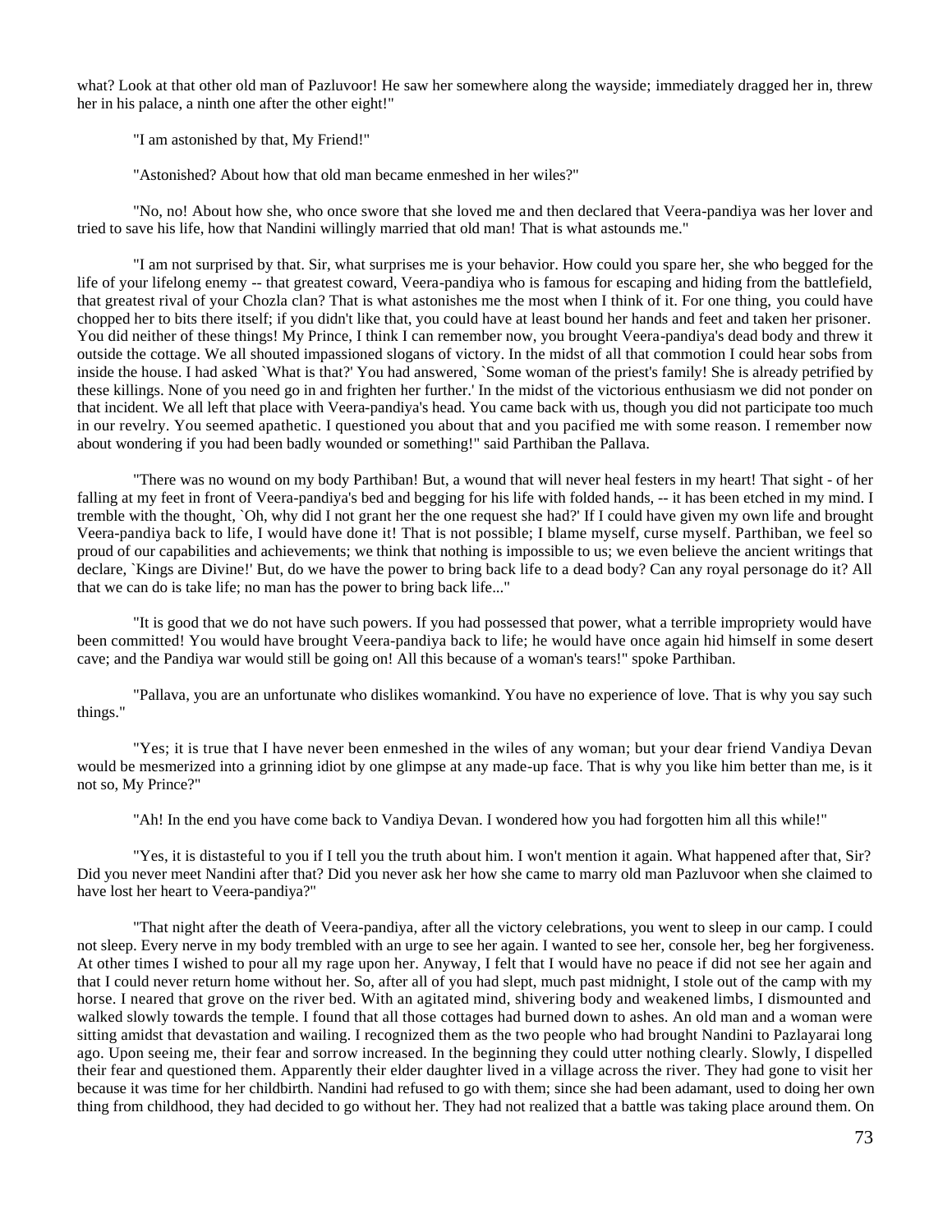the way back, they had seen some rogues binding the hands and legs of some woman and throwing her into a funeral pyre in the forest. They had felt that such atrocities were natural in times of war and had hurried away from that place with fear. On coming back they saw that their houses were aflame and no sign of Nandini. After disclosing this much, the priest and his wife began wailing even louder; `Prince, where is our dear daughter? Where is she?' they asked. I had known even before that they were not Nandini's real parents. Now it was confirmed.

"If they were truly her parents, would they have left her alone like that in the middle of a war and gone away? Therefore, I felt neither pity or mercy for them. All I could feel was an ambiguous sadness about Nandini's fate. `Go find your daughter's funeral pyre and you too fall in it and die!' I cursed them and came back to the camp before daybreak. I don't think anybody knew about my leaving or coming back ..."

"Yes Sir! We never knew. I am surprised that you have locked up all these secrets in your heart for so many years after that. This is totally against the tenets of friendship. If I had been you, I would have shared all my feelings."

"But, you were not me Parthiban! No one in the world could be in my position. If you had been me, who knows how you would have behaved?"

"Why worry about what happened long ago? What happened after that? When did you see Nandini again? Was it before or after she became the Young-Queen of Pazluvoor?"

"If I had met her before, she would have never become Pazluvoor's Queen. When Lord Pazluvoor was married, you and I were not in Tanjore. Remember how disgusted we felt when we heard that news? Some months after that, I was coronated as the Crown Prince. My father, grandmother and other elders had made that arrangement so that there would be no confusion about the succession to the Chozla throne. Perhaps they feared that Madurandaka would be tempted by ill advice from someone or other. They anointed me as Crown Prince and gave me the title of Parakesari, with the right to issue edicts, and establish stone inscriptions on my own. My dear father blessed me wholeheartedly, `Henceforth, the responsibility of ruling this Chozla Empire is yours!' All the citizens, people, ministers, generals and chieftains upheld it and raised cheers of victory. In those celebrations, I had almost forgotten Nandini. An incident which took place a few hours after the coronation proved that I could never forget her. My father led me, crowned with the antique, jewelled diadem of Chozla kings, to the inner courtyard of the palace to seek the blessings of my elder-grandmother, mother and other elderly women of our clan. My young brother, the Prime Minister and the Lords of Pazluvoor followed us. Along with the older women, my sister Kundavai, her friends and several other young noblewomen waited in the palace court to greet me. They all shone with silken garments and bright jewels; they welcomed me with bright happy faces. But, among all of them only one face caught my attention; it was Nandini's enchanting face. The angel of my heart, Nandini, who I thought had burned down to ashes! How did she appear in that court? How beautiful she looked, dressed in those wonderful clothes and jewels, shining like an empress among all those queens! What ecstasy and triumph on her face? How did her loveliness become tenfold?

"Within a few seconds my heart built several dream fortresses. That day when I had been crowned as the Prince of the Chozla realm was truly the luckiest day of my life! Was the queen of my heart also going to be my royal consort? Is this becoming possible by some magic, some sorcery? ..... as I daydreamed, my mother Vanamadevi stepped up to me saying, `My Son! My Child!' and embraced me with kisses. In that same instant a totally unexpected incident occurred. My father screamed loudly, `Aahh!' and fell down in a faint. Everything became confused. I and the others tried to revive the Emperor. All those women except my mother and my elder- grandmother Sembiyan Madevi left the chamber. My father regained his senses soon. I led my sister Kundavai apart and asked her, `How did Nandini come here?' My sister said that Nandini had married the Elder Lord Pazluvoor and was now the Young-Queen of Pazluvoor. Sharp lances pierced my heart!

"My Friend, I had been wounded several times in battlefields, but the wound caused by my sister's words, `Nandini is the Young-Queen of Pazluvoor,' has not healed to this day." Aditya Karikala finished and held his chest with both his palms as if that pain still lingered in him.

\*\*\*\*\*

## Ponniyin Selvan

## Chapter 57 -- Enchantress

Parthiban had been listening to the story of Karikala without much sympathy in the beginning; now, even he felt moved. He wiped away the teardrops brimming in his eyes.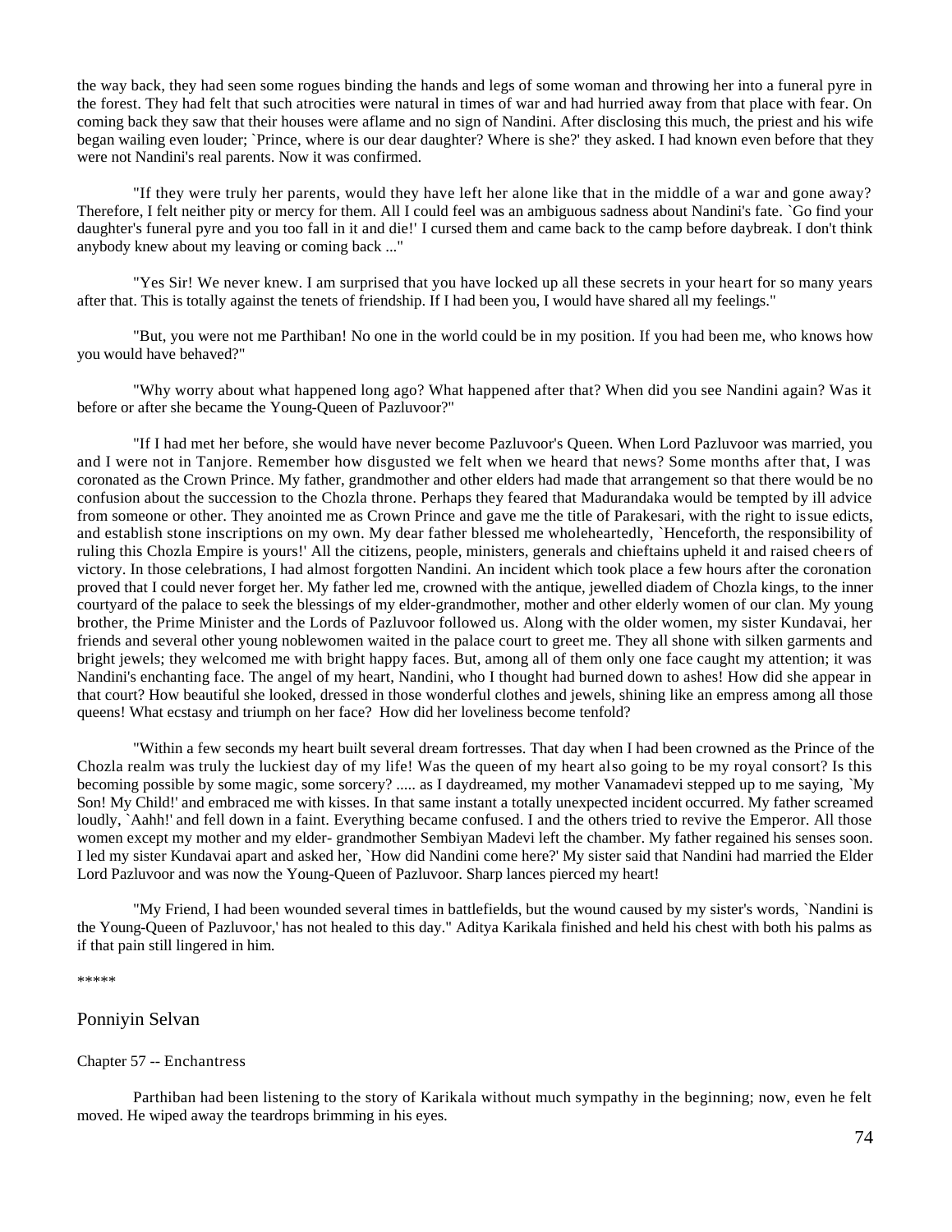"My Prince! I never dreamed that such sorrow could result because of the love for a woman. None of us knew that you had such an experience on the day of your coronation. Of course, we were all puzzled by your apathy. We teased and joked and tried to revive your spirits. I remember all that now!"

"Yes, you teased, joked and tried to revive my interest in things. You talked about the great things I was going to achieve during my rule. You and our friends had conquered all the lands from Lanka to the Himalaya's for my empire that day itself! In fact you captured empires across oceans! I remember all those boasts; I remember how painful all that teasing was.

"After that, one day, Nandini summoned me to her mansion, the Pazluvoor Palace. There was a struggle in my mind - to go or not to go? Finally, I decided to go; I wished to question her and clear up several doubts about various incidents. I wanted to know the secret about her birth. I even suspected if there was any connection between my father's fainting spell and his seeing Nandini accidentally in the palace that day. You may perhaps recall that though the Emperor recovered quickly on that day, he never regained his health after that. I thought that some unsolved mystery would be cleared by talking to Nandini. I made up all these reasons as my excuses -- I really went to her because of that magnetic grip she had over me. I was merely fooling myself by other justifications. Lord Pazluvoor was not in town; there was no one to stop me in his palace. In fact none in Tanjore knew of my old liaison with Nandini. They thought that the newly crowned Prince was coming to their palace to seek the blessings of the elder women of Pazluvoor. I met Nandini in a flower laden gazebo in her garden. ...

"Parthiban! We have heard the tales of sailors who have gone across distant seas. They talk about swift, powerful ocean currents in uncharted waters; how ships caught in such currents would be smashed to smithereens. When I stood in front of Nandini that day, I was like one of those sailing ships caught in an unfamiliar ocean current. My body, heart and soul were all shattered into a thousand formless pieces. Even I was amazed by the words I spoke. One corner of my brain wondered, `Oh dear! How can I talk like this?' but my tongue mouthed unmentionable nonsense at the same time. Nandini expressed happiness about my becoming the Crown Prince. `I have no happiness in that,' said I. `Why?' she asked. `What question is this? How can I feel happy, when you have betrayed me like this?' I questioned. She pretended to not understand me. We continued conversing in that fashion for some time.

"I accused her of forsaking my love and of taking Veera-pandiya for a lover. I spoke sarcastically about her marriage to an old man. `Prince! First, you killed the love I had for you; then you killed the man who loved me in front of my own eyes; perhaps you won't rest content till you have killed me also. You don't even like me being alive; that is fine! Please kill me also now, and satisfy your desire!' saying this she pulled out a sharp knife hidden in her waistband and extended it to me. `Why should I wish to kill you? You are the one torturing me to death!' I told her.

"In the end I spoke words about which I am now ashamed to even think. `Nothing is lost even now. Say just one word! Promise to leave this old man and come away with me! I will give up my kingdom and come away with you. Let us both sail away to distant lands across the oceans.' I told her. Nandini laughed horribly on hearing my words. Even now my hairs stand on end if I think of that laughter. `What are we to do by going away to distant lands across the seas? Shall we chop wood for a living? Or shall we raise a plantain orchard?' she asked with sarcasm. `Yes you will not like such things. After living in a priest's house you have become the Queen of Pazluvoor now, haven't you?' I said.

"She continued, `I don't intend to be satisfied with this. I intend to sit upon the throne of this Chozla Empire as an Empress. Tell me if you like the idea. Tell me if you will do this: Kill both these Lords of Pazluvoor, throw the Emperor in prison, become the Emperor and make me your consort!' she demanded. `Oh! What horrible words you speak!' I retorted. `Was it not a horrible deed to kill my beloved Pandiya who was wounded, right in front of my eyes, on his sickbed?' asked Nandini. This infuriated me further. I babbled some enraged words at her and rose to leave. She did not let me go easily, `Prince! If you ever change your mind, come back to me. When your heart is ready to make me your Empress come back to me!' she taunted. I left her that day and have never seen her again," finished Aditya Karikala.

Parthiban, who heard all this was horrified and shocked. "My Prince, can there be a monster, a ghoul like this on the earth? It is good that you never met her again!"

"It is true that I did not go and see her again. But, she has not let go of her hold over me! She circles around me, day and night, torturing me. She occupies my thoughts throughout the day; fills up my dreams in the night. Sometimes she comes to me with an enchanting smile, hugging me, kissing me; at other times she comes with a sharpened knife, ready to kill me. Sometimes she comes with eyes brimming with tears, sobbing her heart out; at other times her hair is disheveled, long nails have scratched her soft cheeks, she is screaming in horror and fear. She comes laughing at me, like a maddened fiend; like a saint with a calm face, soothing my sorrows. Oh dear God! How can I explain how that wretch torments me! Do you remember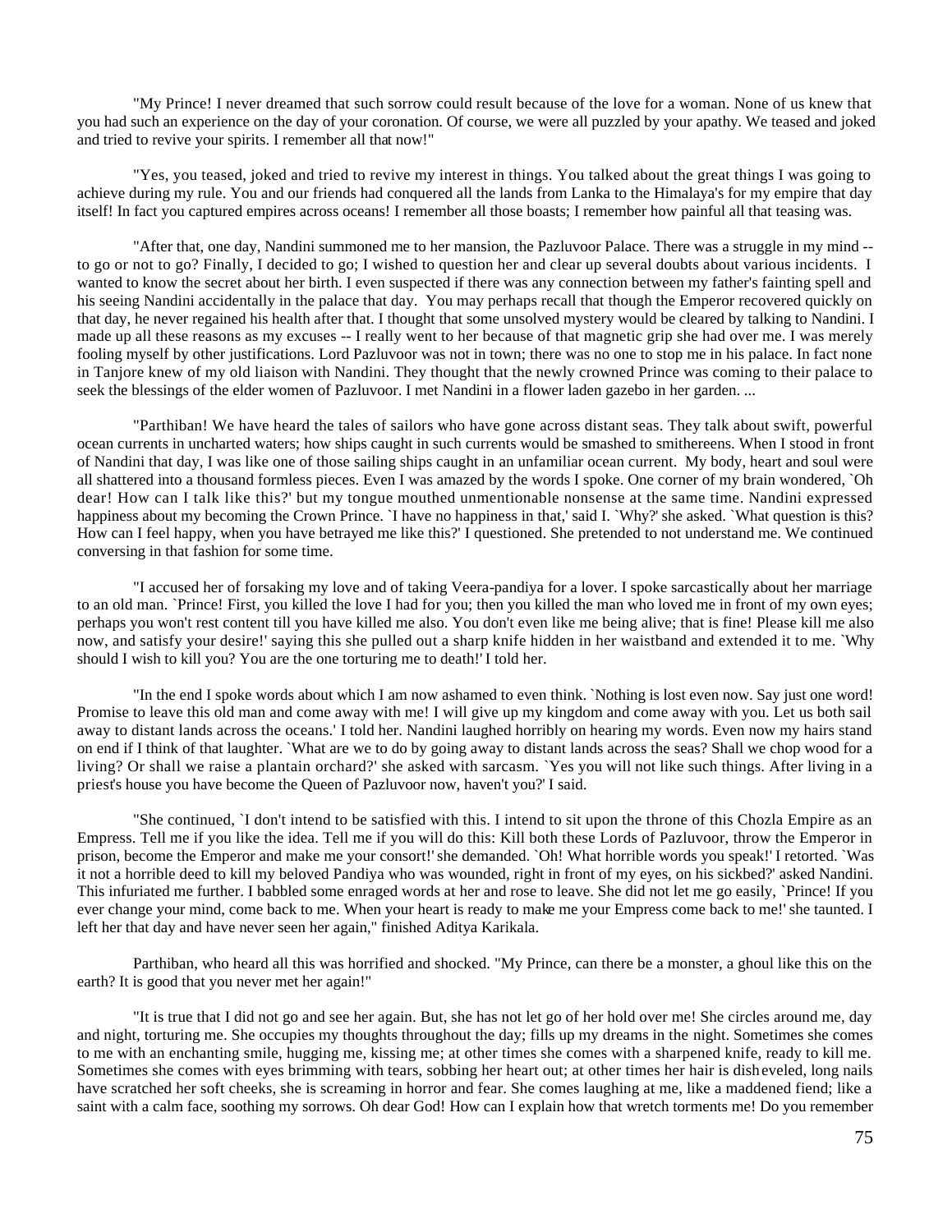what Grandfather said this evening? He gave all sorts of reasons about why I should not go to Tanjore. The real reason for my not going to Tanjore and my trying to bring my father here to Kanchi is Nandini."

"Prince! Are you avoiding Tanjore just because you are afraid of a mere woman? What can she do? Are you afraid that she will treacherously poison you and kill you?" asked the Pallava nobleman.

"No, Parthiba, no! You have not understood me even now! I am not afraid that she will kill me. I am afraid that she will make me follow her wishes. `Throw your father in prison! Chase your sister out of this country! Kill this old man and place me on your throne!' If that sorceress says these things once more, if that enchantress orders me once more, I am afraid that I would feel like doing all those things. My Friend! Either Nandini should die or I should die. Or, both of us should die. Otherwise there is no mental peace for me in this birth."

"What kind of speech is this? Why should you die? Permit me, I will go to Lanka later. I shall first go to Tanjore and kill her; doesn't matter if I commit the sin of killing a woman ...."

"If you ever dare to do anything like that, you will become my first enemy. If Nandini has to be killed, I shall kill her with these own hands of mine. After that I will kill my own self! I cannot tolerate anyone else harming even the tiny nail of her little finger. Parthiba! You forget Nandini; forget everything I said about her. As Grandfather advised, you leave for Lanka tomorrow itself. Somehow, convince Arulmozli and bring him here. He can stay here in Kanchi; grandfather and grandson can consult with each other and do what they want. We can both go away to Lanka. We can sail away in ships, with large armies to the island kingdoms in the southeast. We can go to Java, Srivijaya, Sumatra, Burma and Malaya. We can install our victorious tiger-flag in all those countries. After that we can turn westward: to Egypt and Persia; to the Arab worlds and Yavana Kingdoms. We can spread the fame of Tamils in all those worlds and raise our tiger-flag in all their cities. My Friend, did you know that in all those countries, they are not bound by restrictions of karppu (sanctity of married women)? Kings in those lands can want any woman under their rule and take her to their beds..."

Before a shocked Parthiban could to reply to this, Lord Milad-udayar Malayaman came up to them.

"There is no story more wonderful than the story of Aravaan! There is no hero like him in any of these countries you were talking about just now. Why are you both up this late? Parthiban, don't you know that you have to set sail early tomorrow?" asked old Grandfather.

"That is what we have been talking about, without sleeping," replied Pallava Parthiban.

Ponniyin Selvan Part I -- New Floods is Concluded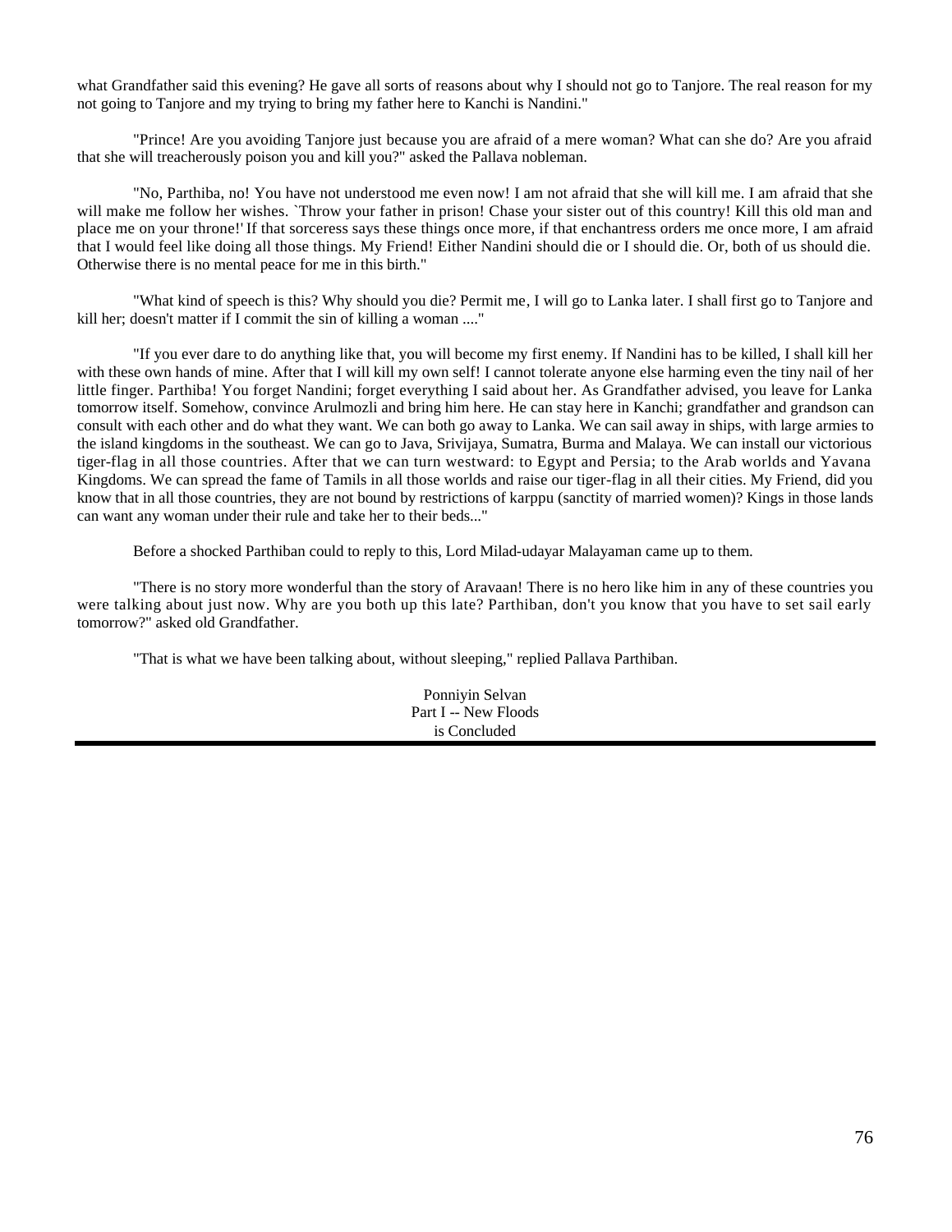Principal Characters in Ponniyin Selvan

Aditya Karikala -Crown Prince of the Chozla Empire, Sundara Chozla's eldest son. Amudan's Mother -A deaf-mute, garden keeper on the outskirts of Tanjore. Anirudda Brahma-raya -The Prime Minister and confidant of Sundara Chozla. Arinjaya Chozla-Sundara Chozla's father, King Gandara Aditya's younger brother, died after ruling for merely one year. Arulmozli Varma -Sundara Chozla's younger son. Astrologer of Kudanthai- An astrologer patronized by Kundavai, a spy of sorts. Azlvar-adiyan Nambi, Thirumalai Appan - A follower of the Vaishnava faith, step brother of Esanya Bhattar, a spy.

Esanya Bhattar -A priest of Pazlayarai, elder brother of Azhvar-adiyan Nambi. Gandara Aditya -Sundara Chozla's elder uncle, a devout follower of the Saiva faith, ruled before Arinjaya Chozla.

Idumban Kari -A footman from Kadamboor, a conspirator against Chozla royalty, member of a gang sympathetic to Pandiyas.

Kalyani of Vaithumba- Widow of King Arinjaya Chozla, a famous beauty, Sundara Chozla's mother. Kandamaran- A young man, son of Sengannan Sambuvaraya of Kadamboor.

Kundavai, Younger Pirati - Sundara Chozla's daughter.

Lord Velir of Kodumbalur, the Elder, Bhoothi Vikrama Kesari - An important chieftain of the Chozla Empire, Commander of Chozla Armies in Lanka. Elder-uncle to Vanathi

Lord Velir of Kodumbalur, the Younger, Paranthaka Vikrama - Younger Lord of Kodumbalur, Vanathi's father who lost his life in a battle in Lanka.

Lord Pazluvoor, the Elder, - Ambalavan An important and powerful chieftain, - Officer of Taxation, Food Supply and Finance for the Chozla Empire, elder brother of Kalanthaka, Nandini's husband, about 65 years old.

Lord Pazluvoor, the Younger, Kalanthaka - Commander of Tanjore Fort, Captain of the Guard Corps. Madurandaka Deva -A Chozla Prince, son of Gandara Aditya and Sembiyan Madevi, a few years older than Aditya Karikala.

Malayaman Milad-udayar of Thiru-kovalur -A nobleman and petty chieftain of the Chozla Empire, Empress Vanamadevi's father and thereby grandfather to Karikala, Arulmozli and Kundavai. Manimekala - Kandamaran's younger sister and daughter of Kadamboor Sambuvaraya.

Mazlava-raya - A nobleman, Sembiyan Madevi's brother.

Munai Raya - A nobleman, not very confident in Lord Pazluvoor's schemes.

Nallavan Sattanar - Court poet at Tanjore.

Nandini, Young-Queen - An extraordinarily beautiful Pazluvoor woman with a mysterious past, Azhvaradiyan's adopted sister, raised by a priest's family near Madurai.

Parthiban Pallava - A nobleman of the Pallava clan, Crown Prince Aditya Karikala's confidant. Poonkuzlali - Daughter of the Lighthouse Keeper of Kodi Karai, Sendan Amudan's cousin. Ravidasa, the Sorcerer - Leader of the Pandiya conspirators, a former retainer of Veera-pandiya, had a mysterious hold over Nandini.

Sambuvaraya of Kadamboor - A nobleman and crony of Lord Pazluvoor.

Sembiyan Madevi, Elder Pirati - Widow of King Gandara Aditya, Madurandaka Deva's mother, fond of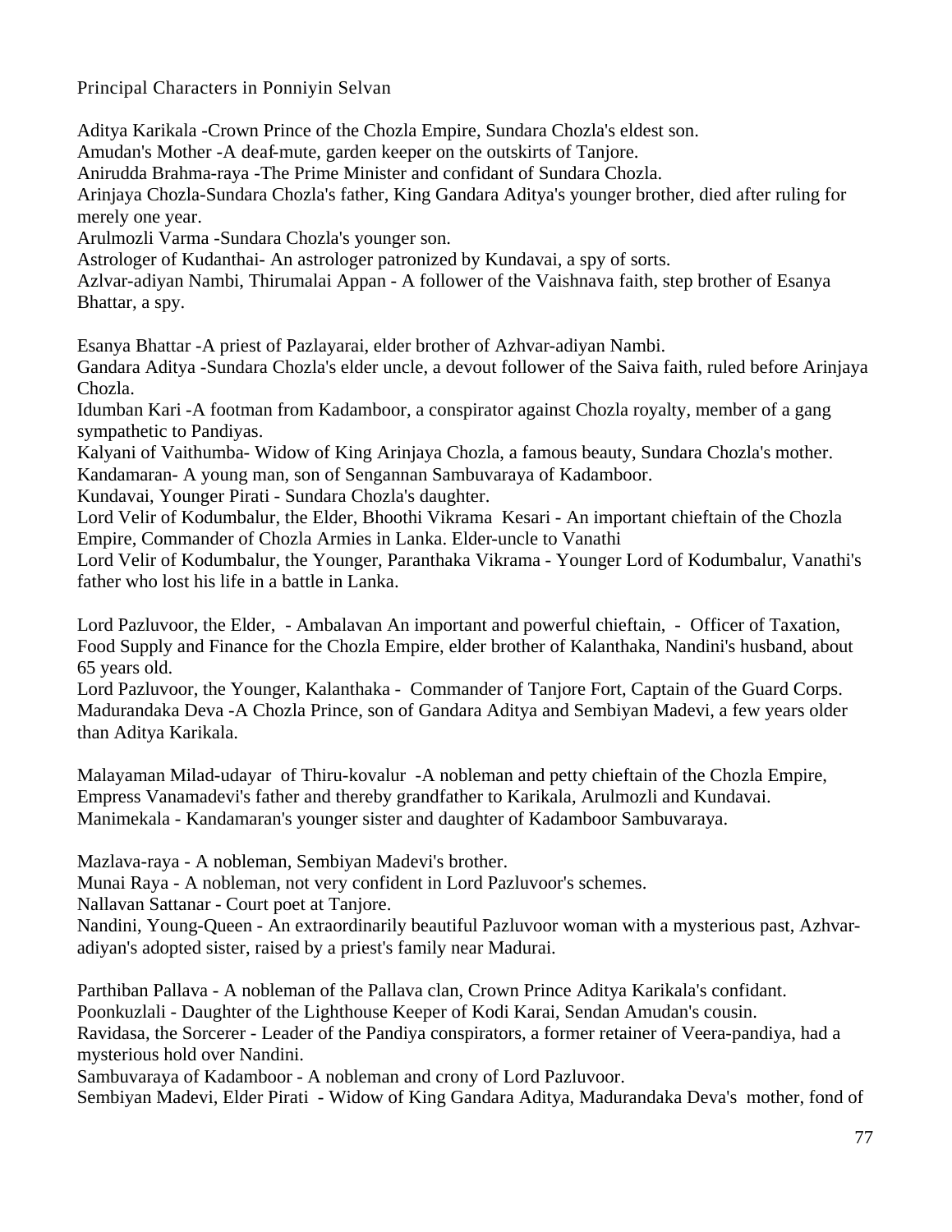Sundara Chozla and his children, devout.

Sendan Amudan -A flower vendor of Tanjore, lived with his deaf-mute mother in the outskirts of the city.

Soman Samban - A conspirator against Chozla royalty, member of Ravidasa's gang, sympathetic to Pandiyas.

Sundara Chozla Paranthaka - Emperor of the Chozla Kingdom.

Vanamadevi of Thiru-kovalur - The Queen Consort, wife of Sundara Chozla, mother to Karikala, Kundavai & Arulmozli.

Vanathi Devi - A young noblewoman of the Kodumbalur clan, Kundavai's friend, in love with Prince Arulmozli.

Vandiya Devan Vallavarayan - A scion of the Vaanar clan of Vallam, Aditya Karikala's messenger. Vasuki - Nandini's maid.

Veera-pandiya - Pandiya King vanquished and killed by Prince Aditya Karikala.

## *Glossary*

*Aadi* A month of the Tamil calendar, about July-Aug Aavani A month of the Tamil calendar, about Aug-Sept Advaita A philosophy, belief in the non-dual nature of God Akka Elder sister, a respectful greeting for an older girl Amma Mother, a respectful greeting for women Ankush A goad used by elephant drivers Anna Elder brother, respectful address for older men Araya, raya, arasa King, chieftain, Raja Ayya Father, mode of address for an older man Bharata Natyam Classical dance style Chakra Discus Champaka A fragrant flower Chanakya A medieval personality of political cunning, a Machiavelli Devi, Deva Lady, Lord Iruvatchi A fragrant flower Jaamam A period of time 3 hrs long; 1 Jaamam =  $7\frac{1}{2}$  Nazli: 1 Nazli = 24 minutes Jaggery Unrefined or brown sugar Kaadal Love Kaadam A league or about 10 miles Kaavi Reddish, ocher dye Kadal Sea Kadamba A flower Kama Love, Passion Karadi 1. A musical instrument 2. Bear Karagam Folk dance with balancing decorated pots Karaiyar Coastal, fisherfolk Karppu Sanctity of a married woman. Chastity Kavi 1. Poet 2. Monkey Konnai A flowering tree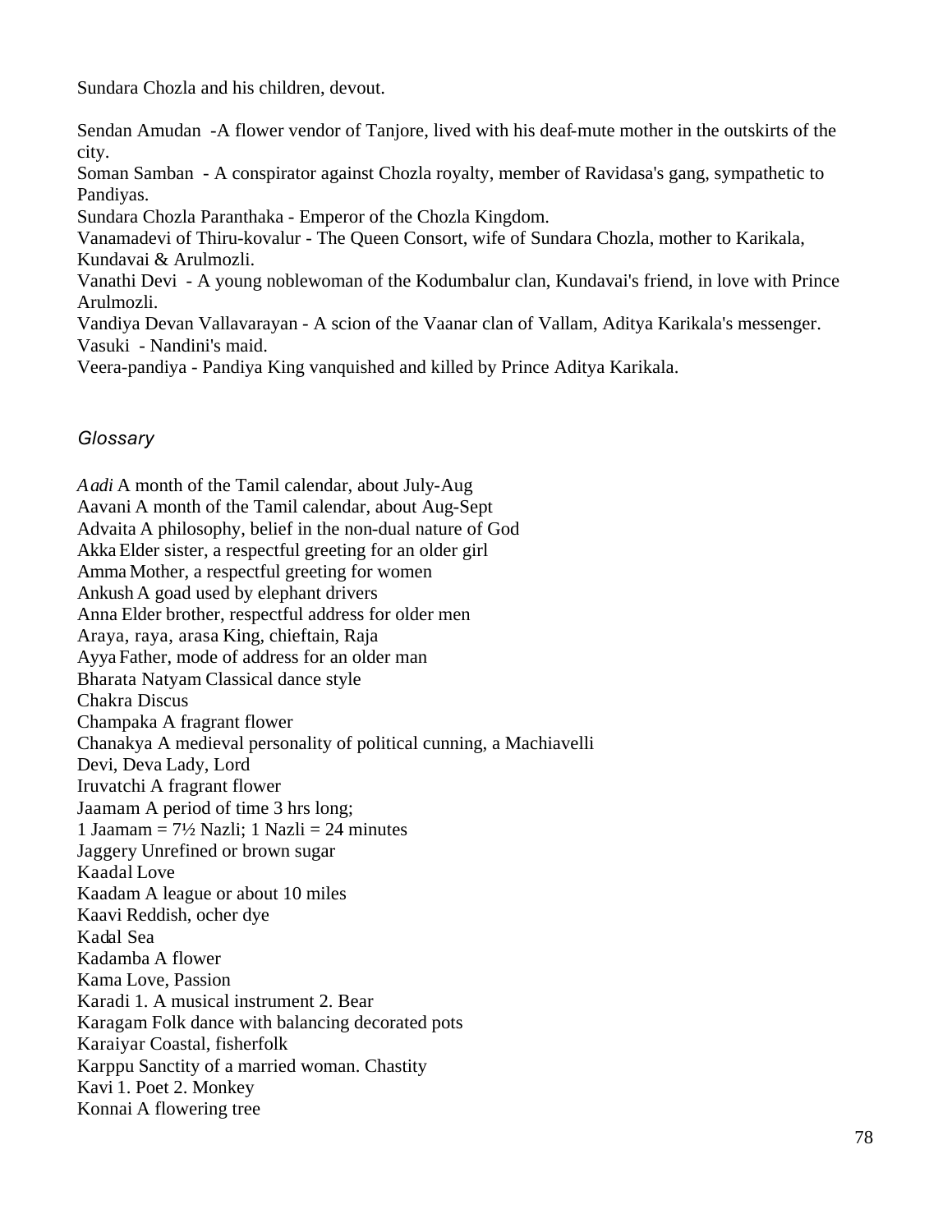Kumkum Red powder, used to decorate the forehead Kummi A folk dance of women circling while clapping hands Kunrimani A tiny red-black berry or bead Kural Ancient Tamil couplets Kuravai Koothu Gypsy dance or dance by maidens Malai Mountain Mariamman A village deity, a pagan Goddess Marudai A shade giving tree, a colloquial name for Madurai City Mattalam Drum Maya Illusion, Deception, unreal Moringa A leafy tree Mu-ttholl-ayiram A collection of romantic verse in Tamil Muzlai Cave Naadu Country Naamam A vertical, make-up like, caste mark worn by followers of Vishnu Nanal A sedge like grass Nandavan Garden Netri-chutti Forehead ornament Padai Veedu Army Housing Padinettam Perukku Eighteenth day flood Palli Padai Memorial temple Panchayat Council of Village Elders, often five persons Parai A kind of country drum, an announcement Perumal Lord, God Pirati Lady, Royal Princess Pitam Monastic seat Punnai A tree with yellow flowers Rudraksha A multifaceted bead, a sacred berry Saelai Loose pleated garment of women worn with one loose end thrown over a shoulder Saiva A sect of Hinduism, follower of Shiva Salli A musical instrument Selvan Beloved, Darling (masculine) Selvi Beloved, Darling (feminine) Silappadikaram A Tamil Epic Sindhu Folk song Puli -Tamarind A shade giving tree bearing a sour fruit Thambi Younger brother, mode of address for young men Thaye Mother, mode of respectful address for women Thaazlai A fragrant cactus Thevar-aalan, Divine man, dancers Thevar-aatti Divine woman, dancers Thevaram Devotional Poems Thiru-vai-mozli Devotional Poems Thinnai A raised platform or dias on the front porch of houses in South India. Often used like a living room; for family gatherings, seating visitors, and sleeping in the night. Udukku Small palm held drum Uriyadi A game to get the prize-pot tied to a pole similar to the Maypole Vaetti Loose lower garment of men